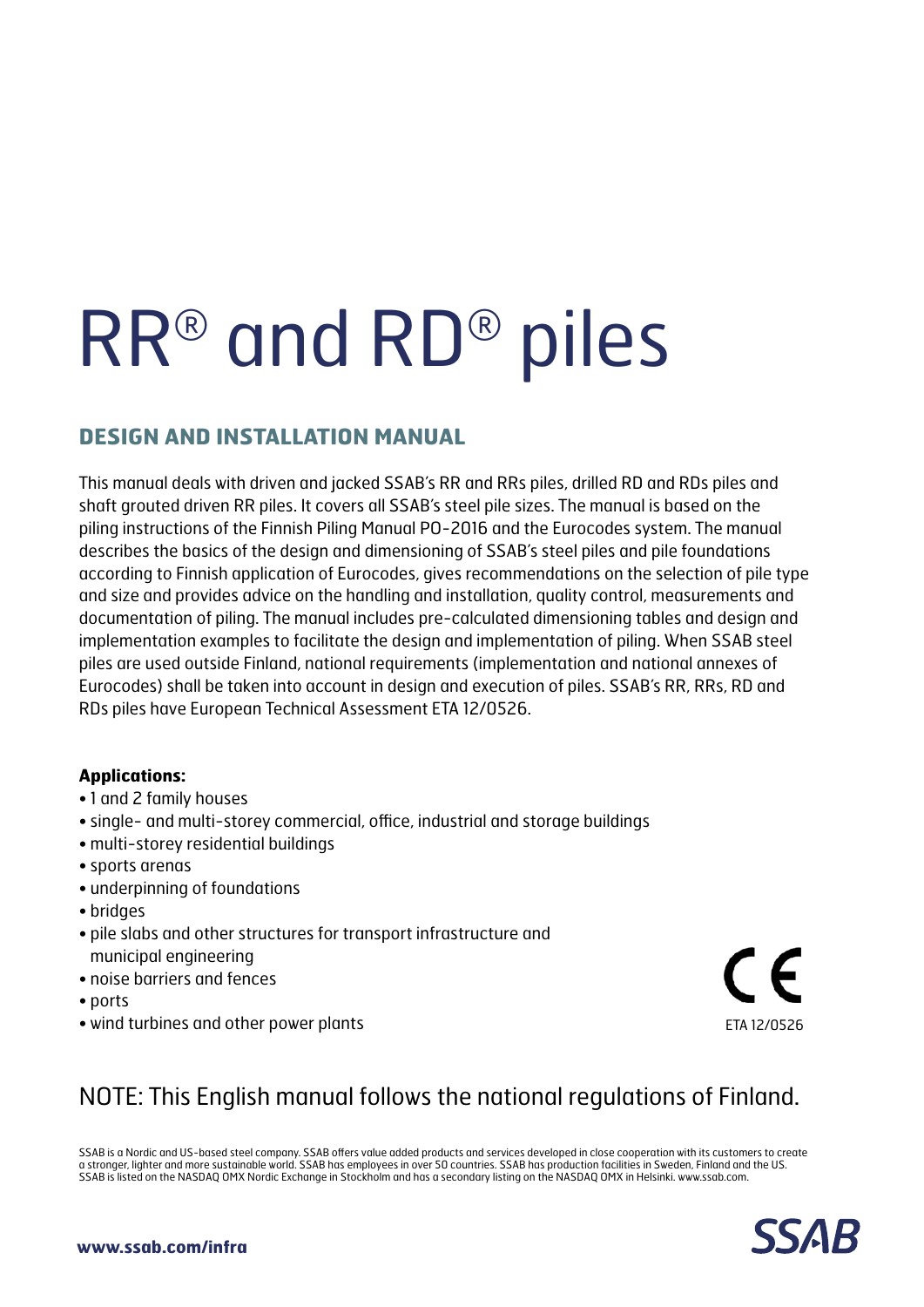# CONTENTS

| 4. RECOMMENDATIONS FOR THE SELECTION AND DESIGN OF PILE TYPE, PILE SIZE AND                                    |  |
|----------------------------------------------------------------------------------------------------------------|--|
|                                                                                                                |  |
|                                                                                                                |  |
|                                                                                                                |  |
|                                                                                                                |  |
|                                                                                                                |  |
|                                                                                                                |  |
|                                                                                                                |  |
|                                                                                                                |  |
|                                                                                                                |  |
|                                                                                                                |  |
|                                                                                                                |  |
|                                                                                                                |  |
|                                                                                                                |  |
|                                                                                                                |  |
|                                                                                                                |  |
|                                                                                                                |  |
|                                                                                                                |  |
|                                                                                                                |  |
|                                                                                                                |  |
|                                                                                                                |  |
|                                                                                                                |  |
|                                                                                                                |  |
|                                                                                                                |  |
|                                                                                                                |  |
|                                                                                                                |  |
|                                                                                                                |  |
|                                                                                                                |  |
|                                                                                                                |  |
|                                                                                                                |  |
|                                                                                                                |  |
|                                                                                                                |  |
|                                                                                                                |  |
| 6.7 Impact of piling on previously installed piles, other foundation structures and immediate surroundings  29 |  |
|                                                                                                                |  |
| 7. PILING                                                                                                      |  |
|                                                                                                                |  |
|                                                                                                                |  |
|                                                                                                                |  |
|                                                                                                                |  |
|                                                                                                                |  |
|                                                                                                                |  |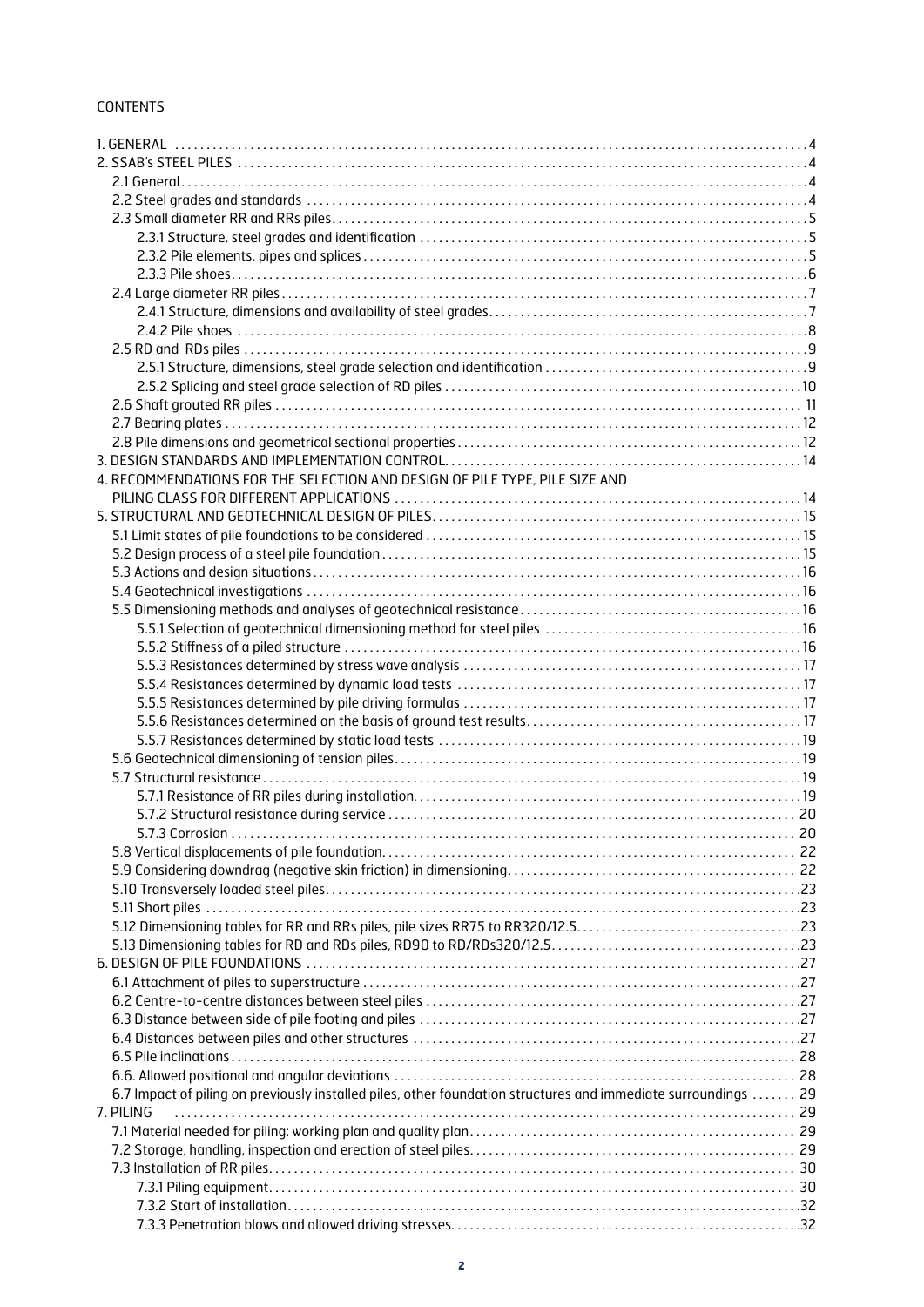| 7.3.4 Additional installation instructions and splicing of RR75 to RR270 piles 33                            |  |
|--------------------------------------------------------------------------------------------------------------|--|
| 7.3.5 Additional instructions for the installation of RR320 to RR1200 piles 33                               |  |
|                                                                                                              |  |
| 7.3.7 End of driving of an end-bearing pile with a drop or hydraulic hammer34                                |  |
| 7.3.8 End of driving of an end-bearing pile with a hydraulic ram or pneumatic hammer 34                      |  |
| 7.3.9 Preparation of end-of-driving instructions for large diameter piles in piling classes PTL3 and PTL2 35 |  |
|                                                                                                              |  |
|                                                                                                              |  |
|                                                                                                              |  |
|                                                                                                              |  |
|                                                                                                              |  |
|                                                                                                              |  |
|                                                                                                              |  |
| 7.4.4 Handling and installation of threaded RDT pile elements and threaded sleeves 38                        |  |
|                                                                                                              |  |
|                                                                                                              |  |
|                                                                                                              |  |
|                                                                                                              |  |
|                                                                                                              |  |
|                                                                                                              |  |
|                                                                                                              |  |
|                                                                                                              |  |
|                                                                                                              |  |
|                                                                                                              |  |
|                                                                                                              |  |
|                                                                                                              |  |
|                                                                                                              |  |
|                                                                                                              |  |
|                                                                                                              |  |
|                                                                                                              |  |
|                                                                                                              |  |
|                                                                                                              |  |
|                                                                                                              |  |
|                                                                                                              |  |
| 8. SUPERVISION AND QUALITY CONTROL OF PILING WORK, MEASUREMENTS  46                                          |  |
|                                                                                                              |  |
|                                                                                                              |  |
|                                                                                                              |  |
|                                                                                                              |  |
|                                                                                                              |  |
|                                                                                                              |  |
|                                                                                                              |  |
|                                                                                                              |  |
|                                                                                                              |  |
|                                                                                                              |  |
|                                                                                                              |  |
|                                                                                                              |  |
|                                                                                                              |  |
|                                                                                                              |  |
|                                                                                                              |  |
|                                                                                                              |  |
|                                                                                                              |  |
|                                                                                                              |  |
|                                                                                                              |  |
| Appendix 2. End-of-driving tables and curves for different pile driving equipment                            |  |
| (can be downloaded from www.ssab.com/infra)                                                                  |  |
| Appendix 3. Standard piling log sheets for SSAB piles (only in Finnish)                                      |  |
| (can be downloaded from www.ssab.com/infra)                                                                  |  |
| Appendix 4. Tables for design resistances of piles manufactured of S440J2H steel grade (only in Finnish)     |  |
| (can be downloaded from www.ssab.com/infra)                                                                  |  |

Appendix 5. RR and RD piles, Preheating and cooling of splice welds (can be downloaded from www.ssab.com/infra)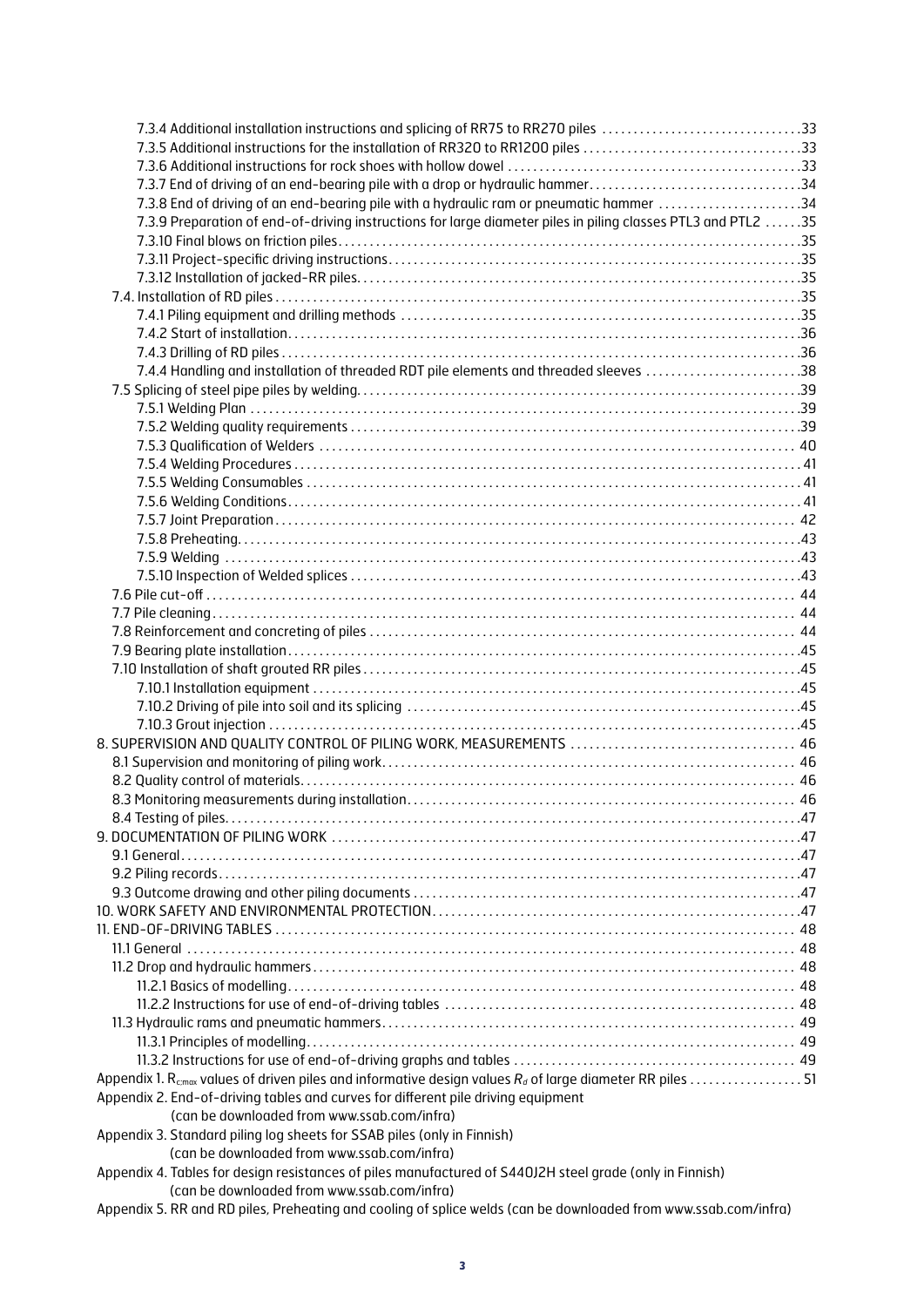# **1. GENERAL**

This manual deals with driven and jacked SSAB's RR and RRs piles, drilled RD and RDs pile and shaft grouted driven RR piles. It covers all pile sizes from RR75 to RR/ RD1200. This manual describes the basics of the design of SSAB's steel piles and provides advice on their handling and installation, quality control, measurements and documentation. This manual is supplemented by product brochures on RR and RRs piles and RD and RDs piles, which describe the applications, materials, structures and dimensions of steel piles on a general level.

This manual is based on the Finnish Piling Manual PO-2016 (RIL 254-2016). This manual is used when the site has been designed according to the Eurocodes system. If the piling of a site is designed using the maximum allowed pile loads method, the RR and RD Piling Instructions are followed in the design of steel piles. The installation, handling and end-of-driving instructions presented here can be used where applicable if the site has been designed based on maximum allowed pile loads.

This manual applies to both individual piles and pile groups. They can be applied to the design and implementation of support structures made of SSAB's steel piles, such as the RD pile wall, various Combi wall structures, and driven or drilled steel pipe piles used in other retaining walls.

# **2. SSAB'S STEEL PILES**

#### **2.1 General**

SSAB has CE marking, based on European Technical Assessment (ETA 12/0526), which is the most comprehensive CE marking to be granted to pile structures made of structural steel. It covers the entire pile structure, manifests the requirements and conformity of the mechanical splices, and establishes that the product has been manufactured specifically for piling.

The approval is based on detailed load tests, especially on splices, continuous quality control during the various phases of production, and traceability of materials. Use of SSAB's CE marked piles in a construction project ensures the durability and performance of foundations. Tested products guarantee problem-free site installation.

SSAB's steel piles meet the requirements presented in Finnish Piling Manual PO-2016 (RIL 254-2016) for pile materials and accessories.

#### **2.2 Steel grades and standards**

The steel grades and chemical composition and mechanical properties of SSAB's steel piles are presented in Table 1.

The availability of steel grades by pile types and diameter and wall thickness are presented in Secs. 2.3.1 and 2.4.1. Against special order, the piles may also be delivered in X grades according to API5L standard.

The technical delivery terms of the piles comply with standard EN 10219-1. Dimensions and tolerances comply with standard EN 10219-2. SSAB's steel piles with mechanical splices are manufactured to tolerances stricter than those of standard EN 10219-2. A material certificate of type 3.1 specified in EN 10204 is provided for the pile material.

#### **2.3 Small diameter RR and RRs piles**

#### *2.3.1 Structure, steel grades and identification*

The structure and members of RR and RRs piles are shown in Figure 1.

*Table 1. Standard steel grades of SSAB's steel piles, against special order, the piles may also be delivered in X grades according to API5L standard.*

| <b>Steel grade</b> | Carbon<br>equivalent | <b>Chemical composition, max.</b> |        |       |      | <b>Mechanical properties</b> |         |                   |       |                        |
|--------------------|----------------------|-----------------------------------|--------|-------|------|------------------------------|---------|-------------------|-------|------------------------|
|                    |                      |                                   |        |       |      |                              |         |                   |       | <b>Impact strength</b> |
|                    | CEV max.             | C                                 | Mn     | P     | S    | $f_{v}$ min                  | $f_u$   | $A_{\text{Smin}}$ |       | $KV$ min               |
|                    | [%]                  | $[\%]$                            | $[\%]$ | [%]   | [%]  | [MPa]                        | [MPa]   | [%]               | [°C]  | $[]$                   |
| <b>S355J2H</b>     | 0.45                 | 0.22                              | 1.6    | 0.03  | 0.03 | 355                          | 470-630 | 20                | $-20$ | 27                     |
| <b>S440J2H</b>     | 0.45                 | 0.16                              | 1.6    | 0.02  | 0.02 | 440                          | 490-630 | 17                | $-20$ | 27                     |
| <b>S460MH</b>      | 0.46                 | 0.16                              | 1.7    | 0.035 | 0.03 | 460                          | 530-720 | 17                | $-20$ | 40                     |
| <b>S550J2H</b>     | 0.47                 | 0.12                              | 1.9    | 0.02  | 0.02 | 550                          | 605-760 | 14                | $-20$ | 27                     |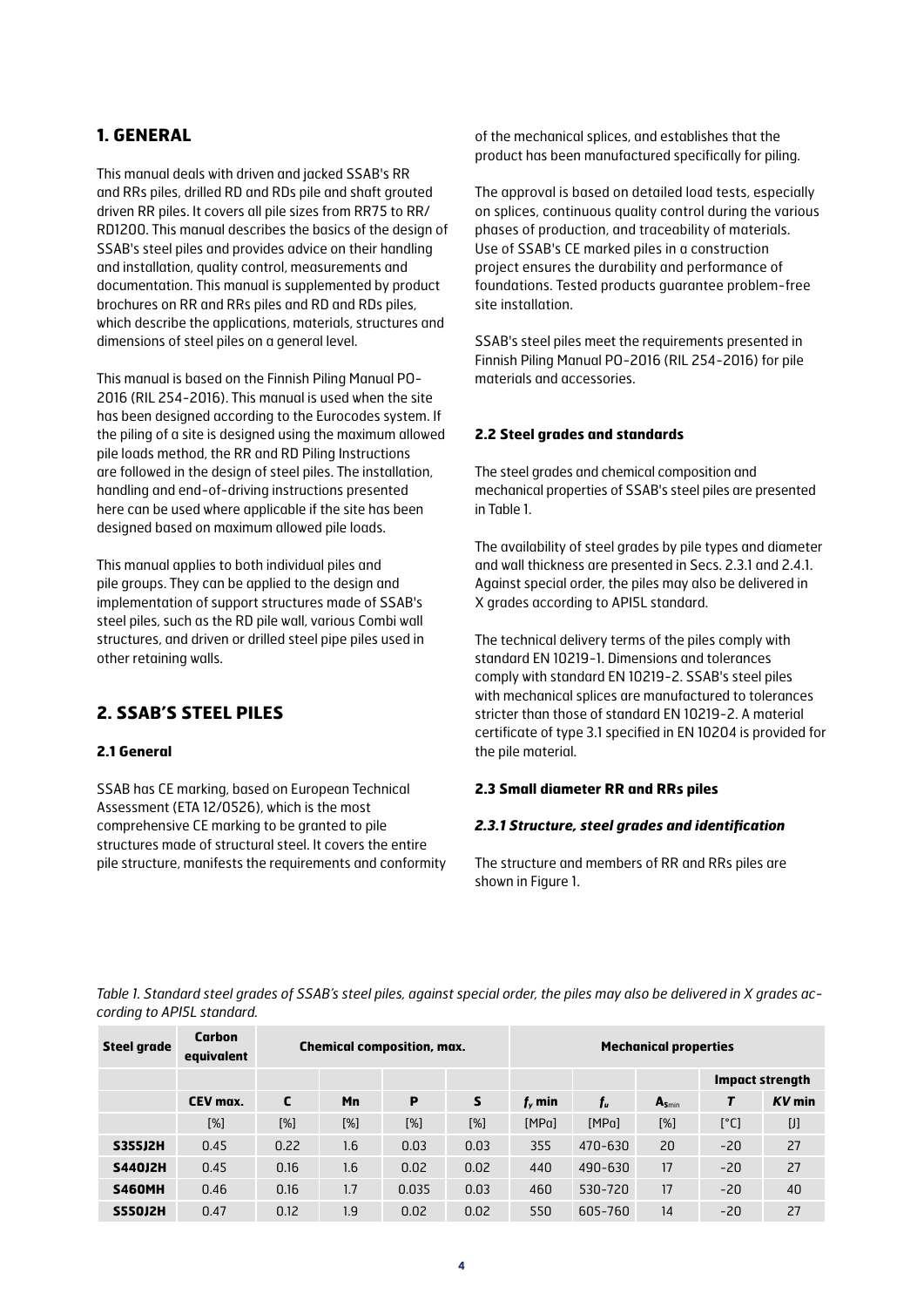The basic steel grade of RR piles is S460MH and that of RRs piles S550J2H. RR270 to RR320 piles made of steel grade S355J2H are also available.

RR and RRs piles have mechanical friction splices and pile shoes up to pile size RRs270/12.5. Mechanically attached rocks shoes are also available for pile sizes RR320. RR320 piles are spliced, if necessary, by welding.

SSAB's RR small diameter piles are identified by a marking on the side of the pile. In addition, identification tape is attached to splices of RR pile elements or next to them. Pile bundles are delivered with product descriptions that indicate, besides pile manufacturer and dimensions, the steel grade of the RR piles.

#### *2.3.2 Pile elements, pipes and splices*

A pile element consists of a pile pipe and the attached external splice sleeve. The mill lengths of RR pile elements and pile pipes without external splice sleeves are presented in Table 2.

All pile sizes RR75 to RR270 made of steel grade S460MH can be spliced using external splice sleeves. Also all RRs pile sizes up to RRs270 can be joined by external splice sleeves.

The splices meet the requirements of PO-2016 for rigid splices and those of the national annex to standard EN 1993-5: Design of steel structures, Steel piles (Table 3). The splices are tested to meet the requirements given in



*Figure 1. Structure and parts of RR piles, pile sizes RR75 to RR270.*

PO-2016 for piling work class 3. Since the splices meet the requirements, pile splices do not limit the structural capacity of the pile, and piles can be installed as straight as possible in all soil conditions.

|                  |                 |                | Length of pile section (incl. splice) |                          | Length of pile section (excl. splice) |                          |                  |                          |          |                 |                 |
|------------------|-----------------|----------------|---------------------------------------|--------------------------|---------------------------------------|--------------------------|------------------|--------------------------|----------|-----------------|-----------------|
| <b>Pile type</b> | 12 <sub>m</sub> | 6 <sub>m</sub> | 4 <sub>m</sub>                        | 3 <sub>m</sub>           | 2 <sub>m</sub>                        | 1.5 <sub>m</sub>         | 1.2 <sub>m</sub> | 1.0 <sub>m</sub>         | 6 m      | 12 <sub>m</sub> | 16 <sub>m</sub> |
| <b>RR75</b>      |                 | 0              | 0                                     | 0                        | 0                                     | 0                        | 0                | $\mathbf 0$              | 0        | 0               |                 |
| <b>RR90</b>      |                 | X              | 0                                     | 0                        | 0                                     | 0                        | 0                | $\Omega$                 | X        | 0               |                 |
| RR115/6.3        | 0               | X              | 0                                     | 0                        | 0                                     | 0                        | 0                | 0                        | X        | 0               |                 |
| RR115/8          | 0               | X              | 0                                     | 0                        | 0                                     | 0                        | 0                | 0                        | $\times$ | 0               |                 |
| RR140/8          | X               | X              | 0                                     | 0                        | 0                                     | 0                        | 0                | 0                        | 0        | X               | 0               |
| RR140/10         | X               | X              | 0                                     | 0                        | 0                                     | 0                        | 0                | 0                        | 0        | $\sf X$         | 0               |
| RR170/10         | X               | X              | 0                                     | 0                        | 0                                     | 0                        | 0                | 0                        | 0        | $\sf X$         | 0               |
| RR170/12.5       | X               | 0              | 0                                     | 0                        | $\Omega$                              | 0                        | 0                | 0                        | 0        | $\sf X$         | 0               |
| RR220/10         | X               | 0              | 0                                     | 0                        |                                       | $\qquad \qquad -$        |                  |                          | 0        | X               | 0               |
| RR220/12.5       | X               | 0              | 0                                     | 0                        |                                       |                          |                  |                          | 0        | $\times$        | n               |
| RR245/10         | 0               | 0              | 0                                     |                          |                                       |                          |                  | $\overline{\phantom{0}}$ | 0        | X               | 0               |
| RR245/12.5       | X               | 0              | 0                                     | $\qquad \qquad -$        |                                       |                          |                  |                          | 0        | X               | 0               |
| RR270/10         | 0               | 0              | 0                                     |                          |                                       |                          |                  |                          | 0        | 0               | 0               |
| RR270/12.5       | $\times$        | 0              | 0                                     |                          | -                                     |                          |                  |                          | 0        | X               | 0               |
|                  |                 |                |                                       |                          |                                       |                          |                  |                          |          |                 |                 |
| RRs115/8         | 0               | X              | 0                                     | 0                        | $\Omega$                              | 0                        | 0                | $\Omega$                 | X        | 0               |                 |
| RRs125/6.3       | X               | $\sf X$        | 0                                     | 0                        | $\overline{\phantom{a}}$              | $\overline{\phantom{a}}$ |                  | $\overline{\phantom{a}}$ | X        | X               |                 |
| RRs140/8         | X               | X              | 0                                     | 0                        | 0                                     | 0                        | 0                | $\Omega$                 | 0        | X               | 0               |
| RRs140/10        | X               | 0              | 0                                     | 0                        | 0                                     | 0                        | 0                | 0                        | 0        | X               | 0               |
| RRs170/10        | X               | 0              | 0                                     | 0                        | 0                                     | 0                        | 0                | 0                        | 0        | X               | 0               |
| RRs170/12.5      | $\sf X$         | 0              | 0                                     | 0                        | 0                                     | 0                        | 0                | 0                        | 0        | X               | 0               |
| RRs220/10        | X               | 0              | 0                                     | 0                        |                                       | $\qquad \qquad$          |                  |                          | 0        | X               | 0               |
| RRs220/12.5      | X               | 0              | 0                                     | 0                        |                                       |                          |                  |                          | 0        | X               | 0               |
| RRs245/10        | 0               | 0              | 0                                     |                          |                                       |                          |                  | $\overline{\phantom{0}}$ | 0        | 0               | 0               |
| RRs245/12.5      | O               | 0              | 0                                     | $\overline{\phantom{0}}$ |                                       |                          |                  | $\overline{\phantom{0}}$ | 0        | 0               | O               |
| RRs270/10        | 0               | 0              | 0                                     |                          |                                       | $\qquad \qquad$          |                  | $\overline{\phantom{0}}$ | 0        | 0               | 0               |
| RRs270/12.5      | 0               | 0              | O                                     |                          |                                       |                          |                  |                          | 0        | 0               | $\Omega$        |

*Table 2. Mill dimensions of RR and RRs pile elements and pile pipes.* 

 $X =$ stock size  $0 =$  project-specific size  $-$  = not in production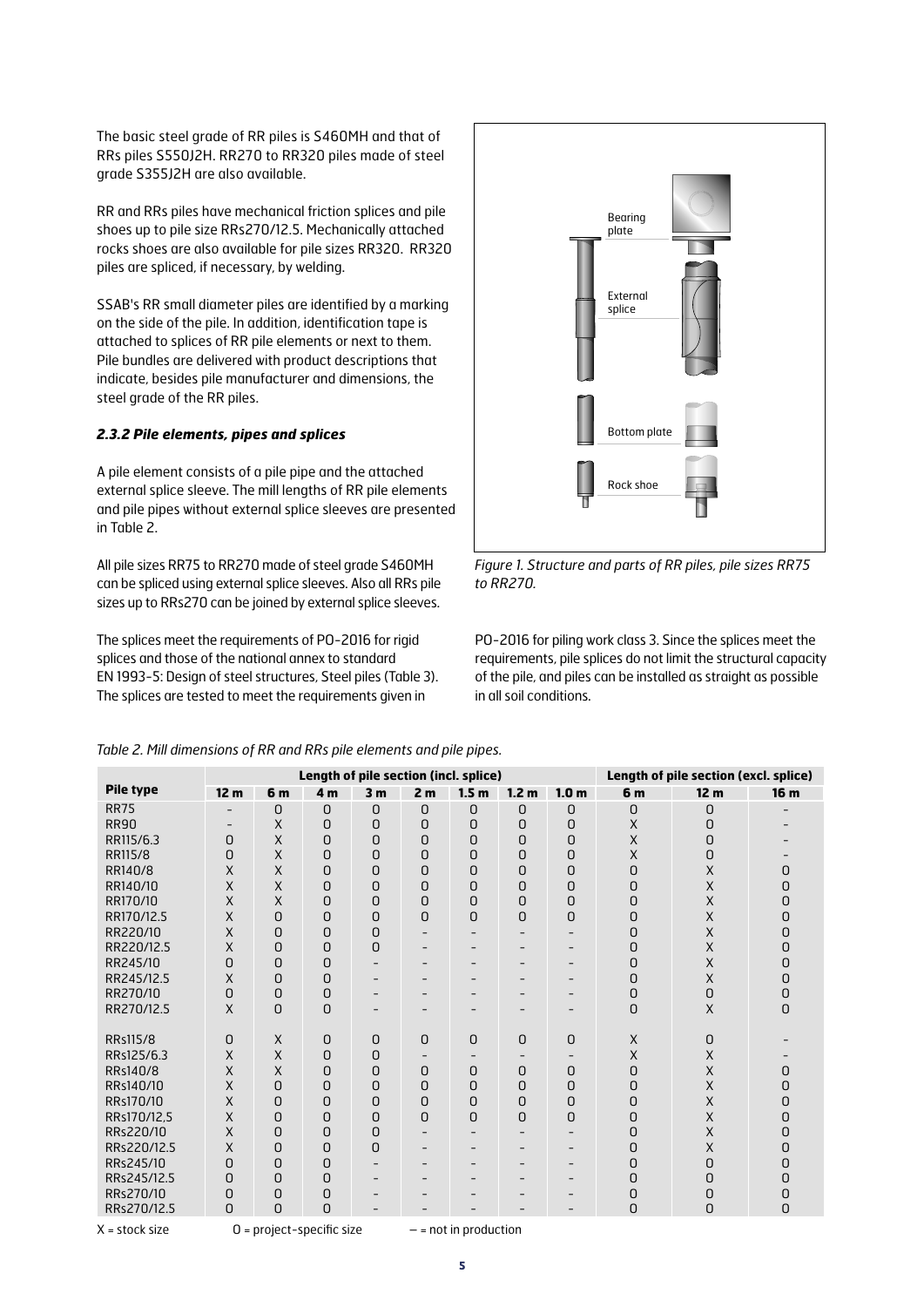| <b>Pile type</b> | <b>Tensile</b><br>resis-<br>tance<br>[kN] | Com-<br>pression<br>resistance | <b>Bending</b><br>resistance | <b>Flexural</b><br><b>stiffness</b><br>$EI_{(0.3-0.8 M)}$ |
|------------------|-------------------------------------------|--------------------------------|------------------------------|-----------------------------------------------------------|
| <b>RR75</b>      | 95                                        |                                |                              |                                                           |
| <b>RR90</b>      | 113                                       |                                |                              |                                                           |
| RR115/6.3        | 147                                       |                                |                              |                                                           |
| RR115/8          | 184                                       |                                |                              |                                                           |
| RRs115/8         | 220                                       |                                |                              |                                                           |
| RRs125/6.3       | 197                                       |                                |                              |                                                           |
| RR140/8          | 228                                       |                                |                              |                                                           |
| RRs140/8         | 273                                       |                                |                              |                                                           |
| RR140/10         | 281                                       |                                |                              |                                                           |
| RRs140/10        | 336                                       |                                |                              |                                                           |
| RR170/10         | 343                                       |                                |                              |                                                           |
| RRs170/10        | 410                                       |                                |                              |                                                           |
| RR170/12.5       | 422                                       |                                |                              |                                                           |
| RRs170/12.5      | 505                                       | $N_{c,pile}$                   | M <sub>pile</sub>            | $0.75xE1$ pile                                            |
| RR220/10         | 453                                       |                                |                              |                                                           |
| RRs220/10        | 542                                       |                                |                              |                                                           |
| RR220/12.5       | 560                                       |                                |                              |                                                           |
| RRs220/12.5      | 669                                       |                                |                              |                                                           |
| RR245/10         | 509                                       |                                |                              |                                                           |
| RRs245/10        | 608                                       |                                |                              |                                                           |
| RR245/12,5       | 629                                       |                                |                              |                                                           |
| RRs245/12,5      | 752                                       |                                |                              |                                                           |
| RR270/10         | 570                                       |                                |                              |                                                           |
| RRs270/10        | 682                                       |                                |                              |                                                           |
| RR270/12.5       | 706                                       |                                |                              |                                                           |
| RRs270/12.5      | 844                                       |                                |                              |                                                           |

*Table 3. Minimum strength and stiffness requirements of RR and RRs pile splices*

#### *2.3.3 Pile shoes*

The mechanically attached pile shoes of RR and RRs piles, bottom plates and rock shoes, meet the requirements given in PO-2016. Rock shoes are tested to meet the requirements given in PO-2016 for piling work class 3. The rock shoe dowel is made of hardened special steel, which ensures good penetration into bedrock. Rock shoe is always the recommended shoe type for driven pile. Based on justification by the foundation designer, also other shoe types can be used (bottom plate, open ended pile, etc.). According to PO-2016 the justified reason can be for example soil layers with low stone content (GEO class d<60 mm) and piles resting in soil layer with no big stones (GEO class d<200 mm). Rock shoes make it possible for piles to penetrate compact or rocky soil layers better and remain straighter. SSAB's pile shoes are dimensioned to withstand the stresses from pile installation and use, provided that the instructions of Sec. 7.3 are observed in installation.

Jacked RR micropiles can be equipped with a special shoe through which post-grouting can be done after jacking to improve point, and to some extent, shaft resistance.

Shaft grouted driven RR piles are equipped with grouting shoes according to chapter 2.6.

Against special order the pile tips of RR270 and RR320 pile sizes can be protected by a bottom plate or a rock



*Figure 2. Large diameter RR pile*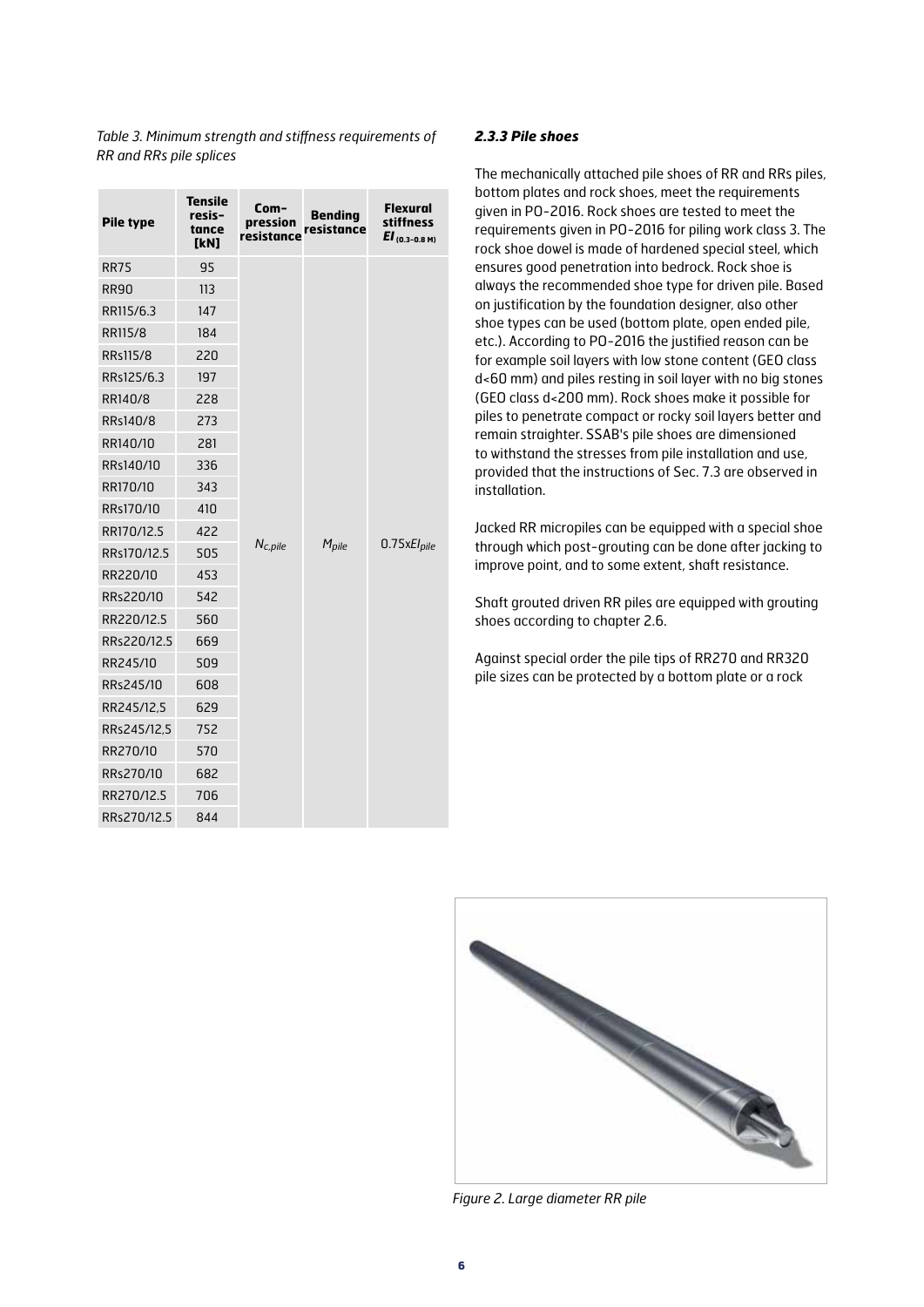shoe attached to pile by welding. These are special situations and in these cases the piles are delivered to site with welded-on rock shoes.

With RR270 and RR320 piles having only small vertical loads, for example piles for scaffolding and noise barriers, the shoes can be welded-on light weight shoes with project specific design.

When using other than mechanically attached rock shoes, it needs to be noticed that the most important dimensioning factor for rock shoes are the end blows and/or dynamic load test. Moreover addition, the installation instructions of Sec. 7.3 must be followed.

#### **2.4 Large diameter RR piles**

#### *2.4.1 Structure, dimensions and availability of steel grades*

Large diameter RR piles are made of spirally welded steel pipes. It is possible to manufacture single-element piles up to 40 metres long. Piles are usually ordered in specific lengths. The standard stocked sizes are presented in Table 5.

*Table 5. Large diameter RR piles in stock (L=12* m*)*

| <b>Dimensions</b><br>diameter x wall thickness [mm] | <b>Steel grade</b> |
|-----------------------------------------------------|--------------------|
| 406 x 12.5                                          | S440J2H (S355J2H)  |
| 508 x 12.5                                          | S440J2H (S355J2H)  |
| $610 \times 12.5$                                   | S355J2H            |
| 711 x 12.5                                          | S355J2H            |
| 813 x 12.5                                          | S355J2H            |

The main steel grades used for RR large diameter piles are S355J2H, S440J2H and S550J2H. Against special order, the piles may also be delivered in MH steel grades according to standard EN 10219 or X grades according to API5L. Standard dimensions and the availability of steel grades are presented in Table 6. The diameters primarily recommended for design are RR400, RR500, RR600, RR700, RR800, RR900, RR1000 and RR1200. In the case of end-bearing piles, the recommended minimum wall thickness to ensure easy installation is 10 mm for piles RR400 to RR800 and 12.5 mm for RR900 to RR1200.

Besides the standard dimensions presented in Table 6, RR piles can also be made with other diameters and customer-specific wall thicknesses selectable at 0.1 mm intervals. The selection of wall thicknesses and steel grades allows accurate optimisation of structures. Customer- or project-specific deviations from standard dimensions require a quite large project, and optimisation is particularly useful with combi wall or RD pile wall structures, but also in end-bearing pile projects.

RR large diameter piles are recognised from a marking on the side. Pile bundles are delivered with product descriptions that indicate, besides pile manufacturer and dimensions, the steel grade of the RR piles.

*Table 6. Standard dimensions and availability of steel grades of large diameter steel pipe piles.*

| <b>Pile</b>   | <b>Diameter</b>                  |   | <b>Wall thickness [mm]</b> |                                           |      |    |    |    |    |    |    |
|---------------|----------------------------------|---|----------------------------|-------------------------------------------|------|----|----|----|----|----|----|
|               | [mm]                             | 8 | 10                         | 12.5                                      | 14.2 | 16 | 18 | 20 | 21 | 22 | 23 |
| <b>RR400</b>  | 406.4                            |   |                            |                                           |      |    |    |    |    |    |    |
| <b>RR450</b>  | 457.0                            |   |                            |                                           |      |    |    |    |    |    |    |
| <b>RR500</b>  | 508.0                            |   |                            |                                           |      |    |    |    |    |    |    |
| <b>RR550</b>  | 559.0                            |   |                            |                                           |      |    |    |    |    |    |    |
| <b>RR600</b>  | 610.0                            |   |                            |                                           |      |    |    |    |    |    |    |
| <b>RR650</b>  | 660.0                            |   |                            |                                           |      |    |    |    |    |    |    |
| <b>RR700</b>  | 711.0                            |   |                            |                                           |      |    |    |    |    |    |    |
| <b>RR750</b>  | 762.0                            |   |                            |                                           |      |    |    |    |    |    |    |
| <b>RR800</b>  | 813.0                            |   |                            |                                           |      |    |    |    |    |    |    |
| <b>RR900</b>  | 914.0                            |   |                            |                                           |      |    |    |    |    |    |    |
| <b>RR1000</b> | 1016.0                           |   |                            |                                           |      |    |    |    |    |    |    |
| <b>RR1200</b> | 1220.0                           |   |                            |                                           |      |    |    |    |    |    |    |
|               |                                  |   |                            | Steel grades S355J2H, S440J2H and S550J2H |      |    |    |    |    |    |    |
|               | Steel grades S355J2H and S440J2H |   |                            |                                           |      |    |    |    |    |    |    |

Check availability from SSAB sales.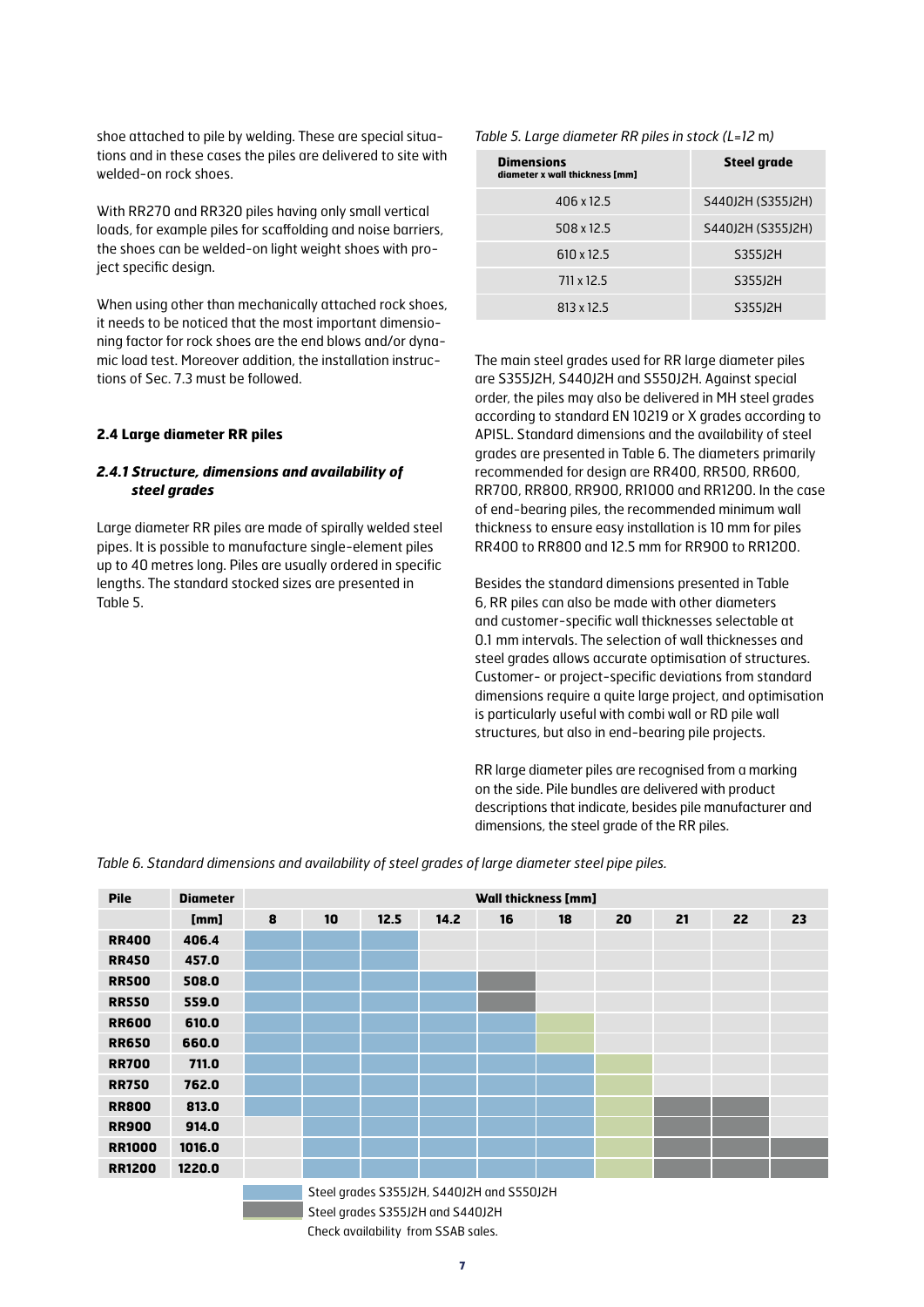#### *2.4.2 Pile shoes*

In soil conditions typical of the Nordic countries, RR large diameter piles are usually equipped with RR rock shoes. SSAB's standard rock shoes have permission of use from Finnish Transport Infrastructure Agency (565/090/2010) and the manufactured rock shoes are CE marked. Rock shoes are used to protect the lower end of the pile against installation stresses, to centre the stresses on the pile tip as evenly as possible across the pile pipe cross-section, and to prevent lateral sliding of the pile tip.

There are three types of RR rock shoes (Figure 3). The most common ones are rock shoes fitted with a structural steel dowel or a hardened rock dowel. SSAB also delivers rock shoes fitted with a hollow dowel, which allows drilling, for example, a dowel bar to be grouted to bedrock through the concrete filled hollow dowel of the rock shoe.

A rock shoe with a structural steel dowel is used in conditions where the target level of the piles is within coarse-grained or moraine soil layers, or in conditions where the bedrock surface is relatively even and there are supporting compact soil layers on top of the bedrock. A rock shoe with a structural steel dowel endures well penetration to the surface of the bedrock and into it.

A rock shoe with a hardened rock dowel is used in conditions where the bedrock surface is inclined or there are no compact coarse-grained or moraine soil layers on top of the bedrock – or the soil layers are thin and the pile tip is to be driven to the bedrock surface. Rock shoes with a hardened rock dowel can prevent lateral sliding of the pile tip in most conditions.

Rock shoes with a hollow dowel can be used in conditions where it is desired to ensure the staying in place of the pile tip by a grouted steel dowels drilled through the hollow dowel into bedrock. A typical application is a combi-wall

structure used as a wharf where the penetration level of the piles is close to the bottom of the waterway and piles are subject to considerable horizontal loads. There, rock dowels drilled through the hollow dowel ensure the stability of the retaining structure. Rock shoes with a hollow dowel are also used at sites where piles are subject to tension forces. A pull anchor can be installed through the hole.

In conditions of no or few stones, where the pile tip is designed to bear on soil layers, the tip of the pile can be protected by a so-called reinforced bottom plate. The recommended solution for such conditions, however, is to use standard rock shoes with structural steel dowels.

Open ended piles are often equipped with a so-called reinforcement ring to protect the lower end. The reinforcement ring is usually a 150 to 500 mm wide steel band welded onto the lower end of the pile. The sheet thickness of the steel band is usually 10, 15 or 20 mm. Both reinforcement rings and reinforced bottom plates are manufactured to the client's project-specific designs.

Rock shoes are preheated before welding and assembly welding is carried out by robots. The rock shoes are numbered to ensure the traceability of the manufacture and raw-materials of the shoes.

The design resistance values of standard rock shoes for RR large diameter piles are presented in Table 7. The most important criterion for rock shoes are the end blows and/or the dynamic load test. Project specific rock shoes with different capacities are analyzed numerically by the requirements of Finnish Transport Infrastructure Agency. Moreover, the installation instructions of Sec. 7.3 must be followed in installation, especially if the pile tip encounters a boulder or an inclined rock surface.

At the design stage, however, the maximum impact resistance of each pile size should be limited to its/the  $R_{dL}$ value.



*Figure 3. Shoe types of large diameter RR piles.*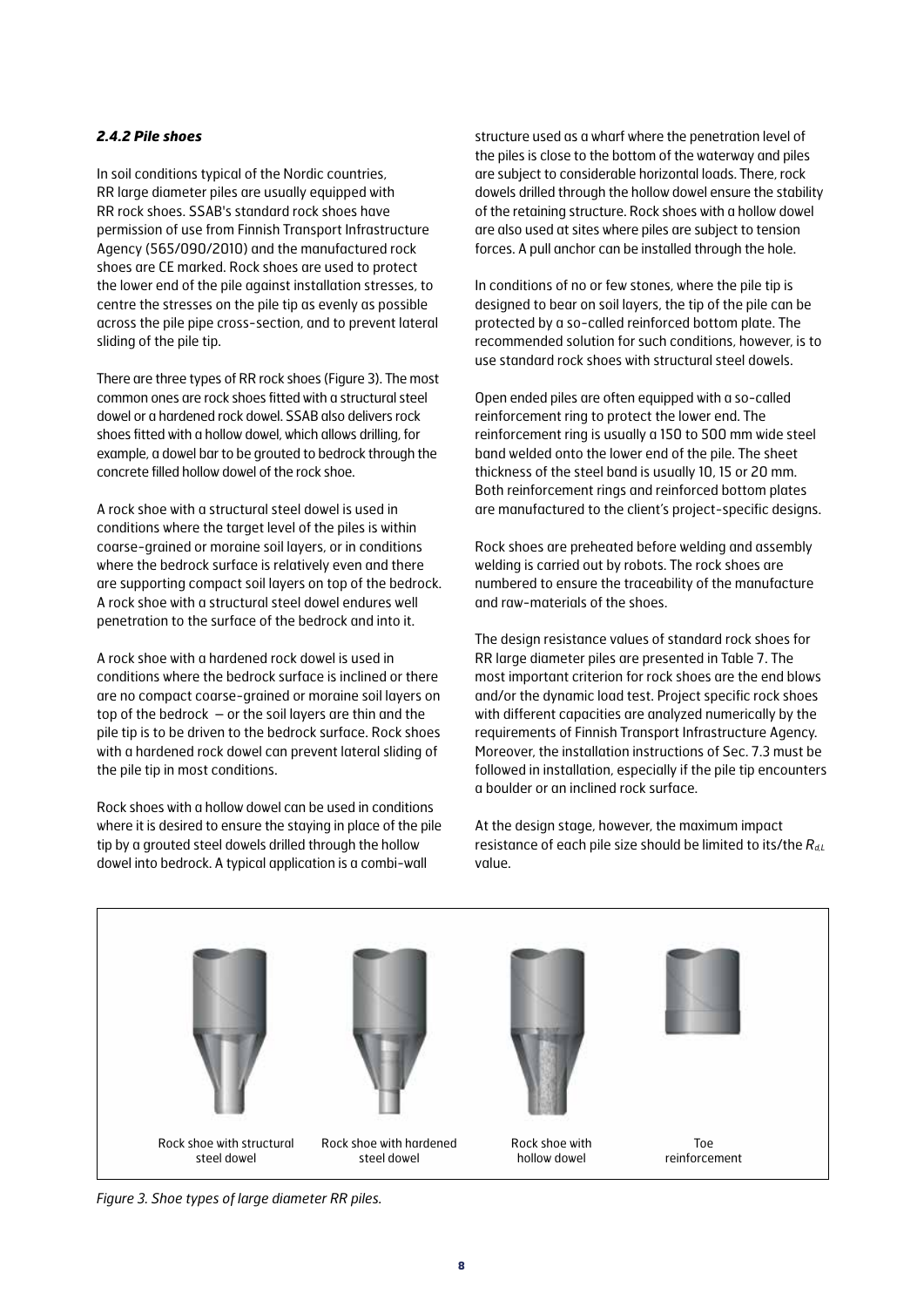*Table 7. Design values of ultimate limit state of the structural resistance of a rock shoes for a centric vertical load at the installation stage (impact and PDA measurement)*

| Pile         | Structural<br>steel dowel<br>$R_{dL}$ [kN] | <b>Hardened</b><br>steel dowel<br>$R_{dL}$ [kN] | <b>Hollow</b><br>dowel<br>$R_{dL}$ [kN] |
|--------------|--------------------------------------------|-------------------------------------------------|-----------------------------------------|
| RR400        | 5033                                       | 4982                                            |                                         |
| RR450        | 6057                                       | 6032                                            |                                         |
| <b>RR500</b> | 7672                                       | 7545                                            |                                         |
| <b>RR550</b> | 7994                                       | 7940                                            |                                         |
| RR600        | 9677                                       | 9681                                            | 9285                                    |
| <b>RR650</b> | 10084                                      | 10062                                           |                                         |
| <b>RR700</b> | 11993                                      | 11605                                           | 11370                                   |
| <b>RR750</b> | 12387                                      | 12342                                           |                                         |
| <b>RR800</b> | 12653                                      | 12610                                           | 12188                                   |
| RR900        | 14910                                      | 14887                                           | 14512                                   |
| RR1000       | 18751                                      | 15691                                           | 18371                                   |
| RR1200       | 19317                                      | 19260                                           |                                         |

#### **2.5 RD and RDs piles**

#### *2.5.1 Structure, dimensions, steel grade selection and identification*

The structure of the RD pile is shown in Figure 4. The standard steel grade of RD90 to RD320 piles is S460MH. The steel grade of RDs piles is S550J2H. Against special order, the piles may also be delivered in S420MH steel grade. RD270 to RD320 piles made of S355J2H steel grade are also available. All steel grades of SSAB's steel pile products can be used as steel grades of RD400 to RD1200 piles. The pile sizes and availability of steel grades



*Figure 4. Structure of RD micropile.*

of RD piles are presented in Table 8. Dimensions RD400, RD500, RD600, RD700, RD800, RD900, RD1000 and RD1200 are recommended for RD large diameter piles.

*Table 8. Standard dimensions and availability of steel grades of RD piles.*

Steel grade S460MH

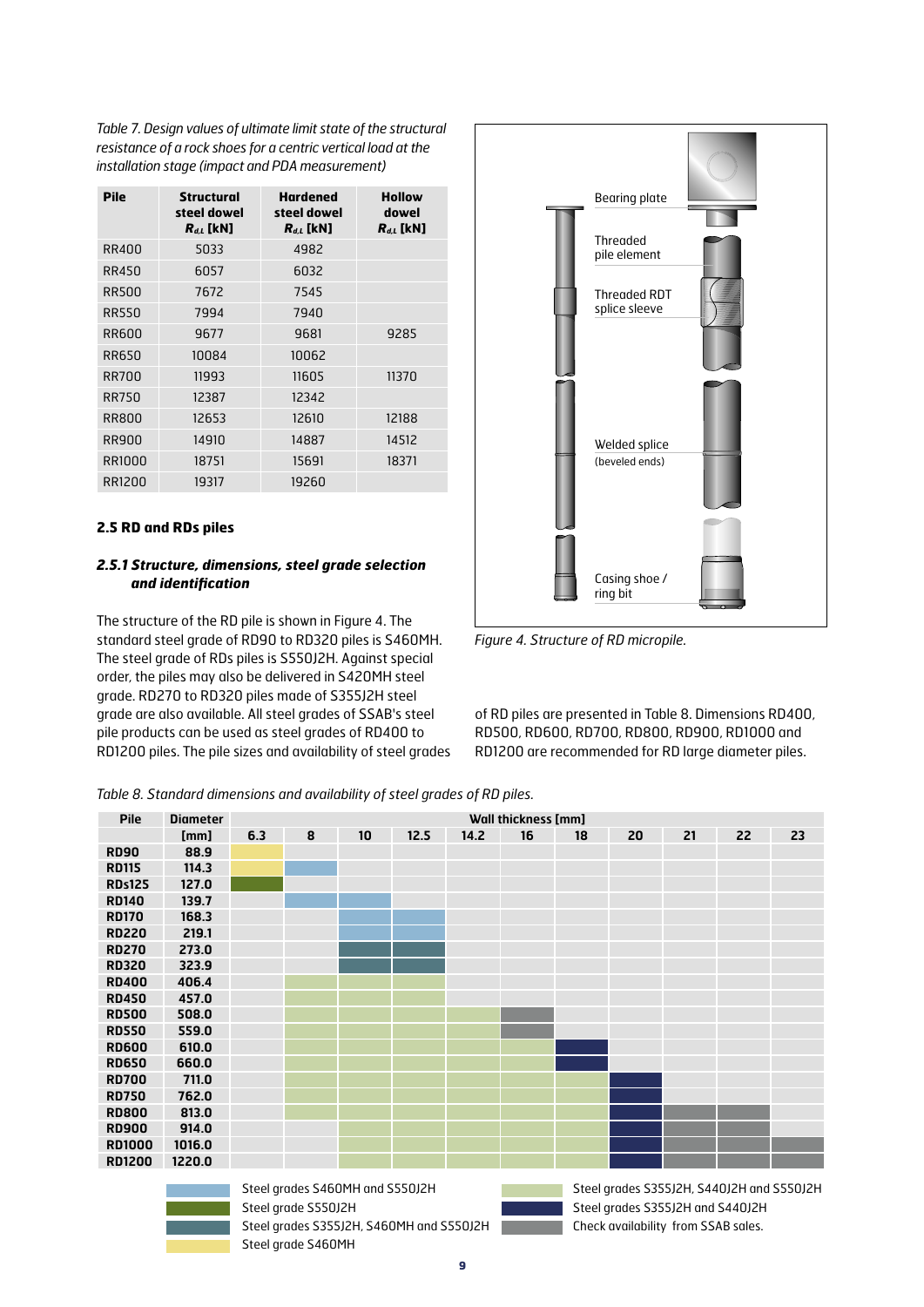The piles are delivered either as pile pipes or RDT pile elements with threaded ends. The lengths of pile pipes and elements are shown in Table 9. The inside burr of the longitudinal seam of RD90-RD320 piles can be removed in individual projects to order. With the most commonly used pilot bits the removal of the inside burr is usually not necessary, but the pilot bit should be selected considering the effect of the burr.

RD piles can be identified by the marking on their side. Pile bundles are delivered with product descriptions that indicate, besides pile manufacturer and dimensions, the steel grade of the RD piles. If these markings are missing, the pile pipe must not be used in RD piles.

#### *2.5.2 Splicing and steel grade selection of RD piles*

RD-piles are spliced using external threaded RDT sleeves (up to pile size RD320) (Figure 6) or by welding. Mechanized welding is used specially in underpinning projects. When using a DTH hammer, the threads of the pile pipe and the sleeve are left-handed, but right-handed when a top

hammer is used. Instructions for the handling and installation of splices, as well as the dimensions of threaded sleeves and recommended types and dimensions of ring bits are presented in Sec. 7.4.4 of these instructions. The sleeves meet the requirements for rigid splices of Piling Manual PO-2016 and the National Annex to Eurocode EN 1993-5, Design of steel structures, Steel piles (Table 10). The splice is guaranteed a tensile strength that is 50 % of the compressive strength of the pile when the handling and installation of the splice are done according to Secs. 7 and 8. All RD piles may also be spliced by welding.



*Figure 6. Splice sleeve of RDT piles*

#### *Table 9 a. and table 9 b. Length range of RD and RDs piles*

| <b>Pile type</b> |          | Length of pile pipe without threads |                       |   |          |                |   |              |                          |    |
|------------------|----------|-------------------------------------|-----------------------|---|----------|----------------|---|--------------|--------------------------|----|
|                  |          |                                     | $1m$ 1.2 m $1.5m$ 2 m |   | 3m       | 4 <sub>m</sub> |   |              | 6 m 12 m 12-16 m 16-40 m |    |
| <b>RD90</b>      | n        | O                                   | O                     | O | O        | O              | X |              |                          |    |
| RD115/6.3        | n        | O                                   | O                     | U | 0        | 0              | X | <sup>n</sup> |                          |    |
| RD115/8          | n        | O                                   | O                     | U | U        | 0              | O | X            | n                        |    |
| RD140-RD320      | O        | O                                   | O                     | O | O        | 0              | O | X            | n                        |    |
| RD400-RD1200     | O        | 0                                   | O                     | O | U        | 0              | O | X            | 0                        | n* |
|                  |          |                                     |                       |   |          |                |   |              |                          |    |
| RDs115/8         | $\Omega$ | $\Omega$                            | O                     | U | $\Omega$ | 0              | n | $\mathsf{X}$ | n                        |    |
| RDs125/6.3       | O        | O                                   | O                     | O | U        | 0              | O | X            |                          |    |
| RDs140-RDs320    | O        | O                                   | O                     | O | 0        | 0              | n | X            | n                        |    |
| RDs400-RDs1200   | n        | O                                   | 0                     | 0 | 0        | 0              | O | X            | O                        | n* |

X = stock sizes<br>O = project-sp

= project-specific size not available

pile size specific maximum length to be checked from SSAB sales

| <b>Pile type</b> |                | Length of pile element with threaded ends |               |                |                |                |                |                 |
|------------------|----------------|-------------------------------------------|---------------|----------------|----------------|----------------|----------------|-----------------|
|                  | 1 <sub>m</sub> |                                           | $1.2 m$ 1.5 m | 2 <sub>m</sub> | 3 <sub>m</sub> | 4 <sub>m</sub> | 6 <sub>m</sub> | 12 <sub>m</sub> |
| RDT90            | 0              | 0                                         | 0             | 0              | 0              | 0              | 0              |                 |
| RDT115/6.3       | U              | O                                         | U             | n              | O              | U              | U              | U               |
| RDT115/8         | U              | O                                         | U             | n              | X              | U              | X              | 0               |
| RDT140/8         | U              | O                                         | U             | n              | O              | U              | X              | O               |
| RDT140/10        | U              | O                                         | U             | n              | O              | U              | X              | O               |
| RDT170/10        | U              | O                                         | U             | n              | O              | U              | X              | U               |
| RDT170/12 5      | U              | O                                         | U             | n              | O              | U              | X              | U               |
| RDT220/10        | n              | O                                         | U             | n              | O              | U              | X              | O               |
| RDT220/12.5      | U              | O                                         | U             | n              | O              | U              | X              | U               |
| RDT270/10        | U              | O                                         | U             | n              | O              | U              | U              | 0               |
| RDT270/12 5      | U              | O                                         | U             | n              | O              | U              | U              | U               |
| RDT320/10        | U              | O                                         | U             | n              | O              | U              | U              | O               |
| RDT320/12.5      | U              | O                                         | U             | n              | O              | U              | U              | U               |
|                  |                |                                           |               |                |                |                |                |                 |
| RDTs115/8        | n              | O                                         | U             | n              | O              | U              | U              | O               |
| RDTs140/8        | U              | 0                                         | 0             | 0              | 0              | 0              | X              | 0               |
| RDTs140/10       | U              | O                                         | U             | n              | O              | U              | U              | U               |
| RDTs170/10       | U              | O                                         | U             | n              | O              | U              | x              | O               |
| RDTs170/12.5     | U              | O                                         | U             | O              | O              | U              | x              | U               |
| RDTs220/10       | U              | O                                         | U             | O              | U              | U              | Χ              | O               |
| RDTs220/12.5     | O              | U                                         | 0             | O              | U              | U              | X              | 0               |
| RDTs270/10       | O              | U                                         | U             | O              | U              | U              | O              | U               |
| RDTs270/12.5     | O              | U                                         | U             | O              | U              | U              | O              | U               |
| RDTs320/10       | O              | U                                         | U             | O              | U              | 0              | U              | 0               |
| RDTs320/12.5     | O              | U                                         | U             | O              | U              | U              | O              | U               |



*Figure 5. Structure of large diameter RD piles.*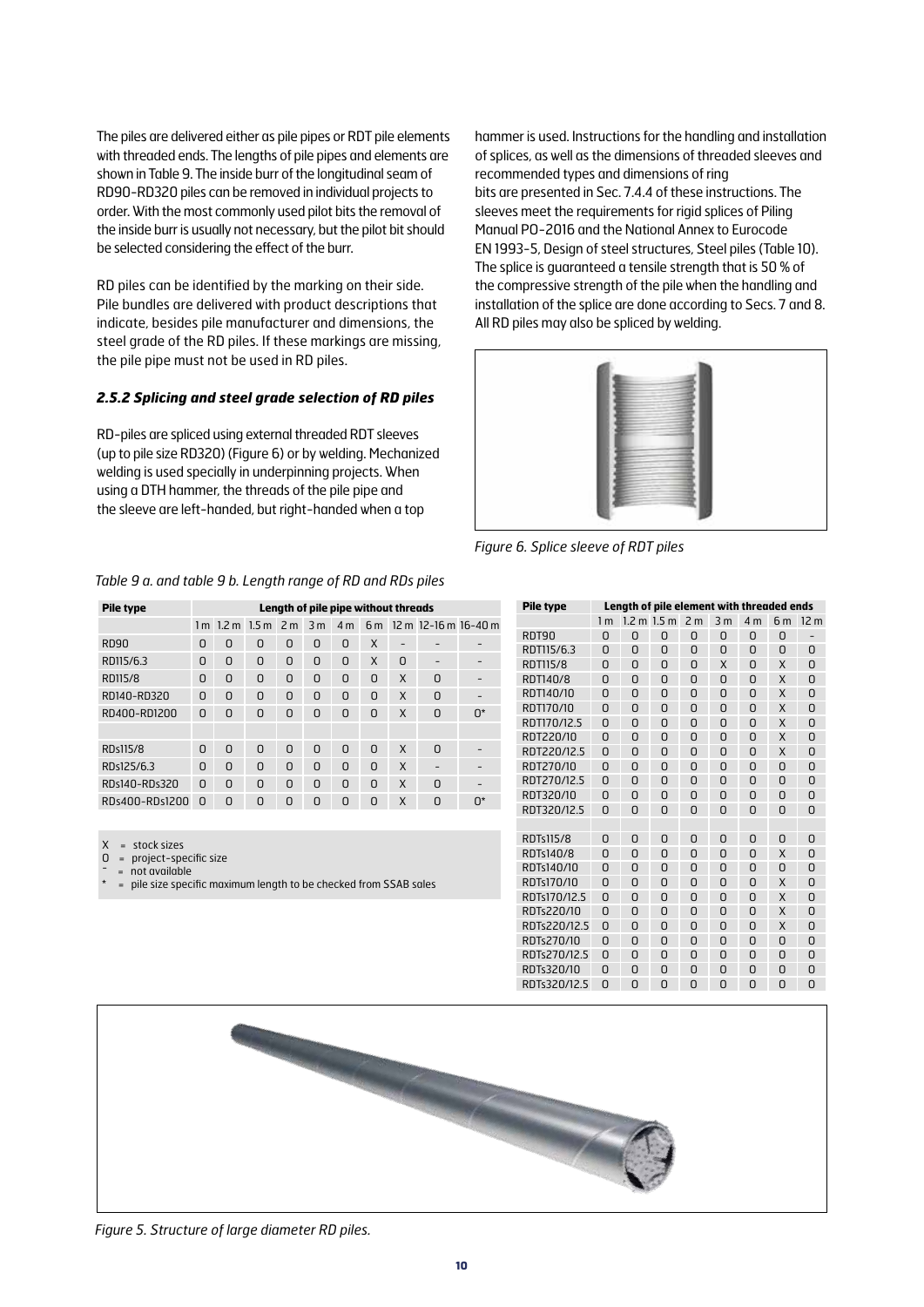*Table 10. Resistances of threaded RDT splices.*

| <b>Pile</b>        | <b>Tensile</b><br>resistance<br>[kN] | <b>Pile</b>         | <b>Tensile</b><br>resistance<br>[kN] | <b>Compression</b><br>resistance | <b>Bending</b><br>resistance | <b>Flexural</b><br>stiffness<br>$El(0.3-0.8 M)$ |
|--------------------|--------------------------------------|---------------------|--------------------------------------|----------------------------------|------------------------------|-------------------------------------------------|
| <b>RDT90*</b>      | 380                                  |                     |                                      |                                  |                              |                                                 |
| RDT115/6.3*        | 490                                  |                     |                                      |                                  | $M_{\text{pile}}$            |                                                 |
| <b>RDT115/8</b>    | 620                                  | <b>RDTs115/8</b>    | 750                                  |                                  |                              | $0.75 \times El_{\text{pile}}$                  |
| <b>RDT140/8</b>    | 770                                  | <b>RDTs140/8</b>    | 910                                  |                                  |                              |                                                 |
| <b>RDT140/10</b>   | 940                                  | <b>RDTs140/10</b>   | 1120                                 |                                  |                              |                                                 |
| <b>RDT170/10</b>   | 1150                                 | <b>RDTs170/10</b>   | 1370                                 |                                  |                              |                                                 |
| <b>RDT170/12.5</b> | 1410                                 | <b>RDTs170/12.5</b> | 1680                                 | $F_{\text{pile}}$                |                              |                                                 |
| <b>RDT220/10</b>   | 1520                                 | <b>RDTs220/10</b>   | 1810                                 |                                  |                              |                                                 |
| <b>RDT220/12.5</b> | 1870                                 | <b>RDTs220/12.5</b> | 2230                                 |                                  |                              |                                                 |
| <b>RDT270/10</b>   | 1900                                 | <b>RDTs270/10</b>   | 2270                                 |                                  |                              |                                                 |
| <b>RDT270/12.5</b> | 2350                                 | <b>RDTs270/12.5</b> | 2810                                 |                                  |                              |                                                 |
| <b>RDT320/10</b>   | 2270                                 | <b>RDTs320/10</b>   | 2720                                 |                                  |                              |                                                 |
| <b>RDT320/12.5</b> | 2820                                 | RDTs320/12.5        | 3370                                 |                                  |                              |                                                 |

 *\*) With these pile sizes the maximum bending resistance of threaded RDT splice equals to the elastic bending resistance Mel of the pile pipe.*

#### **2.6 Shaft grouted RR piles**

Grouted RR piles are for the most part shaft-bearing micropiles where the geotechnical bearing resistance of the pile shaft is improved by continuous shaft grouting using cement grout. Grouted RR piles are suitable for use in friction soil layers where their high shaft resistance can be used to shorten pile length considerably.

Pile elements used for grouted RR piles are standard RR pile elements with external sleeve splices. Standard bearing plates shown in Table 12 are used also in grouted RR piles. Pile shoes are special grouting shoes, shown in Table 11. The length of a pile element is usually 6 metres, but the other element lengths presented in Table 2 are also possible. The most common spile sizes for grouted RR piles are RR115 to RR140. The standard steel grade of grouted RR piles is S460MH. RRs115/8, RRs125/6.3, RRs140/8, RRs140/10 and RRs170/10 pile elements of steel grade S550J2H may also be used. The pile structure is shown in Figure 7.

Grouted RR piles are equipped with special grouting shoes which have been developed for making a continuous shaft grouting during driving of pile. In installation the grouting shoe is first placed on ground to the location of the pile. Pile pipe is placed in the grooves at the grouting shoe. The pile pipe will tighten into the grooves during driving of the pile. Grouting shoe makes a hole larger than the pile to the ground. Concrete grout is pumped in to the pile from the top and it flows through the grouting shoe to the annulus between the pile and the soil and fills it.

Table 11 shows the outside diameters of pile size specific grouting shoes. Shoes have been designed to enable 50 mm thick grout cover also in the locations of external sleeves.

*Table 11. Diameters of grouting shoes for RR piles.*

| <b>Pile size</b>                                                        | Pile<br>diameter<br>d [mm] | <b>Diameter</b><br>of external<br>sleeve splice<br>$d$ , [mm] | <b>Diameter</b><br>of grouting<br>shoe<br>[mm] |
|-------------------------------------------------------------------------|----------------------------|---------------------------------------------------------------|------------------------------------------------|
| RR140/8.<br><b>RRs140/8.</b><br><b>RR140/10 and</b><br><b>RRs140/10</b> | 139.7                      | 159.0                                                         | 260                                            |
| RR115/6.3.<br><b>RR115/8 and</b><br><b>RRs115/8</b>                     | 114.3                      | 127.0                                                         | 234                                            |



*Figure 7. Grouted RR pile*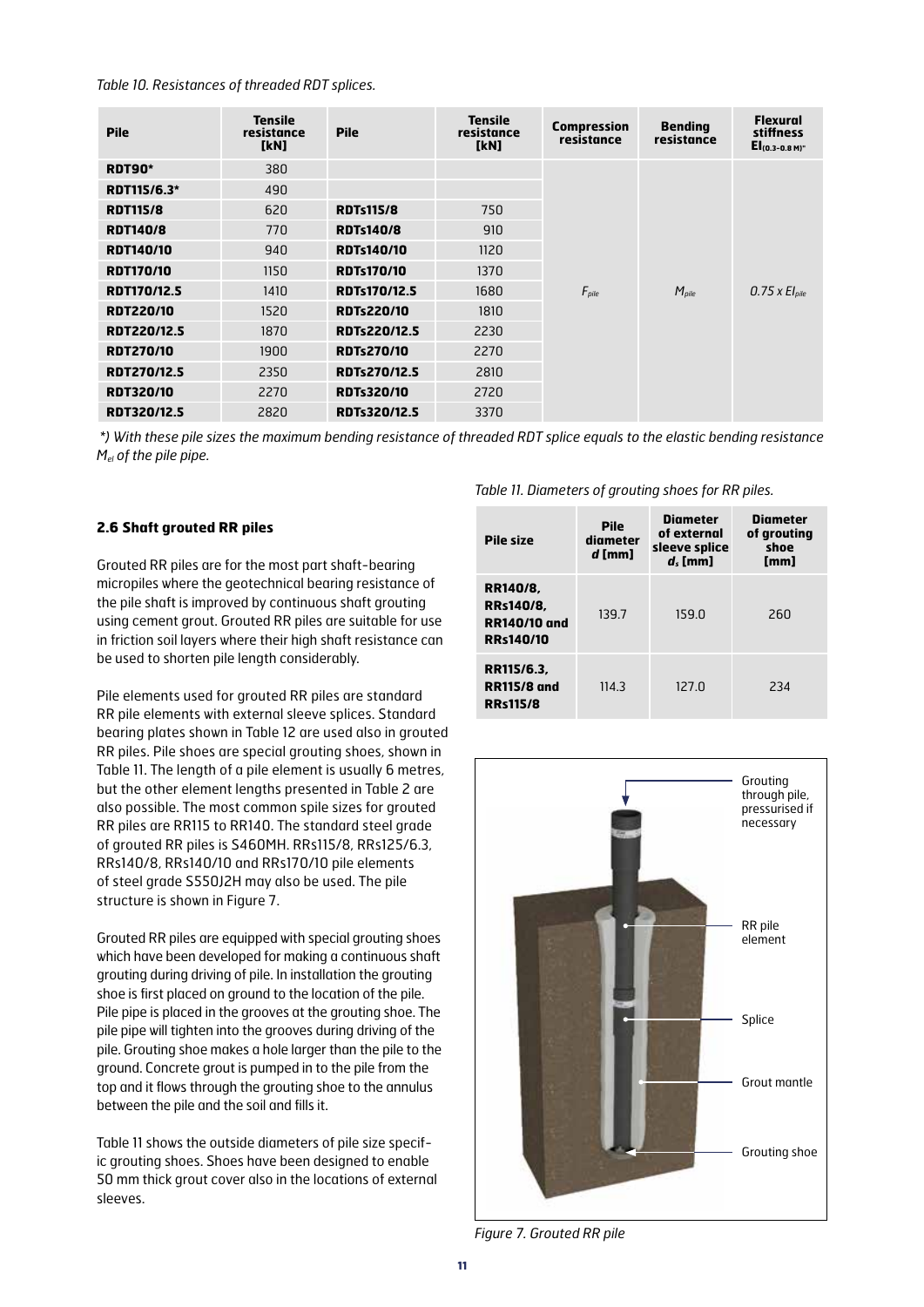#### **2.7 Bearing plates**

Usually a bearing plate is installed at the upper end of RR/RRs, RD/RDs and grouted RR micropiles to transfer loads from the superstructure to the pile. Bearing plates are centralized on the pile shaft by an internal sleeve, which serves to keep the bearing plate in place during the construction phase. It is not designed to withstand possible horizontal loads of the pile. The plate of standard bearing plates is made of steel S355J2. The standard sizes of bearing plates are shown in Table 12.

Table 12 presents the suggested design strengths  $R_d$  of the standard bearing plates. It is recommended that the strength of the bearing plate be verified both as to the steel structure of the bearing plate and the compressive strength and punching shear capacity of the concrete on top of the bearing plate when the design value of load is about 90 to 100% of the design value of the strength of the bearing plate and when using concrete strengths C30/37 to C35/45.

Beside standard bearing plates Table 12 also presents the bearing plates for standard pile caps according to manual "Teräsbetoniset vakiopaaluanturat RR- ja RD-paaluilla (FPS)". In dimensioning of these bearing plates also the two-axial tensile stresses in concrete above the bearing plate have been considered. The design principles and use of these bearing plates have been described more accurately in that manual.

Bearing plates may also be made based on specific site designs in dimensions and shapes different from standard bearing plates, for example, with a hole.

#### **2.8 Pile dimensions and geometrical sectional properties**

The dimensions and geometrical sectional properties of longitudinally welded RR and RD micropiles are presented in Table 13 and those of spirally welded large diameter RR and RD piles in Table 14.

*Table 12. Dimensions and suggested design resistances of standard bearing plates, sizes and numbers of bearing plates for standard pile caps.*

| Pile                                    | <b>Standard</b><br>bearing plate<br>[mm x mm x mm] | Suggested<br>design<br>resistance<br>Rd [kN] | <b>Bearing plate for</b><br>standard pile cap *<br>$[mm \times mm \times mm]$ | Bearing<br>plate<br>number<br>$\star\star$  |
|-----------------------------------------|----------------------------------------------------|----------------------------------------------|-------------------------------------------------------------------------------|---------------------------------------------|
| <b>RR75</b>                             | 150 x 150 x 15                                     | 380                                          |                                                                               |                                             |
| <b>RR/RD 90</b>                         | 150 x 150 x 15                                     | 450                                          | 150 x 150 x 15                                                                | 1                                           |
| <b>RR/RD 115/6.3</b>                    | 200 x 200 x 20                                     | 780                                          | 200 x 200 x 20                                                                | $\overline{\phantom{0}}$                    |
| RR/RRs/RD/RDs 115/8                     | 250 x 250 x 25                                     | 910                                          | 250 x 250 x 25                                                                | 3                                           |
|                                         |                                                    |                                              | 250 x 250 x 30***                                                             | $\overline{4}$                              |
| RRs125/6.3                              | 200 x 200 x 20<br>250 x 250 x 25                   | 950<br>1080                                  | 200 x 200 x 20<br>250 x 250 x 25                                              | $\overline{c}$<br>3                         |
| <b>RR/RRs/RD/RDs 140/8</b>              | 250 x 250 x 25                                     | 1240                                         | 250 x 250 x 25<br>250 x 250 x 30***                                           | 3<br>4                                      |
| <b>RR/RRs/RD/RDs 140/10</b>             | 250 x 250 x 25                                     | 1240                                         | 250 x 250 x 25<br>250 x 250 x 30***                                           | 3<br>$\overline{4}$                         |
| <b>RR/RRs/RD/RDs 170/10</b>             | 300 x 300 x 30                                     | 1810                                         | 300 x 300 x 30<br>300 x 300 x 40***                                           | 5<br>7                                      |
| <b>RR/RRs/RD/RDs</b><br>170/12.5        | 300 x 300 x 30                                     | 1810                                         | 300 x 300 x 30<br>300 x 300 x 35***<br>300 x 300 x 40***<br>400 x 400 x 40*** | 5<br>6<br>$\overline{7}$<br>$\overline{11}$ |
| <b>RR/RRs/RD/RDs 220/10</b>             | 300 x 300 x 30                                     | 2090                                         | 300 x 300 x 30<br>350 x 350 x 30***<br>350 x 350 x 35***<br>400 x 400 x 40*** | 5<br>8<br>9<br>11                           |
| <b>RR/RD 220/12.5</b>                   | 300 x 300 x 30                                     | 2090                                         | 350 x 350 x 35***<br>350 x 350 x 40***<br>$400 \times 400 \times 40$ ***      | 9<br>10<br>11                               |
| <b>RRs/RDs 220/12.5</b>                 | $350 \times 350 \times 35***$                      | 2700                                         | 350 x 350 x 35***<br>350 x 350 x 40***<br>$400 \times 400 \times 40$ ***      | 9<br>10<br>11                               |
| <b>RR/RRs 245/10</b>                    | 300 x 300 x 30                                     | 2400                                         | 300 x 300 x 30                                                                | 5                                           |
| RR245/12.5                              | 300 x 300 x 30                                     | 2400                                         | 350 x 350 x 35                                                                | 9                                           |
| RRs245/12.5                             | $350 \times 350 \times 35***$                      | 2700                                         | 350 x 350 x 35                                                                | $\overline{g}$                              |
| <b>RR/RD270/10</b>                      | 350 x 350 x 35***                                  | 2700                                         | 350 x 350 x 35***<br>400 x 400 x 40***                                        | 9<br>12                                     |
| <b>RR/RD270/12.5</b>                    | 350 x 350 x 35***                                  | 2700                                         | 350 x 350 x 35***<br>400 x 400 x 40***<br>450 x 450 x 45***                   | 9<br>12<br>14                               |
| <b>RR/RD320/10</b>                      | 400 x 400 x 30                                     | 3480                                         | 400 x 400 x 30                                                                | 12                                          |
| RR/RD320/12.5                           | 400 x 400 x 30                                     | 3480                                         | 400 x 400 x 30<br>450 x 450 x 40<br>500 x 500 x 40                            | 12<br>13<br>15                              |
| <b>RR/RD 270/10</b><br><b>S550J2H</b>   | 400 x 400 x 30                                     | 2950                                         | 400 x 400 x 30                                                                | 12                                          |
| <b>RR/RD 270/12.5</b><br><b>S550J2H</b> | 450 x 450 x 40                                     | 3750                                         | 450 x 450 x 40<br>450 x 450 x 45***                                           | 13<br>14                                    |
| <b>RR/RD 320/10</b><br><b>S550J2H</b>   | 450 x 450 x 40                                     | 4050                                         | 400 x 400 x 30<br>450 x 450 x 40                                              | 12<br>13                                    |
| <b>RR/RD 320/12.5</b><br><b>S550J2H</b> | 500 x 500 x 40                                     | 4520                                         | 450 x 450 x 40<br>500 x 500 x 45***                                           | 13<br>16                                    |

\*) When concrete in pile cap has two-axial tensile stresses and high design resistance is required from pile, there is a need to use specially designed bearing plates. Structures of standard pile caps are shown in manual "Teräsbetoniset vakiopaaluanturat RR- ja RD-paaluille (FPS)

Number used in manual for standard pile caps

\*\*\*) Product not in stock

*Table 13. Dimensions and geometrical sectional properties of RR® and RD® micropiles.* 

|           |           | $A = Area$ of steel cross-section<br>$W_{el}$ = Elastic section modulus<br>$A_u$ = Area of pile saft surface<br>$=$ Moment of inertia<br>z<br>$A_b$ = Area of pile toe<br>= Pile impedance |                         |                              |                                      |                                | <b>Sectional properties incl. corrosion allowances</b><br>of 1.2 mm and 2.0 mm |                           |              |                                        |                                        |                                 |                                 |                                          |                                          |
|-----------|-----------|--------------------------------------------------------------------------------------------------------------------------------------------------------------------------------------------|-------------------------|------------------------------|--------------------------------------|--------------------------------|--------------------------------------------------------------------------------|---------------------------|--------------|----------------------------------------|----------------------------------------|---------------------------------|---------------------------------|------------------------------------------|------------------------------------------|
| D<br>[mm] | t<br>[mm] | M<br>[kg/m]                                                                                                                                                                                | A<br>[mm <sup>2</sup> ] | $A_u$<br>[m <sup>2</sup> /m] | A <sub>b</sub><br>[mm <sup>2</sup> ] | $W_{el}$<br>[cm <sup>3</sup> ] | [cm <sup>4</sup> ]                                                             | EI<br>[kNm <sup>2</sup> ] | z<br>[kNs/m] | $A_{1,2}$<br>$\mathbf{Im}\mathbf{m}^2$ | $A_{2.0}$<br>$\mathbf{Im}\mathbf{m}^2$ | $I_{1,2}$<br>[cm <sup>4</sup> ] | $I_{2,0}$<br>[cm <sup>4</sup> ] | EI <sub>1.2</sub><br>[kNm <sup>2</sup> ] | EI <sub>2.0</sub><br>[kNm <sup>2</sup> ] |
| 76,1      | 6,3       | 10,8                                                                                                                                                                                       | 1381                    | 0,24                         | 4548                                 | 22,3                           | 84,8                                                                           | 178                       | 56,1         | 1099                                   | 916                                    | 65,0                            | 52,8                            | 137                                      | 111                                      |
| 88,9      | 6,3       | 12,8                                                                                                                                                                                       | 1635                    | 0,28                         | 6207                                 | 31,5                           | 140,2                                                                          | 294                       | 66,4         | 1304                                   | 1089                                   | 108,4                           | 88,7                            | 228                                      | 186                                      |
| 114,3     | 6,3       | 16,8                                                                                                                                                                                       | 2138                    | 0,36                         | 10261                                | 54,7                           | 312,7                                                                          | 657                       | 86,8         | 1711                                   | 1432                                   | 244,5                           | 201,4                           | 514                                      | 423                                      |
| 114,3     | 8,0       | 21,0                                                                                                                                                                                       | 2672                    | 0,36                         | 10261                                | 66,4                           | 379,5                                                                          | 797                       | 108,5        | 2245                                   | 1966                                   | 311,3                           | 268,2                           | 654                                      | 563                                      |
| 127,0     | 6,3       | 18,8                                                                                                                                                                                       | 2389                    | 0,40                         | 12668                                | 68,7                           | 436,2                                                                          | 916                       | 97,0         | 1915                                   | 1604                                   | 342,4                           | 282,8                           | 719                                      | 594                                      |
| 139,7     | 8,0       | 26,0                                                                                                                                                                                       | 3310                    | 0,44                         | 15328                                | 103,1                          | 720,3                                                                          | 1513                      | 134,4        | 2788                                   | 2445                                   | 595,1                           | 515,2                           | 1250                                     | 1082                                     |
| 139,7     | 10,0      | 32,0                                                                                                                                                                                       | 4075                    | 0,44                         | 15328                                | 123,4                          | 861,9                                                                          | 1810                      | 165,4        | 3553                                   | 3209                                   | 736,7                           | 656,8                           | 1547                                     | 1379                                     |
| 168,3     | 10,0      | 39,0                                                                                                                                                                                       | 4973                    | 0,53                         | 22246                                | 185,9                          | 1564,0                                                                         | 3284                      | 201,9        | 4343                                   | 3928                                   | 1344,1                          | 1202,7                          | 2823                                     | 2526                                     |
| 168,3     | 12,5      | 48,0                                                                                                                                                                                       | 6118                    | 0,53                         | 22246                                | 222,0                          | 1868,4                                                                         | 3924                      | 248,4        | 5488                                   | 5073                                   | 1648,5                          | 1507,1                          | 3462                                     | 3165                                     |
| 219,1     | 10,0      | 51,6                                                                                                                                                                                       | 6569                    | 0,69                         | 37703                                | 328,5                          | 3598,4                                                                         | 7557                      | 266,7        | 5748                                   | 5205                                   | 3110,9                          | 2794,7                          | 6533                                     | 5869                                     |
| 219,1     | 12,5      | 63,7                                                                                                                                                                                       | 8113                    | 0,69                         | 37703                                | 396,6                          | 4344,6                                                                         | 9124                      | 329,4        | 7292                                   | 6749                                   | 3857,0                          | 3540,9                          | 8100                                     | 7436                                     |
| 244,7     | 10,0      | 57,9                                                                                                                                                                                       | 7373                    | 0,77                         | 47028                                | 415,7                          | 5086,1                                                                         | 10681                     | 299,4        | 6455                                   | 5848                                   | 4405,7                          | 3963,3                          | 9252                                     | 8323                                     |
| 244.7     | 12,5      | 71,6                                                                                                                                                                                       | 9118                    | 0,77                         | 47028                                | 503,7                          | 6163,3                                                                         | 12943                     | 370,2        | 8200                                   | 7594                                   | 5482,9                          | 5040,4                          | 11514                                    | 10585                                    |
| 273,0     | 10,0      | 64,9                                                                                                                                                                                       | 8262                    | 0,86                         | 58535                                | 524,1                          | 7154,1                                                                         | 15024                     | 335,5        | 7238                                   | 6560                                   | 6207,9                          | 5590,9                          | 13037                                    | 11741                                    |
| 273,0     | 12,5      | 80,3                                                                                                                                                                                       | 10230                   | 0,86                         | 58535                                | 637,2                          | 8697,4                                                                         | 18265                     | 415,3        | 9205                                   | 8527                                   | 7751,2                          | 7134,2                          | 16278                                    | 14982                                    |
| 323,9     | 10,0      | 77,4                                                                                                                                                                                       | 9861                    | 1,02                         | 82397                                | 750,7                          | 12158,3                                                                        | 25533                     | 400,4        | 8645                                   | 7839                                   | 10574,7                         | 9538,5                          | 22207                                    | 20031                                    |
| 323,9     | 12,5      | 96,0                                                                                                                                                                                       | 12229                   | 1,02                         | 82397                                | 916,7                          | 14846,5                                                                        | 31178                     | 496,5        | 11012                                  | 10206                                  | 13262,9                         | 12226,7                         | 27852                                    | 25676                                    |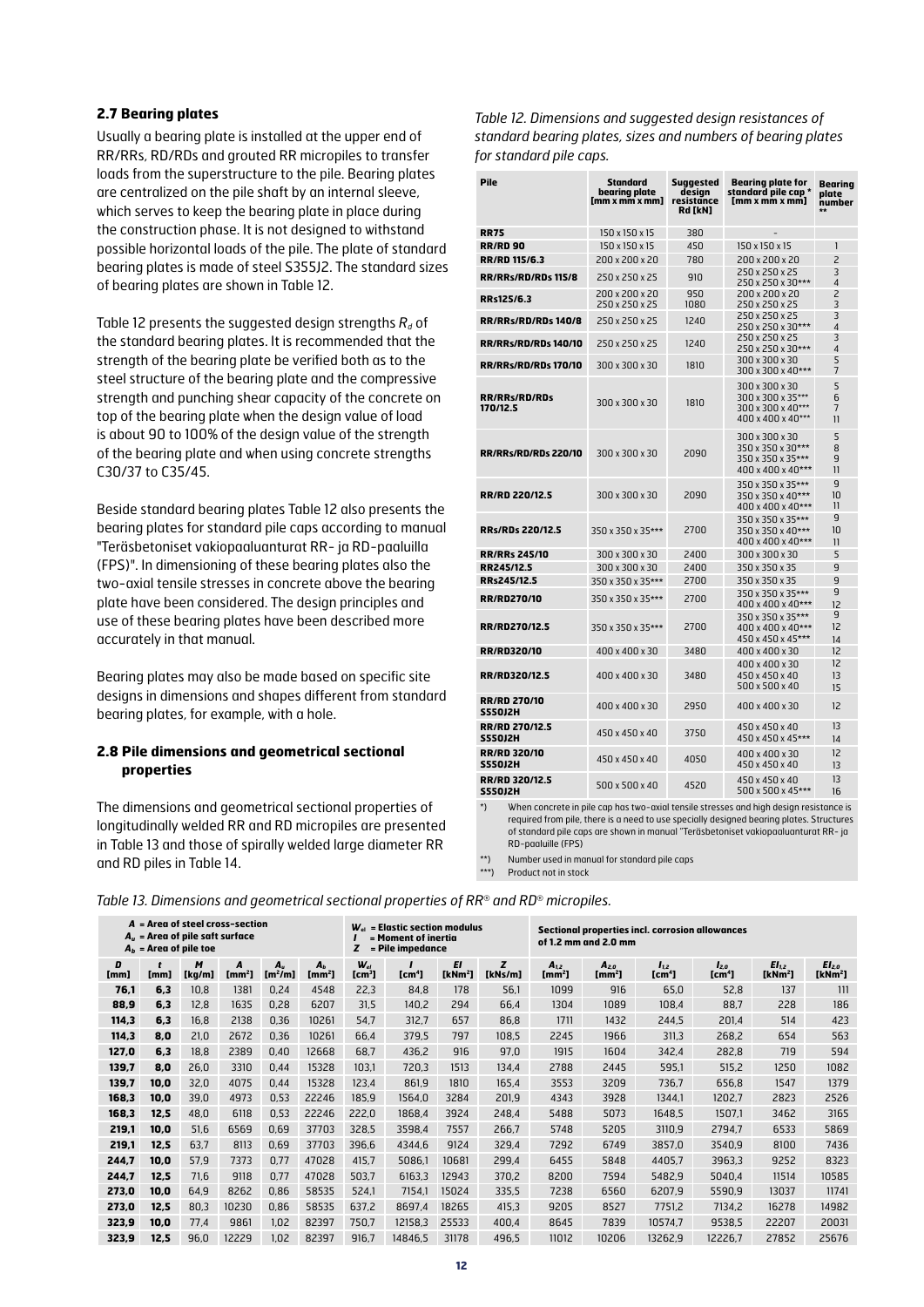| Table 14. Dimensions and geometrical sectional properties of RR® and RD® large diameter piles |  |  |
|-----------------------------------------------------------------------------------------------|--|--|
|                                                                                               |  |  |

| A<br>$A_u$<br>$A_{b}$ |              | = Area of steel cross-section<br>= Pile surface area<br>$=$ Area of pile toe |                            |                                                |                              | $W_{el}$                    | = Pile impedance<br>z<br><b>Sectional properties incl. corrosion allowances</b><br>= Moment of inertia<br>of 1.2 mm and 2.0 mm<br>= Elastic modulus |                              |                            |                    |                            |                                                                                                                       |                                        |                              |                              |
|-----------------------|--------------|------------------------------------------------------------------------------|----------------------------|------------------------------------------------|------------------------------|-----------------------------|-----------------------------------------------------------------------------------------------------------------------------------------------------|------------------------------|----------------------------|--------------------|----------------------------|-----------------------------------------------------------------------------------------------------------------------|----------------------------------------|------------------------------|------------------------------|
| D                     |              | M                                                                            | A                          | $A_u$                                          | A <sub>b</sub>               | $W_{el}$                    |                                                                                                                                                     | EI                           | z                          | $A_{1,2}$          | $A_{2,0}$                  | $I_{1,2}$                                                                                                             | $I_{2,0}$                              | EI <sub>1,2</sub>            | El <sub>2,0</sub>            |
| [mm]<br>406.4         | [mm]<br>8.0  | [kg/m]<br>78.6                                                               | 10013                      | [mm <sup>2</sup> ] [m <sup>2</sup> /m]<br>1.28 | [mm <sup>2</sup> ]<br>129717 | [cm <sup>3</sup> ]<br>978.0 | [cm <sup>4</sup> ]<br>19873.9                                                                                                                       | [kNm <sup>2</sup> ]<br>41735 | [kNs/m]<br>406.5           | $[mm^2]$<br>8485   | [cm <sup>4</sup> ]<br>7472 | [cm <sup>4</sup> ]<br>16738.8                                                                                         | [cm <sup>4</sup> ]<br>14679.5          | [kNm <sup>2</sup> ]<br>35151 | [kNm <sup>2</sup> ]<br>30827 |
| 406.4                 | 10.0         | 97.8                                                                         | 12453                      | 1.28                                           | 129717                       | 1204.5                      | 24475.8                                                                                                                                             | 51399                        | 505.6                      | 10926              | 9912                       | 21340.7                                                                                                               | 19281.4                                | 44815                        | 40491                        |
| 406.4                 | 12.5         | 121.4                                                                        | 15468                      | 1.28                                           | 129717                       | 1477.9                      | 30030.7                                                                                                                                             | 63064                        | 628.0                      | 13941              | 12927                      | 26895.6                                                                                                               | 24836.3                                | 56481                        | 52156                        |
| 457.0<br>457.0        | 8.0          | 88.6                                                                         | 11285                      | 1.44                                           | 164030<br>164030             | 1244.9<br>1535.7            | 28446.4                                                                                                                                             | 59737<br>73692               | 458.2                      | 9566<br>12325      | 8426                       | 23984.0                                                                                                               | 21048.1<br>27693.0                     | 50366                        | 44201                        |
| 457.0                 | 10.0<br>12.5 | 110.2<br>137.0                                                               | 14043<br>17455             | 1.44<br>1.44                                   | 164030                       | 1888.2                      | 35091.3<br>43144.8                                                                                                                                  | 90604                        | 570.2<br>708.7             | 15737              | 11184<br>14597             | 30628.9<br>38682.4                                                                                                    | 35746.5                                | 64321<br>81233               | 58155<br>75068               |
| 508.0                 | 8.0          | 98.6                                                                         | 12566                      | 1.60                                           | 202683                       | 1546.5                      | 39280.0                                                                                                                                             | 82488                        | 510.2                      | 10656              | 9387                       | 33145.8                                                                                                               | 29104.6                                | 69606                        | 61120                        |
| 508.0                 | 10.0         | 122.8                                                                        | 15645                      | 1.60                                           | 202683                       | 1910.2                      | 48520.2                                                                                                                                             | 101893                       | 635.2                      | 13735              | 12466                      | 42386.1                                                                                                               | 38344.9                                | 89011                        | 80524                        |
| 508.0<br>508.0        | 12.5<br>14.2 | 152.7<br>172.9                                                               | 19458<br>22029             | 1.60<br>1.60                                   | 202683<br>202683             | 2352.6<br>2645.6            | 59755.4<br>67198.6                                                                                                                                  | 125486<br>141117             | 790.0<br>894.4             | 17548<br>20118     | 16279<br>18849             | 53621.3<br>61064.5                                                                                                    | 49580.1<br>57023.3                     | 112605<br>128235             | 104118<br>119749             |
| 508.0                 | 16.0         | 194.1                                                                        | 24731                      | 1.60                                           | 202683                       | 2949.2                      | 74909.0                                                                                                                                             | 157309                       | 1004.1                     | 22820              | 21551                      | 68774.9                                                                                                               | 64733.7                                | 144427                       | 135941                       |
| 559.0                 | 8.0          | 108.7                                                                        | 13848                      | 1.76                                           | 245422                       | 1880.7                      | 52564.9                                                                                                                                             | 110386                       | 562.3                      | 11745              | 10348                      | 44386.4                                                                                                               | 38992.4                                | 93211                        | 81884                        |
| 559.0                 | 10.0         | 135.4                                                                        | 17247                      | 1.76                                           | 245422                       | 2325.6                      | 65001.1                                                                                                                                             | 136502                       | 700.3                      | 15144              | 13748                      | 56822.5                                                                                                               | 51428.6                                | 119327                       | 108000                       |
| 559.0<br>559.0        | 12.5<br>14.2 | 168.5<br>190.8                                                               | 21461<br>24304             | 1.76<br>1.76                                   | 245422<br>245422             | 2868.0<br>3228.3            | 80161.8<br>90230.7                                                                                                                                  | 168340<br>189485             | 871.4<br>986.8             | 19358<br>22201     | 17961<br>20804             | 71983.2<br>82052.1                                                                                                    | 66589.3<br>76658.2                     | 151165<br>172309             | 139837<br>160982             |
| 559.0                 | 16.0         | 214.3                                                                        | 27294                      | 1.76                                           | 245422                       | 3602.3                      | 100683.0                                                                                                                                            | 211434                       | 1108.2                     | 25191              | 23794                      | 92504.4                                                                                                               | 87110.5                                | 194259                       | 182932                       |
| 610.0                 | 8.0          | 118.8                                                                        | 15130                      | 1.92                                           | 292247                       | 2247.6                      | 68551.4                                                                                                                                             | 143958                       | 614.3                      | 12835              | 11310                      | 57918.1                                                                                                               | 50898.9                                | 121628                       | 106888                       |
| 610.0                 | 10.0         | 148.0                                                                        | 18850                      | 1.92                                           | 292247                       | 2781.9                      | 84846.6                                                                                                                                             | 178178                       | 765.3                      | 16554              | 15029                      | 74213.3                                                                                                               | 67194.1                                | 155848                       | 141108                       |
| 610.0                 | 12.5         | 184.2                                                                        | 23464                      | 1.92                                           | 292247                       | 3434.6                      | 104754.7                                                                                                                                            | 219985                       | 952.7                      | 21169              | 19644                      | 94121.5                                                                                                               | 87102.3                                | 197655                       | 182915                       |
| 610.0<br>610.0        | 14.2<br>16.0 | 208.6<br>234.4                                                               | 26579<br>29858             | 1.92<br>1.92                                   | 292247<br>292247             | 3869.0<br>4320.7            | 118003.9<br>131781.4                                                                                                                                | 247808<br>276741             | 1079.2<br>1212.3           | 24284<br>27563     | 22759<br>26038             | 107370.6<br>121148.2                                                                                                  | 100351.4<br>114129.0                   | 225478<br>254411             | 210738<br>239671             |
| 610.0                 | 18.0         | 262.8                                                                        | 33477                      | 1.92                                           | 292247                       | 4812.8                      | 146790.8                                                                                                                                            | 308261                       | 1359.2                     | 31182              | 29657                      | 136157.5                                                                                                              | 129138.3                               | 285931                       | 271190                       |
| 660.0                 | 8.0          | 128.6                                                                        | 16387                      | 2.07                                           | 342119                       | 2639.0                      | 87087.9                                                                                                                                             | 182885                       | 665.3                      | 13903              | 12252                      | 73613.7                                                                                                               | 64712.5                                | 154589                       | 135896                       |
| 660.0                 | 10.0         |                                                                              | 160.3 20420                | 2.07                                           | 342119                       | 3268.8                      | 107870.5                                                                                                                                            | 226528                       | 829.1                      | 17937              | 16286                      | 94396.3                                                                                                               | 85495.1                                | 198232                       | 179540                       |
| 660.0<br>660.0        | 12.5<br>14.2 | 199.6<br>226.2                                                               | 25427<br>28810             | 2.07<br>2.07                                   | 342119<br>342119             | 4039.6<br>4553.4            | 133306.4<br>150263.1                                                                                                                                | 279943<br>315552             | 1032.4<br>1169.7           | 22944<br>26326     | 21293<br>24675             | 119832.2<br>136788.9                                                                                                  | 110931.0<br>127887.6                   | 251648<br>287257             | 232955<br>268564             |
| 660.0                 | 16.0         | 254.1                                                                        | 32371                      | 2.07                                           | 342119                       | 5088.5                      | 167921.2                                                                                                                                            | 352634                       | 1314.3                     | 29887              | 28237                      | 154447.0                                                                                                              | 145545.7                               | 324339                       | 305646                       |
| 660.0                 | 18.0         | 285.0                                                                        | 36304                      | 2.07                                           | 342119                       | 5672.4                      | 187188.3                                                                                                                                            | 393095                       | 1474.0                     | 33821              | 32170                      | 173714.1                                                                                                              | 164812.9                               | 364800                       | 346107                       |
| 711.0                 | 8.0          | 138.7                                                                        | 17668                      | 2.23                                           | 397035                       | 3070.7                      | 109162.2                                                                                                                                            | 229241                       | 717.4                      | 14992              | 13214                      | 92310.2                                                                                                               | 81170.3                                | 193851                       | 170458                       |
| 711.0                 | 10.0         | 172.9                                                                        | 22023                      | 2.23                                           | 397035                       | 3805.9                      | 135301.4                                                                                                                                            | 284133                       | 894.2                      | 19347              | 17568                      | 118449.4                                                                                                              | 107309.5                               | 248744                       | 225350                       |
| 711.0<br>711.0        | 12.5<br>14.2 | 215.3<br>244.0                                                               | 27430<br>31085             | 2.23<br>2.23                                   | 397035<br>397035             | 4707.3<br>5309.0            | 167343.2<br>188735.2                                                                                                                                | 351421<br>396344             | 1113.7<br>1262.1           | 24754<br>28409     | 22975<br>26630             | 150491.3<br>171883.3                                                                                                  | 139351.4<br>160743.4                   | 316032<br>360955             | 292638<br>337561             |
| 711.0                 | 16.0         | 274.2                                                                        | 34935                      | 2.23                                           | 397035                       | 5936.4                      | 211039.8                                                                                                                                            | 443184                       | 1418.4                     | 32259              | 30480                      | 194187.9                                                                                                              | 183047.9                               | 407794                       | 384401                       |
| 711.0                 | 18.0         | 307.6                                                                        | 39188                      | 2.23                                           | 397035                       | 6621.9                      | 235410.0                                                                                                                                            | 494361                       | 1591.1                     | 36512              | 34733                      | 218558.1                                                                                                              | 207418.2                               | 458972                       | 435578                       |
| 711.0                 | 20.0         | 340.8                                                                        | 43417                      | 2.23                                           | 397035                       | 7295.4                      | 259350.9                                                                                                                                            | 544637                       | 1762.8                     | 40741              | 38962                      | 242498.9                                                                                                              | 231359.0                               | 509248                       | 485854                       |
| 762.0<br>762.0        | 8.0<br>10.0  | 148.8<br>185.5                                                               | 18950<br>23625             | 2.39<br>2.39                                   | 456037<br>456037             | 3535.0<br>4383.9            | 134683.0<br>167028.4                                                                                                                                | 282834<br>350760             | 769.4<br>959.2             | 16082<br>20757     | 14175<br>18850             | 113931.3<br>146276.7                                                                                                  | 100205.7<br>132551.0                   | 239256<br>307181             | 210432<br>278357             |
| 762.0                 | 12.5         | 231.0                                                                        | 29433                      | 2.39                                           | 456037                       | 5426.0                      | 206731.0                                                                                                                                            | 434135                       | 1195.0                     | 26565              | 24658                      | 185979.3                                                                                                              | 172253.7                               | 390557                       | 361733                       |
| 762.0                 | 14.2         | 261.9                                                                        | 33360                      | 2.39                                           | 456037                       | 6122.6                      | 233271.2                                                                                                                                            | 489870                       | 1354.5                     |                    | 30492 28585                | 212519.5                                                                                                              | 198793.9                               | 446291                       | 417467                       |
| 762.0                 | 16.0         | 294.4                                                                        | 37498                      | 2.39                                           | 456037                       | 6849.7                      | 260973.3                                                                                                                                            | 548044                       | 1522.5                     | 34630              | 32723                      | 240221.6                                                                                                              | 226496.0                               | 504465                       | 475642                       |
| 762.0<br>762.0        | 18.0<br>20.0 | 366.0                                                                        | 330.3 42072<br>46621       | 2.39<br>2.39                                   | 456037<br>456037             | 7645.1<br>8427.4            | 291276.4<br>321082.8                                                                                                                                | 611680<br>674274             | 1708.2<br>1892.9           | 39204<br>43753     | 37297<br>41846             | 270524.7<br>300331.1                                                                                                  | 256799.1<br>286605.4                   | 568102<br>630695             | 539278<br>601871             |
| 813.0                 | 8.0          |                                                                              | 158.8 20232                | 2.55                                           | 519124                       | 4032.0                      | 163900.5                                                                                                                                            | 344191                       | 821.4                      | 17171              | 15136                      | 138689.6                                                                                                              | 122006.2                               | 291248                       | 256213                       |
| 813.0                 | 10.0         |                                                                              | 198.0 25227                | 2.55                                           | 519124                       | 5002.8                      | 203363.9                                                                                                                                            | 427064                       | 1024.3                     | 22167              | 20131                      | 178153.0                                                                                                              | 161469.6                               | 374121                       | 339086                       |
| 813.0                 | 12.5         | 246.8                                                                        | 31436                      | 2.55                                           | 519124                       | 6195.8                      | 251860.3                                                                                                                                            | 528907                       | 1276.3                     | 28375              | 26340                      | 226649.4                                                                                                              | 209966.0                               | 475964                       | 440929                       |
| 813.0<br>813.0        | 14.2<br>16.0 |                                                                              | 279.7 35635<br>314.5 40062 | 2.55<br>2.55                                   | 519124<br>519124             | 6994.2<br>7828.3            | 284314.9<br>318221.7                                                                                                                                | 668266                       | 597061 1446.8<br>1626.6    |                    | 32575 30539<br>37001 34966 | 259103.9<br>293010.8                                                                                                  | 242420.6<br>276327.4                   | 544118<br>615323             | 509083<br>580288             |
| 813.0                 | 18.0         |                                                                              | 352.9 44956                | 2.55                                           | 519124                       | 8741.7                      | 355350.0                                                                                                                                            | 746235                       | 1825.3                     | 41896              | 39861                      | 330139.1                                                                                                              | 313455.7                               | 693292                       | 658257                       |
| 813.0                 | 20.0         |                                                                              | 391.1 49826                | 2.55                                           | 519124                       | 9641.1                      | 391909.3                                                                                                                                            |                              | 823010 2023.0              | 46765 44730        |                            | 366698.4                                                                                                              | 350015.0                               | 770067                       | 735032                       |
| 813.0                 | 23.0         |                                                                              | 448.1 57083                | 2.55                                           | 519124                       | 10964.2                     | 445694.2                                                                                                                                            | 935958                       | 2317.7                     |                    | 54022 51987                | 420483.2                                                                                                              | 403799.9                               | 883015                       | 847980                       |
| 914.0<br>914.0        | 10.0<br>12.5 |                                                                              | 222.9 28400<br>277.9 35402 | 2.87<br>2.87                                   | 656118<br>656118             | 6349.0<br>7871.1            | 290147.2<br>359708.4                                                                                                                                | 609309<br>755388             | 1437.4                     | 1153.1 24959 22670 | 31961 29672                | 254307.1<br>323868.3                                                                                                  | 230570.4<br>300131.7                   | 534045<br>680124             | 484198<br>630277             |
| 914.0                 | 14.2         |                                                                              | 315.1 40141                | 2.87                                           | 656118                       | 8891.6                      | 406344.5                                                                                                                                            | 853323                       |                            | 1629.8 36699       | 34410                      | 370504.4                                                                                                              | 346767.8                               | 778059                       | 728212                       |
| 914.0                 | 16.0         |                                                                              | 354.3 45138                | 2.87                                           | 656118                       | 9959.3                      | 455141.8                                                                                                                                            | 955798                       | 1832.7                     |                    | 41697 39408                | 419301.7                                                                                                              | 395565.1                               | 880534                       | 830687                       |
| 914.0                 | 18.0         |                                                                              | 397.7 50668                | 2.87                                           | 656118                       | 11130.5                     | 508664.8                                                                                                                                            |                              | 1068196 2057.2 47226 44937 |                    |                            | 472824.7                                                                                                              | 449088.1                               | 992932                       | 943085                       |
| 914.0<br>914.0        | 20.0<br>23.0 | 505.4                                                                        | 440.9 56172<br>64381       | 2.87<br>2.87                                   | 656118<br>656118             | 12285.8<br>13989.2          | 561461.2<br>639308.0                                                                                                                                | 1179068 2280.7<br>1342547    |                            | 2614.0 60939 58650 | 52731 50441                | 525621.1<br>603467.9                                                                                                  | 501884.5<br>579731.3                   | 1103804<br>1267283           | 1053957<br>1217436           |
| 1016.0                | 10.0         | 248.1                                                                        | 31604                      | 3.19                                           | 810732                       | 7871.1                      | 399849.7                                                                                                                                            | 839684                       | 1283.2                     | 27779 25233        |                            | 350602.3                                                                                                              | 317964.5                               | 736265                       | 667725                       |
| 1016.0                | 12.5         |                                                                              | 309.3 39407                | 3.19                                           | 810732                       | 9766.2                      | 496123.1                                                                                                                                            |                              | 1041858 1600.0             |                    | 35582 33036                | 446875.7                                                                                                              | 414237.9                               | 938439                       | 869899                       |
| 1016.0                | 14.2         |                                                                              | 350.8 44691                | 3.19                                           | 810732                       | 11038.6                     | 560762.0                                                                                                                                            | 1177600                      |                            | 1814.5 40865 38320 |                            | 511514.6                                                                                                              | 478876.8                               | 1074181                      | 1005641                      |
| 1016.0<br>1016.0      | 16.0<br>18.0 |                                                                              | 394.6 50265<br>443.0 56436 | 3.19<br>3.19                                   | 810732<br>810732             | 12371.6<br>13835.7          | 628479.4<br>702854.2                                                                                                                                | 1475994                      | 1319807 2040.9<br>2291.4   | 46440 43894        | 52610 50064                | 579232.0<br>653606.9                                                                                                  | 546594.2<br>620969.0                   | 1216387<br>1372574           | 1147848<br>1304035           |
| 1016.0                | 20.0         |                                                                              | 491.3 62581                | 3.19                                           |                              | 810732 15282.0              | 776323.9                                                                                                                                            | 1630280 2540.9               |                            |                    | 58755 56209                | 727076.6                                                                                                              | 694438.7                               | 1526861                      | 1458321                      |
| 1016.0                | 23.0         | 563.2                                                                        | 71751                      | 3.19                                           | 810732                       | 17418.3                     | 884847.4                                                                                                                                            | 1858180                      |                            | 2913.2 67925 65380 |                            | 835600.1                                                                                                              | 802962.2                               | 1754760                      | 1686221                      |
| 1220.0                | 10.0         | 298.4                                                                        | 38013                      | 3.83                                           | 1168987                      | 11405.5                     | 695737.9                                                                                                                                            | 1461050                      | 1543.4                     |                    | 33419 30360                | 610420.2                                                                                                              | 553821.4                               | 1281883                      | 1163025                      |
| 1220.0                | 12.5         | 372.2                                                                        | 47418                      | 3.83                                           | 1168987                      | 14169.3                     | 864326.6                                                                                                                                            | 1815086                      |                            | 1925.3 42824 39765 |                            | 779008.9                                                                                                              | 722410.0                               | 1635919                      | 1517061                      |
| 1220.0<br>1220.0      | 14.2<br>16.0 |                                                                              | 422.3 53791<br>475.1 60520 | 3.83<br>3.83                                   | 1168987 16028.9              | 1168987 17980.7             | 1096821.7 2303325 2457.2                                                                                                                            | 977764.6 2053306             | 2184.0                     |                    | 49197 46139<br>55925 52867 | 892446.9<br>1011504.0                                                                                                 | 835848.1<br>954905.2                   | 1874139                      | 1755281<br>2124158 2005301   |
| 1220.0                | 18.0         |                                                                              | 533.6 67971                | 3.83                                           |                              | 1168987 20128.6             | 1227843.9 2578472 2759.8 63377 60319                                                                                                                |                              |                            |                    |                            |                                                                                                                       | 1142526.3 1085927.4 2399305 2280448    |                              |                              |
| 1220.0 20.0           |              |                                                                              | 591.9 75398                |                                                | 3.83 1168987 22254.8         |                             | 1357545.0 2850845                                                                                                                                   |                              |                            | 3061.3 70803 67745 |                            |                                                                                                                       | 1272227.4  1215628.5  2671677  2552820 |                              |                              |
|                       |              |                                                                              |                            |                                                |                              |                             |                                                                                                                                                     |                              |                            |                    |                            | 1220.0 23.0 679.0 86491 3.83 1168987 25403.9 1549638.8 3254242 3511.7 81896 78838 1464321.2 1407722.3 3075074 2956217 |                                        |                              |                              |

The table shows the pile dimensions of standard products. Other dimensions than those defined in standard EN 10219-2 are also available against order.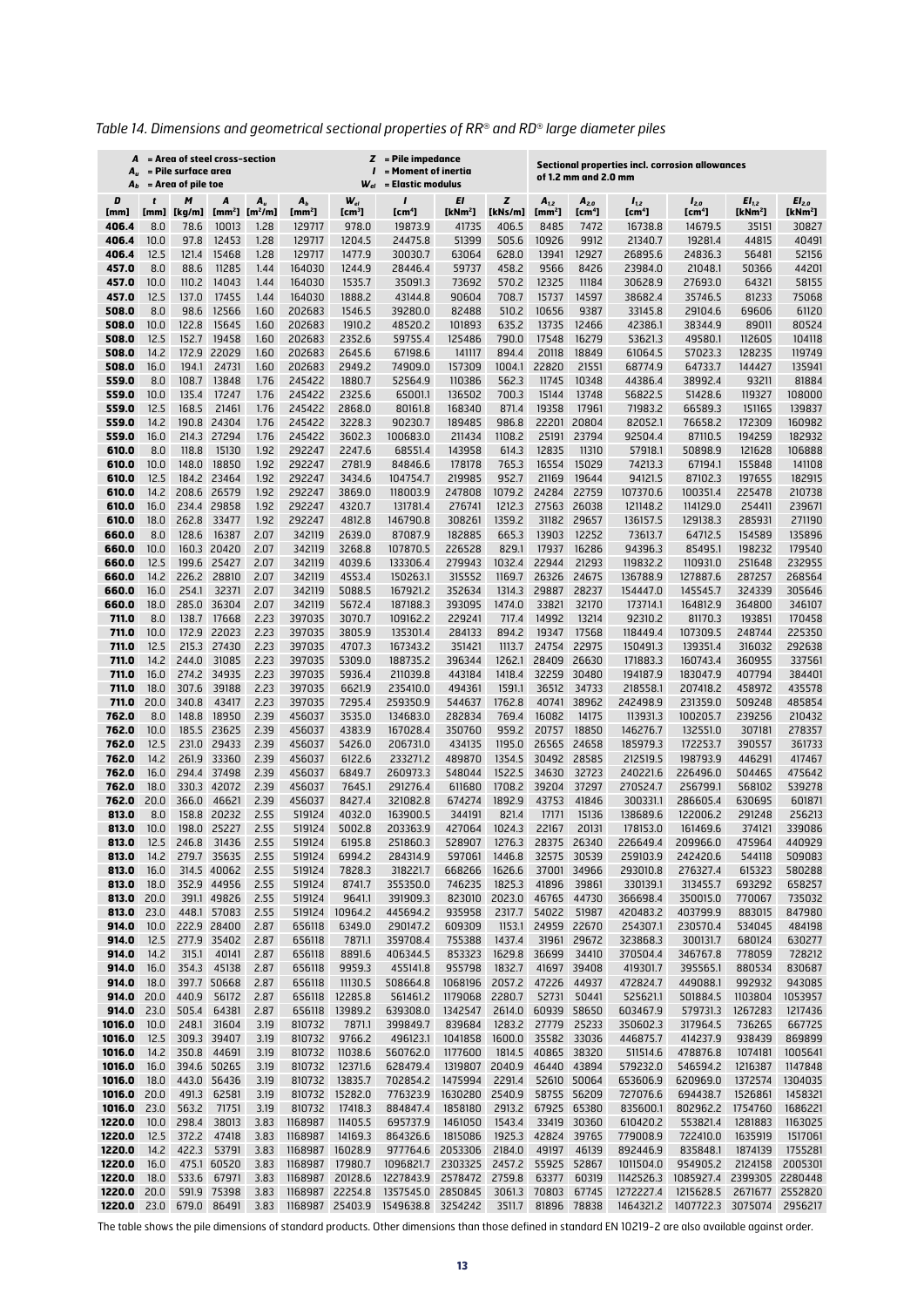# **3. DESIGN STANDARDS AND IMPLEMENTATION CONTROL**

The Eurocode standards are followed in building construction projects according to the decrees of the Ministry of the Environment. In civil engineering projects, the Eurocode standards are applied according to the instructions of the Finnish Transport Infrastructure Agency. Instructions of other authorities (such as municipalities/cities) are observed where necessary.

The geotechnical class (GL1, GL2, GL3) of the site is selected according to PO-2016 and RIL 207 (Application Eurocode 7). The foundation engineer responsible for the site determines the geotechnical class.

GL1 sites do not normally require piling. Most soil conditions and sites belong to geotechnical class GL2. Owing to the good and versatile properties of steel piles, they have many applications at geotechnical class GL3 sites.

Piling class (PTL1, PTL2 or PTL3) is determined on the basis of consequence class (CC1 to CC3, cf. EN 1990 National Annex) and geotechnical class.

# **4. RECOMMENDATIONS FOR THE SELECTION AND DESIGN OF PILE TYPE, PILE SIZE AND PILING CLASS FOR DIFFERENT APPLICATIONS**

Various applications and advantages of different SSAB's steel pile types are presented in brochures on RR and RRs piles, RD and RDs piles and RD pile walls.

The selection of a suitable pile type should be based primarily on soil conditions, but superstructures and ambient structures also play a major role. Some instructions and recommendations for the selection of pile type, pile size and piling class are given below.

#### **Pile loads**

SSAB's steel piles can be divided according to pile sizes and applications based on pile loads, for example, as follows:

| <b>RR75-RR/RD140/8</b>    | 1 & 2 family houses and other struc-<br>tures subject to relatively light loads |
|---------------------------|---------------------------------------------------------------------------------|
| RR/RD140/8-RR/RD270       | multi-storey buildings of about 3 to<br>8 storeys                               |
| <b>RR/RD220-RR/RD500</b>  | heavy multi-storey buildings<br>(>5 storeys) or industrial building<br>projects |
| <b>RR/RD140-RR/RD270</b>  | pile slab projects                                                              |
| <b>RR/RD220-RR/RD400</b>  | noise barrier piles<br>(single pile foundations)                                |
| <b>RR/RD500-RR/RD1200</b> | bridge and harbour construction and<br>buildings of more than 10 to 15 storeys  |

When selecting between RR and RD pile sizes, it should be noted that the design strength of RD piles bearing on solid bedrock is typically clearly higher (about 1.2 to 2.0 times) than that of an RR pile of corresponding size. Owing to the comprehensive pile size range, foundation structures can always be optimised by using several (typically two or three) pile sizes at a site.

#### **Installability of piles**

RD piles can be installed in all soil conditions. In very exacting conditions, such as those involving thick fill layers containing large boulders, the smallest RD piles (pile sizes around RD90 to RD140) may pose the risk of slightly higher pile bending in comparison to large diameter RD piles. If the bedrock surface is particularly inclined, close to ground level (<3 to 5 m), and in conditions where there are no supporting friction soil layers on top of the bedrock surface, an RD pile is a riskfree solution in terms of support for the lower end of the pile.

The penetrability of driven RR and RRs piles increases with increasing pile size. When the amount/size of stones and boulders in soil and fill layers – or the density or thickness of the soil layer – increases, the risk of deviations in the positions and verticality of driven piles increases. The risk that piles bend or fail to reach a loadbearing soil layer also increases. RR large diameter piles have successfully penetrated rock fills several metres thick, even ones over 20 metres thick. An RR170 or RR220 pile is often rigid enough to penetrate relatively thick layers of rocky fill and moraine all the way to a bearing basal formation, provided that the size and amount of stones and boulders is not exceptionally large. A rock shoe improves the penetrability of a pile. When building 1  $\xi$  2 family houses on thick moraine soils containing stones it is recommended to use at least pile size RR115/6.3.

#### **Positional and verticality tolerances of piles**

When a structure is set strict positional and verticality tolerances, like, for instance, railway bridges built using the bridge-moving technique, where a large diameter pile is attached to the deck and also acts as a column, the RD pile is the least risky alternative. It is also the most recommendable alternative for corresponding building construction projects where the pile also acts as a column. Strict tolerances may also be required in foundation underpinning or industrial building projects.

#### **Environmental impacts of piling and nearby structures**

The environmental impacts of piling and issues related to the selection of pile type are discussed in Sec. 6.7 of these instructions.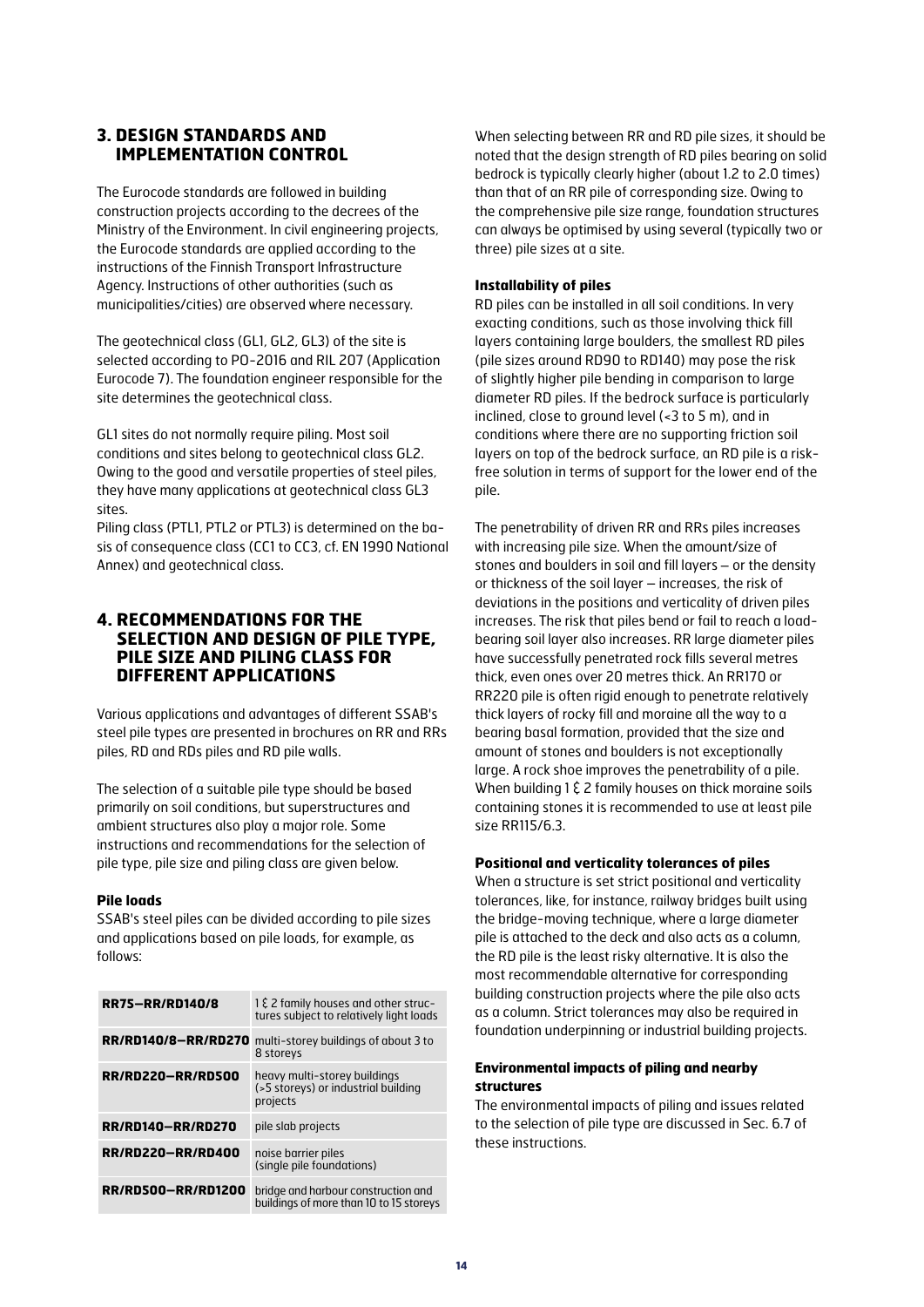#### **Selection of piling class**

In most projects, the piling class can be either PTL2 or PTL3. In consequence class CC3 projects related to geotechnical classes GL2 and GL3, piling class PTL3 is always required.

Piling class PTL2 is recommended for 1  $\epsilon$  2 family house projects to ensure correct pile loads and geotechnical resistance. PTL3 may be applicable to these projects if the soil conditions are exceptional and/or the number of piles is large (a project involving several  $1 \, \xi$  2 family houses).

PTL3 should be considered with RR and RRs piles, when the number of piles is at least moderate and it is desired to minimise the environmental impacts of the piling. Then, the number of piles can be reduced due to the higher design value of pile strength by a maximum of 15 to 20% compared to PTL2. With large diameter piles, loadbearing capacity must always be ensured by dynamic load tests. In their case it is often recommendable to choose piling class PTL3 to optimise the structures.

With RD piles, the lowest piling class allowed by the consequence class and geotechnical class is recommended.

#### **Considering installation equipment in design and selection of pile size**

RR/RRs piles can be installed using light basic equipment (<20 to 25 t) up to a pile size of about RR170, and RD/ RDs piles up to about RD270 to RD320. Light basic equipment allows using essentially thinner piling platforms, especially in very soft subsoils, compared to heavy (>40 to 60 t) piling equipment. The environmental impacts of light installation equipment (mainly vibration) also remain low.

#### **5. STRUCTURAL AND GEOTECHNICAL DESIGN OF PILES**

#### **5.1 Limit states of pile foundations to be considered**

The limit states specified in PO-2016, Sec. 4.1, should be considered in the design of a pile foundation, considering the properties of the site.

#### **5.2 Design process of a steel pile foundation**

At conventional sites, where the piles are mainly subject to axial loading, the design of a steel pile foundation includes:

1) Selection of pile type suitable for the site:

- soil conditions; pile drivability/installability and functioning of the pile foundation
- loads from the superstructure and actions due to ground displacement
- structures and conditions in the piling area and its surroundings
- 2) Selection of piling class PTL1 to 3 based on geotechnical class (GL1 to 3) and consequence class (CC1 to 3)
- 3) Determination of the geotechnical resistance of piles *Rd,geo* according to Sec. 5.5
	- with RR75 to RR320 end-bearing piles, apply Table 22, end-of-driving instructions, and with PTL3 also dynamic load tests
	- with RD piles, geotechnical resistance is usually not a dimensioning factor
	- RR large diameter piles, dynamic load tests
	- stiffness of structure (non-stiff or stiff structure)
- 4) Determination of the design value *Rd,str* of structural resistance of piles according to Sec. 5.7
	- determination of corrosion allowance
	- RR75 to RR320 and RD90 to RD320 normal cases, Tables 22 and 23
	- dimensioning program for RR and RD piles (www.ssab.com/infra)
	- end-of-driving instructions (Sec. 11) are observed with driven piles to ensure that impact stresses stay within allowed limits
	- the structural resistance of rock shoes for RR270 to RR1200 piles (Tables 4 and 7) may determine the maximum impact and structural resistance
- 5) Determining the design value for resistance to an action
	- the design value of resistance  $R_d$  is the smaller of geotechnical *Rd,geo* and structural resistance *Rd,str*
- 6) Calculation of pile foundation displacements, if necessary (Sec. 5.8)
	- vertical displacement of an individual pile and displacements of pile groups
- 7) Assessment of and preparation for environmental impacts of piling
	- assessment of vibration, soil displacement, increase in pore water pressure and compaction of subsoil due to piling
	- preparation for environmental impacts
		- selection of pile type
	- piling sequence
	- monitoring measurements
	- special measures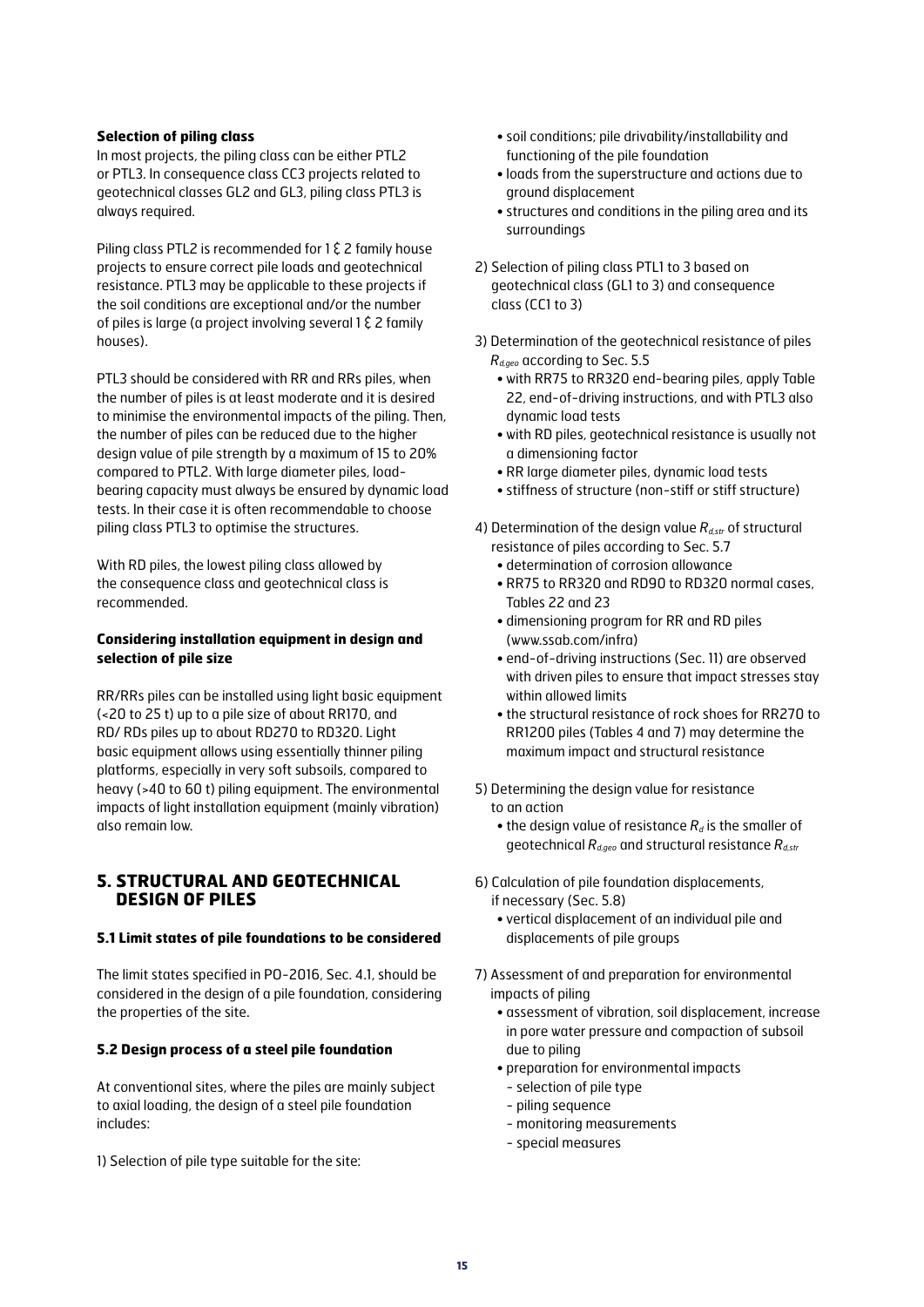- 8) Structural design of a pile foundation
	- Pile foundations are always designed together with the structures to be supported on it, which allows selecting the most suitable shape, dimensions and stiffness for the entire structure. Things to be considered in the structural design of the pile foundation include
		- joints between piles and superstructure
		- determination of positional and verticality tolerances on the basis of pile type, soil conditions and superstructure
	- elevation of pile group foundation
	- centre-to-centre pile spacing
	- pile inclinations
	- distances of piles to nearby structures
	- distance from side of the foundation to side of the pile
	- other structural aspects to be considered
- 9) Foundation engineering print-outs
	- Building specification (work schedule)
		- soil conditions
		- geotechnical works
			- ° Work stages prior to piling and measures affecting the work phases, piling platforms, excavations, etc.
			- °Site-specific instructions related to piling, such as instructions for installation, piling sequence, quality control measurements, special measures
		- Foundation structures
	- Pile foundation drawings
	- Geotechnical and structural dimensioning calculations
	- normally dimensioning calculations for the structure of an axially loaded pile can be made and printed out easily using the pile dimensioning program for RR and RD piles
	- As-built drawing

#### **5.3 Actions and design situations**

The design actions of loads must correspond to those specified in all parts of standard EN 1991 and the national annexes to them. They are included in publication RIL 201-1-2008 with their application instructions. Actions caused by subsoil displacement, such as downdrag (negative skin friction), are treated in dimensioning as permanent actions on the pile (for more details, see 5.9).

## **5.4 Geotechnical investigations**

Geotechnical investigations for the design of steel piles are generally regulated by the Finnish Building Code and standards EN 1997-1 and EN 1997-2. PO-2016 presents the general requirements for geotechnical investigations in building construction, requirements and recommendations for different geotechnical classes and foundation underpinning sites, as well as requirements and instructions for the presentation of geotechnical

information. Valid guidelines of the Finnish Transport Infrastructure Agency are observed in infrastructure construction. Geotechnical investigations must be complemented with sufficiently extensive investigations of nearby structures (ducts, pipes, cables, underground structures, etc.), their location and condition, foundation methods, as well as sensitivity to displacement and vibration.

Geotechnical information and its assessment are presented in the ground investigation report according to PO-2016, Ch 1, Sec. 3.3. The ground investigation report should indicate the following points most essential for the design and dimensioning of steel piles:

- the characteristic value of the undrained shear strength of soil used in dimensioning – by soil layers, if necessary, and/or with the site divided into different zones if the site is large and/or the undrained shear strength of soil varies considerably
- corrosion allowance used in dimensioning • estimated pile length and basis of estimate
- estimate of subsoil properties affecting piling, such as the quality, stoniness and thickness of fills, dense/ stony intermediate layers, density and stoniness of moraine, inclination of bedrock surface
- shoe type of driven pile used at site
- estimate of the occurrence of downdrag (negative skin friction) and determination of the design value of downdrag for different pile dimensions and different areas of the site, if necessary

Depending on the site, the following may also be needed: • axial spring constant of pile for service state

- displacement analysis (see Sec. 5.8), is in principle always required in PTL3 but also in PTL2 in the case of long piles
- geotechnical parameters of soil layers to determine extreme values of modulus of subgrade reaction and lateral resistance, when piles are subject to a horizontal load and/or moment.

#### **5.5 Dimensioning methods and analyses of geotechnical resistance**

#### *5.5.1 Selection of geotechnical dimensioning method for steel piles*

The geotechnical compressive strength of steel piles can be determined according to PO-2016 in several ways, whose applicability is shown in Table 15.

#### *5.5.2 Stiffness of a piled structure*

The stiffness of a piled structure is taken into account in building construction projects according to the instructions of PO-2016 and in civil engineering projects according to those of NCCI7. The correlation coefficients presented in these instructions and the design values based on them assume that the structures are not socalled rigid structures.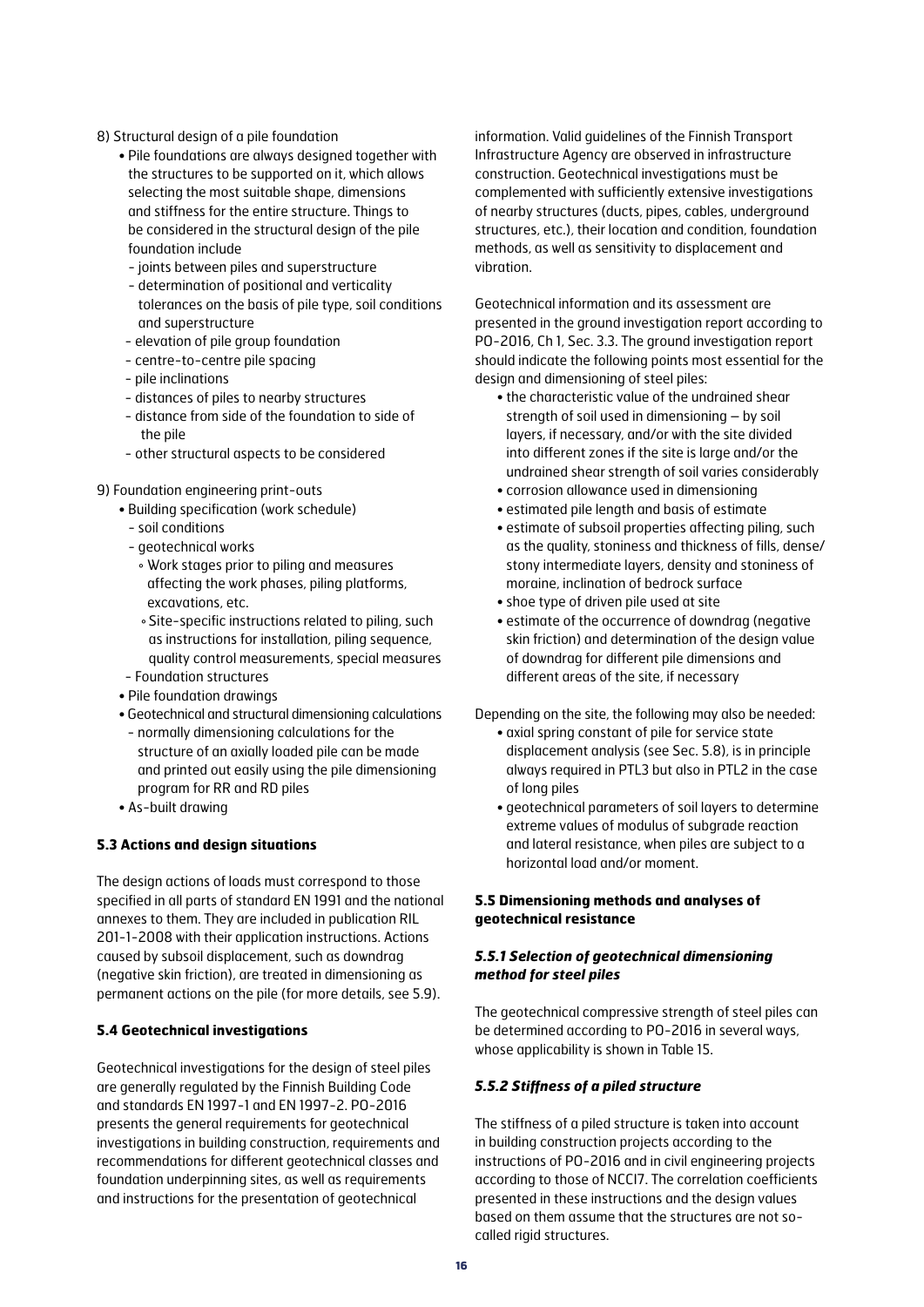| <b>Pile</b>                                      | static load test | test<br>dynamic load | based on ground test results | ë<br>riterias.<br>sed on<br>formulas<br>٥<br>easurements b<br>driving<br>ᇹ<br>end-of<br>٤ | instructions<br>wave<br>S<br>Sis<br>ë,<br>analy<br>riving<br>류<br>등<br>end-of-d<br>based | foundation<br>ቴ<br>ehaviour<br>ខ្ទ<br>ĕ<br><b>a</b> correspondi<br>Ĕ<br>5<br>based |
|--------------------------------------------------|------------------|----------------------|------------------------------|-------------------------------------------------------------------------------------------|------------------------------------------------------------------------------------------|------------------------------------------------------------------------------------|
| RR small diameter piles/end-bearing piles PTL1-2 | $\mathsf{X}$     | XX                   | $\times$                     | XX                                                                                        | <b>XXX</b>                                                                               | $\mathsf{X}$                                                                       |
| RR small diameter piles/end-bearing piles PTL3   | $\times$         | <b>XXX</b>           | X                            | XX                                                                                        | XX                                                                                       | $\mathsf{X}$                                                                       |
| RR large diameter piles/end-bearing piles        |                  | <b>XXX</b>           | X                            | <b>XX</b>                                                                                 | XX                                                                                       | $\mathsf{X}$                                                                       |
| RR small diameter piles/friction piles           | <b>XX</b>        | <b>XXX</b>           | XX                           | XX                                                                                        | XX                                                                                       | $\mathsf{X}$                                                                       |
| RR large diameter piles/friction piles           |                  | <b>XXX</b>           | XX                           | XX                                                                                        | XX                                                                                       | $\mathsf{X}$                                                                       |
| <b>Grouted RR piles/friction piles</b>           | <b>XXX</b>       |                      | XX                           |                                                                                           | $\times$                                                                                 | XX                                                                                 |
| <b>Jacked RR-piles</b>                           | <b>XXX</b>       | $\mathsf{X}$         | XX                           | $\overline{\phantom{a}}$                                                                  | $\qquad \qquad$                                                                          | <b>XX</b>                                                                          |
| <b>RD piles</b>                                  | $\times$         | $\mathsf{X}$         | $XXX^*$                      | X                                                                                         | $\mathsf{X}$                                                                             | $\mathsf{X}$                                                                       |
| <b>Tension piles</b>                             | <b>XXX</b>       | X                    | XX                           | -                                                                                         | $\mathsf{x}$                                                                             | $\mathsf{x}$                                                                       |
| VVI<br>امم ماء ممسلم مسمكم سمس                   |                  |                      |                              |                                                                                           |                                                                                          |                                                                                    |

*Table 15. Suitability of geotechnical dimensioning methods for different steel pile types.* 

 $XX =$  preferred method

 $XX =$  applicable

 $X = \text{possible}$ , applicability to be assessed case by case

- = technically infeasible or uneconomical

 $XXX^*$  = RD piles feasible assuming that the bedrock surface has been reliably established or

that the bearing capacity of RD piles based on skin friction is determined by calculations

#### *5.5.3 Resistances determined by stress wave analysis*

Determining end-of-driving criterias by stress wave analysis is the preferred method for driven RR75 to RR320 piles in piling classes PTL1 and PTL2.

Sec. 11 of these instructions and Appendix 3 present endof-driving criterias for different pile driving equipments, piles and pile lengths (5, 10, 20 and 30 m) based on the one-dimensional stress wave theory using the GRLWEAP program. Correlation factor *ξ5* is 1.47 (1.40 x 1.05) according to PO-2016 Part 1 Sections 4.5.2.4 and 4.5.2.6. The endof-driving tables present the targeted geotechnical ultimate resistance  $R_c$  at different piling class, design values of geotechnical resistance  $R_d$  corresponding to the ultimate resistance, and end-of-driving criterias for each pile driving equipment/pile combination. The design value  $R_d$  is obtained as follows:

## $R_d = R_c/(\xi_5 x \gamma_t) = R_c/(1.47 x 1.20) = R_c/1.764$  (1)

The  $R_d$  values presented in the end-of-driving conditions and Table 22 can be used directly in design for piling class PTL1 and PTL2, and the geotechnical resistance of the pile is ensured when the end-of-driving criterias are met.

In Table 22 the design values of geotechnical resistance for PTL3 are calculated according to Formula (1). The design values can be used as input values for design. Geotechnical resistance of piles is always ensured with load tests in PTL3. In PTL3 also the end-of-driving criteria is defined according to test piles and load tests in the beginning of piling.

#### *5.5.4 Resistances determined by dynamic load tests*

Resistances determined by dynamic load tests are suitable for friction and end-bearing piles at pile sizes RR75 to RR1200 in all piling classes. Dynamic load tests must always be used at building construction sites where driven piles are used and the piling class is PTL3. In the case of large diameter piles, dynamic load tests are always recommended even with PTL2.

Correlation coefficients and related model coefficients are presented in PO-2016, Part 1, chapter 4.5.2.4. The dimensioning program RRPileCalc calculates correlation coefficients as well as required minimum and mean results for load tests automatically on the basis of input data.

Dimensioning based on dynamic load tests can in principle be performed in two different ways.

- 1) The design value of geotechnical resistance  $R_d$  is selected on the basis of piling class from Table 22, and is used to calculate the minimum and average targets for dynamic load tests.
- 2) The ultimate geotechnical resistance of the pile type in question reliably achievable in the soil conditions of the site is assessed considering the highest allowable impact resistance of the piling class (Appendix 1), and the design value of geotechnical compressive resistance is calculated on the basis of this assessment and dynamic load tests.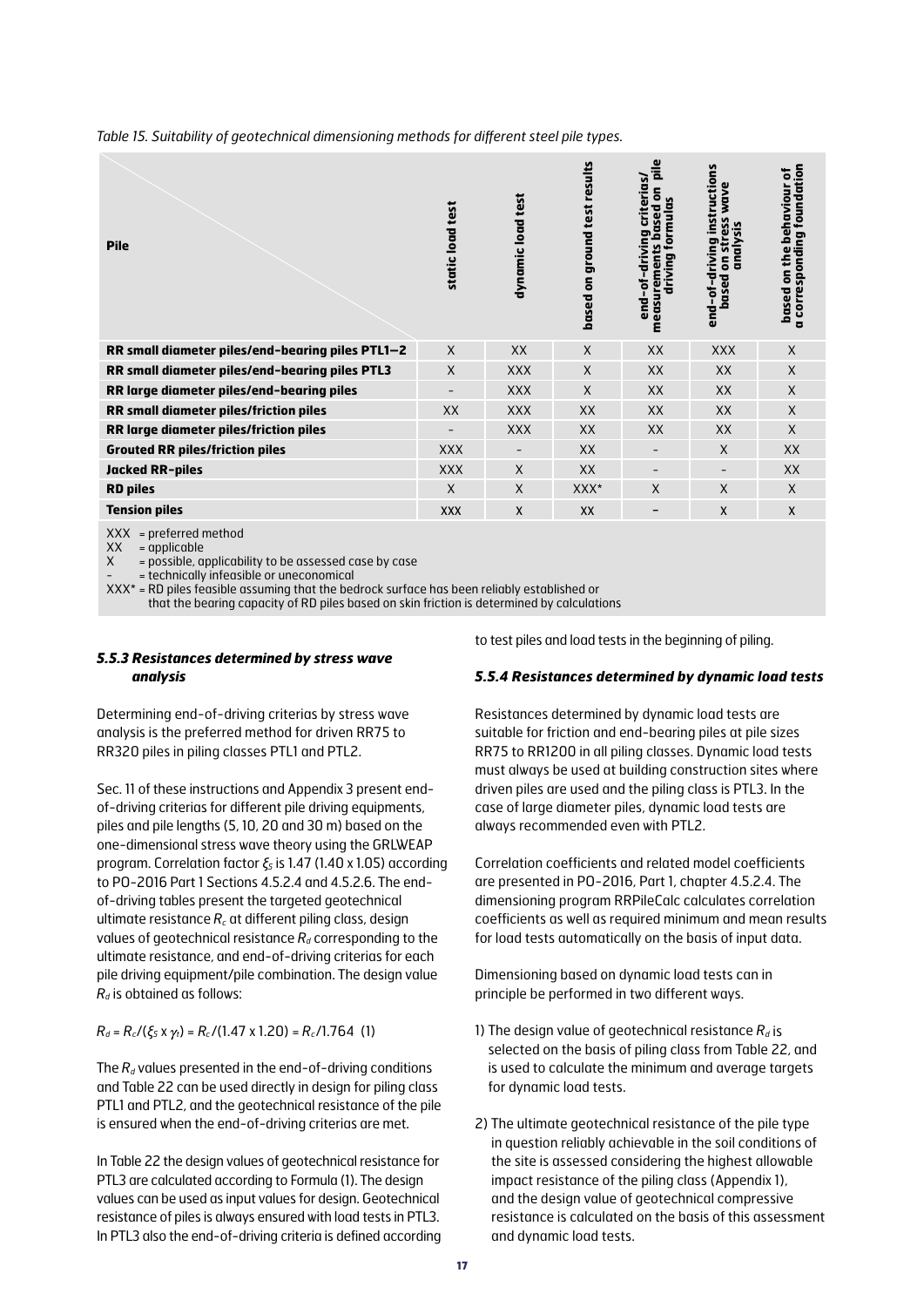#### *5.5.5 Resistances determined by pile driving formulas*

Pile driving formulas can be used in piling class PTL1 or PTL2, for example, in situations where, according to the endof-driving table, the used pile driver is not able to mobilise sufficient ultimate geotechnical resistance and geotechnical resistance is ensured by a separate test loading hammer without a dynamic load test. The pile driving formulas are used according to PO-2016, Ch. 1, Sec. 4.5.2.5.

#### *5.5.6 Resistances determined on the basis of ground test results*

Geotechnical resistance is determined on the basis of ground test results according to PO-2016, Ch. 1, Sec. 4.5.2.3. It is recommended that the so-called alternative method is used in design, where a model factor of ≥1.6 is used for end-bearing and friction piles and ≥1.95 for cohesion piles in long-term loading and ≥1.40 in short-term loading.

As concerns steel piles, the capacity of both smooth and grouted friction piles can be determined on the basis of ground investigation results, but it is recommended that the capacity is also determined by static or dynamic load tests. This method is highly suitable for calculating the geotechnical compressive strength of foundation piles of lightweight noise barriers.

The point and shaft resistance of piles can be estimated either on the basis of the angle of friction or cohesion of soil or directly based on sounding resistance according to PO-2016.

#### *5.5.6.1 Special features of the geotechnical resistance of open ended steel pipe piles*

In preliminary analyses of open ended steel piles with point reinforcement ring (a steel collar over the shaft), external shaft resistance can be estimated to decrease by 50 % in a dense coarse-grained soil layer or moraine layer, and 25 % in a loose layer compared to the table values presented in PO-2016 or static capacity formulas. Point resistance increases with increasing pile-point area.

If no plugging occurs in the pile, internal shaft resistance can be assumed to be half of external shaft resistance in preliminary analyses. However, the capacity consisting of internal shaft resistance and point resistance of the area of the steel cross-section of the pile must not exceed the capacity of a plugged pile of corresponding size due to point resistance.

#### *5.5.6.2 Geotechnical resistance of grouted RR piles bearing on a soil layer*

The dimensioning geotechnical diameter of shaft grouted piles (*d<sub>d</sub>*) may be larger than the diameter of the collar (*d0*) used with the pile. The increase in diameter is caused by the pressurising effect of grout with this installation method, which makes the grout both displace and mix with the soil layers surrounding the pile.

The dimensioning geotechnical diameter can be determined, for example, by measurements on a test pile or by using information on shaft grouted micropiles in corresponding soil conditions. The magnitude of the dimensioning diameter can be evaluated using Formula 2.

$$
d_d = a \cdot d_0 \tag{2}
$$

where  $d_d$  is the dimensioning geotechnical diameter; *a* is the coefficient that depends on soil type, grout pressure, etc. and

 $d_0$  is the diameter of the collar used with the pile in question

The coefficient can vary with different soil types as follows:

| clay                          | $q = 1.0$        |
|-------------------------------|------------------|
| silt                          | $q = 1.0$ to 1.1 |
| sand, gravel $a = 1.1$ to 1.2 |                  |
| morgine                       | $a = 1.0$ to 1.2 |

With grouted RR piles the shaft resistance factors of Table 16 can be used as shaft resistance factor *K<sub>stanφ<sub>α</sub>*,</sub> and the dimensioning of point resistance is the same as with non-grouted piles. Values based on sounding resistance may also be used to evaluate shaft and point resistance, see PO-2016, Ch. 1, Tables 4.6 and 4.8.

#### *5.5.6.3 Geotechnical resistance of RD piles drilled into bedrock*

The point resistance of a pile bearing on solid Finnish bedrock is usually not a dimensioning factor, but resistance is determined on the basis of the structural resistance of the pile.

The tip of the pile is assumed to bear on bedrock when both drilling observations and geotechnical investigations confirm it.

|  | Table 16. Shaft resistance factor $Ks$ tan $\varphia$ for grouted piles in coarse-grained soil types. |  |  |  |  |  |  |
|--|-------------------------------------------------------------------------------------------------------|--|--|--|--|--|--|
|--|-------------------------------------------------------------------------------------------------------|--|--|--|--|--|--|

|                  | Internal angle of friction of soil [°] |  |  |   |    |  |  |  |  |  |
|------------------|----------------------------------------|--|--|---|----|--|--|--|--|--|
|                  |                                        |  |  |   |    |  |  |  |  |  |
| $Kstan\varphi_a$ |                                        |  |  | . | -- |  |  |  |  |  |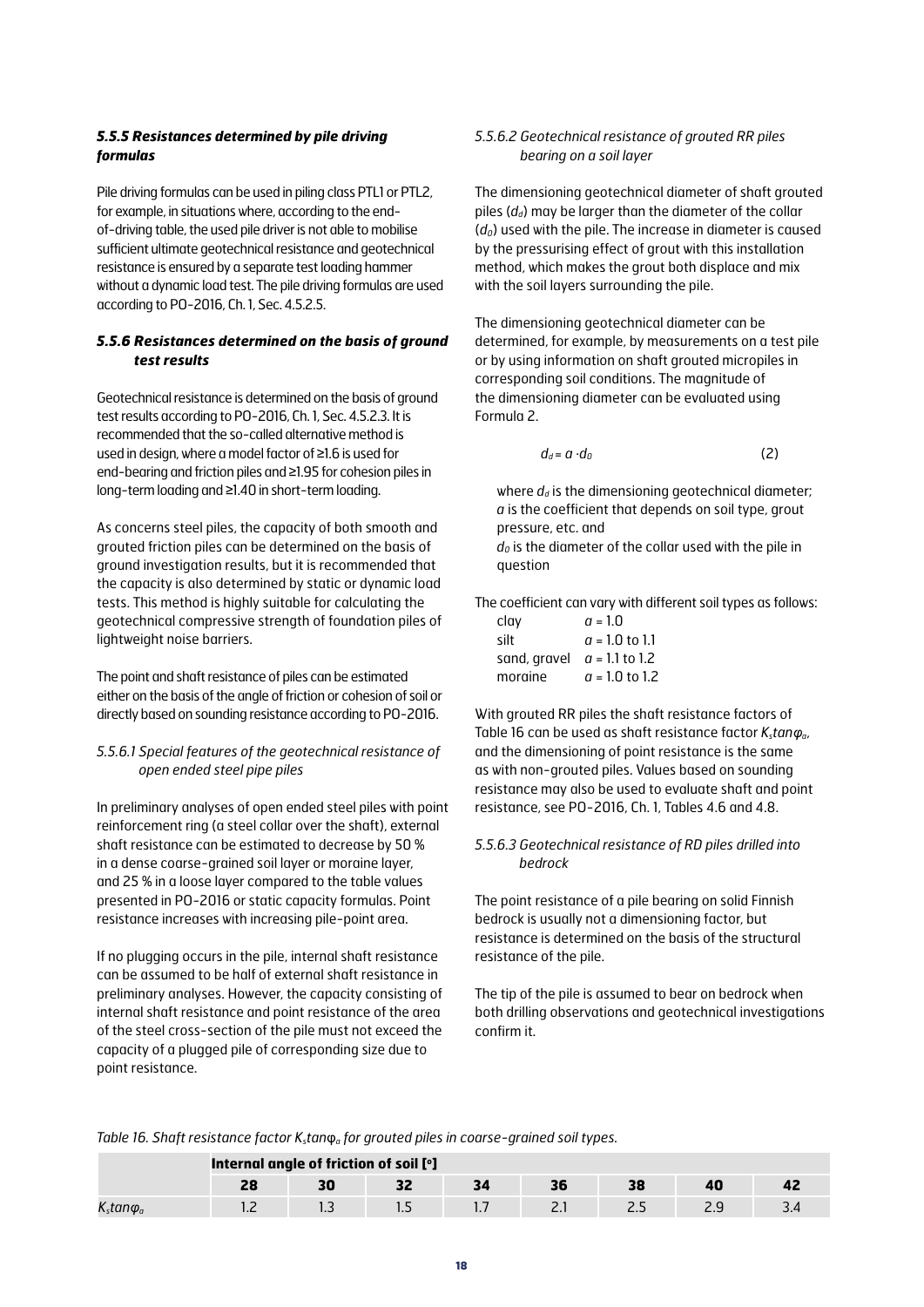The quality of the rock contact of RD piles is ensured by drilling the pile at least 3 · *d* deep, but no less than 0.5 m, in solid bedrock. If geotechnical investigations or drilling of piles indicate that the bedrock surface is very inclined (> 30 degrees), RD piles are to be drilled at least 4∙*d* to solid bedrock. With larger drilled piles, over 300 mm in diameter, 3 · *d* can be considered a safe drilling depth into bedrock, but drilling the pile more than 1.5 m into bedrock is usually not practical in Finland. In bridge projects of the Finnish Transport Infrastructure Agency, the dimensioning and implementation instructions of the publication "Sillan geotekninen suunnittelu" (Geotechnical design of a bridge) for joint stiffness and drilling depth of RD piles into bedrock are followed.

Drilling piles more than 1.5 m into solid bedrock may be appropriate, for instance, when excavation or blasting takes place after installation of piles in their immediate vicinity. Three metres below the excavation level can be considered a safe target level for piles in bedrock in the case of conventional blasting. If the target level is 3 metres higher than above, the properties of the rock and its breaking during blasting must be considered carefully in the planning and execution of the work.

The rock contact of the tip of RD piles installed by the concentric drilling method remains after rock penetration. When the RD pile is filled completely or partly with grouting mortar or concrete, loads from the pile to the bedrock are transmitted across the entire area of the pile bottom.

In fragmented bedrock piles are drilled deeper all the way to solid bedrock, or the rock is grouted or geotechnical resistance is evaluated case by case. Geotechnical resistance can be determined by calculations if the strength properties of the fragmented rock can be estimated or determined reliably enough.

The contact of RD piles with rock after the end of drilling is ensured by applying "final or control blows" by a drill hammer to the top of each pile.

The shaft resistance of a pile in bedrock can be made use of in geotechnical dimensioning of RD piles. It can be used, for example, if the pile bears on a weakness zone in bedrock or is subject to tensile loads. With vertically loaded RD piles dimensioned to be shaftbearing, the distance between the hole in the rock and the reinforcement must be at least 15 mm. The shaft resistance of RD piles in bedrock can be utilised, for example, by drilling the RD pile first to the surface of bedrock, and then continuing to drill with a smaller drill bit deeper into bedrock. The drill hole is flushed clean, filled with concrete, grouting mortar or injection grout, and then a steel pipe equipped with centralisers, at least 30 mm smaller in outer diameter than the diameter of the hole in the bedrock, is installed in the hole. The bond stress values between steel and grouting mortar and grouting mortar and rock are presented in PO2016, Ch. 1, Table 4.9.

A guide "Kallioperän merkitys porapaalutuksen suunnitteluun" from Finnish Transport Infrastructure Agency describes more accurately the effects of bedrock structure and properties on the RD piles supporting to the bedrock.

#### *5.5.7 Resistances determined by static load tests*

Static load tests are used mainly in the geotechnical dimensioning of shaft grouted RR piles, jacked RR-piles and tension piles. In rapid load tests, the correlation coefficients of PO-2016, Ch. 1, Tables 4.1 and 4.2 are multiplied by 1.2. Even in rapid loading, the displacement during the load step of the highest load must be monitored for at least 5 minutes. The rate of settlement during the last 5 minutes of the monitoring period must be less than half of that of the first 5 minutes.

#### **5.6 Geotechnical dimensioning of tension piles**

The geotechnical dimensioning of tension piles is carried out according to PO-2016, Sec. 4.5.3.

If mechanical splices are used in pile splicing, the design value of tensile strength must be limited to that of the splice, which in the case of driven RR piles is 15% of compressive strength and with RD piles 50% of compressive strength.

In the case of RD piles with conventional casing shoes and ring bits, the grouting mortar or concrete possibly penetrating between the hole in the bedrock and the pile pipe after concreting cannot be taken into account in dimensioning without a closer analysis.

If anchors are used with the piles, the entire tensile force on the pile must be taken by the anchor.

#### **5.7 Structural resistance**

#### *5.7.1 Resistance of RR piles during installation*

The structural resistance of driven piles in different piling classes must be limited according to PO-2016 as follows:

*Table 17. Maximum characteristic value of geotechnical resistance for driven piles and maximum centric impact force.*

| <b>Maximum allowed centric</b><br>impact force causing<br>compression stress during<br>installation*<br>$N_{impact (-)}$ | <b>Maximum characteristic</b><br>value of resistance<br>$R_{c:max}$ |
|--------------------------------------------------------------------------------------------------------------------------|---------------------------------------------------------------------|
|                                                                                                                          | PTL3: $R_{c,max} \leq N_{impact(-)}$                                |
| $\leq$ 0.9 × $f_{vk}$ × $A_s$                                                                                            | PTL2: $R_{cmax} \leq 0.8 \times N_{imax(t-)}$                       |
|                                                                                                                          | PTL1: $R_{c,max} \leq 0.6 \times N_{impact(-)}$                     |

\*when stresses/impact force are measured during driving, the above stress level cannot be exceeded by more than 20 % (impact stress ≤ 1.08 x *fy*) (EN 12699).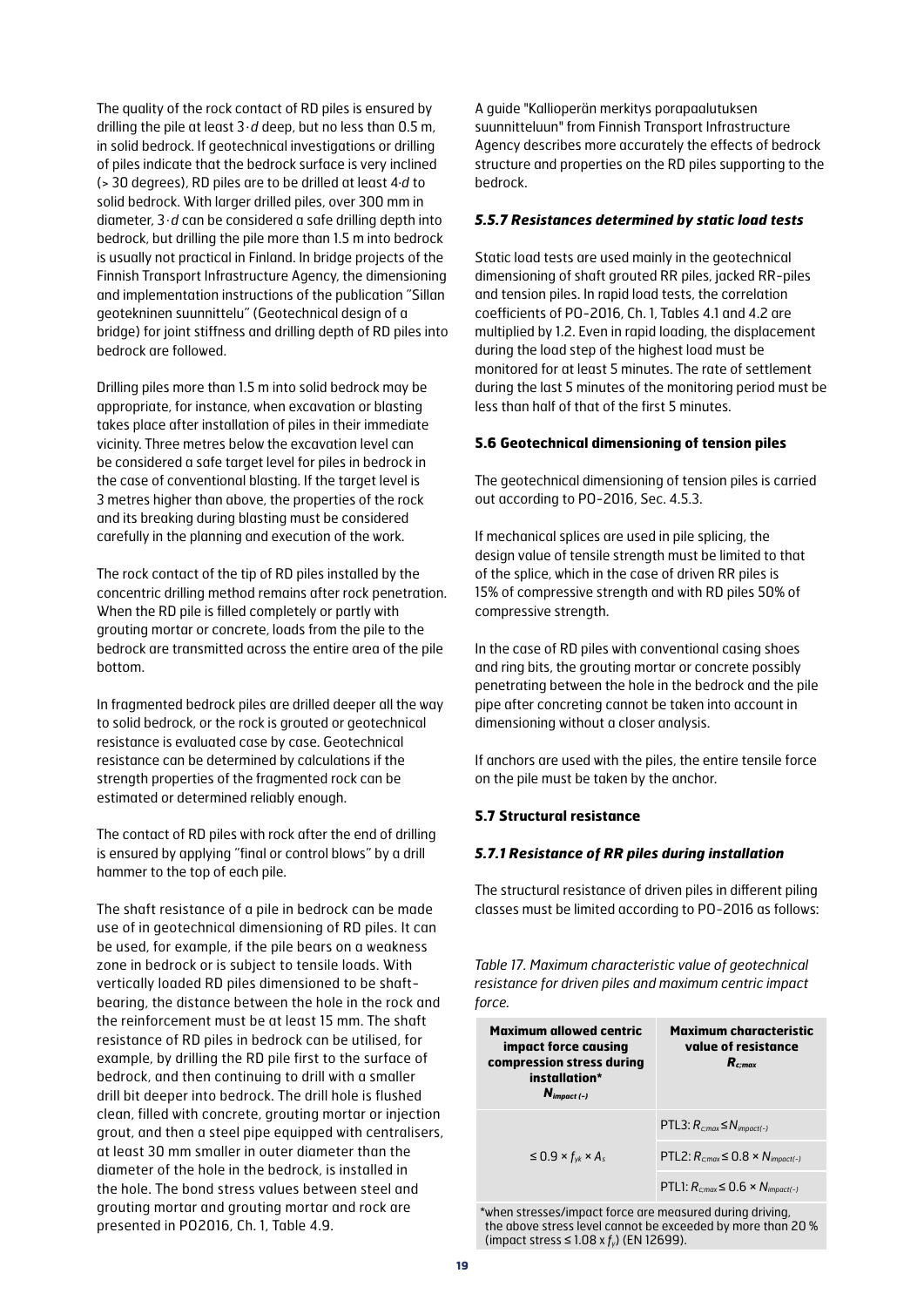Appendix 1 presents the maximum resistance *Rc;max* values during driving for all RR piles in various piling classes.

#### *5.7.2 Structural resistance during service*

The structural resistance of a pile is verified in terms of both pile structure and soil failure according to Piling Manual PO-2016.

The compressive resistance of piles against buckling is determined in conditions where piles may buckle due to the lack of sufficient lateral support. The lateral support of soil is usually not utilised if the shear strength of the organic soil layer around the pile is less than 5 kN/m2. Then, the pile is dimensioned as a column and the unbraced length is determined on the basis of soil conditions and the structural joint between the upper and lower ends of the pile.

The ultimate buckling resistance of an axially loaded pile is calculated by the method presented in PO-2016, Sec. 4.7.5, where the pile is assumed to be surrounded by a fine-grained soil layer over its entire unbraced length. A constant spring value is used for subsoil along the entire unbraced length in dimensioning. In a coarse-grained soil layer, the above calculation method can be utilised by estimating the unbraced length and using, for example, a conservative spring value for frictional soil along the entire unbraced length.

Initial deflection after installation prior to loading is taken into account in buckling analyses of axially loaded piles. At the design stage, values *Lcr*/200 to *Lcr*/800 of the table can be used as the value of the geometric initial deflection of a pile. The values of the greater divisor of the table, that is, the larger radius of curvature, can be used when the installation conditions are expected to be easy, and the smaller radius of curvature values when the installation conditions are expected to be difficult. The value recommended for a spliced pile is used only if the splice is located along the unbraced length  $L_c$  in a soft soil layer.

*Table 18. Initial deflection values used with SSAB's steel piles in design.*

|                                                                                       | <b>Unspliced</b><br>pile  | <b>Spliced</b><br>pile                                    |
|---------------------------------------------------------------------------------------|---------------------------|-----------------------------------------------------------|
| Initial deflection $\delta_a$ [m],<br><b>RR and RRs piles and</b><br>grouted RR piles | $L_{cr}/300 - L_{cr}/600$ | $L_{cr}/200 - L_{cr}/400$                                 |
| Initial deflection $\delta_q$ [m],<br><b>RD and RDs piles</b>                         |                           | $L_{cr}$ /500- $L_{cr}$ /800 $L_{cr}$ /300- $L_{cr}$ /600 |

If the straightness of the pile is measured, for example, with a torch or an inclinometer, the radius of curvature determined on the basis of the measurements can be used in design. The dimensioning program for RR and RD piles can be used for easy calculation of the radius of curvature used in the dimensioning of a pile. The calculated radius of curvature depends on the critical unbraced length, which, in turn, depends on the stiffness of the pile, the modulus of subgrade reaction and effective width of the pile.

According to PO-2016 and in the dimensioning program for RR and RD piles, the partial safety factor for strength of soil is applied to the ultimate stress limit of lateral resistance at the end of the calculation.

Steel cross-section classes are taken into account according to standards EN 1993-1-1 and EN 1994-1-1 in the calculation of the ultimate bending moment capacity of the pile structure.

With grouted RR piles, the effective width of the pile is based on the width of the collar. An external grout mantle is not taken into account in determining the ultimate bending moment capacity of the structure.

If a pile is loaded by an external bending moment and/or a torque and/or a shear force, besides a normal force, the pile or the part of it subject to the stress in question must be dimensioned for the combined stresses.

Secs. 5.12 and 5.13 of these instructions present precalculated dimensioning values for structural resistance at corrosion allowances of 1.2 mm and 2.0 mm.

#### **5.7.3 Corrosion**

The average corrosion rate of unprotected steel piles in normal conditions underground can be assumed to be at least 1.2 mm in a hundred years in the case of the external surfaces susceptible to corrosion. Corrosion of the inner surfaces of steel pipe piles with a closed lower end or ones filled with concrete can be ignored.

Corrosion rate depends on ambient conditions. Table 19 presents some indicative values for average surface corrosion of steel piles in some conditions. The recommendations of the table were originally presented in standard EN 1993-5.

Alternatively, the corrosion rate of piles not filled with concrete can in certain normal conditions be estimated on the basis of the values presented in Table 20. The table is based on statistical processing of corrosion observations, where the risk related to conditions is taken into account by using the so-called pit corrosion factor and possible internal corrosion by theoretical calculations.

If soil conditions prove unusual, Table 19 can be applied where applicable.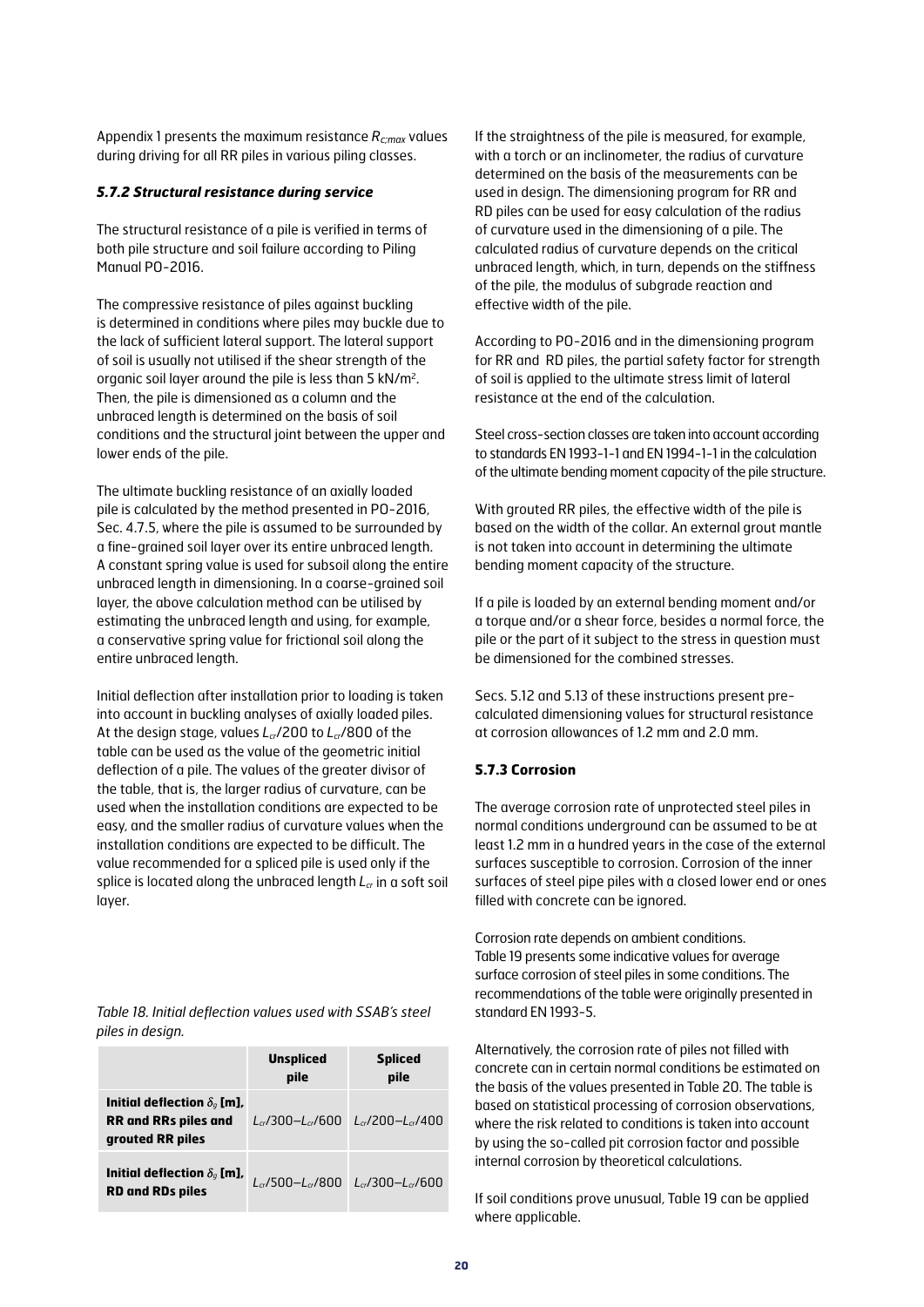*Table 19. Average surface corrosion [mm] of unprotected steel piles in soil above and below ground water level (EN 1993-5).*

| <b>Target service life</b>                                                                                                     | 5 years | 25 years | 50 years | 75 years | 100 years |
|--------------------------------------------------------------------------------------------------------------------------------|---------|----------|----------|----------|-----------|
| <b>Normal conditions</b><br>Undisturbed natural soils (sand, silt, clay, )<br>Non-compacted, non-aggressive mineral soil fills | 0.00    | 0.30     | 0.60     | 0.90     | 1.20      |
| clay, sand, silt, )                                                                                                            | 0.18    | 0.70     | 1.20     | 1.70     | 2.20      |
| <b>Exceptional or aggressive conditions</b>                                                                                    |         |          |          |          |           |
| Contaminated natural soils and soils in industrial areas                                                                       | 0.15    | 0.75     | 1.50     | 2.25     | 3.00      |
| Aggressive natural soils (swamp, marsh, peat, )                                                                                | 0.20    | 1.00     | 1.75     | 2.50     | 3.25      |
| Non-compacted aggressive fills (ash, slag, )                                                                                   | 0.50    | 2.00     | 3.25     | 4.50     | 5.75      |

Note: Corrosion rates are lower in compacted than in non-compacted fills. In the case of compacted fills, the values for non-compacted fills can be divided by two.

The values are indicative. Local conditions must be taken into account.

The values for a service life of 5 and 25 years are based on measurements, other values have been extrapolated.

Corrosion in air in one hundred years: 1 mm in normal climate and 2 mm near the sea.

#### *Table 20. Dimensioning corrosion of unconcreted micropiles in 100 years in different conditions.\**

| <b>Conditions</b>                                                      | <b>Corrosion in 100 years [mm]</b> |
|------------------------------------------------------------------------|------------------------------------|
| Homogeneous natural soil conditions above and below ground water level | 1.2                                |
| Compacted mineral soil fills above and below ground water level        | 1.5                                |
| Non-compacted mineral soil fills above and below ground water level    | 2.0                                |

\* Jouko Törnqvist: Corrosion steel pipe piles. Dimensioning based on empirical material VTT Technical Research Centre of Finland (2005). • Espoo (2005)

*Table 21. Recommended values for thickness reduction of bearing piles and sheet piling installed in fresh or sea water due to corrosion [mm] (EN 1993-5).*

| Design life required in designs                                                                   | 5 years | 25 years | 50 years | 75 years | 100 years |
|---------------------------------------------------------------------------------------------------|---------|----------|----------|----------|-----------|
| Normal fresh water (river, navigable channel, )<br>in a high stress (water line)                  | 0.15    | 0.55     | 0.90     | 1.15     | 1.40      |
| Badly polluted fresh water (sewage, industrial waste water)<br>in a high stress area (water line) | 0.30    | 1.30     | 2.30     | 3.30     | 4.30      |
| Sea water in temperate climate in high stress area<br>(shallow water and splash zones)            | 0.55    | 1.90     | 3.75     | 5.60     | 7.50      |
| Sea water in temperate climate in areas permanently under water<br>and tidal zones.               | 0.25    | 0.90     | 1.75     | 2.60     | 3.50      |

Note:

1) Corrosion rate is usually highest in a splash or tidal zone at low tide level. In most cases, however, the highest flexural stresses occur in areas permanently under water.

2) Values for 5 and 25 years are based on measurements, while others have been extrapolated.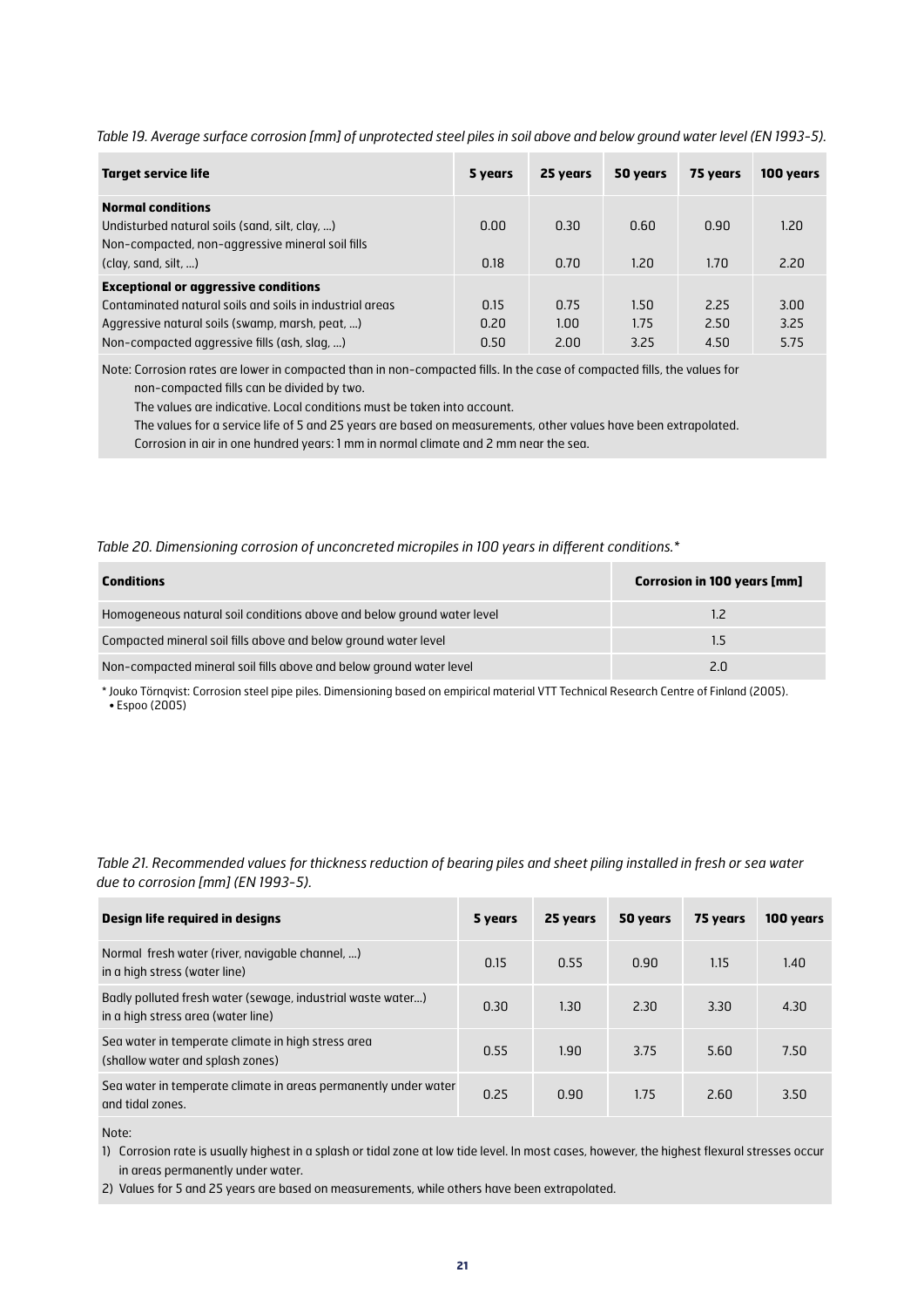In uncertain cases it is advisable to overdimension excessively or use corrosion protection.

The usualness of conditions is established on the basis of geotechnical investigations and historical data on the area when there is no reason to assume the soil to be contaminated. Special investigations can be carried out in uncertain situations to ascertain that the separately determined limit values for aggressive conditions are not exceeded. The instructions of the publication "Sillan geotekniset suunnitteluperusteet" (Geotechnical design criteria for bridges) are followed in corrosion dimensioning and corrosion investigations in bridge projects commissioned by the Finnish Transport Infrastructure Agency.

Use of filter fabric or plastic sheeting or pipes is recommended around unprotected steel piles to prevent direct contact between granules and steel in lightweight aggregate fills.

The corrosion of piles installed in water can be estimated on the basis of the values presented in Table 21. Higher corrosion values must be used in unusual conditions including sites where pile surfaces are subject to mechanical stress caused, for example, by propeller slipstreams of ships. The recommendations of the Table were originally presented in standard EN 1993-5.

When cement-based injection grout, grouting mortar or concrete is used as corrosion protection of steel piles, corrosion dimensioning and determination of the correct protective coating thickness can be based on Tables 4.25 ja 4.26 of PO-2016, Ch. 1.

External coatings can be used as corrosion protection on steel piles, although overdimensioning of wall thickness is generally the recommended method. Possible external coatings are protective paint or 3-layer HDPE coating. The selected coating must be able to withstand stresses during installation. Protective painting is highly suitable for piles that are installed in water where the purpose of the protective painting is to prolong service life, for instance, in the most aggressive splash zone areas. The service life of protective painting can be assessed in the case of the protective paint systems specified in standard EN 12944-5. There is always the risk of damage to the coating of piles driven into soil unless special measures are taken. In the case of drilled piles, when there are no stones or boulders in the soil, it may be possible to use the strong 3-layer HDPE coatings specified in DIN 30670 without the coatings being damaged. Even then, the use of a coating should be considered case by case and the durability of the coating ensured, for example, by test installations.

In the case of electric protection methods, the electric current required by the system and the replaceability/ service life of galvanic anodes must be taken into account.

#### **5.8 Vertical displacements of pile foundation**

If necessary, vertical displacements of pile foundations are analysed according to PO-2016, Sec. 4.5.4. An analysis of settlements is generally not needed with steel piles bearing on dense moraine or bedrock, if ultimate limit state analyses of the piles have been conducted. However, for example, at foundation underpinning sites, especially with long piles, the elastic compression of piles may become a dimensioning factor, which is why the piles are often prestressed.

The assessment of vertical displacements must cover both the settlement of individual piles and settlement due to group effect as well as structural rotations and changes in inclination possibly caused by uneven settlement.

In the case of tension piles, upward displacements should be assessed on the basis of the same principles. If very strict criteria have been set for the service limit state, a separate analysis of upward displacements is needed.

#### **5.9 Considering downdrag (negative skin friction) in dimensioning**

Negative skin friction is taken into account according to PO-2016, Ch. 4.2.2.2 as a downward acting load.

In building construction projects, the design value of downdrag load is obtained by multiplying the characteristic value of negative skin friction by a factor of 1.2. When the design value of short-term loads exceeds the design load of downdrag, downdrag load is not taken into account in ultimate limit state analysis.

In infrastructure projects, the characteristic value is multiplied by the partial safety factors of dead load (Load Combination 6.10a). Downdrag load does not affect the pile simultaneously with compressive stresses from traffic loads.

Small diameter steel pipe piles have dimensioning advantages over conventional pile types in terms of negative skin friction, since the skin area is small and the downdrag load on the piles is often smaller than short-term loads. On the other hand, due to their low soil displacement, driven small diameter piles, even large RD piles when installed carefully, do not cause soil heave and subsequent settlement in normally consolidated clay. Thus, installation of piles does not cause significant displacement of soil or lead to a situation where negative skin friction should be taken into account according to PO-2016.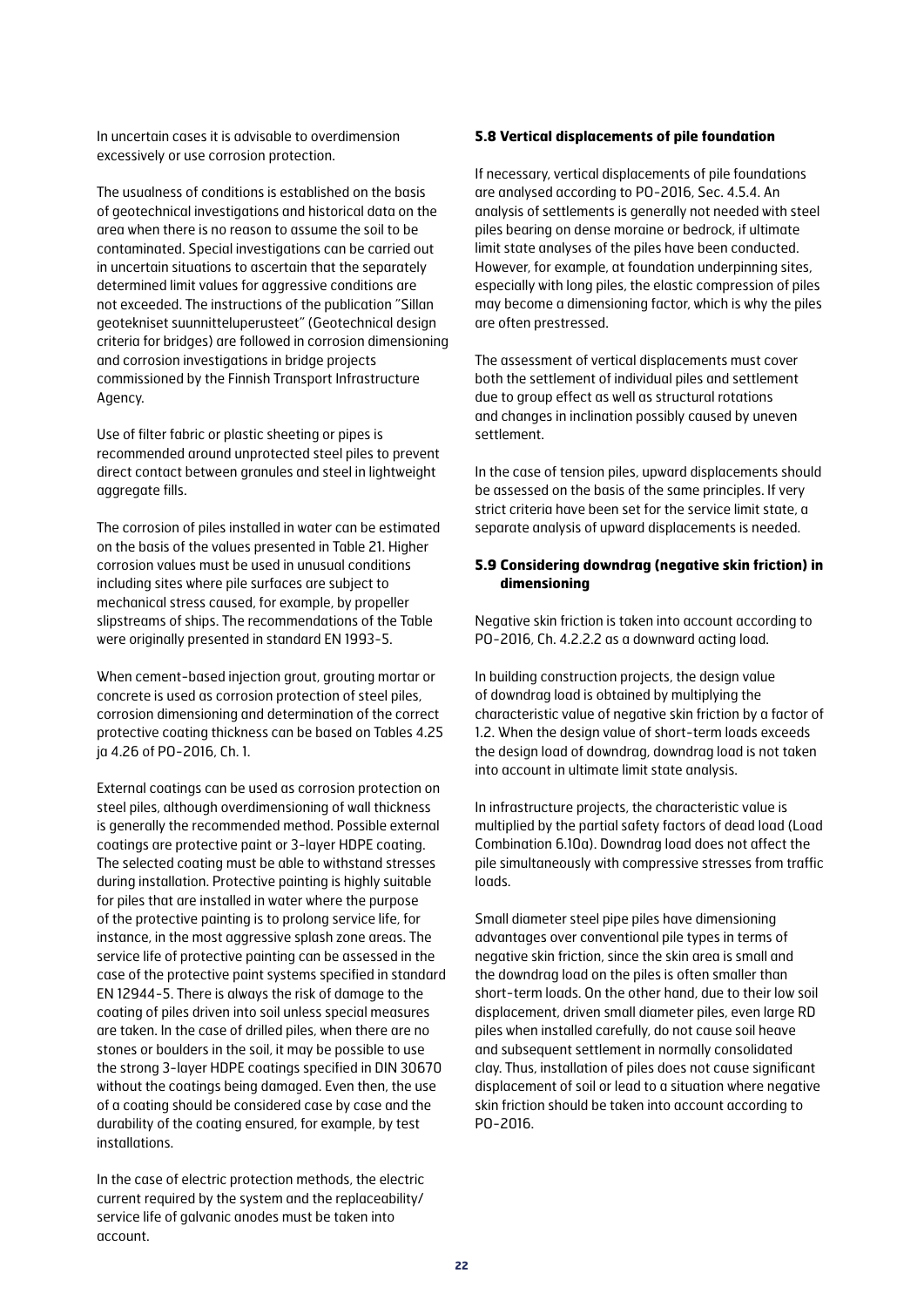Accurate determination of the negative skin friction on an individual pile requires calculating the settlements of both the pile and soil layers. Normally it can be simply assumed that negative skin friction occurs across the entire compressed layer and that its magnitude [of skin friction] can be estimated on the basis of undrained shear strength and the adhesion coefficient.

#### **5.10 Transversely loaded steel piles**

Laterally loaded piles are dimensioned according to the principles of PO-2016, Ch. 1, Sec. 4.6. Usually a dimensioning program is used, which can take into account the stiffness of the pile, attachment of the upper and lower ends of the pile, and the properties of soil layers. Flexural stiffnesses (*EI*) of steel piles, either unconcreted or concreted and reinforced, can be easily calculated by the dimensioning program for RR and RD piles.

#### **5.11 Short piles**

It must be borne in mind in design that the shortest allowable lengths of driven RR piles in soil are:

| <b>RR75 to RR220:</b> | 1.5 <sub>m</sub> |
|-----------------------|------------------|
| RR245 to RR320:       | 2.0 <sub>m</sub> |
| RR400 to RR600:       | 2.5 <sub>m</sub> |
| RR650 to RR1200:      | 3.0 <sub>m</sub> |

Piles shorter than 3 metres are usually attached rigidly to the superstructure according to Sec. 6.1.

RD piles have no minimum penetration depth, but pile length is determined according to site properties and the portion to be drilled into bedrock according to Sec. 5.5.6.3. When short RD pile (pile length less than 3 m) is drilled at least 4·*d* into the bedrock, the rigid connection with superstructure is not needed.

#### **5.12 Dimensioning tables for RR and RRs piles, pile sizes RR75 to RR320/12.5**

The design values of the geotechnical resistance of RR and RRs piles have been determined according to Sec. 5.5.4 to correspond to the end-of-driving criteria based on stress wave analysis. In piling class PTL3 geotechnical resistance must be ensured by dynamic test loadings according to Sec. 5.5.5.

Coefficient of modulus of subgrade reaction used to calculate the spring constant of soil is 50  $(k_s = 50 \times c_{\mu k})$ *deff*) and that used to calculate the extreme value of lateral resistance is 9 ( $p_m = (9 \times c_{uk}) / \gamma_{Re}$ ).

The buckling analysis of piles has been performed by a structural model where the partial safety factor of soil resistance is applied to the characteristic values of the resistances of the springs representing the soil. The springs themselves have been calculated on the basis of characteristic soil values. The partial safety factor of soil resistance has been set to the default value of  $\gamma_{R,e}$  = 1.5 (RIL 207-2009). The partial safety factor of steel has been set to  $\gamma_{si}$  = 1.0 according to EN 1993-1-1. The structure of the pile has been dimensioned as a steel structure. Calculation method of dimensioning the structural resistance of pile's cross-section is presented in detail in the RRPileCalc program manual.

If the input values differ from the above or those presented in Table 22, the axial structural resistance of piles can be easily determined with RRPileCalc program.

The design values of the geotechnical resistance of piles are independent of the used corrosion allowance. If driven RR or RRs piles are concreted and dimensioned as a composite structure, the design values of RD piles (Sec. 5.13) can be used as design values of the pile structure, or they can be determined by the dimensioning program for RR and RD piles.

#### **5.13 Dimensioning tables for RD and RDs piles, RD90 to RD/RDs320/12.5**

Coefficient of modulus of subgrade reaction used in calculating the spring constant of soil is 50 (*ks* = *50* x *cu,k*/  $d_{\text{eff}}$ ) and that used in the calculation of the extreme value of lateral resistance is 9  $(p_m = (9 \times c_{uk}) / \gamma_{Re}).$ 

Buckling analysis of piles has been performed by a structural model where the partial safety factor for soil resistance is applied to the characteristic values of the resistances of the springs representing soil. The springs themselves have been calculated on the basis of characteristic values of soil. The partial safety factor for soil resistance has been set to the default value of g*R,e* = 1.5 (RIL 207-2009). The partial safety factor of steel has been set to  $\gamma_{si}$  = 1.0 in both steel structure dimensioning according to EN 1993-1-1 and composite structure dimensioning according to EN 1994-1-1. The partial safety factor for the strength of concrete/grouting mortar is  $\gamma_{ci}$  = 1.5 according to EN 1992-1-1. Concrete strength has been C30/37. Calculation method of dimensioning the structural resistance of pile's crosssection is presented in detail in the RRPileCalc program manual.

Concrete creep and the share of dead load of the overall load is considered in determining the effective elastic modulus of concrete/grouting mortar ( $E_{c,eff}$ ) according to standard EN 1992-1-1. The creep factor used in the calculations is  $\varphi_t$  =1.5 and the default value of dead load share is 0.5.

If the input values change, the structural axial resistance of piles can be easily determined with RRPileCalc program.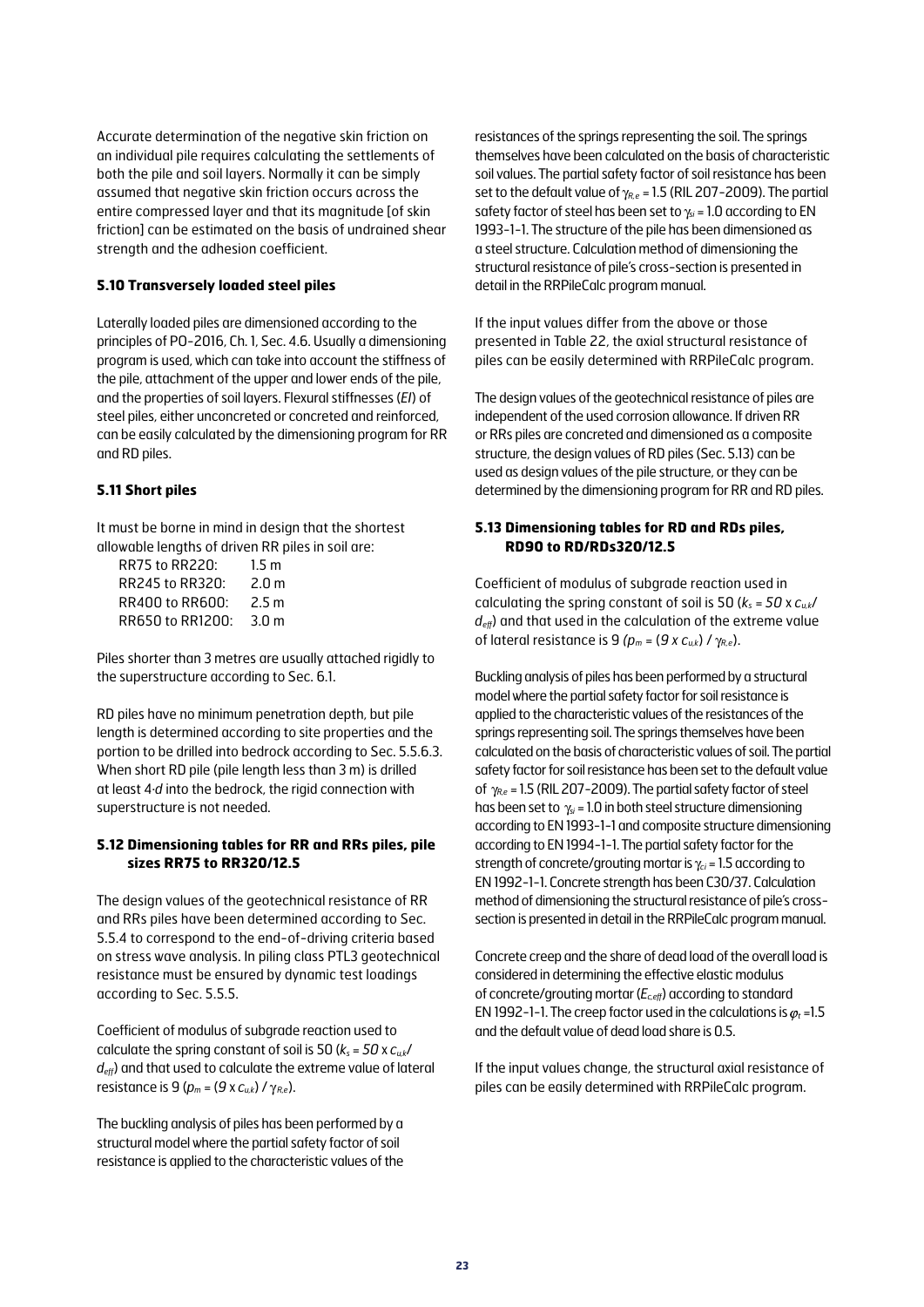| <b>Corrosion allowance 1.2 mm</b> |                       |                                |              |              |                                                                                                          |              |              |              |      |                                                          |      |
|-----------------------------------|-----------------------|--------------------------------|--------------|--------------|----------------------------------------------------------------------------------------------------------|--------------|--------------|--------------|------|----------------------------------------------------------|------|
| <b>Pile</b>                       | <b>Steel</b><br>arade | <b>Initial deflection</b>      |              |              | Design value of structural compression resistance $R_d$ [kN]<br>undrained shear strenath $c_{\mu}$ [kPa] |              |              |              |      | Design values of geo-<br>technical resistance $R_d$ [kN] |      |
|                                   |                       | $\delta_g$                     | 5            | 7            | 10                                                                                                       | 15           | 20           | 30           | PTL1 | PTL <sub>2</sub>                                         | PTL3 |
| <b>RR75</b>                       | <b>S460MH</b>         | $L_{cr}$ /400                  | 210          | 257          | 318                                                                                                      | 359          | 377          | 398          | 195  | 259                                                      | 324  |
|                                   |                       | $L_{cr}$ /600                  | 245          | 298          | 346                                                                                                      | 377          | 395          | 415          |      |                                                          |      |
| <b>RR90</b>                       | <b>S460MH</b>         | $L_{cr}$ /400                  | 274          | 336          | 406                                                                                                      | 439          | 458          | 481          | 230  | 307                                                      | 384  |
|                                   |                       | $L_{cr}$ /600                  | 320          | 389          | 427                                                                                                      | 460          | 479          | 501          |      |                                                          |      |
| RR115/6,3                         | <b>S460MH</b>         | $L_{cr}$ /400                  | 421          | 516          | 562                                                                                                      | 600          | 622          | 648          | 301  | 401                                                      | 502  |
|                                   |                       | $L_{cr}$ /600                  | 489          | 550          | 590                                                                                                      | 628          | 649          | 672          |      |                                                          |      |
| <b>RR115/8</b>                    | <b>S460MH</b>         | $L_{cr}$ /400<br>$L_{cr}$ /600 | 464<br>541   | 568<br>657   | 694<br>730                                                                                               | 751<br>788   | 786<br>822   | 826<br>860   | 376  | 502                                                      | 627  |
|                                   |                       | $L_{cr}$ /400                  | 464          | 568          | 703                                                                                                      | 854          | 903          | 961          |      |                                                          |      |
| <b>RRs115/8</b>                   | <b>S550J2H</b>        | $L_{cr}$ /600                  | 541          | 657          | 807                                                                                                      | 896          | 946          | 1002         | 450  | 600                                                      | 749  |
|                                   |                       | $L_{cr}$ /400                  | 504          | 616          | 729                                                                                                      | 787          | 821          | 859          |      |                                                          |      |
| RRs125/6,3                        | <b>S550J2H</b>        | $L_{cr}$ /600                  | 582          | 704          | 766                                                                                                      | 823          | 856          | 892          | 402  | 536                                                      | 670  |
|                                   |                       | $L_{cr}$ /400                  | 653          | 799          | 901                                                                                                      | 965          | 1004         | 1048         |      |                                                          |      |
| <b>RR140/8</b>                    | <b>S460MH</b>         | $L_{cr}$ /600                  | 758          | 877          | 947                                                                                                      | 1011         | 1047         | 1088         | 466  | 621                                                      | 777  |
| <b>RRs140/8</b>                   | <b>S550J2H</b>        | $L_{cr}$ /400                  | 653          | 799          | 988                                                                                                      | 1107         | 1162         | 1225         | 557  | 743                                                      | 929  |
|                                   |                       | $L_{cr}$ /600                  | 758          | 921          | 1066                                                                                                     | 1160         | 1214         | 1275         |      |                                                          |      |
| RR140/10                          | <b>S460MH</b>         | $L_{cr}/400$                   | 710          | 870          | 1078                                                                                                     | 1177         | 1233         | 1299         | 574  | 765                                                      | 956  |
|                                   |                       | $L_{cr}$ /600                  | 829          | 1007         | 1140                                                                                                     | 1236         | 1291         | 1353         |      |                                                          |      |
| <b>RRs140/10</b>                  | <b>S550J2H</b>        | $L_{cr}/400$                   | 710          | 870          | 1078                                                                                                     | 1334         | 1414         | 1509         | 686  | 915                                                      | 1143 |
|                                   |                       | $L_{cr}$ /600                  | 829<br>975   | 1007         | 1237<br>1384                                                                                             | 1401<br>1488 | 1482<br>1549 | 1577<br>1621 |      |                                                          |      |
| <b>RR170/10</b>                   | <b>S460MH</b>         | $L_{cr}$ /400<br>$L_{cr}$ /600 | 1134         | 1194<br>1343 | 1455                                                                                                     | 1559         | 1618         | 1684         | 700  | 934                                                      | 1167 |
|                                   |                       | $L_{cr}$ /400                  | 975          | 1194         | 1477                                                                                                     | 1700         | 1789         | 1893         |      |                                                          |      |
| <b>RRs170/10</b>                  | <b>S550J2H</b>        | $L_{cr}$ /600                  | 1134         | 1377         | 1632                                                                                                     | 1784         | 1872         | 1971         | 837  | 1116                                                     | 1396 |
|                                   |                       | $L_{cr}$ /400                  | 1057         | 1295         | 1604                                                                                                     | 1797         | 1887         | 1992         |      |                                                          |      |
| RR170/12,5                        | <b>S460MH</b>         | $L_{cr}$ /600                  | 1234         | 1501         | 1736                                                                                                     | 1887         | 1976         | 2076         | 862  | 1149                                                     | 1436 |
| RRs170/12,5                       | <b>S550J2H</b>        | $L_{cr}$ /400                  | 1057         | 1295         | 1604                                                                                                     | 2031         | 2158         | 2310         | 1030 | 1373                                                     | 1717 |
|                                   |                       | $L_{cr}$ /600                  | 1234         | 1501         | 1844                                                                                                     | 2133         | 2263         | 2413         |      |                                                          |      |
| <b>RR220/10</b><br><b>S460MH</b>  | $L_{cr}$ /400         | 1519                           | 1802         | 1929         | 2048                                                                                                     | 2118         | 2199         | 925          | 1233 | 1542                                                     |      |
|                                   |                       | $L_{cr}$ /600                  | 1751         | 1895         | 2023                                                                                                     | 2139         | 2204         | 2277         |      |                                                          |      |
| <b>RRs220/10</b>                  | <b>S550J2H</b>        | $L_{cr}$ /400                  | 1519         | 1858         | 2193                                                                                                     | 2365         | 2466         | 2582         | 1106 | 1475                                                     | 1843 |
|                                   |                       | $L_{cr}/600$                   | 1756         | 2117         | 2302                                                                                                     | 2474         | 2572         | 2679         |      |                                                          |      |
| RR220/12,5                        | <b>S460MH</b>         | $L_{cr}$ /400<br>$L_{cr}$ /600 | 1654<br>1922 | 2026<br>2265 | 2331<br>2451                                                                                             | 2505<br>2624 | 2607<br>2722 | 2726<br>2832 | 1142 | 1523                                                     | 1904 |
|                                   |                       | $L_{cr}$ /400                  | 1654         | 2026         | 2506                                                                                                     | 2865         | 3013         | 3185         |      |                                                          |      |
| RRs220/12.5                       | <b>S550J2H</b>        | $L_{cr}$ /600                  | 1922         | 2336         | 2752                                                                                                     | 3004         | 3151         | 3315         | 1366 | 1821                                                     | 2277 |
|                                   |                       | $L_{cr}$ /400                  | 1826         | 2072         | 2208                                                                                                     | 2334         | 2407         | 2492         |      |                                                          |      |
| <b>RR245/10</b>                   | <b>S460MH</b>         | $L_{cr}$ /600                  | 2025         | 2178         | 2313                                                                                                     | 2434         | 2501         | 2577         | 1038 | 1384                                                     | 1730 |
|                                   | <b>S550J2H</b>        | $L_{cr}$ /400                  | 1826         | 2232         | 2522                                                                                                     | 2704         | 2810         | 2931         |      |                                                          |      |
| <b>RRs245/10</b>                  |                       | $L_{cr}$ /600                  | 2106         | 2448         | 2646                                                                                                     | 2826         | 2926         | 3038         | 1241 | 1655                                                     | 2069 |
| RR245/12,5                        | <b>S460MH</b>         | $L_{cr}$ /400                  | 1992         | 2438         | 2682                                                                                                     | 2866         | 2974         | 3099         | 1284 | 1712                                                     | 2140 |
|                                   |                       | $L_{cr}$ /600                  | 2310         | 2619         | 2817                                                                                                     | 2998         | 3100         | 3215         |      |                                                          |      |
| RRs245/12,5                       | <b>S550J2H</b>        | $L_{cr}$ /400                  | 1992         | 2438         | 3015                                                                                                     | 3293         | 3449         | 3629         | 1535 | 2047                                                     | 2559 |
|                                   |                       | $L_{cr}$ /600                  | 2310         | 2805         | 3183                                                                                                     | 3405         | 3603         | 3773         |      |                                                          |      |
| <b>RR270/10</b>                   | <b>S460MH</b>         | $L_{cr}$ /400<br>$L_{cr}$ /600 | 2188<br>2332 | 2674<br>2494 | 2518<br>2635                                                                                             | 2651<br>2760 | 2728<br>2831 | 2817<br>2910 | 1163 | 1551                                                     | 1939 |
|                                   |                       | $L_{cr}$ /400                  | 2188         | 2396         | 2540                                                                                                     | 2671         | 2748         | 2835         |      |                                                          |      |
| RRs270/10                         | <b>S550J2H</b>        | $L_{cr}$ /600                  | 2351         | 2514         | 2655                                                                                                     | 2779         | 2848         | 2926         | 1391 | 1855                                                     | 2319 |
|                                   |                       | $L_{cr}/400$                   | 2391         | 2867         | 3074                                                                                                     | 3268         | 3382         | 3513         |      |                                                          |      |
| RR270/12,5                        | <b>S460MH</b>         | $L_{cr}$ /600                  | 2767         | 3016         | 3225                                                                                                     | 3414         | 3520         | 3639         | 1441 | 1921                                                     | 2401 |
| RRs270/12,5                       | <b>S550J2H</b>        | $L_{cr}$ /400                  | 2391         | 2926         | 3491                                                                                                     | 3770         | 3934         | 4123         | 1722 | 2296                                                     | 2871 |
|                                   |                       | $L_{cr}$ /600                  | 2767         | 3359         | 3665                                                                                                     | 3945         | 4104         | 4280         |      |                                                          |      |
|                                   | <b>S460MH</b>         | $L_{cr}$ /400                  | 2432         | 2555         | 2663                                                                                                     | 2763         | 2821         | 2889         | 1389 | 1852                                                     | 2314 |
| RR320/10                          |                       | $L_{cr}$ /600                  | 2553         | 2672         | 2773                                                                                                     | 2862         | 2913         | 2972         |      |                                                          |      |
|                                   | <b>S550J2H</b>        | $L_{cr}$ /400                  | 2739         | 2908         | 3056                                                                                                     | 3192         | 3270         | 3361         | 1660 | 2214                                                     | 2767 |
|                                   |                       | $L_{cr}$ /600<br>$L_{cr}$ /400 | 2877<br>3177 | 3045<br>3559 | 3187<br>3786                                                                                             | 3312<br>3997 | 3381<br>4120 | 3460<br>4261 |      |                                                          |      |
|                                   | <b>S460MH</b>         | $L_{cr}$ /600                  | 3483         | 3740         | 3966                                                                                                     | 4166         | 4279         | 4405         | 1722 | 2296                                                     | 2870 |
| RR320/12,5                        |                       | $L_{cr}$ /400                  | 3177         | 3883         | 4331                                                                                                     | 4636         | 4813         | 5016         |      |                                                          |      |
| <b>S550J2H</b>                    | $L_{cr}$ /600         | 3663                           | 4211         | 4542         | 4842                                                                                                     | 5010         | 5195         | 2059         | 2745 | 3432                                                     |      |

*Table 22a. Design values for structural compressive resistances of RR and RRs piles and geotechnical resistances in different piling work classes. The compressive strength of the structure is dimensioned for a steel structure.*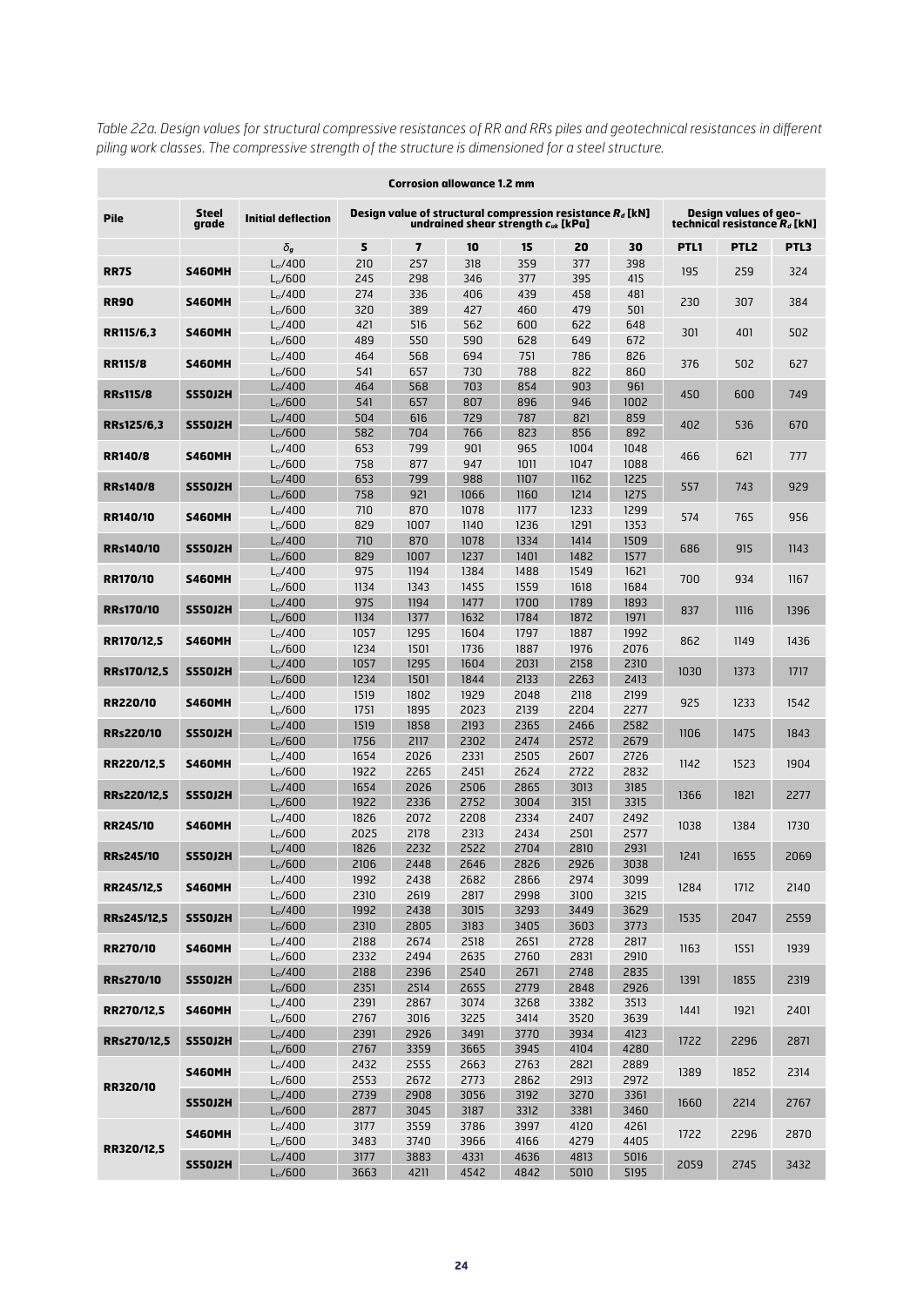| <b>Corrosion allowance 2.0 mm</b> |                       |                                |              |                         |                                                                                                         |              |              |              |      |                                                          |      |
|-----------------------------------|-----------------------|--------------------------------|--------------|-------------------------|---------------------------------------------------------------------------------------------------------|--------------|--------------|--------------|------|----------------------------------------------------------|------|
| <b>Pile</b>                       | <b>Steel</b><br>arade | <b>Initial deflection</b>      |              |                         | Design value of structural compression resistance $R_d$ [kN]<br>undrained shear strength $c_{uk}$ [kPa] |              |              |              |      | Design values of geo-<br>technical resistance $R_d$ [kN] |      |
|                                   |                       | $\delta_{q}$                   | 5            | $\overline{\mathbf{z}}$ | 10                                                                                                      | 15           | 20           | 30           | PTL1 | PTL <sub>2</sub>                                         | PTL3 |
| <b>RR75</b>                       | <b>S460MH</b>         | $L_{cr}$ /400                  | 191          | 234                     | 284                                                                                                     | 307          | 321          | 338          | 195  | 259                                                      | 324  |
|                                   |                       | $L_{cr}$ /600                  | 223          | 271                     | 299                                                                                                     | 323          | 336          | 351          |      |                                                          |      |
| <b>RR90</b>                       | <b>S460MH</b>         | $L_{cr}$ /400                  | 251          | 308                     | 350                                                                                                     | 376          | 391          | 408          | 230  | 307                                                      | 384  |
|                                   |                       | $L_{cr}$ /600                  | 292          | 341                     | 368                                                                                                     | 393          | 408          | 424          |      |                                                          |      |
| RR115/6,3                         | <b>S460MH</b>         | $L_{cr}$ /400                  | 388          | 453                     | 484                                                                                                     | 513          | 530          | 550          | 301  | 401                                                      | 502  |
|                                   |                       | $L_{cr}$ /600                  | 441          | 476                     | 507                                                                                                     | 536          | 551          | 569          |      |                                                          |      |
| <b>RR115/8</b>                    | <b>S460MH</b>         | $L_{cr}$ /400<br>$L_{cr}$ /600 | 435<br>506   | 532<br>604              | 623<br>655                                                                                              | 671<br>703   | 699<br>730   | 732<br>761   | 376  | 502                                                      | 627  |
|                                   |                       | $L_{cr}$ /400                  | 435          | 532                     | 659                                                                                                     | 766          | 807          | 851          |      |                                                          |      |
| <b>RRs115/8</b>                   | <b>S550J2H</b>        | $L_{cr}$ /600                  | 506          | 614                     | 734                                                                                                     | 803          | 844          | 890          | 450  | 600                                                      | 749  |
|                                   |                       | $L_{cr}$ /400                  | 464          | 567                     | 631                                                                                                     | 676          | 701          | 731          |      |                                                          |      |
| RRs125/6,3                        | <b>S550J2H</b>        | $L_{cr}$ /600                  | 535          | 614                     | 662                                                                                                     | 706          | 730          | 757          | 402  | 536                                                      | 670  |
|                                   |                       | $L_{cr}$ /400                  | 613          | 751                     | 808                                                                                                     | 861          | 892          | 928          |      |                                                          |      |
| <b>RR140/8</b>                    | <b>S460MH</b>         | $L_{cr}$ /600                  | 711          | 791                     | 848                                                                                                     | 900          | 930          | 962          | 466  | 621                                                      | 777  |
| <b>RRs140/8</b>                   | <b>S550J2H</b>        | $L_{cr}$ /400                  | 613          | 751                     | 915                                                                                                     | 991          | 1036         | 1088         | 557  | 743                                                      | 929  |
|                                   |                       | $L_{cr}$ /600                  | 711          | 863                     | 961                                                                                                     | 1038         | 1082         | 1131         |      |                                                          |      |
| RR140/10                          | <b>S460MH</b>         | $L_{cr}/400$                   | 675          | 827                     | 999                                                                                                     | 1080         | 1128         | 1185         | 574  | 765                                                      | 956  |
|                                   |                       | $L_{cr}$ /600                  | 787          | 956                     | 1051                                                                                                    | 1133         | 1180         | 1232         |      |                                                          |      |
| <b>RRs140/10</b>                  | <b>S550J2H</b>        | $L_{cr}/400$                   | 675          | 827                     | 1024                                                                                                    | 1228         | 1298         | 1380         | 686  | 915                                                      | 1143 |
|                                   |                       | $L_{cr}$ /600                  | 787          | 956                     | 1171                                                                                                    | 1289         | 1359         | 1438         |      |                                                          |      |
| <b>RR170/10</b>                   | <b>S460MH</b>         | $L_{cr}$ /400<br>$L_{cr}$ /600 | 929<br>1079  | 1138<br>1242            | 1274<br>1339                                                                                            | 1364<br>1428 | 1417<br>1478 | 1479<br>1535 | 700  | 934                                                      | 1167 |
|                                   |                       | $L_{cr}$ /400                  | 929          | 1138                    | 1407                                                                                                    | 1564         | 1641         | 1730         |      |                                                          |      |
| <b>RRs170/10</b>                  | <b>S550J2H</b>        | $L_{cr}$ /600                  | 1079         | 1310                    | 1509                                                                                                    | 1640         | 1715         | 1799         | 837  | 1116                                                     | 1396 |
|                                   |                       | $L_{cr}$ /400                  | 1016         | 1245                    | 1542                                                                                                    | 1682         | 1762         | 1855         |      |                                                          |      |
| RR170/12,5                        | <b>S460MH</b>         | $L_{cr}$ /600                  | 1185         | 1441                    | 1630                                                                                                    | 1765         | 1844         | 1932         | 862  | 1149                                                     | 1436 |
| RRs170/12,5                       | <b>S550J2H</b>        | Lcr/400                        | 1016         | 1245                    | 1542                                                                                                    | 1906         | 2021         | 2156         | 1030 | 1373                                                     | 1717 |
|                                   |                       | Lcr/600                        | 1185         | 1441                    | 1770                                                                                                    | 2002         | 2118         | 2250         |      |                                                          |      |
| <b>RR220/10</b><br><b>S460MH</b>  | $L_{cr}$ /400         | 1451                           | 1663         | 1773                    | 1876                                                                                                    | 1936         | 2005         | 925          | 1233 | 1542                                                     |      |
|                                   | $L_{cr}$ /600         | 1623                           | 1748         | 1858                    | 1957                                                                                                    | 2012         | 2075         |              |      |                                                          |      |
| <b>RRs220/10</b>                  | <b>S550J2H</b>        | $L_{cr}$ /400                  | 1451         | 1774                    | 2024                                                                                                    | 2172         | 2259         | 2358         | 1106 | 1475                                                     | 1843 |
|                                   |                       | $L_{cr}/600$                   | 1675         | 1962                    | 2123                                                                                                    | 2271         | 2353         | 2444         |      |                                                          |      |
| RR220/12,5                        | <b>S460MH</b>         | $L_{cr}$ /400<br>$L_{cr}$ /600 | 1594<br>1850 | 1952<br>2132            | 2187<br>2299                                                                                            | 2343<br>2452 | 2434<br>2539 | 2540<br>2636 | 1142 | 1523                                                     | 1904 |
|                                   |                       | $L_{cr}$ /400                  | 1594         | 1952                    | 2414                                                                                                    | 2687         | 2819         | 2971         |      |                                                          |      |
| RRs220/12.5                       | <b>S550J2H</b>        | $L_{cr}$ /600                  | 1850         | 2248                    | 2590                                                                                                    | 2816         | 2946         | 3091         | 1366 | 1821                                                     | 2277 |
|                                   |                       | $L_{cr}$ /400                  | 1745         | 1911                    | 2028                                                                                                    | 2137         | 2200         | 2273         |      |                                                          |      |
| <b>RR245/10</b>                   | <b>S460MH</b>         | $L_{cr}$ /600                  | 1875         | 2008                    | 2123                                                                                                    | 2226         | 2283         | 2348         | 1038 | 1384                                                     | 1730 |
|                                   |                       | $L_{cr}$ /400                  | 1745         | 2036                    | 2197                                                                                                    | 2355         | 2450         | 2562         |      |                                                          |      |
| <b>RRs245/10</b>                  | <b>S550J2H</b>        | $L_{cr}$ /600                  | 1974         | 2152                    | 2318                                                                                                    | 2475         | 2566         | 2671         | 1241 | 1655                                                     | 2069 |
| RR245/12,5                        | <b>S460MH</b>         | $L_{cr}$ /400                  | 1921         | 2342                    | 2515                                                                                                    | 2680         | 2776         | 2887         | 1284 | 1712                                                     | 2140 |
|                                   |                       | $L_{cr}$ /600                  | 2225         | 2464                    | 2641                                                                                                    | 2801         | 2891         | 2992         |      |                                                          |      |
| RRs245/12,5                       | <b>S550J2H</b>        | $L_{cr}$ /400                  | 1921         | 2351                    | 2851                                                                                                    | 3086         | 3225         | 3386         | 1535 | 2047                                                     | 2559 |
|                                   |                       | $L_{cr}$ /600                  | 2225         | 2701                    | 2994                                                                                                    | 3231         | 3367         | 3516         |      |                                                          |      |
| <b>RR270/10</b>                   | <b>S460MH</b>         | $L_{cr}$ /400<br>$L_{cr}$ /600 | 2050<br>2156 | 2188<br>2297            | 2312<br>2417                                                                                            | 2426<br>2542 | 2492<br>2583 | 2569<br>2651 | 1163 | 1551                                                     | 1939 |
|                                   |                       | $L_{cr}/400$                   | 2055         | 2192                    | 2313                                                                                                    | 2423         | 2487         | 2561         |      |                                                          |      |
| <b>RRs270/10</b>                  | <b>S550J2H</b>        | $L_{cr}$ /600                  | 2160         | 2297                    | 2415                                                                                                    | 2517         | 2575         | 2640         | 1391 | 1855                                                     | 2319 |
|                                   |                       | $L_{cr}$ /400                  | 2308         | 2696                    | 2881                                                                                                    | 3055         | 3156         | 3273         |      |                                                          |      |
| RR270/12,5                        | <b>S460MH</b>         | $L_{cr}$ /600                  | 2626         | 2835                    | 3022                                                                                                    | 3188         | 3282         | 3387         | 1441 | 1921                                                     | 2401 |
| RRs270/12,5                       | <b>S550J2H</b>        | $L_{cr}$ /400                  | 2308         | 2823                    | 3282                                                                                                    | 3532         | 3678         | 3845         | 1722 | 2296                                                     | 2871 |
|                                   |                       | $L_{cr}$ /600                  | 2667         | 3174                    | 3444                                                                                                    | 3693         | 3834         | 3988         |      |                                                          |      |
|                                   | <b>S460MH</b>         | $L_{cr}$ /400                  | 2221         | 2325                    | 2416                                                                                                    | 2499         | 2548         | 2606         | 1389 | 1852                                                     | 2314 |
| RR320/10                          |                       | $L_{cr}$ /600                  | 2328         | 2427                    | 2511                                                                                                    | 2586         | 2629         | 2678         |      |                                                          |      |
|                                   | <b>S550J2H</b>        | $L_{cr}$ /400                  | 2508         | 2651                    | 2775                                                                                                    | 2888         | 2954         | 3030         | 1660 | 2214                                                     | 2767 |
|                                   |                       | $L_{cr}$ /600                  | 2632         | 2772                    | 2889                                                                                                    | 2992         | 3050         | 3116         |      |                                                          |      |
|                                   | <b>S460MH</b>         | $L_{cr}$ /400<br>$L_{cr}$ /600 | 3069<br>3281 | 3343<br>3512            | 3546<br>3712                                                                                            | 3734<br>3889 | 3843<br>3989 | 3969<br>4101 | 1722 | 2296                                                     | 2870 |
| RR320/12,5                        |                       | $L_{cr}$ /400                  | 3069         | 3375                    | 3579                                                                                                    | 3766         | 3875         | 3999         |      |                                                          |      |
| <b>S550J2H</b>                    | $L_{cr}$ /600         | 3310                           | 3542         | 3742                    | 3919                                                                                                    | 4017         | 4128         | 2059         | 2745 | 3432                                                     |      |
|                                   |                       |                                |              |                         |                                                                                                         |              |              |              |      |                                                          |      |

*Table 22b. Design values for structural compressive resistances of RR and RRs piles and geotechnical resistances in different piling work classes. The compressive strength of the structure is dimensioned for a steel structure.*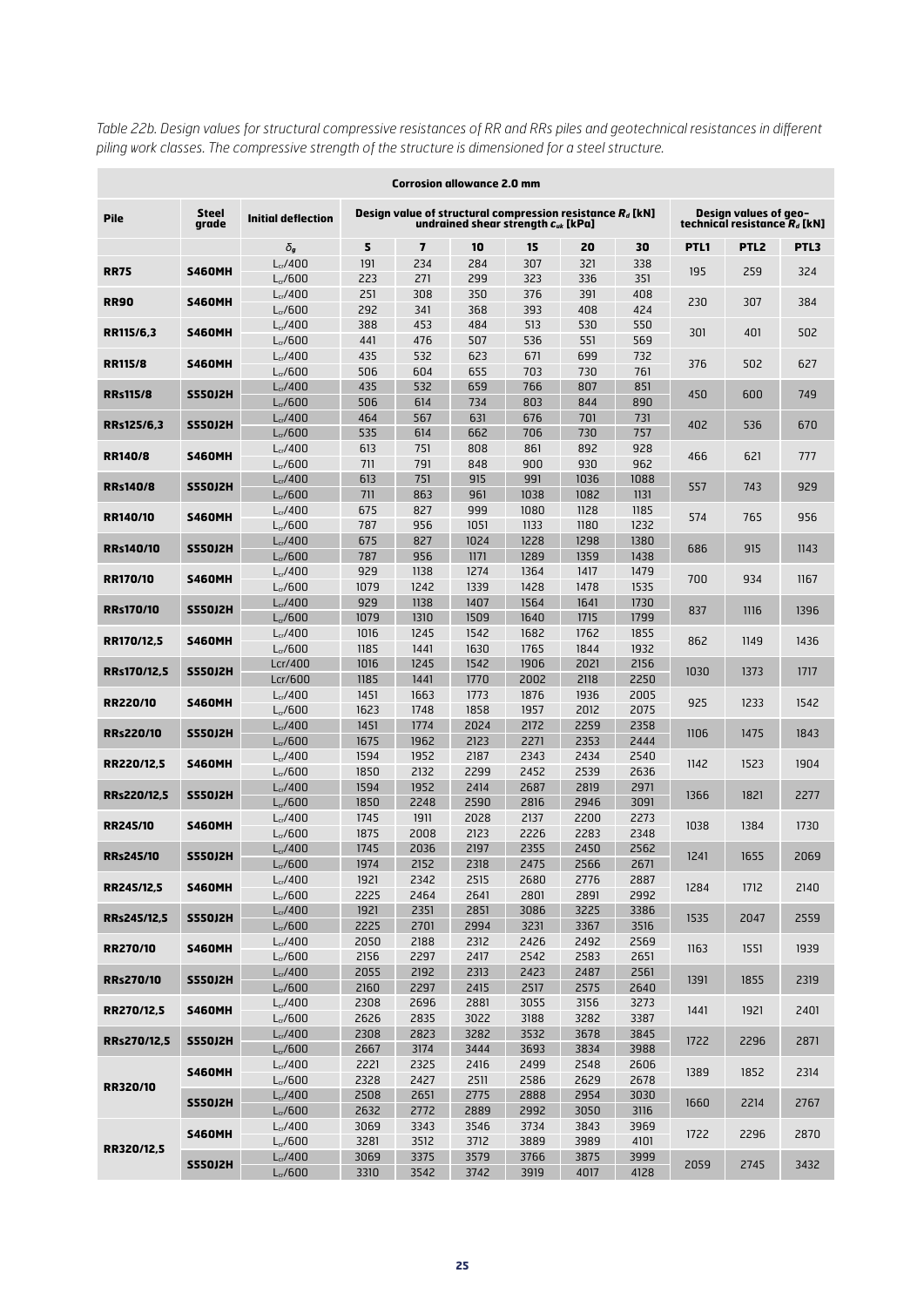|                    |             |                                                                                                                                                                            | Dimensioned as a steel structure  |                                                             |                                                        |           |                     |                                   |                               |             | Dimensioned as a composite<br>structure C30/37 |                                   |                               |              |            |                                                                       |                |              |              |              |
|--------------------|-------------|----------------------------------------------------------------------------------------------------------------------------------------------------------------------------|-----------------------------------|-------------------------------------------------------------|--------------------------------------------------------|-----------|---------------------|-----------------------------------|-------------------------------|-------------|------------------------------------------------|-----------------------------------|-------------------------------|--------------|------------|-----------------------------------------------------------------------|----------------|--------------|--------------|--------------|
|                    |             |                                                                                                                                                                            | <b>Corrosion allowance 1.2 mm</b> |                                                             |                                                        |           |                     | <b>Corrosion allowance 2.0 mm</b> |                               |             |                                                | <b>Corrosion allowance 2.0 mm</b> |                               |              |            |                                                                       |                |              |              |              |
|                    | Steel       |                                                                                                                                                                            |                                   | Shear strength $\boldsymbol{c}_{\u k}$ [kPa]                |                                                        |           |                     |                                   | Shear strength $c_{uk}$ [kPa] |             |                                                |                                   | Shear strength $c_{uk}$ [kPa] |              |            |                                                                       |                |              |              |              |
| <b>Pile</b>        | grade       | δο                                                                                                                                                                         | 5                                 | 7                                                           | 10                                                     | 15        | 20                  | 50                                | 5                             | 7           | 10                                             | 15                                | 20                            | 50           | 5          | 7                                                                     | 10             | 15           | 20           | 50           |
|                    |             | $L_{cr}$ /400                                                                                                                                                              | 274                               | 336                                                         | 406                                                    | 439       | 458                 | 504                               | 251                           | 308         | 350                                            | 376                               | 391                           | 425          | 259        | 317                                                                   | 383            | 412          | 429          | 468          |
| RD90/6,3           | S460        | $L_{cr}$ /600                                                                                                                                                              | 320                               | 389                                                         | 427                                                    | 460       | 479                 | 521                               | 292                           | 341         | 368                                            | 393                               | 408                           | 439          | 301        | 366                                                                   | 401            | 431          | 448          | 483          |
|                    |             | $L_{cr}$ /400                                                                                                                                                              | 421                               | 516                                                         | 562                                                    | 600       | 622                 | 673                               | 388                           | 453         | 484                                            | 513                               | 530                           | 569          | 404        | 494                                                                   | 556            | 594          | 615          | 663          |
| RD115/6.3          | S460        | $L_{cr}$ /600                                                                                                                                                              | 489                               | 550                                                         | 590                                                    | 628       | 649                 | 694                               | 441                           | 476         | 507                                            | 536                               | 551                           | 586          | 467        | 542                                                                   | 583            | 619          | 639          | 682          |
|                    |             | $L_{cr}$ /400                                                                                                                                                              | 464                               | 568                                                         | 694                                                    | 751       | 786                 | 865                               | 435                           | 532         | 623                                            | 671                               | 699                           | 764          | 446        | 546                                                                   | 672            | 726          | 758          | 830          |
| <b>RD115/8</b>     | S460        | $L_{cr}/600$                                                                                                                                                               | 541                               | 657                                                         | 730                                                    | 788       | 822                 | 895                               | 506                           | 604         | 655                                            | 703                               | 730                           | 789          | 520        | 632                                                                   | 706            | 760          | 791          | 857          |
|                    | <b>S550</b> | $L_{cr}$ /400                                                                                                                                                              | 464                               | 568                                                         | 703                                                    | 854       | 903                 | 1017                              | 435                           | 532         | 659                                            | 766                               | 807                           | 900          | 446        | 546                                                                   | 676            | 758          | 789          | 855          |
| <b>RDs115/8</b>    |             | $L_{cr}$ /600                                                                                                                                                              | 541                               | 657                                                         | 807                                                    | 896       | 946                 | 1054                              | 506                           | 614         | 734                                            | 803                               | 844                           | 931          | 520        | 632                                                                   | 735            | 789          | 819          | 878          |
| RDs125/6,3         | <b>S550</b> | $L_{cr}$ /400                                                                                                                                                              | 504                               | 616                                                         | 729                                                    | 787       | 821                 | 896                               | 464                           | 567         | 631                                            | 676                               | 701                           | 759          | 486        | 594                                                                   | 687            | 726          | 748          | 793          |
|                    |             | $L_{cr}$ /600                                                                                                                                                              | 582                               | 704                                                         | 766                                                    | 823       | 856                 | 925                               | 535                           | 614         | 662                                            | 706                               | 730                           | 782          | 561        | 669                                                                   | 714            | 751          | 771          | 809          |
| <b>RD140/8</b>     | S460        | $L_{cr}$ /400                                                                                                                                                              | 653                               | 799                                                         | 901                                                    | 965       | 1004 1090           |                                   | 613                           | 751         | 808                                            | 861                               | 892                           | 964          | 635        | 777                                                                   | 905            | 969          | 1007         | 1091         |
|                    |             | $L_{cr}$ /600                                                                                                                                                              | 758                               | 877                                                         | 947                                                    | 1011      | 1047                | 1125                              | 711                           | 791         | 848                                            | 900                               | 930                           | 993          | 737        | 878                                                                   | 948            | 1012         | 1048         | 1124         |
| <b>RDs140/8</b>    | S550        | $L_{cr}/400$                                                                                                                                                               | 653                               | 799                                                         | 988                                                    | 1107      |                     | 1162 1286                         | 613                           | 751         | 915                                            | 991                               | 1036                          | 1138         | 635        | 777                                                                   | 951            | 1015         | 1050         | 1125         |
|                    |             | $L_{cr}$ /600                                                                                                                                                              | 758                               | 921                                                         | 1066                                                   | 1160      | 1213                | 1330                              | 711                           | 863         | 961                                            | 1038                              | 1082                          | 1175         | 737        | 895                                                                   | 991            | 1053         | 1086         | 1152         |
| RD140/10           | S460        | $L_{cr}$ /400                                                                                                                                                              | 710                               | 870                                                         | 1078                                                   | 1177      | 1233                | 1362                              | 675                           | 827         | 999                                            | 1080                              | 1128                          | 1239         | 691        | 847                                                                   | 1049           | 1155         | 1208         | 1328         |
|                    |             | $L_{cr}$ /600                                                                                                                                                              | 829                               | 1007                                                        |                                                        | 1140 1236 | 1291                | 1410                              | 787                           | 956         | 1051                                           | 1133                              | 1180                          | 1281         | 806        | 980                                                                   | 1119           | 1210         | 1261         | 1372         |
| <b>RDs140/10</b>   | <b>S550</b> | $L_{cr}/400$                                                                                                                                                               | 710                               | 870                                                         | 1078<br>1007 1237                                      | 1334      | 1414                | 1600                              | 675                           | 827         | 1024<br>1171                                   | 1228                              | 1298                          | 1458         | 691        | 847                                                                   | 1049           | 1204         | 1256         | 1368<br>1406 |
|                    |             | $L_{cr}$ /600<br>$L_{cr}$ /400                                                                                                                                             | 829<br>975                        | 1194                                                        |                                                        | 1401      | 1384 1488 1549 1690 | 1482 1660                         | 787<br>929                    | 956<br>1138 | 1274                                           | 1289<br>1364                      | 1359<br>1417                  | 1511<br>1538 | 806<br>958 | 980<br>1173                                                           | 1164<br>1401   | 1255<br>1507 | 1305<br>1569 | 1707         |
| <b>RD170/10</b>    | S460        | $L_{cr}$ /600                                                                                                                                                              | 1134                              |                                                             | 1343 1455 1559                                         |           |                     |                                   | 1618 1746 1079 1242           |             | 1339                                           |                                   | 1428 1478 1587                |              | 1114       | 1353                                                                  | 1470           | 1575         | 1635         | 1760         |
|                    |             | $L_{cr}$ /400                                                                                                                                                              | 975                               |                                                             | 1194 1477 1700                                         |           |                     | 1789 1992                         | 929                           | 1138        | 1407                                           | 1564                              | 1641                          | 1815         | 958        | 1173                                                                  | 1451           | 1575         | 1635         | 1760         |
| <b>RDs170/10</b>   | <b>S550</b> | $L_{cr}$ /600                                                                                                                                                              | 1134                              | 1377                                                        |                                                        | 1632 1784 | 1872                |                                   | 2061 1079                     | 1310        |                                                | 1509 1640                         | 1715                          | 1876         | 1114       | 1353                                                                  | 1533           | 1637         | 1693         | 1805         |
|                    |             | $L_{cr}$ /400                                                                                                                                                              | 1057                              |                                                             | 1295 1604                                              | 1797      |                     | 1887 2094                         | 1016                          | 1245        |                                                | 1542 1682                         | 1762                          | 1946         | 1037       | 1271                                                                  | 1575           | 1777         | 1863         | 2058         |
| RD170/12,5         | S460        | $L_{cr}$ /600                                                                                                                                                              | 1234                              | 1501                                                        | 1736 1887 1976 2169                                    |           |                     |                                   | 1185                          | 1441        | 1630 1765 1844 2014                            |                                   |                               |              | 1211       | 1473                                                                  | 1716           | 1863         | 1948         | 2128         |
|                    |             | $L_{cr}$ /400                                                                                                                                                              | 1057                              |                                                             | 1295 1604                                              | 2031      |                     | 2158 2457                         |                               | 1016 1245   |                                                |                                   | 1542 1906 2021 2286           |              | 1037       | 1271                                                                  | 1575           | 1851         | 1936         | 2119         |
| RDs170/12,5        | <b>S550</b> | $L_{cr}$ /600                                                                                                                                                              | 1234                              | 1501                                                        | 1844                                                   |           | 2133 2263 2551      |                                   | 1185                          | 1441        |                                                | 1770 2002                         | 2118 2372                     |              | 1211       | 1473                                                                  | 1783           | 1931         | 2014         | 2180         |
| <b>RD220/10</b>    | S460        | $L_{cr}$ /400                                                                                                                                                              | 1519                              |                                                             | 1802 1929 2048 2118 2277                               |           |                     |                                   |                               |             | 1451 1663 1773 1876 1936 2073                  |                                   |                               |              | 1513       | 1851                                                                  | 2060           | 2195         | 2272         | 2443         |
|                    |             | $L_{cr}$ /600                                                                                                                                                              | 1751                              |                                                             | 1895 2023 2139 2204 2346 1623 1748 1858 1957           |           |                     |                                   |                               |             |                                                |                                   | 2012 2133                     |              | 1751       | 2010                                                                  | 2157           | 2287         | 2360         | 2512         |
| <b>RDs220/10</b>   | S550        | $L_{cr}$ /400                                                                                                                                                              | 1519                              |                                                             | 1858 2193 2367 2466 2693 1451 1774 2024 2172 2259 2453 |           |                     |                                   |                               |             |                                                |                                   |                               |              | 1513       | 1851                                                                  | 2173           | 2303         | 2374         | 2523         |
|                    |             | $L_{cr}$ /600                                                                                                                                                              | 1756                              |                                                             | 2117 2302 2474 2572 2778 1675 1962 2123                |           |                     |                                   |                               |             |                                                |                                   | 2271 2353 2529                |              | 1751       | 2111                                                                  | 2259           | 2384         | 2449         | 2578         |
| RD220/12,5         | S460        | $L_{cr}$ /400                                                                                                                                                              |                                   | 1654 2026 2331 2505 2607 2841 1594 1952 2187 2343 2434 2642 |                                                        |           |                     |                                   |                               |             |                                                |                                   |                               |              | 1643       | 2012                                                                  | 2405           | 2587         | 2693         | 2932         |
|                    |             | $L_{cr}$ /600                                                                                                                                                              |                                   | 1922 2265 2451 2624 2722 2934 1850 2132 2299 2452 2539 2727 |                                                        |           |                     |                                   |                               |             |                                                |                                   |                               |              | 1910       | 2321                                                                  | 2523           | 2704         | 2806         | 3022         |
| <b>RDs220/12,5</b> | <b>S550</b> | $L_{cr}$ /400                                                                                                                                                              |                                   | 1654 2026 2506 2865 3013 3349 1594 1952 2414 2687 2819      |                                                        |           |                     |                                   |                               |             |                                                |                                   |                               | 3117         | 1643       | 2012                                                                  | 2489           | 2704         | 2806         | 3022         |
|                    |             | $L_{cr}$ /600                                                                                                                                                              |                                   | 1922 2336 2752 3004 3151 3465 1850 2248 2590 2816 2946 3223 |                                                        |           |                     |                                   |                               |             |                                                |                                   |                               |              | 1910       | 2321                                                                  | 2632           | 2811         | 2906 3098    |              |
| RD270/10           | S460        | Lr/400 2188 2674 2518 2651 2728 2904 2050 2188 2312 2426 2492 2644 2211<br>L <sub>cr</sub> /600 2332 2494 2635 2760 2831 2985 2156 2297 2417 2542 2583 2716 2548 2790 2970 |                                   |                                                             |                                                        |           |                     |                                   |                               |             |                                                |                                   |                               |              |            |                                                                       | 2663 2844      | 3008<br>3128 | 3102<br>3214 | 3310<br>3395 |
|                    |             | L <sub>cr</sub> /400 2188 2674 2890 3082 3192 3441 2093 2485 2662 2827 2922 3135 2211 2702                                                                                 |                                   |                                                             |                                                        |           |                     |                                   |                               |             |                                                |                                   |                               |              |            |                                                                       | 3015           | 3169         | 3252 3424    |              |
| <b>RDs270/10</b>   | <b>S550</b> | L <sub>cr</sub> /600 2519 2820 3029 3216 3320 3542 2405 2608 2788 2947 3035 3224 2548 2948                                                                                 |                                   |                                                             |                                                        |           |                     |                                   |                               |             |                                                |                                   |                               |              |            |                                                                       | 3125           | 3268         | 3343 3490    |              |
|                    |             | L <sub>c</sub> /400 2391 2867 3074 3268 3382 3641 2308 2696 2881 3055 3156 3387 2402 2939                                                                                  |                                   |                                                             |                                                        |           |                     |                                   |                               |             |                                                |                                   |                               |              |            |                                                                       | 3312           | 3533         | 3661         | 3945         |
| RD270/12,5         | S460        | L <sub>cr</sub> /600 2767 3016 3225 3414 3520 3751 2626 2835 3022 3188 3282 3487 2782 3226                                                                                 |                                   |                                                             |                                                        |           |                     |                                   |                               |             |                                                |                                   |                               |              |            |                                                                       | 3468           | 3685         | 3805 4057    |              |
|                    |             | $L_{cr}/400$                                                                                                                                                               |                                   |                                                             |                                                        |           |                     |                                   |                               |             |                                                |                                   |                               |              |            | 2391 2926 3491 3770 3934 4304 2308 2823 3282 3532 3687 4006 2402 2939 | 3489           | 3705         | 3823         | 4072         |
| RDs270/12,5        | <b>S550</b> | L <sub>cr</sub> /600 2767 3359 3665 3945 4101 4441 2667 3174 3444 3693 3834 4131 2782                                                                                      |                                   |                                                             |                                                        |           |                     |                                   |                               |             |                                                |                                   |                               |              |            | 3378                                                                  | 3630           | 3838         | 3947         | 4164         |
|                    |             | L <sub>c</sub> /400 2750 2926 3082 3225 3308 3499 2540 2693 2827 2950 3021 3186 2966 3445                                                                                  |                                   |                                                             |                                                        |           |                     |                                   |                               |             |                                                |                                   |                               |              |            |                                                                       | 3661           | 3855         | 3965 4208    |              |
| RD320/10           | S460        | L <sub>cr</sub> /600 2892 3068 3218 3351 3425 3591 2669 2820 2949 3062 3125 3268 3354 3604                                                                                 |                                   |                                                             |                                                        |           |                     |                                   |                               |             |                                                |                                   |                               |              |            |                                                                       | 3817           | 4000         | 4100         | 4311         |
| <b>RDs320/10</b>   | S550        | L <sub>cr</sub> /400 2900 3334 3558 3765 3884 4152 2776 3080 3273 3451 3553 3783 2966 3624                                                                                 |                                   |                                                             |                                                        |           |                     |                                   |                               |             |                                                |                                   |                               |              |            |                                                                       | 3899           | 4075         | 4168         | 4362         |
|                    |             | L <sub>cr</sub> /600 3242 3499 3723 3921 4030 4266 3008 3421 3421 3589 3683 3884 3409 3827                                                                                 |                                   |                                                             |                                                        |           |                     |                                   |                               |             |                                                |                                   |                               |              |            |                                                                       | 4030           | 4191         | 4274         | 4438         |
| RD320/12,5         | S460        | L <sub>c</sub> /400 3177 3559 3786 3997 4120 4400 3069 3343 3546 3734 3843 4093 3222 3944                                                                                  |                                   |                                                             |                                                        |           |                     |                                   |                               |             |                                                |                                   |                               |              |            |                                                                       | 4248           | 4507         | 4655         | 4983         |
|                    |             | L <sub>cr</sub> /600 3483 3740 3966 4166 4279 4526 3281 3512 3712 3889 3989 4208 3720                                                                                      |                                   |                                                             |                                                        |           |                     |                                   |                               |             |                                                |                                   |                               |              |            | 4157                                                                  | 4441           | 4691         | 4828         | 5117         |
| RDs320/12,5        | <b>S550</b> | $L_{cr}/400$                                                                                                                                                               |                                   |                                                             |                                                        |           |                     |                                   |                               |             |                                                |                                   |                               |              |            | 3177 3883 4331 4636 4813 5210 3069 3750 4068 4340 4497 4850 3222 3940 | 4492           | 4739         | 4872 5150    |              |
|                    |             | L <sub>cr</sub> /600 3663 4211 4542 4842 5010 5366 3533 3968 4264 4529 4677 4992 3720                                                                                      |                                   |                                                             |                                                        |           |                     |                                   |                               |             |                                                |                                   |                               |              |            |                                                                       | 4381 4663 4895 |              | 5016 5256    |              |

# *Table 23. Design values for structural compressive resistance of RD and RDs piles.*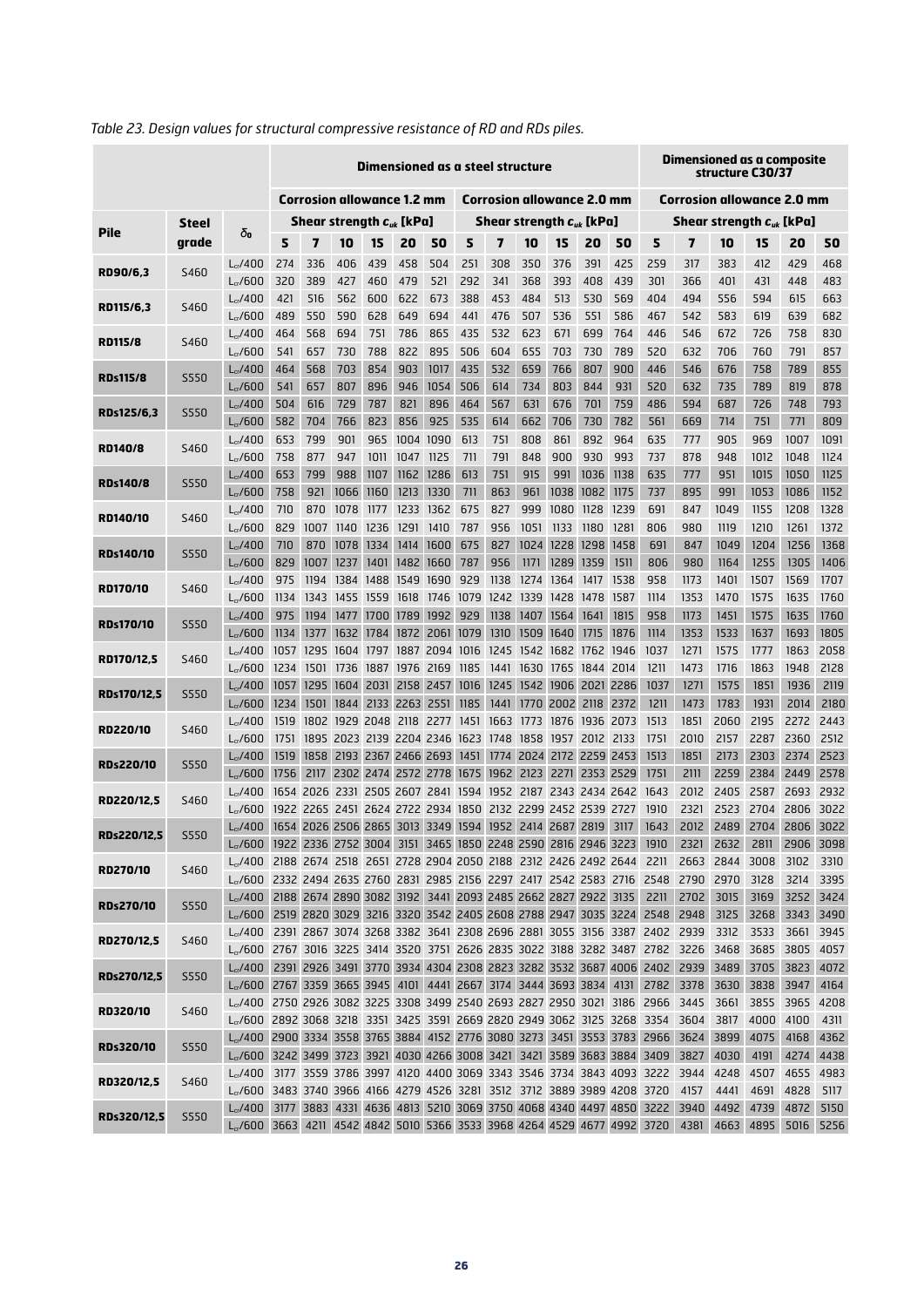# **6. DESIGN OF PILE FOUNDATIONS**

#### **6.1 Attachment of piles to superstructure**

The joint between a pile and the superstructure can be dimensioned as a hinge. The piles are cut so that the upper end of pile is embedded at least 50 mm inside the pile footing or concrete superstructure unless otherwise required by the structural design or attachment of piles. When joining a pile to the above concrete structure as mentioned, it is not necessary to fasten the bearing plate by welding to the pile pipe.

Short, under 3-metre long driven piles should always be attached rigidly to the superstructure. Depending on structure, longer piles may also be attached rigidly to the superstructure. RR75...RR/RD245 piles are attached rigidly to the superstructure when the upper end is embedded in the concrete at a depth of at least 2·*d*, but not less than 200 mm. When empedding upper end of pile to concrete like descriped above, it's not necessary to connect bearing plate to pile by welding. When the upper end is attached directly to a steel superstructure, a rigid joint can be created by welding. Reinforced piles are usually attached to the superstructure by extending the internal reinforcements of the piles into the concrete structures. In rigid connection, the moment capacity of the upper end of pile must be verified.

When upper end of a pile is embedded in concrete structure like described above, also structural behavior of the concrete structure needs to be considered. Some details to consider are for example placing of main reinforcement in relation to bearing plate, thickness of structure on top of bearing plate and possible requirement for reinforcement against splitting.

The bearing plates presented in Table 16 can be used for axially compressed RR and RD piles.

#### **6.2 Centre-to-centre distances between steel piles**

The distances between piles are defined in design documents. Recommended minimum centre-to-centre distances for different pile diameters are presented in Table 24.

*Table 24. Recommended minimum centre-to-centre spacing of SSAB's steel piles [*mm*] according to PO-2016 [*mm*].*

| <b>Pile</b>     | min c/c [mm] |
|-----------------|--------------|
| <b>RR75</b>     | 800          |
| <b>RR/RD90</b>  | 800          |
| <b>RR/RD115</b> | 800          |
| RRs/RDs125      | 800          |
| <b>RR/RD140</b> | 800          |
| <b>RR/RD170</b> | 800          |
| <b>RR/RD220</b> | 800          |
| <b>RR245</b>    | 800***       |
| <b>RR/RD270</b> | $800*$       |
| <b>RR/RD320</b> | $850**$      |
| <b>RR/RD400</b> | 1000         |
| <b>RR/RD500</b> | 1200         |
| <b>RR/RD600</b> | 1350         |
| <b>RR/RD700</b> | 1550         |
| <b>RR/RD800</b> | 1700         |
| <b>RR/RD900</b> | 1850         |

- According to PO-2016, the recommended minimum centre-tocentre distance 800 mm between RR/RD270 piles is valid up to a pile length of about 15 m. Thereafter, the minimum distance must be increased to 950 mm as pile length increases to 25 metres.
- \*\* correspondingly, the minimum centre-to-centre distance 850<br>mm between RR/RD320 piles is valid up to a pile length of about<br>10 m, after which the minimum centre-to-centre distance inc-<br>reases linearly to 1150 mm at a pil
- \*\*\* correspondingly, the minimun centre-to-centre distance 800 mm between RR245 piles is valid up to a pile length of about 20 m, after which the minimum centre-to-centre distance increases linearly to 860 mm at a pile length of 25 m.

Smaller centre-to-centre distances than those presented in Table 24 may be used with caution with RD piles, if they can be installed straight or at the designed inclination and the piles bear securely on bedrock. When designing downward spreading pile groups, the upper ends of piles can be spaced closer than in the table.

In the case of intersecting end-bearing piles in a finegrained soil layer close to ground level, a clearance equal to pile diameter can be considered sufficient, if the pile can be directed during installation so that it does not touch adjacent piles. In coarse-grained soil layers, especially with driven piles, the clearance must be considerably larger. Pile intersections should be located as close to ground level as possible. With large diameter RR piles the minimum distance between intersecting piles is determined by the equation:

*e<sub>r</sub>* = 50 *l*,≥*e<sub>i</sub>* (3)

where

- *er* minimum distance between intersecting piles [mm]
- *lr* depth of intersection [m]
- *ei* shortest distance between parallel shaft surfaces = 300 + 0.7·*d* [mm]

#### **6.3 Distance between side of pile footing and piles**

The pile footing must be able to withstand the stresses from pile forces and there must be no risk of the side of the pile footing breaking off. Normally, the distance from the edge of the pile footing to the outer surface of the closest pile or the edge of the bearing plate must be at least half of the pile diameter or half of the length of the side of the bearing plate. The positional tolerances of a pile must be taken into account at the design stage.

#### **6.4 Distances between piles and other structures**

The minimum distances between piles and other structures are designed separately in each case considering the piling equipment, pile type, vibration caused by piling, compaction of soil, loosening or displacement of soil, and special requirements and restrictions posed by soil conditions and ambient structures.

If the only restricting factors are the piling equipment and available space, the minimum distance must be determined on the basis of the properties of used piling equipment and the site. Small diameter RR and RD piles can be installed quite close to an existing wall or footing line, etc. owing to the small-size installation equipment. However, without a closer analysis, it is not advisable to design piles in sizes RR/RD220 to RR/RD270 or smaller so that the distance between the pile edge and the structure is less than 200 to 300 mm (if there are no structures restricting piling, such as eaves, etc., above the piling level).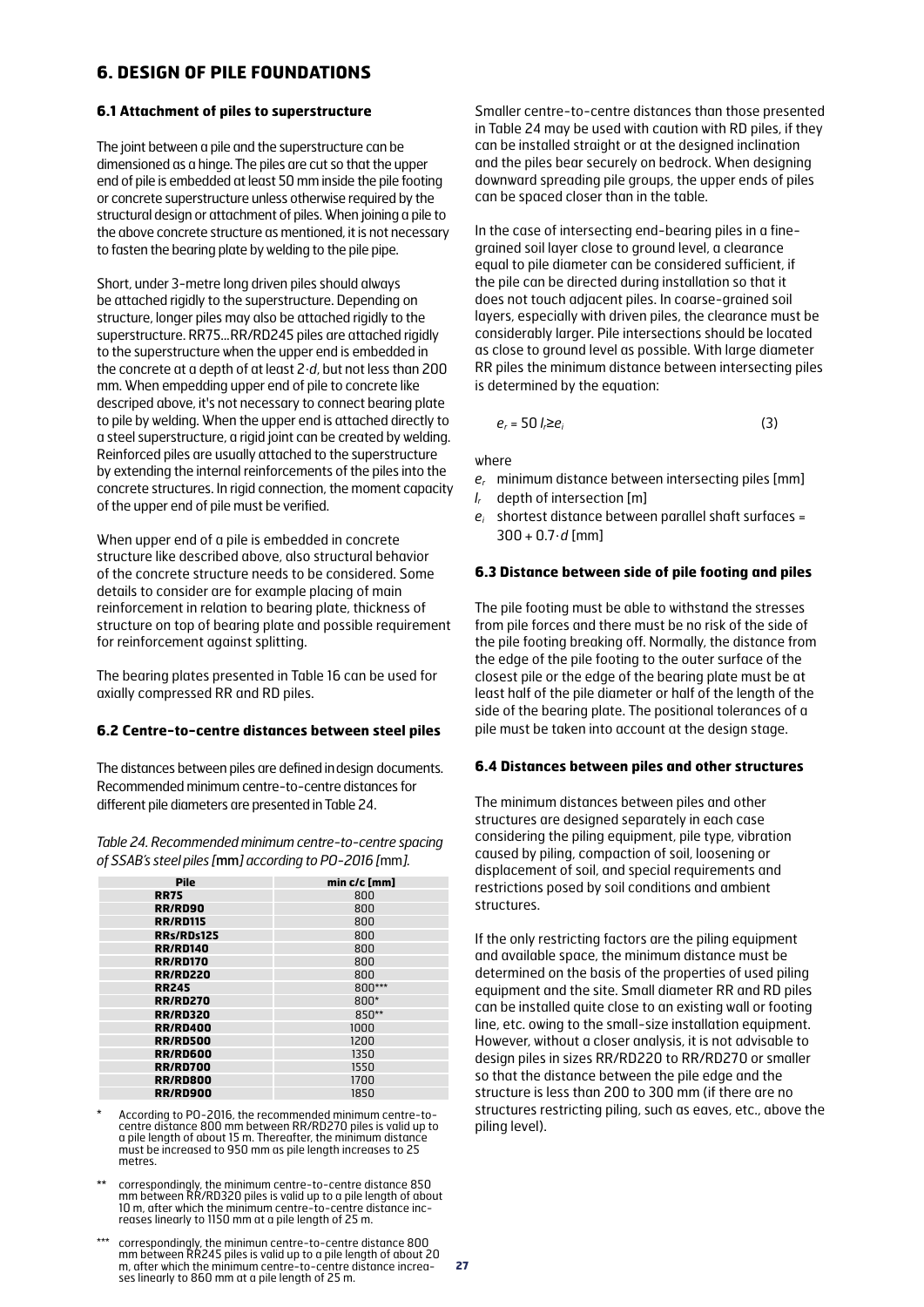#### **6.5 Pile inclinations**

Raking piles can be used to increase the stability of the pile foundation as desired. However, stresses on the raking piles from possible deformations of soil layers must be taken into account.

The maximum deviation in pile positions from the vertical, or limit inclination, depends on used piling equipment and the structure of soil layers at the foundation. When RR piles are installed with equipment used also in precast concrete piling, or RD piles are installed with heavy piling equipment, both forward or backward tilting piles of this type may usually be installed to a maximum inclination of 3.5:1. With large diameter piles, especially (the mast) tilted forward, the maximum allowed inclination must be determined on the basis of the stability of the basic equipment, considering used pile length and bearing capacity of the subsoil separately in each case. When installing piles with light or medium-heavy equipment, small diameter RR and RD piles can be installed at a highly inclined angle, even horizontally, if the structure and stability of the installation equipment allow it. High inclinations usually require using short pile elements.

It is worthwhile looking into the properties of the installation equipment at the design stage, if the aim is to install piles at exceptional inclinations.

#### **6.6. Allowed positional and angular deviations**

Piles should be installed exactly in the planned position and at the planned angle. However, a pile must not be forced into its theoretical position during installation or thereafter.

The measurement accuracy of pile position before and after installation is 0.01 m, unless otherwise specified in the designs.

Unless otherwise required by structural requirements, detailed instructions on structures by the authorities, soil conditions, used piling equipment or a very deep cutting level, the following allowed positional deviations are used:

#### *Small diameter RR, RD and grouted RR piles (RR75– RR/RD320):*

- **•** individual vertical or raking pile, pile slab or bearing plate structure:  $e \le e_{max} = 0.10$  m
- **•** individual pile in a small pile group (2 to 8 piles):  $e \le e_{max}$  = 0.15 m, individual pile in a larger pile group: e ≤ *emax* = 0.20 m, however, for the centre of gravity of the entire group  $e \le e_{max} = 0.05$  m
- **•** in pile foundations used in building construction  $e \le e_{\text{max}} = 0.15$  m, in particularly exacting conditions, such as areas of pre-penetratable fills, relief drilling, etc., *e* ≤ *e*max = 0.20 m
- for an individual pile in a pile row,  $e \le e_{\text{max}} = 0.15$  m, however, for the centre of gravity of the entire row  $e \le e_{\text{max}} = 0.05$  m in the direction perpendicular to the row (a pile row is defined as piles under an elongated pile footing when there is only a single pile in the cross direction of footing)
- **•** for individual vertical or raking piles *i* ≤ *imax* = 0.04 (0.04 m/m) in a group of parallel piles  $i \le i_{max} = 0.02$ (0.02 m/m)
- **•** the horizontal direction (horizontal projection) of inclined piles may differ at most 2° (*imax*= 0.035 m/m) from the design direction.

At underpinning sites it is often necessary to use clearly deviating values.

#### *Large diameter RR and RD piles (RR/RD400 to RR/RD1200):*

- **•** vertical and raking piles: horizontal position measured from the working level: *e* ≤ *e*max = 0.10 m RR/RD400–RR/RD1000
	- *e* ≤ *e*max = 0.12 m RR/RD1200
- vertical and raking piles at an angle of  $n \ge 15$  ( $\Theta \ge 86^{\circ}$ ): angular deviation  $i \le i_{\text{max}} = 0.02$  (0.02 m/m)
- raking piles at an angle of  $4 \le n < 15$  (76°  $\le \Theta < 86$ °): angular deviation  $i \le i_{\text{max}} = 0.04$  (0.04 m/m)

RD piles, especially when using the concentric drilling method, easily achieve tolerances stricter than the above ones. Stricter tolerances are recommended for RD piles if stricter building tolerances are called for by the structure and loads, and the soil and installation conditions allow them. The attainment of stricter tolerances requires special care in both the in-place measurement and installation work.

From the viewpoint of the installation work, however, it is not advisable without justification to apply stricter tolerances to RD piles than those presented below:

- **•** vertical and raking piles: horizontal position measured from the working level: *e* ≤ *e*<sub>max</sub> = 0.025 m
- vertical or raking piles at an angle of  $n \ge 15$  ( $\Theta \ge 86^{\circ}$ ) angular deviation: *i* ≤ *i*<sub>max</sub> = 0.015 (0.015 m/m)
- **•** raking piles at an angle of 4 ≤ *n* < 15 (76° ≤ Q < 86°) angular deviation:  $i \le i_{\text{max}} = 0.025$  (0.025 m/m)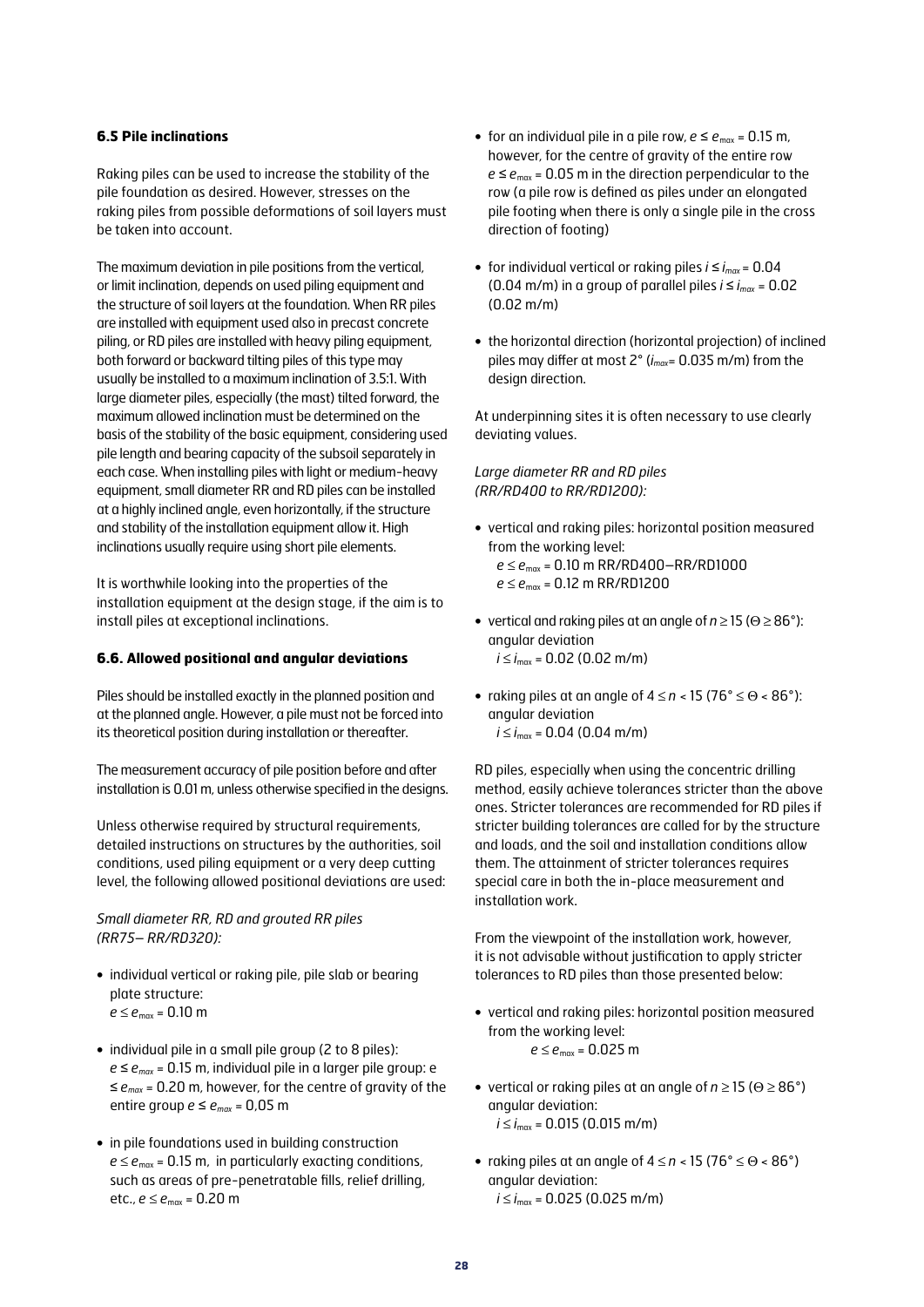In the case of Combi-wall and RD pile wall structures it is often practical to aim at tolerances considerably stricter than the above general positional and verticality tolerances. Used tolerances must be determined case by case and at least a preliminary plan of measures to be taken to attain the tight tolerances must be made already at the design stage. Recommended tolerances for these structures are presented in design and installation manual for RD pile wall.

Combi-wall structures are usually equipped with sufficiently sturdy templates made of steel beams or the like, which allow accurate positioning of the piles. In RD pile wall structures, the starting pile of the wall structure in practice determines the direction and inclination of the entire wall, which means that the installation of the starting pile(s) and used tolerances must be planned with great care. Procedures and important things during installation of these structures are presented in design and installation manual for RD pile wall.

Positional and angular deviations of piles due to installation are taken into account in the design of the pile foundation. After installation, the actual positions and inclinations of the piles are measured. If the positional tolerances allowed by the design are exceeded, the possible overloading of each structural members must be determined and necessary measures taken.

#### **6.7 Impact of piling on previously installed piles, other foundation structures and immediate surroundings**

The geotechnical works of the building site, piling included, are designed and executed so that they do not decrease the resistance of previously installed piles or cause damage or nuisance to the immediate surroundings of the site. If there are structures susceptible to damage in the immediate surroundings of the site, they must be charted to a sufficient extent in connection with geotechnical investigations, or in any case before piling. If necessary, the condition of nearby structures must be established through inspections.

The environmental impacts of driven and drilled piles can be estimated as described in PO-2016, Part 2, Sec. 4.7. The selection of pile type, piling method and piling equipment can have a significant effect on the environmental impacts.

Small-diameter driven RR piles displace very little soil in relation to their bearing capacity. Therefore, the increase in pore water pressure and lateral displacements and heave of soil usually remain very small. Owing to their small cross-sectional diameter, the piles can be driven below ground water level in loose silty and sandy soils with low impact energy, whereby the compaction of compacting soil layers due to piling remains minor. Correspondingly, penetration of dense soil layers that cause vibration can be achieved with relatively low impact energy, so that the vibration from piling is minor.

Especially when using light piling equipment and pile drivers, RR piles can usually be installed safely very close to existing structures. The environmental impacts of pile driving may also be minimised by selecting piling class PTL3 and RRs piles.

If installed according to the installation instructions, RD piles, especially small diameter RD piles, do not displace soil or remove extra soil, which keeps the environmental impacts of piling, such as soil displacement and compaction, vibration, and increase in pore water pressure, very low. With large RD piles (≥RD400), due to the higher consumption of flushing agent (usually compressed air) and larger DTH hammer equipment, piling can have minor environmental impacts, which must be considered in design and implementation when RD piles are installed in the immediate vicinity of existing structures.

The jacked RR piles used in underpinning usually cause the least environmental impacts, whose installation also causes very little noise.

In soft subsoils, the movement of heavy (>40 to 60 t) piling equipment may cause more vibration than the pile installation itself.

# **7. PILING**

#### **7.1 Material needed for piling: working plan and quality plan**

The material needed for piling, the working plan and quality plan, are presented in PO-2016, Ch. 2, Sec. 5.1.

#### **7.2 Storage, handling, inspection and erection of steel piles**

The storage and handling of piles on site are covered by a separate manual "Piles and pile accessories, recommendations for safe handling for the customer" (www.ssab.com/infra).

Inspection of delivered piles and their accessories takes place immediately after the delivery arrives on site. A visual inspection is made to ensure that the shipment corresponds to the order and consignment note. The steel grade and dimensions of piles are verified from product descriptions and markings on the pile pipes. Pile elements and accessories must correspond to the products specified in designs. A faulty or wrong product must not be installed.

More detailed instructions for the handling of threaded RDT pile elements and threaded RDT sleeves are presented in Sec. 7.4.4.

Piles and their accessories are to be inspected once more before installation. The pre-installation inspection ensures that the piles have not been damaged during handling and storage on site.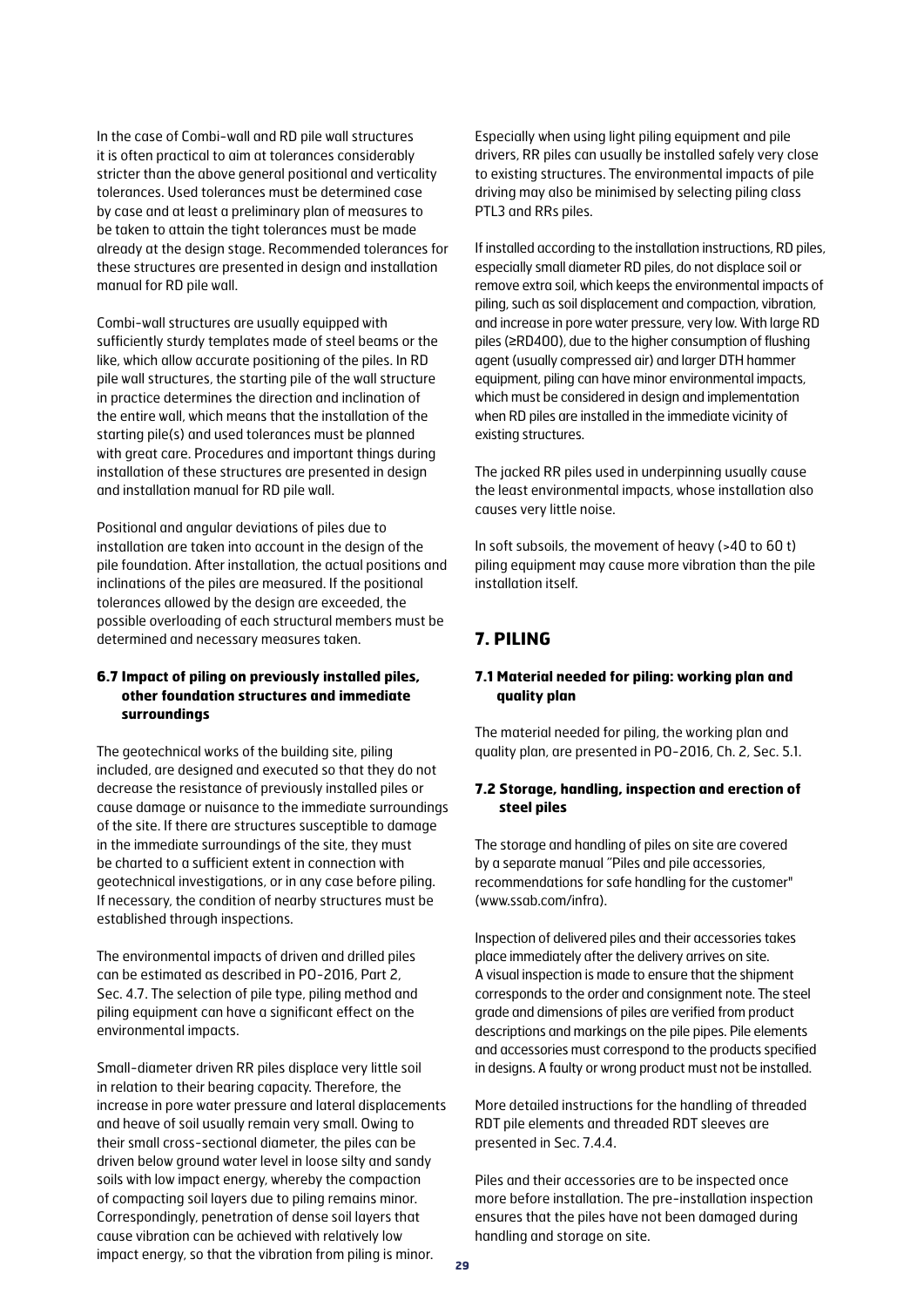Pile elements and pile pipes are usually erected by a lifting cable or the like attached near the head of the pile. Special care must be taken during erection to ensure, for example, that the lifting equipment/chain stays attached to the pile. It is recommended that pile erection is performed with the piling equipment positioned at the pile during erection so that it will not need to be moved except for minor adjustment when the pile stands upright in the piling equipment.

The stress from curvature caused by the dead weight of the steel pile is never a critical factor when lifting RR or RD micropiles. With large diameter piles, the length limit for piles that can be lifted from the head without closer analysis is 20 metres. The erection of longer piles must be planned case by case, considering pile dimensions. The stability of the piling rig must be considered in erection, and the weight and reach limitations and instructions for the rig must be taken into account in lifting.

#### **7.3 Installation of RR piles**

Execution standard EN 12699 for displacement piles is followed in the installation of RR piles.

#### *7.3.1 Piling equipment*

#### *7.3.1.1 General*

General requirements for the piling equipment are presented in PO-2016, Sec. 5.4.2.1.

Pile driving equipment suitable for the installation of RR piles can be divided into the following main categories:

- drop and hydraulic hammers
- hydraulic rams and pneumatic hammers
- other driving equipment
- hydraulic jacks

In the case of piling classes PTL2 and PTL3, the manufacturer, importer or user of the pile driver must clarify the essential factors affecting piling, such as overall driving efficiency, suitable helmet, hammer cushion and pile cushion for pile driving, and the effect of helmet and cushions on the stresses transmitted to the pile. The above factors can be established, for example, by stress wave analyses, and it is recommended that piling contractors file and, if necessary, analyse their stress wave measurement results. The information is revised in connection with major changes to the driving equipment or when installing new pile types with the equipment in question.

When RR piles are installed with driving equipment suspended from a crane, the pile must be supported adequately by other support structures. The entire piling equipment must be supported and assembled so that it does not sway during piling.

#### *7.3.1.2 Drop and hydraulic hammers*

The drop height of a drop hammer can usually be selected freely considering equipment specific limitations. The suitable masses for drop hammers and hydraulic rams depend on used pile size and soil conditions. A heavy hammer may be advantageous when driving RR micropiles into dense soil, but it also increases the risk of pile bending.

Recommended minimum and maximum masses of the ram blocks of the drop and hydraulic hammers are presented in Table 25.

*Table 25. Recommended minimum and maximum masses of the ram blocks of the drop and hydraulic hammers used in the installation of RR piles*

| <b>Pile</b>       | <b>Pile weight</b> | Ram block [kg] |       |  |  |
|-------------------|--------------------|----------------|-------|--|--|
|                   | [kg/m]             | min            | max   |  |  |
| <b>RR75</b>       | 10.8               | 300            | 1000  |  |  |
| <b>RR90</b>       | 12.8               | 350            | 1500  |  |  |
| RR115/6.3         | 16.8               | 500            | 1500  |  |  |
| <b>RR115/8</b>    | 21.0               | 500            | 2000  |  |  |
| RRs125/6.3        | 18.7               | 500            | 2000  |  |  |
| <b>RR140/8</b>    | 26.0               | 500            | 3000  |  |  |
| RR140/10          | 32.0               | 500            | 3000  |  |  |
| <b>RR170/10</b>   | 39.0               | 1000           | 4000  |  |  |
| RR170/12.5        | 48.0               | 1000           | 5000  |  |  |
| <b>RR220/10</b>   | 51.6               | 1500           | 5000  |  |  |
| <b>RR220/12.5</b> | 63.7               | 1500           | 6000  |  |  |
| <b>RR245/10</b>   | 57.9               | 1500           | 6000  |  |  |
| RR245/12,5        | 71,6               | 2000           | 8000  |  |  |
| <b>RR270/10</b>   | 64.9               | 1500           | 6000  |  |  |
| RR270/12.5        | 80.3               | 2000           | 8000  |  |  |
| RR320/10          | 77.4               | 2000           | 8000  |  |  |
| RR320/12.5        | 96.0               | 2000           | 9000  |  |  |
| RR400 (1012.5)    | 97.8.121.4         | 3000           | 9000  |  |  |
| RR500 (1014.2)    | 122.8172.9         | 3000           | 12000 |  |  |
| RR600 (1018)      | 148.0262.8         | 4000           |       |  |  |
| RR700 (1020)      | 172.9340.8         | 4000           |       |  |  |
| RR800 (1020)      | 198.0391.1         | 4000           |       |  |  |
| RR900 (1020)      | 222.9.440.9        | 4000           |       |  |  |
| RR1000 (1020)     | 248.1491.3         | 4000           |       |  |  |
| RR1200 (1020)     | 298.4591.9         | 4000           |       |  |  |

Pile cushion is usually not needed when driving RR piles. If a pile cushion is not used, a dolly made of a thick steel plate is used between the hammer and the pile.

The head of the pile is adjusted inside the lower part of the helmet to ensure that the impact is transmitted centrically to the pile.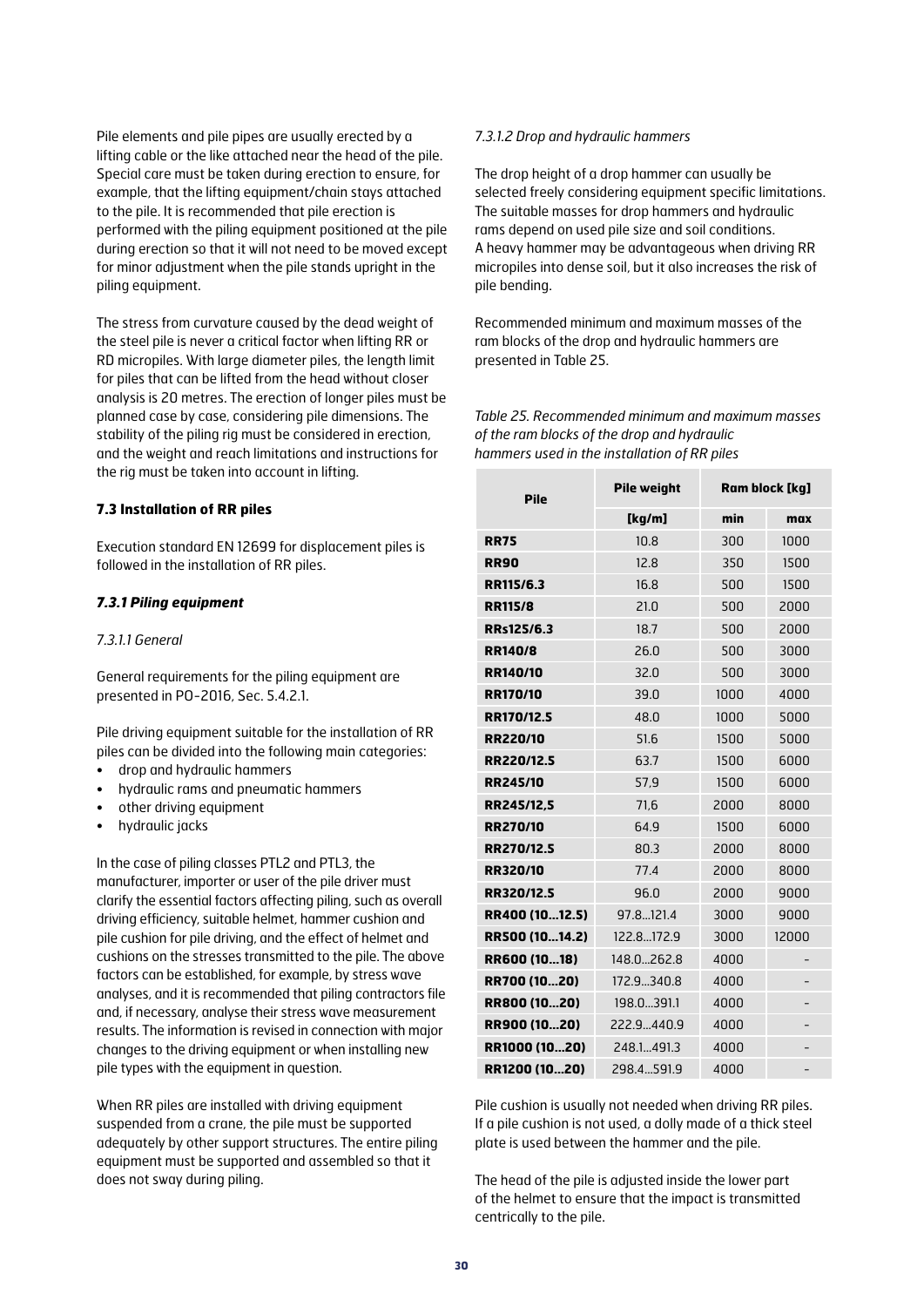If the used lower part of the helmet is the square shaped "box" used with precast concrete piles, it is recommended that a steel adapter be always used on the pile head in piling class PTL3. The top of the adapter should be as close in size to the "box" of the helmet as possible, and the bottom should "sit" quite snugly inside or outside the pile pipe. The use of an adapter is recommended in piling class PTL2. In PTL2, when installing RR220 piles with a "box" measuring 250x250, RR270 piles with a "box" measuring 300x300, or RR320 piles with a "box" measuring 350x350, sufficiently centric blows can also be achieved without an adapter.

When installing a pile with an external splice sleeve at the top, it's recommended to use an adapter piece that passes the stroke to the pile pipe trough the sleeve. By decision of installation crew, the embedding of pile in soft ground layers may also be done by striking directly to sleeve if it does not cause damages to the sleeve or its weld. In dense ground layers and during the end-ofdriving, an adapter piece must be used to pass the stroke to the pile pipe through the sleeve.

In Finnish soil conditions large diameter end-bearing piles can usually be installed to a sufficient penetration depth with relatively small hammers. Thick friction soil and moraine layers require a sufficiently high impact energy for the pile to penetrate effectively. In preliminary analyses it can be estimated that when using the hammers and pile dimensions presented in Table 26, the installation equipment has sufficient impact energy and the hammer is able to mobilise sufficient static geotechnical resistance in PTL2 and PTL3 during loading tests. Actual mobilised resistances depend largely on pile size, pile length and soil conditions. Sufficient static resistance can be achieved more easily with short piles securely bearing on bedrock than with long piles bearing on moraine layers.

It is often practical to use a smaller hammer / lower impact energy to drive large diameter piles and perform the actual dynamic load test using a pile driving equipment of higher impact energy.

*Table 26. Combination of hammer weight [*t*] – max. pile size that is normally able to mobilise sufficient static resistance in PTL2/PTL3.*

| Hammer [t] | max. RR pile |
|------------|--------------|
|            | RR400 RR500  |
| 7          | RR500RR700   |
|            | RR700RR800   |

#### *7.3.1.3 Hydraulic rams*

Hydraulic rams are rapid percussion pile drivers extremely well suited for installing RR micropiles. They are also suitable for the installation of larger piles, if full geotechnical compressive resistance is not required of the piles. The advantages of hydraulic rams in the installation of RR piles include high blow rate and impact force, which makes for quick pile installation; piles can in most cases be installed very straight, and the installation equipment is light and mountable on many kinds of basic machines.

The suitability of different hammer types for different pile sizes and lengths has been determined by simulations based on the stress wave theory. Pile sizes and lengths suitable for different rams are presented in the end-ofdriving instructions based on the above analysis.

Hydraulic rams are effective in installing micropiles, and experience has shown that in certain conditions piles driven by hydraulic rams penetrate deeper than dynamic penetration test. Even if simulation does not indicate sufficient mobilised static geotechnical resistance due to the small settlement caused by a single blow, the pile toe often bears reliably on bedrock or very dense basal moraine. In conditions clearly suitable for end-bearing piles, it is therefore often possible to achieve sufficient reliability by a hammer/pile combination where the calculated mobilised static geotechnical resistance does not meet the end-of-driving criteria. In such a case, the geotechnical resistance of piles must be ensured by dynamic load tests (PDA measurements) or analyses based on pile driving formulas. A pile driving equipment of higher impact energy, such as a drop hammer or a hydraulic hammer, must be used in the load tests.

To centre the blow and protect the pile head, a steel adapter must be used between the pile and the tool of the hydraulic ram. (Figure 12)

Ensuring that the impact is aligned with the pile in piling class PTL3 requires use of piling equipment where the hydraulic ram moves along a piling mast. This driving mode is also recommended for other piling classes.



*Figure 12. Example of an adapter between the striker of the hydraulic ram and the pile during impact.*

#### *7.3.1.4 Pneumatic hammers*

Pneumatic hammers have a slightly lower blow rate than hydraulic rams. The suitability of different hammer types for different pile sizes and lengths has been determined by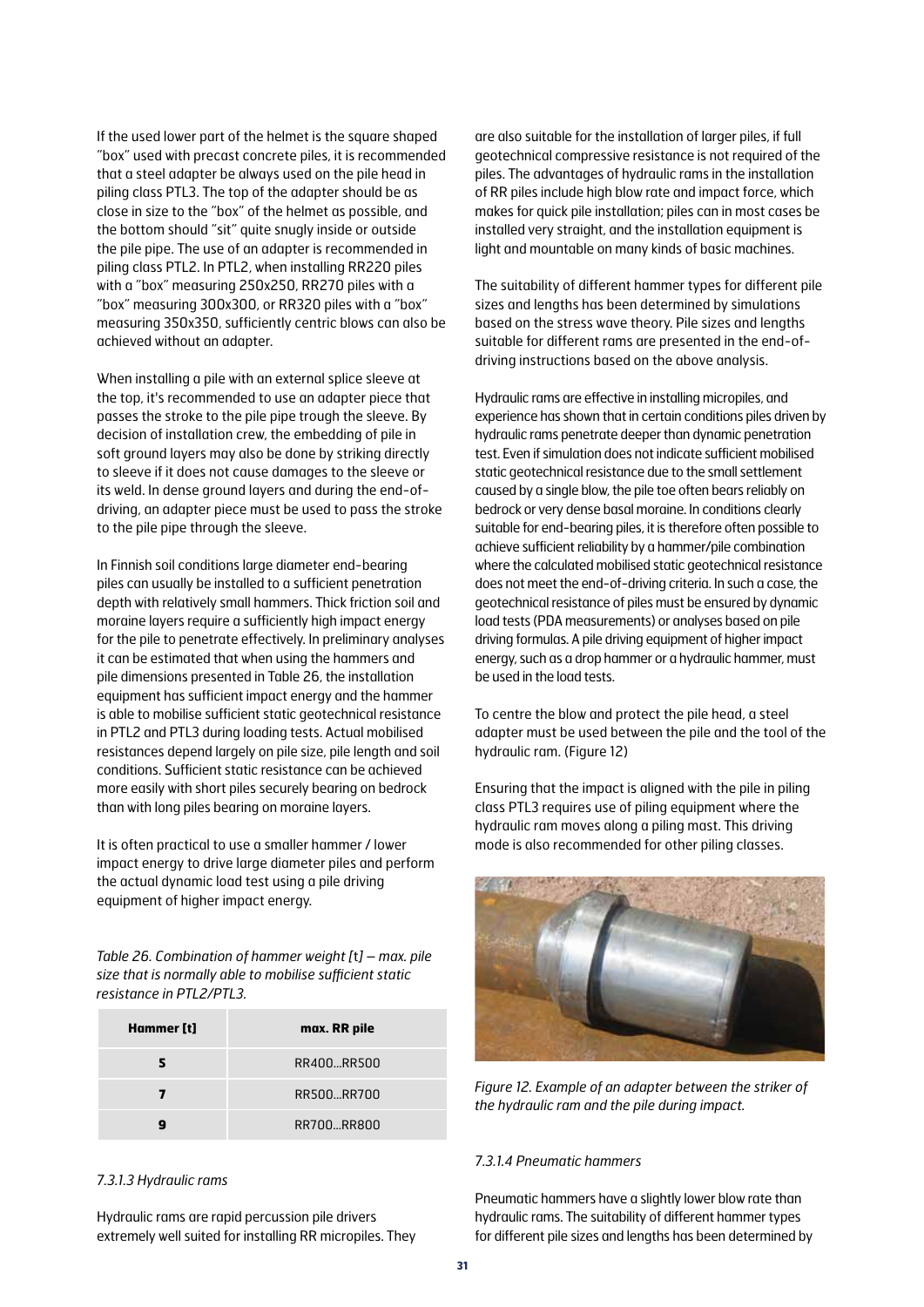simulations based on the stress wave theory. Based on the above analysis, the end-of-driving instructions present pile sizes and lengths suitable for different hammers. On the basis of simulations, when using pneumatic hammers slightly underpowered for the pile load, geotechnical resistance can be ensured the same way as with hydraulic rams.

The bottom of the pneumatic hammer must be shaped for centric blows, or an adapter must be used. Ensuring that the impact is aligned with the pile in piling class PTL3 requires the use of piling equipment, where the pneumatic hammer moves along a mast. This driving mode is also recommended for other piling classes.

The true effectiveness of pneumatic hammers depends on operating conditions and wear of the equipment.

#### *7.3.1.5 Hydraulic jacks*

At foundation underpinning sites, jacked RR-piles are installed by hydraulic jacks. The installation equipment and jacking method used must allow safe compression of piles to the designed compression force without damage to nearby structures. The compression force indicator of the installation equipment must enable reliable measurement of the compression force.

#### *7.3.1.6 Vibrators*

The use of a vibrator in the installation of RR piles may be advantageous if the piles are installed to preset depths as, for instance, in the case of the pile foundations of noise barriers. The recommended vibrator frequency is over 25 Hz. The vibrator may be attached either to the pile head or the middle of the pile shaft. Pile penetration can be improved by pulling or pressing the pile downward. The suitability and selection of a vibrator for different pile sizes depends on soil conditions as well as pile length (mass). In soil conditions where the coarse-grained soil layers on top of the bedrock are stone-free, not especially dense, and relatively thin, RR piles can be installed quite reliably down to bedrock using a suitable vibrator. A vibrator may also be used to drive piles in other soil conditions, for example, to the top of a load-bearing moraine layer, after which the final blows are delivered by another pile driver, so that mechanical splices also tighten.

When installing piles with vibrators, the potential disturbance of the surrounding soil due to vibration should be taken into account. In some situations disturbance can lead to considerable large deviations in pile positioning. Vibrators also cause large fatigue loads on the pile to be installed. Fatigue load can cause pile damage and breakage during installation.

If significant vertical loads have been designed for piles to be installed by vibrators, the end-of-driving criterias must be ensured by control blows or load tests using other pile driving equipment. Control blows are also necessary when installing RR pile elements with mechanical splices with vibrators. The splices may remain loose without being subjected to a

sufficiently high compressive force during the installation. In piling class PTL1 with clear and sufficiently well-known soil conditions, sufficient geotechnical resistance can be assumed if pile lengths and soil survey results support each other.

The use of vibrators in the installation of steel piles has been discussed in more detail, for example, in publication *Pålkommissionen, Vibratorers användningsmöjligheter vid drivning av pålar och spont, Rapport 99. Linköping 2000 (in Swedish).*

#### *7.3.2 Start of installation*

The pile is placed exactly in the designed position, and its straightness or inclination is checked, for example, by a bubble level or the inclinometer of in the piling equipment. Blows are directed centrically to the pile head in line with the longitudinal axis of the pile. The instructions of Sec. 7.3.1 for different piling equipment are followed in centring the blows. The position and inclination of the pile are checked in the early stage of installation when the pile tip has penetrated a small distance into the soil. If the positional deviation is estimated or measured to be too big, the pile is extracted and positioned again. Straightening of a pile that deviates slightly from the design inclination may be attempted by effecting minor changes to the inclination of the piling mast at the early stage of installation.

#### *7.3.3 Penetration blows and allowed driving stresses*

The impact energy used in soft soil layers is such that it causes moderate settlement per blow (about 100 mm), whereby the risk of the mechanical splices of micropiles coming apart can be avoided.

Suitable impact energy and blow rate, depending on resistance, are applied in penetration blows to ensure effective pile penetration.

Impact stresses during pile installation may not exceed 90 % of the yield strength of steel. The end-of-driving instructions present the maximum drop heights for drop hammers and hydraulic hammers for different pile sizes (up to RR400) and pile lengths (maximum specified drop height values in PTL3), which ensure that impact stresses do not exceed 90 %. This 90 % limit can be exceeded, if the stress levels in pile are measured during driving with PDA equipment. In these cases the stress level can even exceed the yield strength by 8 %. If a pile encounters a big stone before the final blows, it is recommended to use a slightly smaller drop heights than the table values (about 0.8-fold) as the maximum drop height for penetrating the stone to ensure that the risk of exceeding the allowed impact stresses does not become too high.

With hydraulic rams and pneumatic hammers, the impact stresses during installation may approach or exceed the 90 % limit in the case of hammer/pile combinations, where an efficiency value less than 80 % has been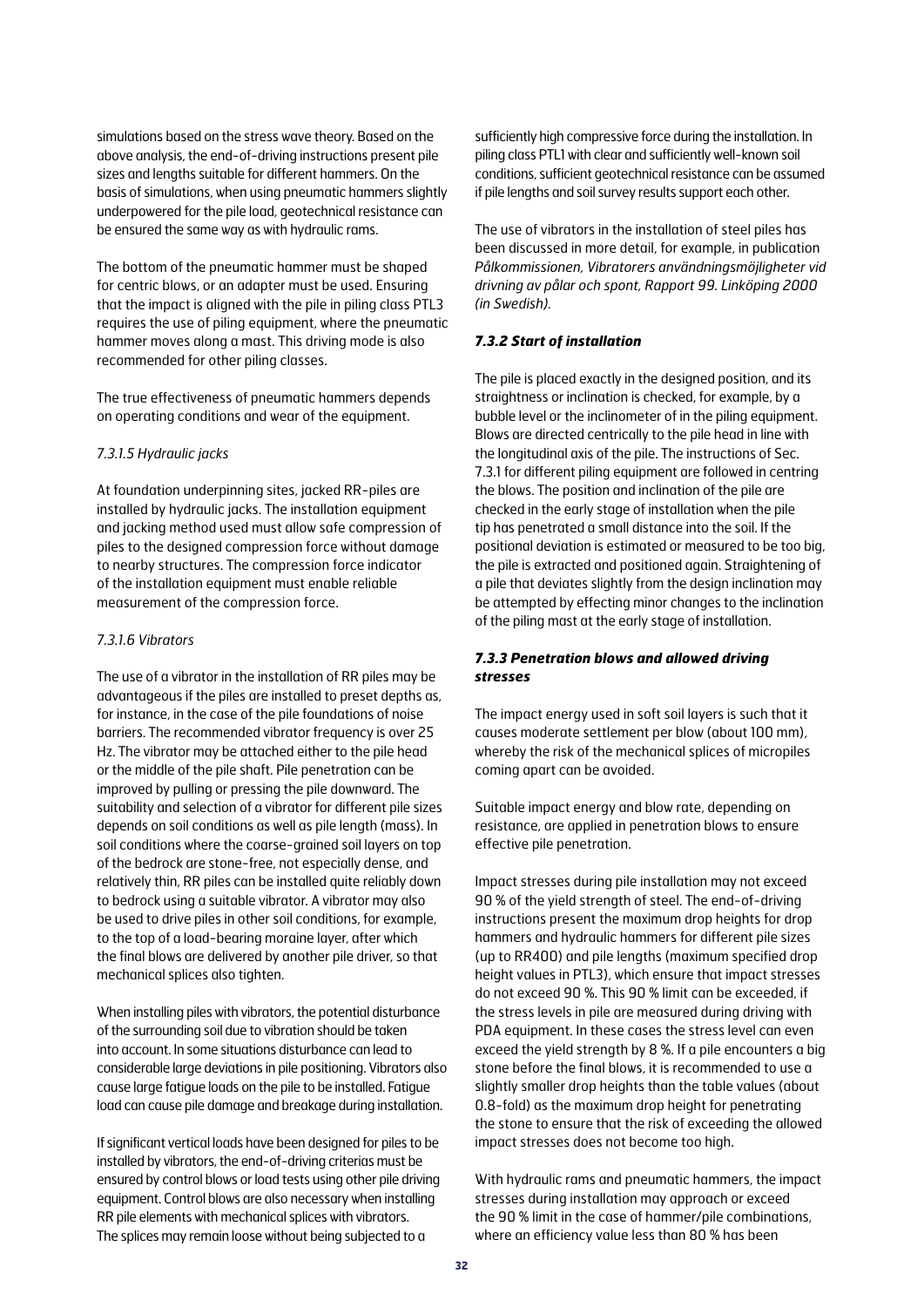indicated in the end-of-driving graphs, or the impact energy of the hammer is too high and the penetration of the pile stops abruptly, for example, when the pile encounters a big stone. There, it is recommended to decrease the impact force of the hammer. The endof-driving instructions present the smallest pile size recommended to be installed with each hammer. If a hammer is used to install piles smaller than the recommended pile size, impact force must be limited below the maximum.

When installing raking piles, it should be noted that the impact energy transmitted to the pile may be considerably lower than with vertical piles.

With large diameter piles and pile driving equipment/pile combinations that have not been analysed earlier, driving stresses may be evaluated by simulations based on the stress wave theory.

The magnitude of driving stresses and the centricity of the blow can be best determined by dynamic load tests.

If the cutting level of the pile is below ground or water level, a follower aligned with the longitudinal axis of the pile can be installed between the pile driver helmet and pile head. The follower pile should have about the same impedance as the actual pile, in other words, the follower should be a steel pipe of a steel cross section equal or almost equal (+/- 20 %) to that of the actual pile. The follower must be guided well and sit tightly on the end of the pile.

#### *7.3.4 Additional installation instructions and splicing of RR75 to RR270 piles*

The driving of RR75 to RR270 piles is usually started with an unspliced pile element, for example, a piece cut-off earlier. Before installation a shoe (rock shoe or bottom plate) is attached to the bottom of the pile, for example, by using a sledge-hammer. The hardened dowel of the rock shoe must not be hit due to the risk of chipping. The shoe has a machined groove and the dowel is positioned so that the groove coincides with the internal burr of the pile pipe. A friction shoe must be attached tightly enough to the pile pipe so that it cannot be loosened by tensile stress during the impact. The final "tightening" of the shoe occurs during the end-of-driving. It must be ensured that the shoe is aligned with the pile pipe during attachment.

If the piles have inadequate lateral support, the risk of buckling during installation is taken into account, for example, by selecting suitable installation equipment and element length for the pile.

The external splice sleeve of an RR pile can be either at the top or bottom of the pile element. While installing the pile with splice sleeve upwards, it's recommended to use adapter that transmits the blow past the splice sleeve to the pile pipe. While penetrating through soft soil layers, it's up to rig operators decision whether to use adapter or not. If adapter is not used, the splice sleeve or its fastening weld must not get damaged. During driving in dense soil layers and during end-of-driving blows the use of appropriate adapter is required.

Before pile splicing, the condition of the upper end of the pile is inspected and a damaged part is repaired or removed.

#### *7.3.5 Additional instructions for the installation of RR320 to RR1200 piles*

The pile must be supported at the beginning of driving so that it stays in the designed position and inclination. While the driving is under way, the pile support system must guide the pile so that it is continuously supported at the cutting level. If adequate support to the upper end of the pile is unreasonably hard to provide, the position and inclination of the upper end must be monitored during piling. If the pile is found to deviate from the designed position or inclination, an effort must be made to correct them. If the pile tip encounters a stone or boulder in the subsoil and consequently tends to change direction, it must be possible to relax the guidance so that the pile can circumvent obstacles without curving. If guidance needs to be relaxed more than the tolerances set for pile position and inclination allow, the structural dimensioning of the pile foundation must be revised.

RR320 to RR1200 piles are spliced by welding according to Sec. 7.5. Before splicing, the condition of the upper end of the pile is inspected and a damaged part is repaired or removed.

When large diameter piles with a closed shoe are installed in a water body or below ground water level, they are subject to a buoyancy force, which may exceed the weight of the pile and the resistance due to skin friction during an interruption in driving in cohesion soils or loose friction soils. Then, the buoyancy force may make the pile rise or hinder its penetration. A simple solution to that problem is to fill the piles partly or fully with water to achieve sufficient counterweight. The magnitude of the buoyancy force increases with increasing pile diameter (and decreasing wall thickness), and it is recommended that the buoyancy be taken into account already at the design stage starting from about pile size RR800.

When specifying pile order lengths, it should be taken into account that a "length" of 2·*d* at the upper end of the pile must be reserved for PDA measurement.

#### *7.3.6 Additional instructions for rock shoes with hollow dowel*

When using large diameter piles with hollow dowel rock shoes, the hole in dowel must be filled with concrete before installation to prevent the hole from contracting. After installation, the hole is drilled open for example to install an anchor bar.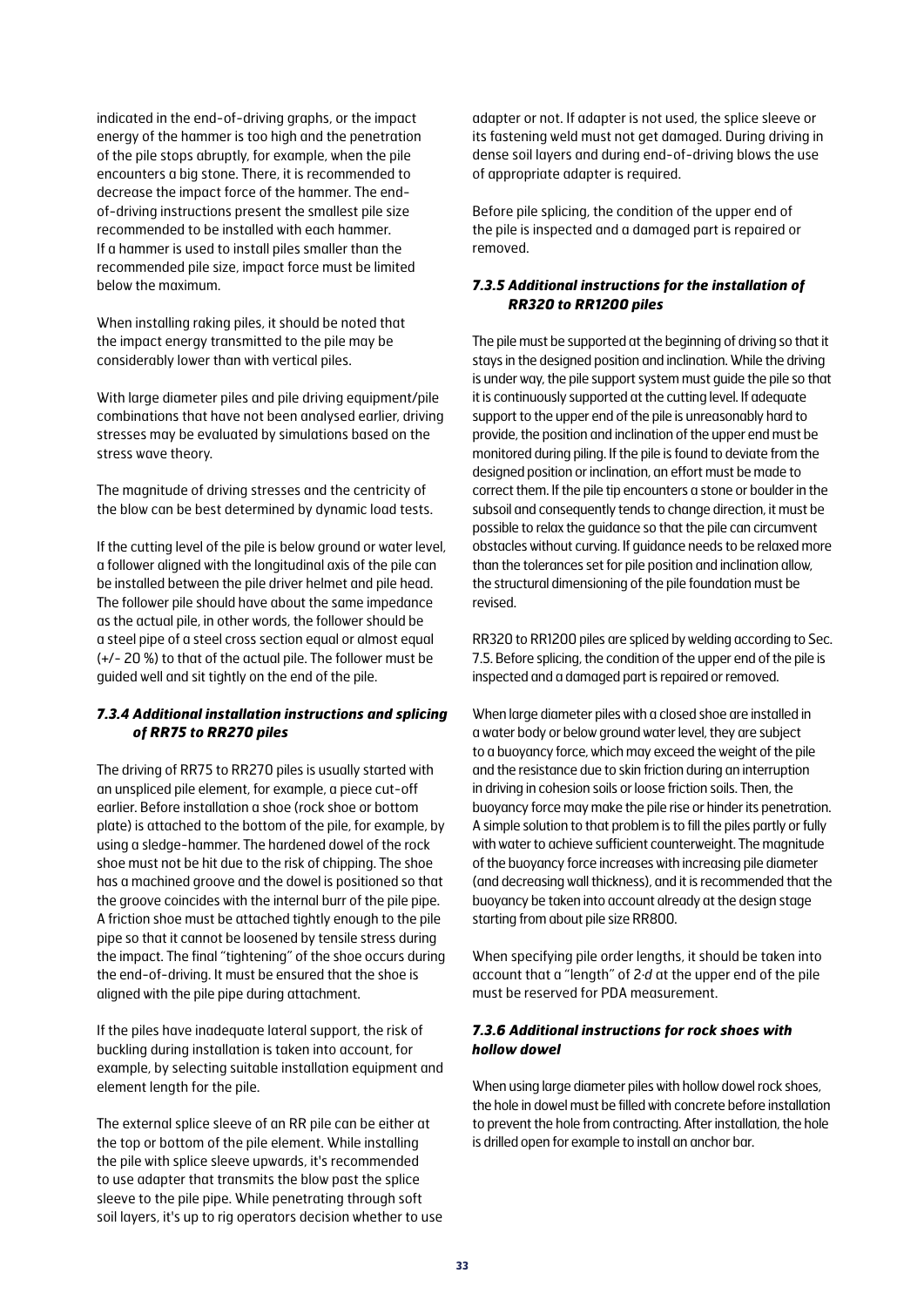In the installation, it is recommended to use a sufficiently heavy drop weight to keep the required drop height moderate. In addition, it is recommended to measure the impact stresses from the first piles during their installation with dynamic load testing equipment (PDA) to ensure that no harmful stresses are caused during the installation.

#### *7.3.7 End of driving of an end-bearing pile with a drop or hydraulic hammer*

The driving of an end-bearing pile can be stopped when the pile tip is close to the designed target level and the preset end-of-driving criteria are met. In piling class PTL2, the end-of-driving criteria presented in Appendix 2 can be used as end-of-driving criteria for pile sizes RR75 to RR400. Before the actual final blows, used drop height is gradually increased close to the values of the end-ofdriving tables. The actual series of final blows involves dropping the hammer from the height specified in the tables where the permanent settlement caused by 10 blows is measured. When the permanent settlement due to 10 blows ≤ 10 mm, pile driving can be ended. **If the piles bear on a soil layer, at least 3 series of final blows must be delivered. In the case of piles bearing on bedrock with the rock point embedded in bedrock, one series of final blows is usually sufficient.** If the abovementioned settlement is exceeded, pile driving is continued until the end-of-driving criterion is met.

No breaks in pile installation are allowed before the end of driving, and the final blows must be delivered without interruption. If the final blows need to be interrupted, and the geotechnical resistance of the piles cannot be considered sufficient on the basis of previous series of blows, penetration level or bearing capacity measurements on the site, the pile must be "detached" before proceeding with the final blows, for example, with three to five series of ten blows using an impact energy of about 50 to 70 % of the level required by the end-of-driving criterion.

When installing piles with a hardened rock dowel, the impact energy is set lower than that specified in the end-of-driving instructions when approaching the surface of bedrock. After reaching the bedrock surface, impact energy is gradually increased to the level specified in the end-of-driving instructions. In conditions of a relatively level bedrock surface and highly supportive friction soil and moraine layers on top of the bedrock, impact energy can be increased quite rapidly to the level needed for the final blows. If the tip tends to slip or the bedrock surface is inclined, impact energy must be reduced and the rock shoe dowel attached by driving it either fully or partly in bedrock using low impact energy, and then increasing the impact energy/drop height to the level specified in the end-of-driving criteria. With small piles, reliable attachment of the rock point requires at least 300 to 500 blows after the point has reached bedrock − with large piles even thousands of blows may be required. Similar principles are followed when driving RR400 to RR1200 piles with rock shoes and structural steel dowels into the surface of bedrock.

A pile extending to bedrock may bounce off the rock during driving causing the point to remain out of contact with the rock surface. In such a case, a few blows are delivered after the last series of final blows using a low drop height to ensure that the pile tip remains in contact with the bedrock.

In piling class PTL3, the end-of-driving criteria are determined on the basis of dynamic load tests according to Sec. 5.5.4.

#### *7.3.8 End of driving of an end-bearing pile with a hydraulic ram or pneumatic hammer*

The driving of an end-bearing pile can be stopped when the pile tip is close to the designed target level and the preset end-of-driving criteria are met. In piling class PTL2, the end-of-driving criteria presented in Appendix 3 can be used as end-of-driving criteria for pile sizes RR75 to RR170. Before the actual final blows, the used impact energy and blow rate are increased to the maximum values of the hammer if lower values were used during the driving. The actual series of final blows involves measuring the permanent settlement of the pile in 30 seconds while the pile is installed using the full impact force and blow rate of the hammer. **Three series of final blows meeting the end-of-driving criteria are delivered. When RR piles clearly bear on bedrock, the duration of the series of final blows can be 10 seconds, which means that the settlement values of the end-ofdriving tables must be divided by three.** When the efficiency specified in the end-of-driving tables <80 %, final blows must not be delivered with full impact force due to impact stresses. Then the impact force must be as the specified efficiency.

No breaks in pile installation are allowed before the end of driving, and the final blows must be delivered without interruption. If the final blows need to be interrupted, and the geotechnical resistance of the pile cannot be considered sufficient on the basis of previous series of blows, penetration level or bearing capacity measurements done on site, the pile must be "detached" before proceeding with the final blows, for example, using a 60 second series of blows.

When installing RR piles with rock shoes, the impact force and blow rate are set lower than the maximum values for the hammer when approaching an inclined bedrock surface. After reaching the bedrock surface, impact force and blow rate are gradually increased to the maximum level for the hammer. If the tip tends to slip, impact force must be reduced, and the rock shoe dowel is attached partly or entirely into bedrock using a low impact force. Then, the impact force and blow rate are increased to the maximum level for the hammer. Reliable attachment of the rock shoe dowel to an inclined bedrock surface usually requires a series of blows of at least 1 to 2 minutes (at least 300 to 500 blows) at an impact force lower than the maximum. In piling class PTL3, the end-of-driving criteria are determined on the basis of dynamic load tests according to Sec. 5.5.4.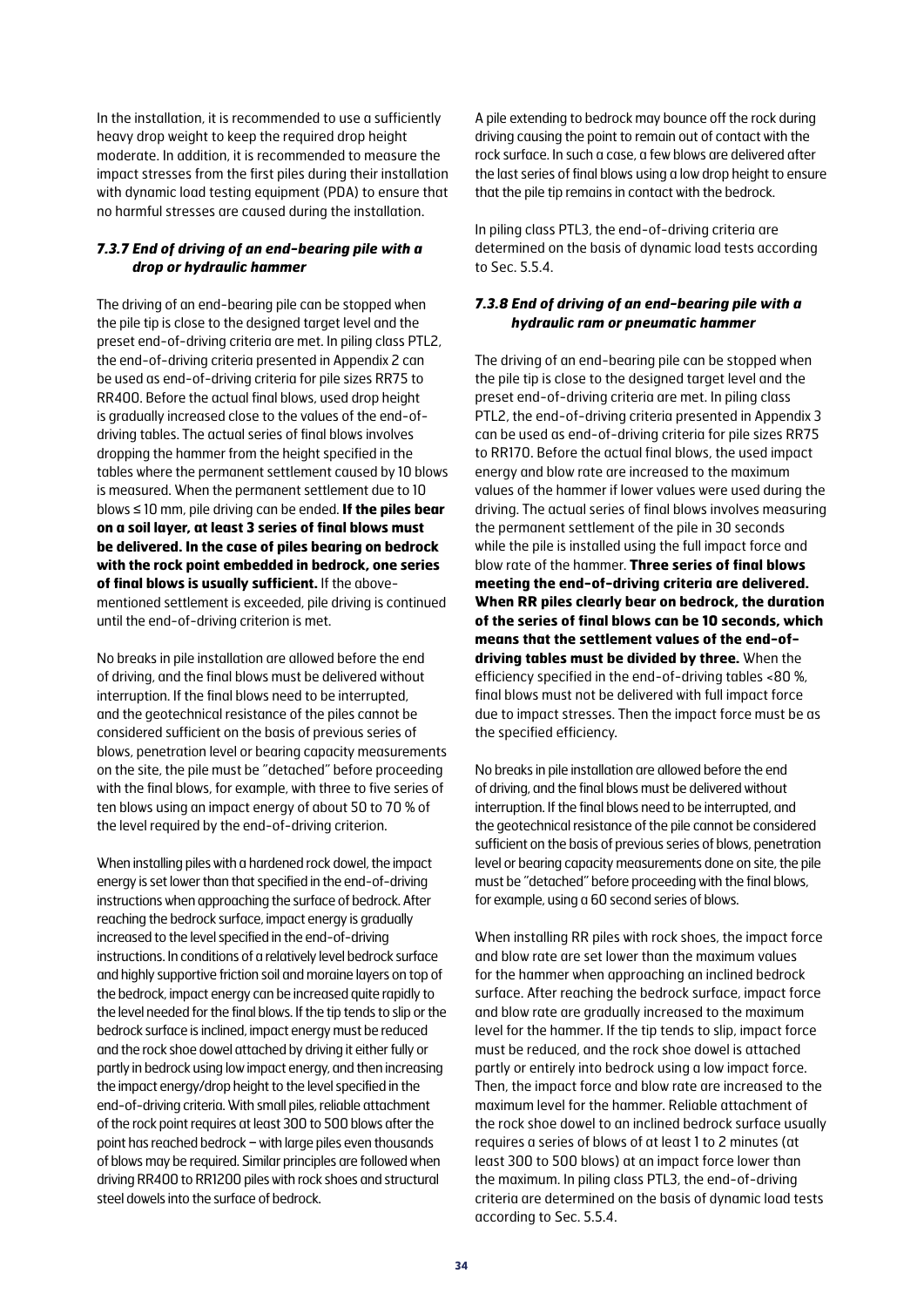#### *7.3.9 Preparation of end-of-driving instructions for large diameter piles in piling classes PTL3 and PTL2*

In the beginning of piling, test piles are installed at spots highly representative of the soil conditions. One or more piles are usually installed where pile lengths are the longest or the soil conditions are most demanding in terms of driving. Test piles usually become part of the final structure, but separate test piles may be used, if necessary.

At the pile testing stage it is useful to drive piles with different end-of-driving criteria. Then, the "strictest" endof-driving criteria used are the end-of-driving instructions or maximum drop heights presented in the end-of-driving tables for PTL3. Yet, it may advantageous to install piles, for example, using the end-of-driving criteria for PTL2. In the case of large diameter piles that have no general end-ofdriving criteria, the criteria for final blows before load tests are defined case by case considering the pile driver, the pile (diameter, wall thickness and length) and soil conditions.

Dynamic load tests are made on the piles of the piling test stage. A special load test hammer is recommended for load tests on piles installed with hydraulic rams or pneumatic hammers in order to mobilise sufficient geotechnical resistance. If it is observed during piling that the piles bear on bedrock, the load tests can be made very soon or even immediately after pile installation. When piles bear on soil layers, the recommended interval between installation and testing is at least 24 hrs, preferably longer. The resistance measured from piles is generally the higher, the longer the waiting period. The target levels of dynamic load tests are defined at the design stage according to Sec. 5.5.4.

Suitable end-of-driving criteria for the site are determined on the basis of dynamic load tests. If pile lengths and soil conditions vary a lot, different end-of-driving criteria are assigned to different pile lengths and soil conditions.

#### *7.3.10 Final blows on friction piles*

In piling tests before or at the beginning of actual piling, friction piles are usually driven to the level designed on the basis of geotechnical investigations and static bearing capacity formulas and/or driving resistance based on a preliminary estimate or analysis based on the stress wave theory. Geotechnical resistance is measured by dynamic load tests using signal modelling (e.g. CAPWAP analysis). In coarsegrained soil layers skin friction usually develops in less than a week, but in silty soil it may take considerably longer. The target depth level and/or final driving resistance of piles are determined on the basis of the results of dynamic load tests.

#### *7.3.11 Project-specific driving instructions*

Project-specific driving instructions must always be prepared in piling class PTL3, and they must include at least the end-of-driving criteria and maximum drop heights for drop and hydraulic hammers. In the case of large diameter piles with no predefined end-of-driving criteria, project-specific driving instructions are also prepared in piling class PTL2. Project-specific driving instructions are recommended for friction piles also in PTL2. If necessary, detailed instructions are given for the following:

- **•** drop height or impact energy used at different stages of driving
- **•** instructions for filling closed top-driven piles with water
- **•** detailed instructions on driving the dowel of a rock shoe into bedrock
- **•** instructions on measures to be taken in the case of expected special events occurring during blowing
- **•** instructions on reporting responsibilities and detailed instructions for a keeping piling record
- **•** instructions on dynamic load tests (quantities, waiting periods, target levels)

#### *7.3.12 Installation of jacked-RR piles*

Jacked-RR piles are generally installed using hydraulic jacks. The installation equipment must conform to Ch. 2, Sec. 5.4.2.4 of PO-2016 and installation is to be done according to Ch. 2, Sec. 5.4.4.5 of PO-2016.

#### **7.4. Installation of RD piles**

#### *7.4.1 Piling equipment and drilling methods*

The general requirements for RD piling equipment are presented in Sec. 5.4.2.1 of PO-2016.

Top hammer or DTH hammer drilling equipment is used with RD piles. Both can use either the eccentric or concentric drilling method.

#### *7.4.1.1 Top hammer-based equipment*

The hammer drill of top hammer drilling equipment is generally pneumatic or hydraulic. The drilling equipment also includes a rotary unit and drill rods. Top hammer equipment can be used to drill piles up to diameter RD170.

The blow of the hammer drill generally strikes the drill rod inside the pile, which is being rotated simultaneously, and subsequently the casing shoe at the lower end of the RD pile. As a result, drilling capacity diminishes as pile length and the number of drill rod splices increase. The maximum pile length with top hammer equipment is generally about 30 m, although it is possible to install 50 m piles in thick, soft cohesion soil layers. With some top hammer equipment types, the RD pile pipe also takes part of the blow of the hammer drill.

#### *7.4.1.2 DTH hammer-based equipment*

The hammer drill of DTH hammer-based equipment is generally pneumatic or water powered. The equipment also includes a hydraulic rotary unit and drill rods.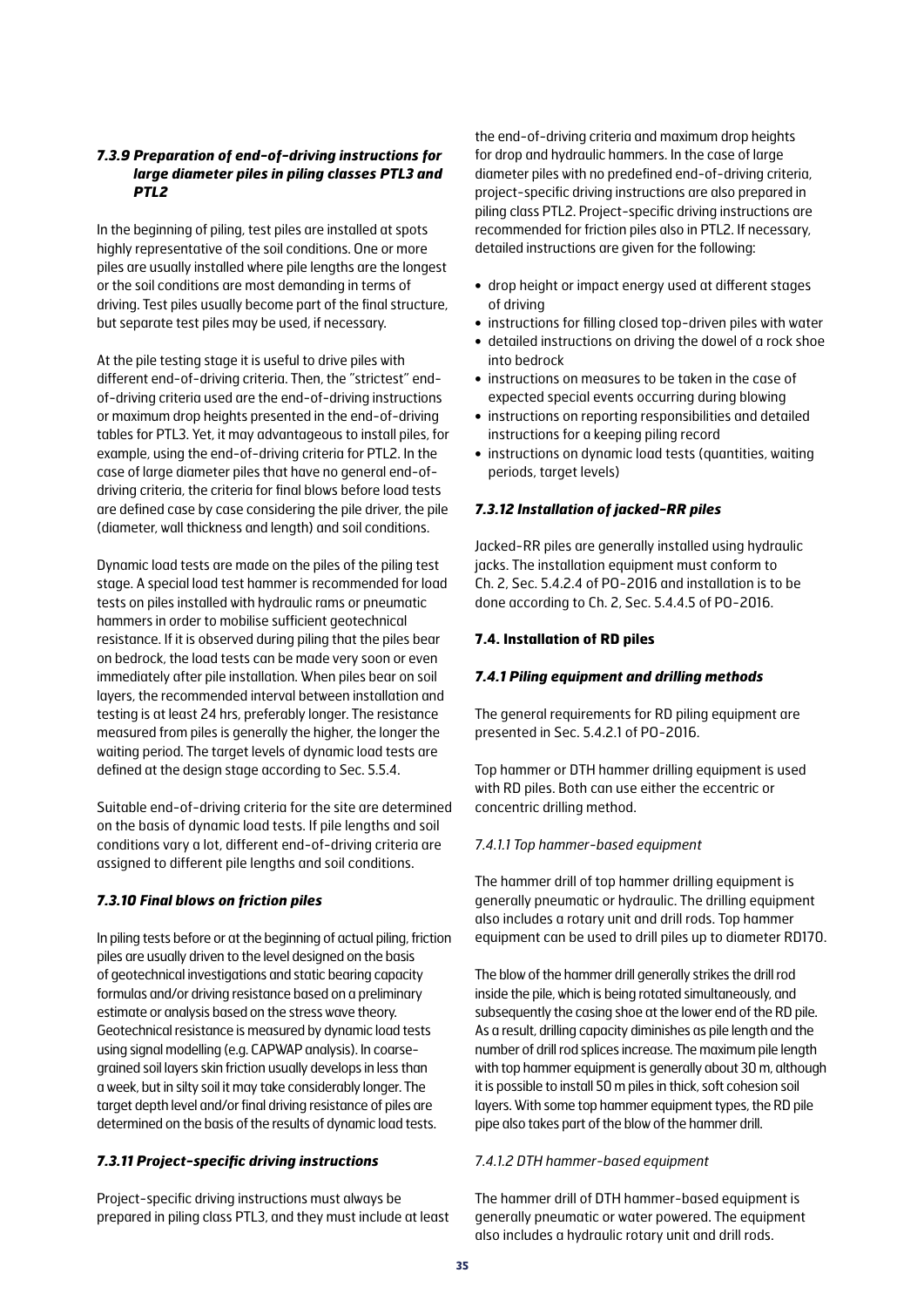A guide sleeve attaches the drill rods inside the RD pile to the DTH hammer, which, again, is attached to the drill bit by the shank adapter of the guide device above the pilot bit. Blows are transmitted via the guide device to the casing shoe, whereby the RD pile is "pulled" into the ground. The rotary unit above the head of the pile rotates the drill rods.

DTH hammer-based drilling equipment can drill large diameter piles up to RD1200 pile size. Pile length affects drilling capacity and installation speed minimally at practicable pile lengths.

Experience tells us that RD piles installed with a DTH hammer are generally somewhat straighter than RD piles installed with a top hammer.

#### *7.4.1.3 The eccentric drilling method*

The eccentric drilling method uses a pilot bit and an integrated eccentric reamer bit. The method is usable with both DTH hammer- and top hammer-based drilling equipment.

During drilling, an eccentric reamer bit enlarges the hole made by the pilot bit slightly bigger than the outside diameter of the RD pile. The RD pile is pulled into the ground with the drill bit and the casing shoe welded to the pile pipe.

The flushing agent transfers part of the soil to be removed to the surrounding soil. Part of the soil is flushed up along the outer surface of the RD pile to surface while part of it exits through the RD pile.

When the target depth is reached, the drill rods are rotated in the opposite direction to drilling whereby the drill bit's reamer portion closes and the drill bit, drill rods and any possible hammer drill can be removed from inside the RD pile. Drilling may be continued as rock drilling either using a separate rock bit or, in certain cases, with the same bit.

When using the eccentric drilling method and traditional single reamer bit equipment (ODEX or equivalent), the lower end of an RD pile installed in rock always ends up resting on a "shelf" whose dimensions are determined by the used drill bit. The impact of the rock shelf on the geotechnical resistance of a pile must be considered in pile design and inspection.

#### *7.4.1.4 The concentric drilling method*

In the concentric drilling method, three types of reamer bits are used. Reamer bit can be made of fixed or unattached ring bit. During drilling, the ring bit is locked onto the pilot bit. After drilling, the pilot bit is detached from the ring bit and extracted. Reamer bit can also be made of several concentric reamer wings. At the beginning of drilling, reamer wings are opened. After drilling, the drill rods are rotated in the opposite direction to drilling whereby the reamer wings close and whole drill bit can be removed from inside the RD pile. With reamer wings the casing shoe is not necessary part of load bearing structure of the RD pile.

Especially when using wing bits, but also when using ring bits, the compatibility of the tolerances of the pilot bit, the casing shoe and the pile pipe must be paid attention to. Particularly should be checked, if the tolerance between the head of the pilot bit and the casing shoe is suitable for the out of roundness tolerance of the pile pipe size in question.

When drilled piles are long or soil conditions are demanding with boulders or stony soils, casing shoe model has an effect on installation reliability. In such cases it has been found out that only surface hardened flat steel ring attached to inner surface of pile pipe is susceptible to deformations and also damaging during installation.

If necessary, drilling may be continued as rock drilling. There are also drill bit systems on the market that allow continuing rock drilling with the same pilot bit, so-called drill-through systems.

The method can be used with both DTH hammer- and top hammer-based drilling equipment. Experience tells us that the concentric drilling method generally produces straighter RD piles than eccentric methods based on a single reamer bit. In demanding conditions (boulders, stony soil) a concentric drilling with ring reamer is usually more reliable and faster than eccentric drilling or several concentric reamer wings.

#### *7.4.2 Start of installation*

The pile is placed exactly in the planned position and its verticality or inclination is checked, for example, by a bubble level. At sites where tight positional and inclination tolerances have been set for RD piles, special attention must be paid to measurements. In the initial phase of installation, when the tip of the pile has penetrated some distance into the ground, the inclination and position of the pile are checked. In case the positional deviation is estimated or measured to be too big, the pile is extracted and repositioned. Straightening of a pile deviating slightly from the planned inclination may be attempted by changing the inclination of the mast slightly in the early phase.

#### *7.4.3 Drilling of RD piles*

The instructions and recommendations of the hammer and drill bit manufacturer are followed in drilling RD piles. The casing shoe or integrated casing shoe/ring bit is generally welded to the RD pile pipe as per instructions of the manufacturer. The ring bit used with concentric drilling methods are attached to the casing shoe as per instructions of the manufacturer. The casing shoe and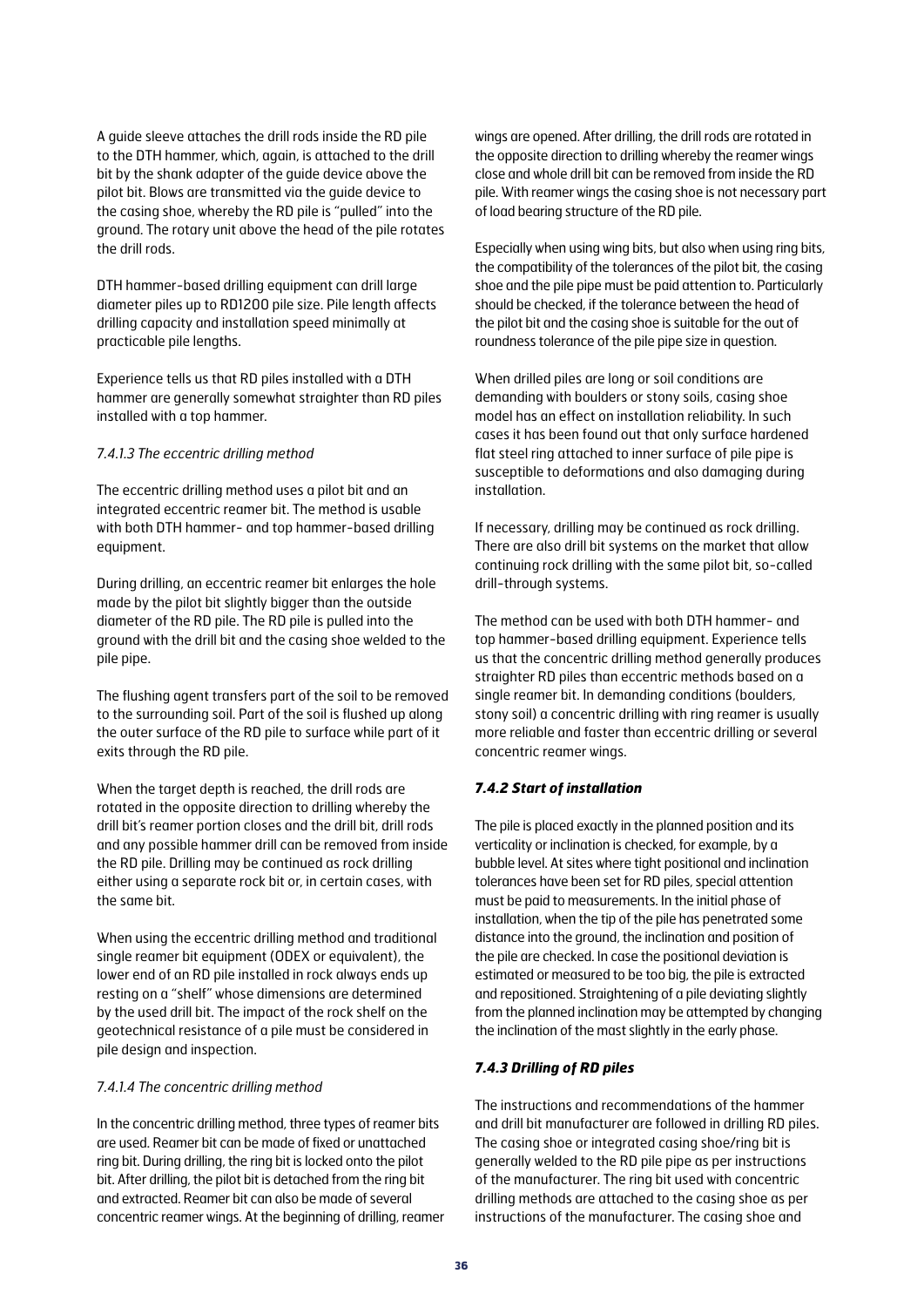drill bit (ring bit) must be able to withstand the same loads during use as the pile. The manufacturer of the casing shoe and drill bit is liable for their strength according to Ch. 2, Sec. 3.8.4.3 of PO-2016.

During drilling, the pressure under the pilot bit due to the feed force is smaller than the flushing pressure, which means that the flushing holes of the bit remain open for the duration of the drilling. Should the flushing holes get clogged, their opening can be attempted by increasing flushing pressure to the maximum allowed and by altering rotation speed and feed force. Unclogging the holes may also be attempted by using air as the flushing agent instead of a liquid. If the unclogging of the flushing holes is unsuccessful, the pilot bit is extracted from the casing, the holes are cleared, and drilling is continued subsequently.

When an RD pile encounters a large stone, a boulder or bedrock, the feed force is kept low and rotation speed is increased. That reduces the risk of excessive lateral displacement, inclination and curvature of the pile.

If there is the risk of an RD pile encountering wood material in the soil during installation, it is recommended that special bits are used to speed up drilling and ensure successful penetration. Penetration is generally achieved using conventional drill bits with larger RD piles, but drilling speed decreases, and in the case of smaller RD piles, the risk of failing to drill through wood material is greater. Being able to drill through pieces of metal in the soil without significant risk of breaking the equipment is uncertain.

If an RD pile breaks or the drill bit or casing shoe gets damaged during drilling, so that driving is no longer possible, an attempt is made to extract the entire pile. If that is not possible, the pile is generally rejected. In foundation underpinning it is generally practical to make a separate assessment of the geotechnical or structural resistance of a damaged RD pile. The assessment can then be used as a basis for determining the capacity of the damaged RD pile to serve as a foundation pile.

The impacts of the installation on surrounding soil are monitored during drilling of RD piles, and any detrimental impacts are taken into consideration in subsequent installation.

Drilling through coarse-grained soil layers may cause loosening of compact soil layers or compaction of loose soil layers. The soil supporting the pile loosens if the volume of the removed soil material exceeds that of the RD pile.

Drilling in fine-grained soil layers may cause soil disturbance and an increase in pore water pressure. That results in lower soil layer strengths. Strength returns quite slowly and in the case of overconsolidated layers only partially.

Disturbance and an increase in pore water pressure can be prevented, for instance, by:

- **•** selecting a drilling method suited to the ground conditions
- **•** limiting used flushing pressure
- **•** sequencing pile drilling or extending the duration of piling work.

Air, water, polymers or cement grout can be used as flushing agent in drilling. The volume of the soil material flushed out of the ground with the flushing agent should be slightly smaller, never larger, than the volume of the RD pile, while the amount of exiting water should equal the amount of water used in flushing.

The excess water and/or soil material rising up with the flushing agent may:

- **•** disturb the soil layers around the pile
- **•** result in a loss of strength in soil layers below the foundations of adjacent structures or ones to be underpinned
- **•** damage unhardened mantles of near-by freshly installed grouted piles or other unhardened concretings in the ground.

The risk of soil material and/or water rising increases:

- **•** in loose, even grained soil layers
- **•** in soft, fine-grained soil layers
- **•** in different soil layers
- **•** when using DTH hammer-based drilling equipment and direct flushing beneath the water table.

If the air used as flushing agent does not exit the soil around the RD pile, drilling is suspended.

An RD pile is drilled to the design depth in bedrock. At the rock drilling phase, attention is paid to the colour of the drilling mud, the penetration rate and upflow of flushing water. It is possible to determine the type of the bedrock based on them.

When RD piles are extending to bedrock, it must be ensured that RD pile serving as a bearing structure bears reliably on rock after drilling has reached the target depth in rock. This has to be paid special attention with the eccentric drilling method and when using concentric reamer wings.

Control blows are imparted on the heads of RD piles bearing on rock always after extraction of the drill rods and the pilot bit. The RD pile pipe may lift off the surface of the bedrock when the pilot bit and drill rods are extracted from the RD pile. When using the eccentric drilling method and a drill bit based on a single reamer bit, or concentric drilling method with "wing bits", the RD pile always remains the height of the reamer portion of the pilot bit away from the bedrock.

Control blows can be imparted, for instance, by a hammer drill on the upper end of the RD pile.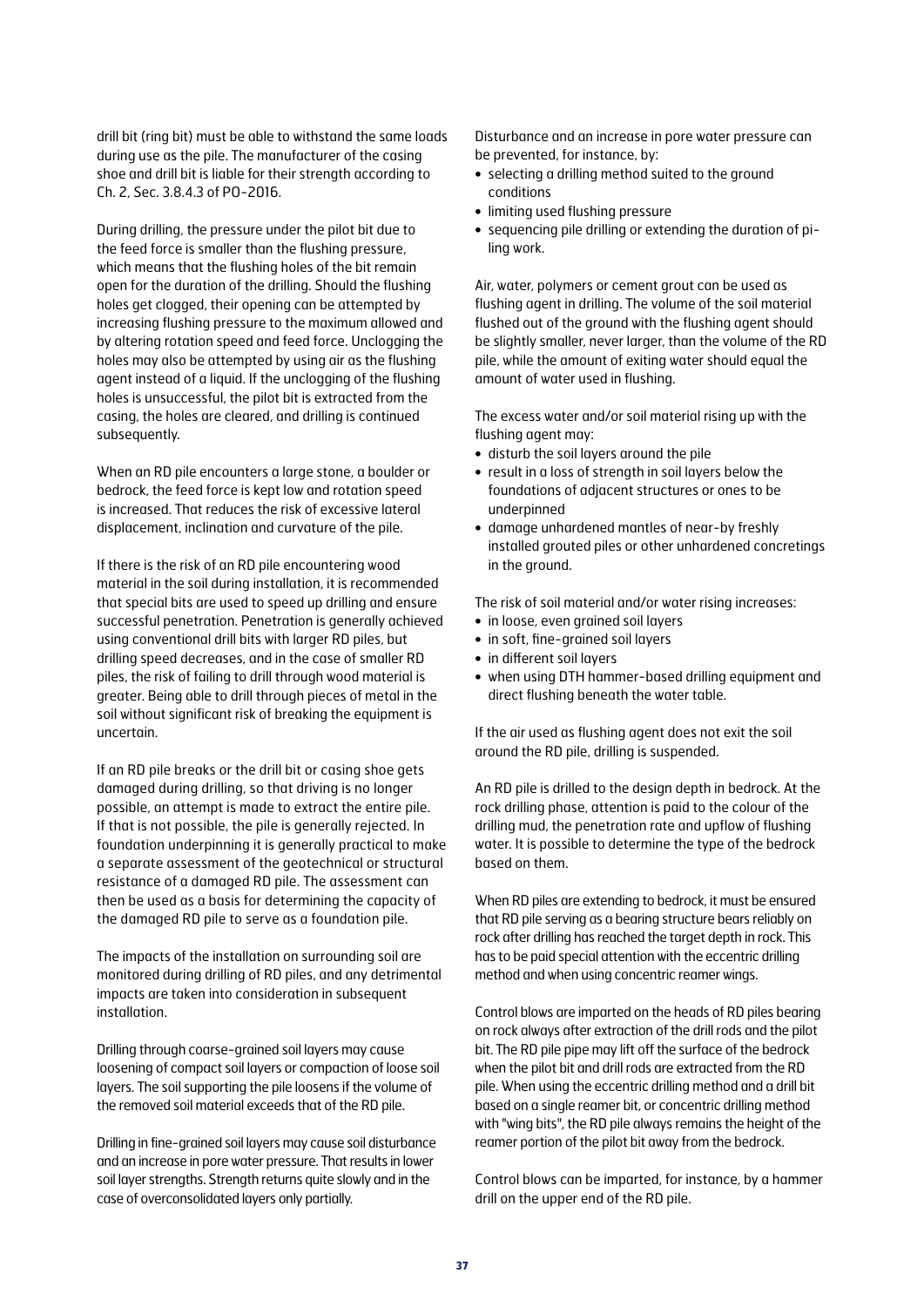#### *7.4.4 Handling and installation of threaded RDT pile elements and threaded sleeves*

#### *7.4.4.1 Reception and inspection*

Pile elements are delivered to site with the taper threads lightly oiled for protection and covered in plastic sheeting. The correspondence of the materials and dimensions of pile products to designs must be checked during reception.

It must also be checked that the threaded portions of pile elements have not been damaged in any way. Removal of protections from threaded sleeves and unnecessary cutting open of bundles of pile elements must be avoided before installation.

#### *7.4.4.2 Thread handedness*

The equipment used in pile installation determines the threading of piles. With DTH equipment, the direction of rotation of the drill bit is clockwise. Thus, the pile also tends to rotate clockwise during installation. In order to ensure that the splices hold, the threads of piles and sleeves must be left-handed. With top hammer equipment, the direction of rotation of the drill bit is counterclockwise meaning that the threads of piles and sleeves must correspondingly be right-handed.

Handedness can also be checked by turning the sleeve onto the pile. A right-hand thread tightens when turned clockwise. A left-hand thread tightens when turned counterclockwise.

#### *7.4.4.3 Transport and storage*

Pile elements are to be handled in transport and on site so that threads are not damaged. They can be stored outdoors, but are to be covered by tarpaulins to prevent rusting of threads. The tarpaulins should be placed so as to allow the bundles of piles to dry. It is recommended that threaded sleeves are stored indoors.

Careful handling and storage of pile products prevents damage to them and ensures smooth installation of splices.

#### *7.4.4.4 Installation*

#### *Drill bits*

It is recommended to ensure before drilling starts that the outside diameter of the used ring bit is compatible with the outside diameter of the splice sleeve. Table 27 shows drill bits recommended for normal soil conditions. In case the soil contains hard to penetrate obstacles like wood piles or concrete structures, special-purpose bits are to be used as deemed necessary.

| <b>Pile products</b> |           |                      |                     |                      |                      | <b>Drill bits</b>                                                      |                                                    |                                    |                      |                                    |
|----------------------|-----------|----------------------|---------------------|----------------------|----------------------|------------------------------------------------------------------------|----------------------------------------------------|------------------------------------|----------------------|------------------------------------|
|                      |           | <b>Splice sleeve</b> |                     | <b>Splice sleeve</b> |                      | <b>Required</b>                                                        |                                                    | <b>Outside</b>                     |                      | <b>Outside</b>                     |
| <b>RDT</b> pile      | d<br>[mm] | [mm]                 | <b>RDTs pile</b>    | d<br>[mm]            | $\mathbf{L}$<br>[mm] | tightening<br>torque of<br>splice.<br><b>RD and RDs</b><br>piles [kNm] | <b>TerraRoc</b>                                    | diameter<br>of ring<br>bit<br>[mm] | <b>Robit</b>         | diameter<br>of ring<br>bit<br>[mm] |
| RDT90/6.3            | 101.6     | 160                  |                     |                      |                      | $\hbox{\small -}$                                                      | Symmetrix P89/6.3-54 *                             | 107                                | ROX+ XL 88.9/8 *     | 105                                |
| <b>RDT115/6.3</b>    | 126.9     | 160                  |                     |                      |                      | $\hbox{\small -}$                                                      | Symmetrix P114/8-61<br>Symmetrix P114/10-75        | 132<br>129                         | DTH PRIME 114.3/10   | 135                                |
| <b>RDT115/8</b>      | 126.9     | 160                  | <b>RDTs115/8</b>    | 126.9                | 160                  | 1                                                                      | Symmetrix P114/8-61<br>Symmetrix P114/10-75        | 132<br>129                         |                      |                                    |
|                      |           |                      | <b>RDTs125/6.3</b>  |                      |                      | $\hbox{\small -}$                                                      |                                                    | $\overline{\phantom{a}}$           | DTH-ROX+ XL 127/10   | 145                                |
| <b>RDT140/8</b>      | 152.4     | 160                  | <b>RDTs140/8</b>    | 152.4                | 160                  | 1                                                                      | Symmetrix P140/10-82<br>Symmetrix P140/10-100      | 158<br>160                         | DTH PRIME 139.7/10   | 161                                |
| <b>RDT140/10</b>     | 152.4     | 160                  | <b>RDTs140/10</b>   | 152.4                | 160                  | 1                                                                      | Symmetrix P140/10-82<br>Symmetrix P140/10-100      | 158<br>160                         |                      |                                    |
| <b>RDT170/10</b>     | 181.9     | 200                  | <b>RDTs170/10</b>   | 181.9                | 200                  | 1                                                                      | Symmetrix P168/12.7-103<br>Symmetrix P168/12.7-125 | 188<br>190                         | DTH PRIME 168.3/12.7 | 191                                |
| RDT170/12.5          | 181.9     | 200                  | RDTs170/12.5        | 181.9                | 200                  | $\mathbf{1}$                                                           | Symmetrix P168/12.7-103<br>Symmetrix P168/12.7-125 | 188<br>190                         |                      |                                    |
| <b>RDT220/10</b>     | 234.9     | 200                  | <b>RDTs220/10</b>   | 234.9                | 200                  | 3                                                                      | Symmetrix P219/12.7-146<br>Symmetrix P219/12.7-171 | 240<br>242                         | DTH PRIME 219.1/12.7 | 241                                |
| <b>RDT220/12.5</b>   | 234.9     | 200                  | <b>RDTs220/12.5</b> | 234.9                | 200                  | 3                                                                      | Symmetrix P219/12.7-146<br>Symmetrix P219/12.7-171 | 240<br>242                         |                      |                                    |
| <b>RDT270/10</b>     | 292.0     | 245                  | <b>RDTs270/10</b>   | 292.0                | 245                  | 3                                                                      |                                                    | 302                                |                      |                                    |
| <b>RDT270/12.5</b>   | 292.0     | 245                  | RDTs270/12.5        | 292.0                | 245                  | 3                                                                      | Symmetrix P273/12.7-227                            |                                    | DTH PRIME 273/12.7   | 303                                |
| <b>RDT320/10</b>     | 343.0     | 245                  | <b>RDTs320/10</b>   | 343.0                | 245                  | 3                                                                      | Symmetrix P324/12.7-273                            | 353                                | DTH PRIME 323.9/12.7 |                                    |
| RDT320/12.5          | 343.0     | 245                  | RDTs320/12.5        | 343.0                | 245                  | 3                                                                      |                                                    |                                    |                      | 350                                |

*Table 27. Dimensions, tightening torques and recommended reamer bit types and sizes of threaded sleeves.*

Note: All ring bits are for DTH hammer equipment except those marked with an asterisk (\*), which are meant for top hammer drilling equipment. When using a DTH hammer, the threads of the pile pipe and the sleeve are left-handed, but right-handed when a top hammer is used.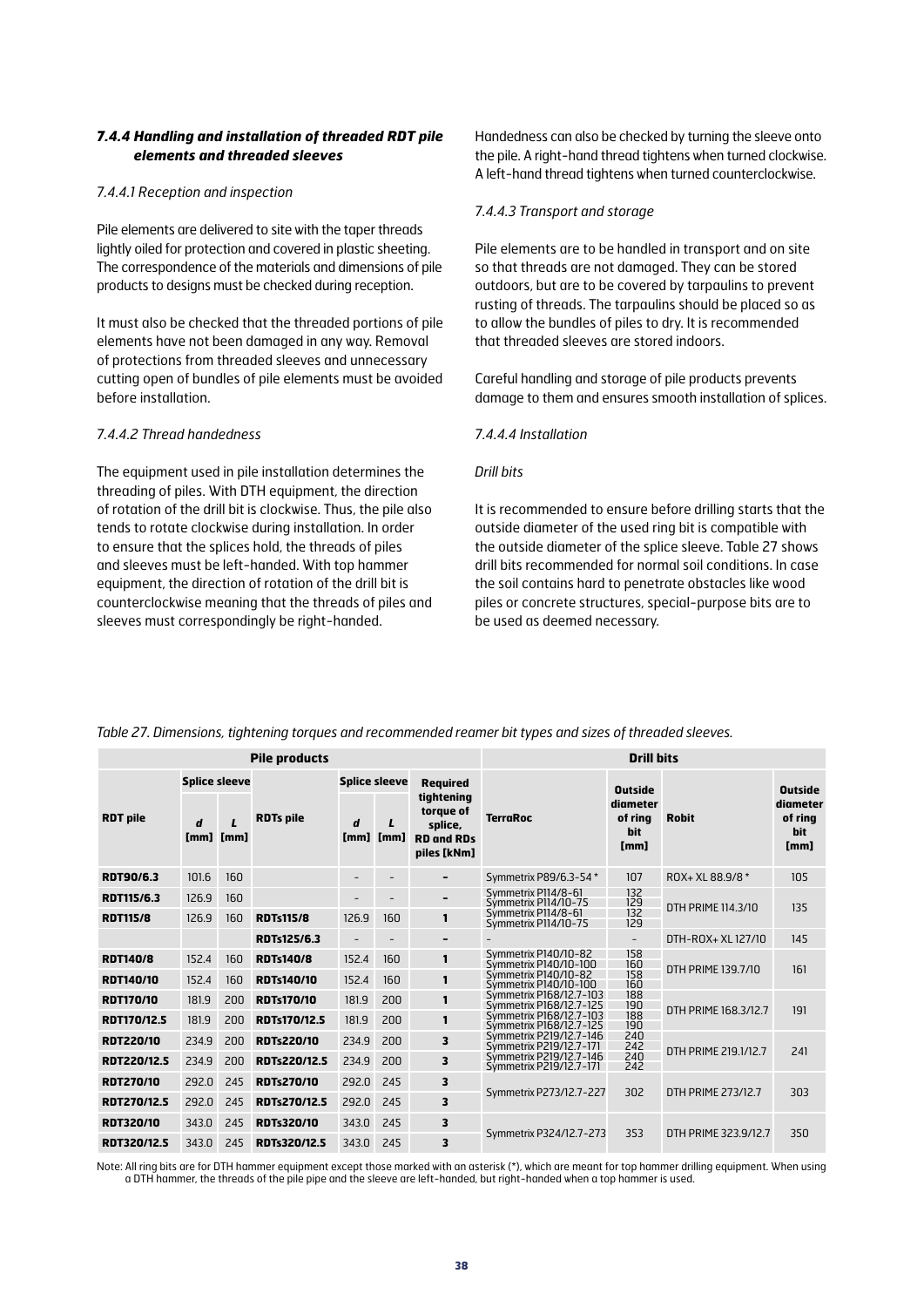During the manufacture of longitudinally welded pipes, burr forms on their interior surface. Removal of the burr is generally unnecessary when using the most common drill bits, but the burr should be considered when choosing the pilot bit. The internal burr can be removed by special order during the manufacture of a pipe pile.

#### *Protection of threads*

Care must be taken not to damage the threads while raising a pile element upright. Light pile elements may be raised upright without mechanical protection of the ends. It is recommended to protect heavier elements, for instance, by a protective cap or sleeve of plastic or metal. The protection may be of the screw-on type or one that is locked mechanically onto the element.

#### *Cleaning and lubrication*

Before screwing the sleeve into place, it must be ensured that the end of the pile element and the threads in the sleeve are clean and undamaged. The threads are to be cleaned with a brush, water or compressed air, if necessary. If surface rust has formed in the threads during storage, it is recommended to remove the rust before installation, for example, by a steel brush.

To ensure proper tightening of the threaded sleeve, the cleaned threads of the pile element and/or threaded sleeve should be lubricated, for instance, with a biodegradable lubricant before installing the sleeve. Use of viscous lubricating grease may, especially under cold conditions, make tightening of the splice more difficult.

#### *Tightening*

When installing the splice, proper engagement of the threads must be ensured. The sleeve is screwed manually onto the pile element and is then pre-tightened by chain tongs or the rotary unit of the piling equipment. Then the upper pile element is installed and final tightening to at least the required tightening torque is performed. The minimum values of required tightening torques are presented in Table 27. Use of the minimum values requires that threads are clean and there are no mechanical damages to the threads.

During final tightening care must be taken not to squeeze the splice which prevents its tightening. The lower and upper pile elements should be gripped when tightening, not the sleeve, especially when tightening is done by piling equipment.

The threaded sleeve splice is dimensioned so as to meet the set requirements at the minimum tightening torque values presented in Table 27 even if the heads of the pile elements are not in contact. Bringing the heads into contact normally requires a higher than recommended tightening torque.

#### **7.5 Splicing of steel pipe piles by welding**

All steel grades used in SSAB steel piles are thermomechanically rolled. SSAB does not produce steel piles made of normalized steel (NH grades). All steel grades are highly weldable.

#### *7.5.1 Welding Plan*

A detailed welding plan is drawn up as part of the piling plan. The welding plan is to include the following:

- steel grade
- weld quality level
- welding procedure
- welding consumables
- possible preheating
- welding conditions
- types of joint preparation
- welding positions
- a welding procedure specification (WPS)
- welding procedure tests, when required
- production weld test, when required
- welder qualifications
- after-treatment of welds, if required
- weld inspection instructions

#### *7.5.2 Welding quality requirements*

The welding, inspection, testing, and related functions are to meet at least the requirements of standard EN ISO 3834-4.

Welded joints are usually sufficiently strong and ductile provided that the welding procedure has been carried out carefully. In exacting applications, the mechanical properties of welded joints may also be ensured through welding procedure tests and/or production weld tests.

Unless otherwise specified in the designs, the weld quality levels required for pile splices according to standard EN ISO 5817 are determined as indicated in Table 28.

*Table 28. Weld quality levels required of steel pile splices (EN ISO 5817)*

| <b>Piling</b><br>work | <b>Consequence class</b> |                 |                 |  |  |  |  |  |  |
|-----------------------|--------------------------|-----------------|-----------------|--|--|--|--|--|--|
| class                 | CC <sub>1</sub>          | CC <sub>2</sub> | CC <sub>3</sub> |  |  |  |  |  |  |
| PTL3                  | r                        | r               | R               |  |  |  |  |  |  |
| PTL <sub>2</sub>      | r                        |                 | r               |  |  |  |  |  |  |
| PTL1                  |                          |                 |                 |  |  |  |  |  |  |

If a RR or RD pile only acts as a casing (not a load-bearing structural member), weld quality class is D.

If the weld quality level requirement of Table 28 is not observed, the weld quality level is to be selected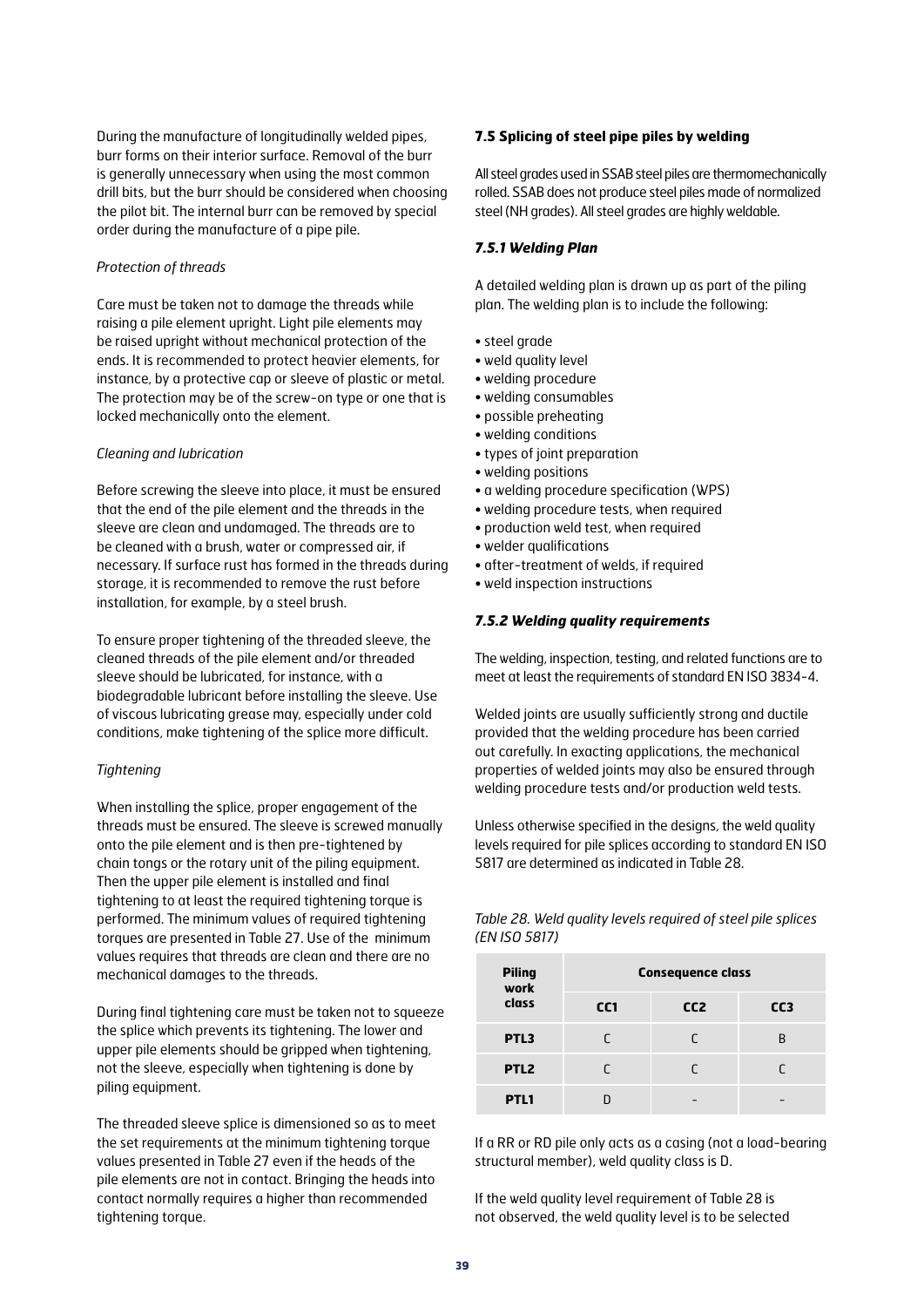considering static and dynamic loads on the structure, the operating conditions of the structure, as well as the consequences of possible damage and treatments after welding. Concerning loads on the structure, both loads at the pile installation stage and those occurring during operation must be considered.

#### *7.5.3 Qualification of Welders*

The welders must have passed the test indicated in Standard EN ISO 9606-1 (Qualification test of welders. Fusion Welding. Part 1: Steels). The welding contractor must ensure that the welders carry valid certificates

of qualification. Qualification tests must correspond to the requirements of the work. Factors to be considered include welding procedure, type of joint, steel grade, material thickness, external pipe diameter, and welding position as indicated in the standard. Qualification test welds are normally to be made on pipe. Test welds on plate are acceptable with pile diameters over 500 mm.

In the case of manual metal arc welding with covered electrode, the welder's competence can be ascertained, for example, by a single-sided test weld on pipe without backing.

|  |  |  |  |  | Table 29. Example of qualification test for manual metal arc welder |
|--|--|--|--|--|---------------------------------------------------------------------|
|--|--|--|--|--|---------------------------------------------------------------------|

#### **EN ISO 9606-1: 111 T BW W01 B t10.0 D168 PC ss nb**

| <b>Explanation:</b> |                                                                                                                                            |
|---------------------|--------------------------------------------------------------------------------------------------------------------------------------------|
| 111                 | Manual metal arc welding                                                                                                                   |
| т                   | Pipe                                                                                                                                       |
| <b>BW</b>           | <b>Butt splice</b>                                                                                                                         |
| 2.1                 | Group of basic materials according to CEN ISO/TR 15608 and CEN ISO/TR 20172:2009<br>(qualifies for SSAB steel grades S355 to S460 and X60) |
| B                   | Base-coated electrode                                                                                                                      |
| t10.0               | Weld test on pipe of 10 mm wall thickness, qualifies for thicknesses $t = 3$ to 20 mm                                                      |
| D <sub>168</sub>    | Test on pipe 168 mm in diameter, qualifies for diameters $D \ge 84$ mm                                                                     |
| <b>PC</b>           | Welding position PC, pipe in upright position, qualifies also for splice welding                                                           |
| <b>SS</b>           | Single side welding                                                                                                                        |
| nb                  | No backing (qualifies also for welding with backing)                                                                                       |

Welding of steel grades S550J2H and X70 requires passing a qualification test with the steel of the group of basic materials 2.2

#### *Table 30. Selection of welding consumable*

| <b>Steel</b><br>grade                  | <b>Mechanical properties of weld metal</b><br>(EN ISO 2560 and 18275 covered electrodes and EN ISO 14341, 17632 and 18276 for tubular cored electrodes) |                              |                              |                                                                           |  |  |  |  |  |  |
|----------------------------------------|---------------------------------------------------------------------------------------------------------------------------------------------------------|------------------------------|------------------------------|---------------------------------------------------------------------------|--|--|--|--|--|--|
|                                        | Yield strength <sup>1</sup>                                                                                                                             | Impact strength <sup>2</sup> | Covered electrode, examples  | Tubular cored electrode, examples                                         |  |  |  |  |  |  |
| <b>S355J2H</b>                         | 35                                                                                                                                                      | $\overline{2}$               | <b>ESAB OK 48.00</b>         | TRI-MARK TM-770, ESAB OK Tubrod 15.14                                     |  |  |  |  |  |  |
| <b>S440J2H</b><br>and<br><b>S460MH</b> | 46                                                                                                                                                      | $\overline{c}$               | ESAB OK 55.00, ESAB OK 48.08 | TRI-MARK TM-770, ESAB OK Tubrod 15.14                                     |  |  |  |  |  |  |
| <b>S550J2H</b>                         | 55                                                                                                                                                      | $\overline{2}$               | <b>ESAB OK 74.78</b>         | TRI-MARK TM-881 K2, ESAB Dual Shield 55,<br><b>ESAB Coreweld 55 LT H4</b> |  |  |  |  |  |  |
| <b>X60</b>                             | 42                                                                                                                                                      | 2                            | <b>ESAB OK 48.00</b>         | TRI-MARK TM-770, ESAB OK Tubrod 15.14                                     |  |  |  |  |  |  |
| <b>X70</b>                             | 50                                                                                                                                                      | 2                            | <b>ESAB OK 74.78</b>         | TRI-MARK TM-881 K2, ESAB Filarc PZ 6138                                   |  |  |  |  |  |  |

**1)** Yield srength values of all-weld metal

35 = minimum yield strength: 350 MPa

42 = minimum yield strength: 420 MPa

46 = minimum yield strength: 460 MPa

50 = minimum yield strength: 500 MPa

55 = minimum yield strength: 550 MPa

**2)** Testing temperature of 47 J impact energy of all-weld metal: 0=0 °C, 2=-20 °C.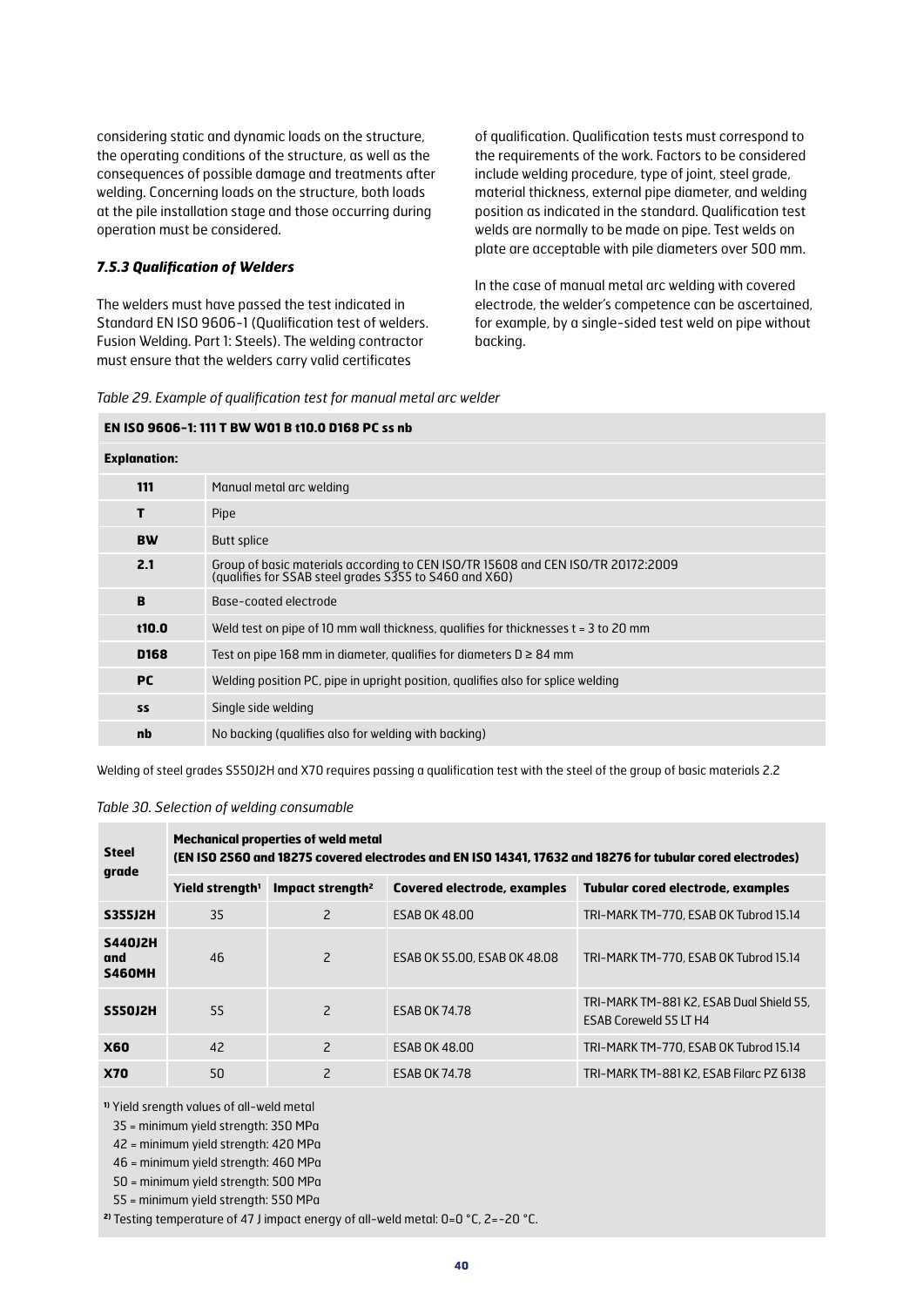#### *7.5.4 Welding Procedures*

Manual metal arc welding is the conventional welding procedure for splicing steel piles on sites. It is a versatile and flexible method that uses simple, easily transportable equipment.

Flux cored arc welding is a more modern welding procedure. Its advantages include high efficiency, consistent weld quality and suitability for mechanised production. Different types of welding nozzle conveyors attachable to the pipe are available for mechanised flux cored arc welding. These devices facilitate work in cramped spaces, such as underpinning sites, where piles must be positioned close to a wall. The space between pile and wall may be as narrow as 150 mm. When welding with shielding gas, it may be necessary to use screens to prevent the detrimental effect of wind and draught. There are also cored filler wires on the market that can be used without shielding gas.

Workshop welding may be carried out by any welding procedure for non-alloy steels.

#### *7.5.5 Welding Consumables*

The standards for covered electrodes are EN ISO 2560 (Welding consumables. Covered electrodes for manual metal arc welding of non-alloy and fine grain steels. Classification) and EN ISO 18275 (Welding consumables. Covered electrodes for manual metal arc welding of high strength steels. Classification).

The standards for cored wires and rods are EN ISO 17632 (Welding consumables. Tubular cored electrodes for metal arc welding with and without a gas shield of nonalloy and fine grain steels. Classification), EN ISO 14341 (Welding consumables. Wire electrodes and weld deposits for gas shielded metal arc welding of non alloy and fine grain steels. Classification) and EN ISO 18276 (Welding consumables. Tubular cored electrodes for gas-shielded and non-gas-shielded metal arc welding of high-strength steels. Classification.)

Filler materials are to meet the above standard specifications.

Filler materials are chosen on the basis of the strength and impact-strength requirements of the steel grade of the piles according to Table 30 or SSAB's manual "Kuumavalssatut kelat ja -levyt, Materiaalivalinta, Hitsausaineet". The complete classification specifications of the welding consumables presented in Table 30 according to EN standards are as shown in Table 31:

*Table 31. Designation of welding electrodes and cored electrodes.*

#### **Covered electrodes:**

ESAB OK 48.00: EN ISO 2560: E 42 4 B 42 H5 ESAB OK 48.08: EN ISO 2560: E 46 5 1Ni B 32 H5 ESAB OK 55.00: EN ISO 2560: E 46 5 B 32 H5 ESAB OK 74.78: EN ISO 18275: E 55 4 MnMo B 32

#### **Tubular cored electrodes:**

TRI-MARK TM-770: EN ISO 17632 T 42 2 P M 2 H10 TRI-MARK TM-881 K2: AWS E81T1-K2J, E81T1-K2 MJ H8 ESAB OK Tubrod 15.14: EN ISO 17632 T 46 2 P M/C 2 H10 ESAB Dual Shield 55: EN ISO 18276-A, T55 4 Z P M H5 ESAB Filarc PZ 6138: EN ISO 17632-A, T 50 6 1Ni P M21 1 H5 ESAB Coreweld 55 LT H4: EN ISO 18276-A, T 55 6 Z M21 2 H5

When welding together pile elements of different strength or type, the filler is generally selected according to the softer or less alloyed steel grade. However, when for instance welding fixtures, etc. to a pile, the filler is selected on the basis of the more alloyed steel (pile) in order that the filler to be incorporated into the pipe wall is sufficiently alloyed.

Covered electrodes must be of the basic type, indicated by the letter B (basic) in the designation.

When necessary, subject to agreement between the parties, the root run can be welded with filler material of lower strength than the parent metal. The coatings of covered electrodes and some cores of tubular cored electrodes being hygroscopic, they easily absorb moisture from ambient air. Moisture may cause gas pores, splatter and, in the worst case, hydrogen cracking in the weld. Therefore, it is important to handle and store these products carefully. The contractor is obliged to ensure that filler materials remain dry on site. They are to be stored in a dry and warm space which prevents moisture from condensing inside the package due to variations in temperature.

At the actual welding site, filler materials are to be protected from rain, etc. and electrodes to be kept in a separate heated quiver from which the welder withdraws them one at a time. Electrodes are also available in hermetically sealed packages. Each package contains just a few electrodes which can be used within 4 hours of opening the package without the risk of humidification.

Moist or otherwise damaged filler materials must not be used. Wet electrodes can be dried according to the manufacturer's instructions, for example at +300 °C to +400 °C for 2 to 3 hours.

When welding is finished, the coils of tubular cored electrode should be removed from the machine and taken to a dry and warm place for storage.

#### *7.5.6 Welding Conditions*

Weather is a major factor affecting weld quality and the welders' working conditions. Welding conditions that enable attaining the planned quality level must be provided.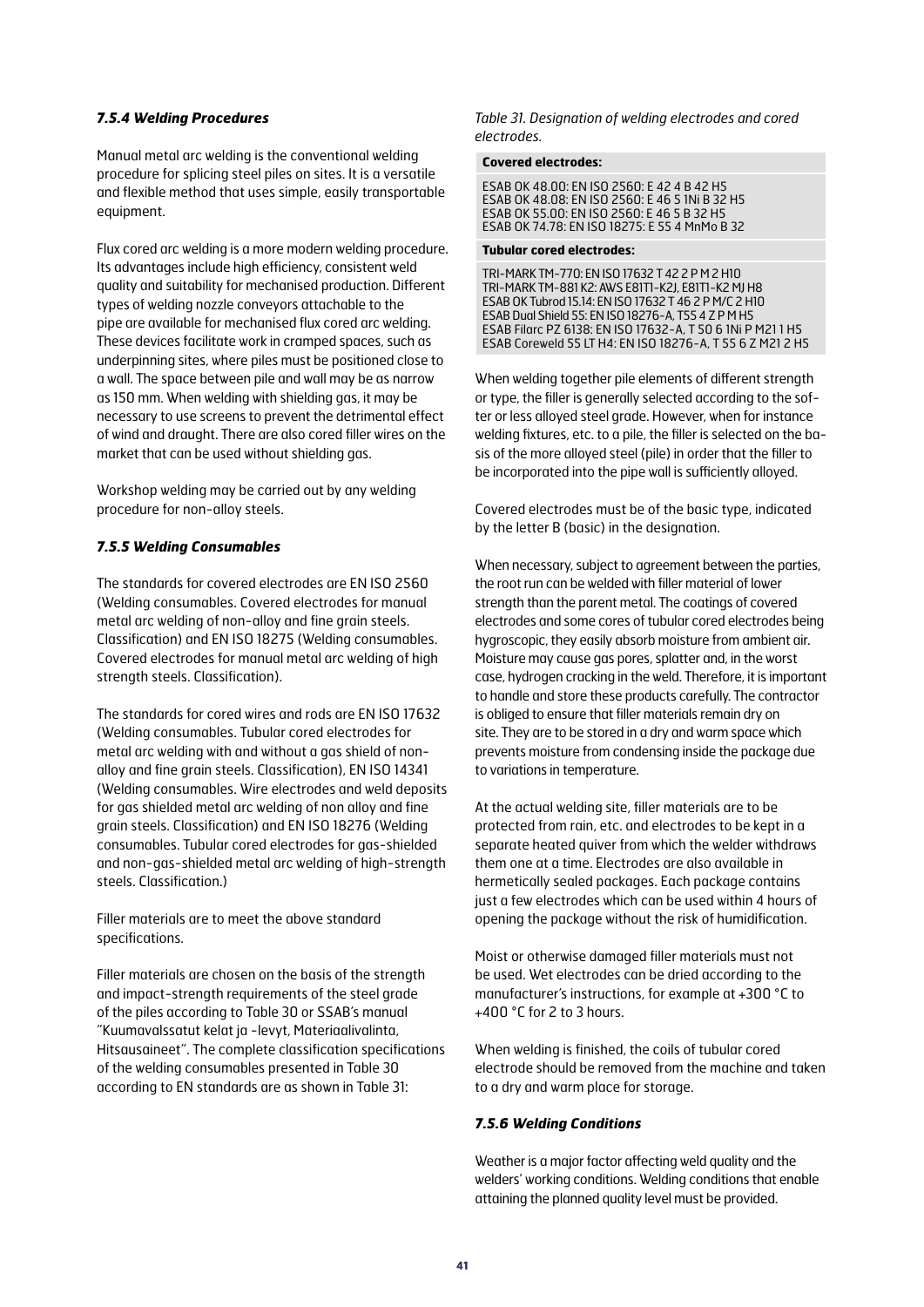If necessary, the welding site should be appropriately protected against wind and rain, and it should also be sufficiently lit. Anvils should be level and stable so the welder can carry out his work properly and safely.

For welding in sub-zero conditions, it is important to provide tolerable working conditions for the welder. When ambient air is cold, moisture condenses on metal surfaces which requires preheating them to +50 to +100 °C to remove the moisture, even though the steel itself requires no preheating.

Proper earthing is essential in assuring weld quality. The earth cable must be dimensioned to match the weld cable and be connected directly to the workpiece. The earthing point must be metallically clean.

Under humid and wet conditions, the welder must be properly protected against electrical accidents.

#### *7.5.7 Joint Preparation*

Pile pipes are usually delivered from the works with the ends beveled for welding (30°) and a root face of 1.6 mm ± 0.8 mm. On site, piles are usually cut by a flame cutting or grinding. It is recommended that the cutting line is marked all the way around the pile circumference in order that the cut is made perpendicular to the pile's centre line. Manual cutting often leaves a ragged pile end and which is not sufficiently straight. Such defects must be repaired with a grinder. The bevels are to be produced by flame cutting and/or grinding. Flame-cut surfaces must always be ground to render them clean for welding. For mechanised welding bevels are to be made by turning.

As pipe piles are welded from the outside, the type of joint preparation must be such as to enable sufficient penetration and an even root reinforcement on the inside. It is particularly important to have a proper air gap to ensure full penetration.

Recommendations for correct types of joint preparation are given in Standard EN ISO 9692-1 (Welding and allied processes. Recommendations for joint preparation. Part 1: Manual metal-arc welding, gas-shielded metal arc welding, gas welding, TIG welding and beam welding of steels). Single bevel preparation and single V preparation are the most common types of joint preparation. Single V preparation is suitable for welding in all positions. Single bevel preparation is preferable for welding upright piles. Single V joint preparation is used to splice full-length piles delivered from the works. If piles need to be crosscut on site, the groove may also be prepared as a single bevel preparation, that is, a square edge against a beveled edge. Pile ends damaged during transport or installation must be repaired before splicing. Recommendations for correct types of joint preparation for welding without backing are presented in Figure 13.

In splice welding of piles, the use of backing on the inside of the groove is recommended. A fixed backing should be of the same steel as the pile elements to be connected. Ceramic backings can also be used. The backing should be of sufficient width, usually no less than 50 mm, and at least 5 mm thick. The backing is to be fitted symmetrically in relation to the groove and fastened in advance by intermittent welds (fixed backing) or, for instance, with adhesive tape (ceramic backing) inside the pile.

When backing is used, the weld reinforcement inside the pipe is to be ground level with the pipe surface. No air gap is allowed between the backing and the pipe wall. Recommended types of joint preparation for welding with backing are shown in Fig. 14.

The types of joint preparation presented in Figure 13 can be used for mechanised welding, provided that the root run is deposited manually. The types of joint preparation shown in Figure 14 can be used in fully mechanised welding. There, also the root run is preferably deposited by machine. A special type of joint preparation has been developed for that where a machined "tongue" functions as backing (See Fig. 15). With this type of joint preparation, the welding parameters should be selected so that the machined backing ("tongue") melts, full penetration is achieved, and lack of fusion and incomplete penetration ("root defects") are avoided.







*Figure 14. Types of joint preparation for welding with backing.*



*Figure 15. Joint preparation for fully mechanised welding.*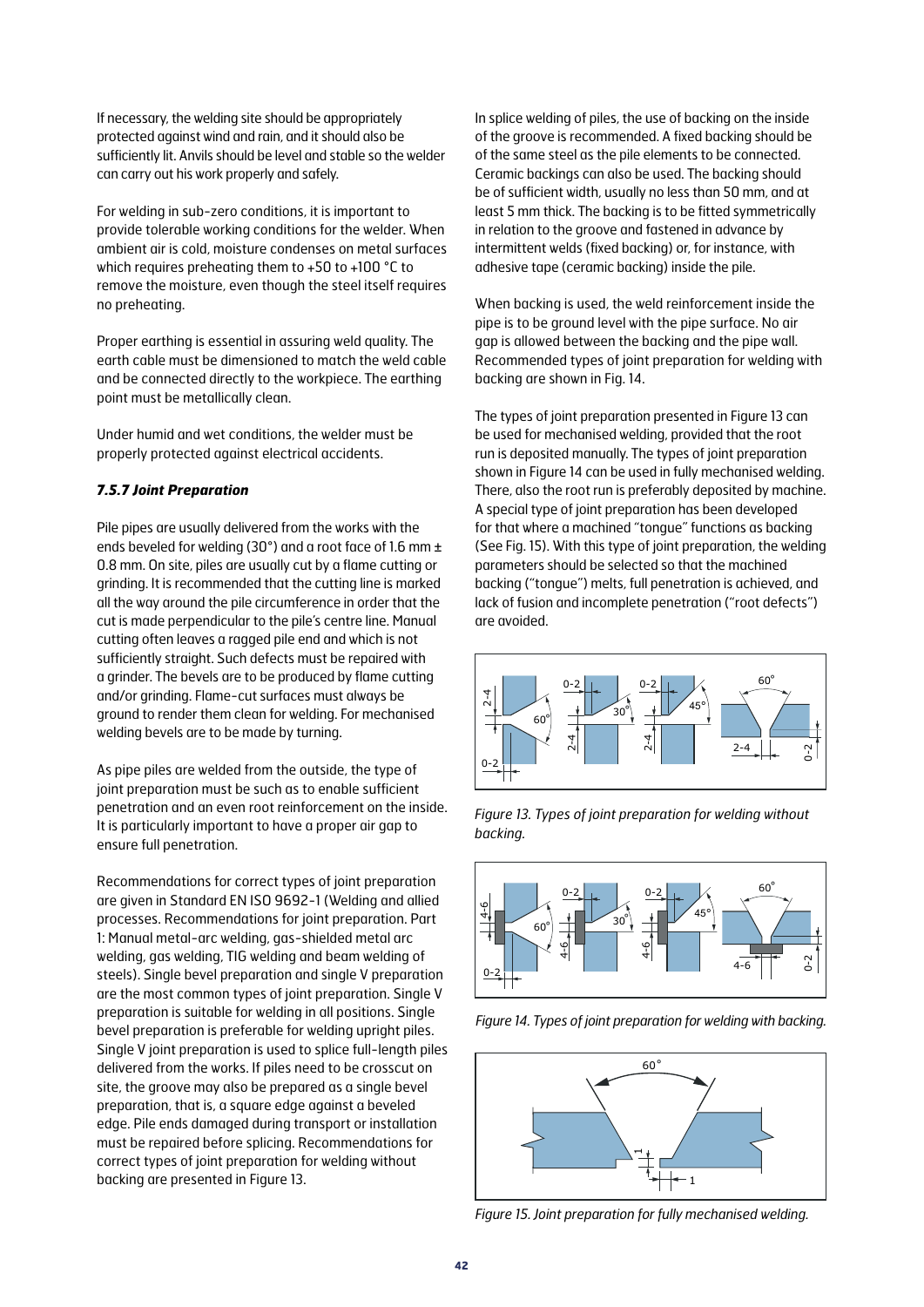#### *7.5.8 Preheating*

Preheating decelerates the cooling of the welded joint and lessens the degree of hardening. This prevents the formation of a hard and brittle zone in the HAZ, and thereby the development of hydrogen cracks. The need of preheating depends on steel grade, material thickness, filler metal (hydrogen content), heat input and welding conditions. Highstrength steel, thick material, high hydrogen content (e.g. moist electrodes) and low heat input are factors that increase the need of preheating. More detailed instructions for the selection of preheating of SSAB pile products are given in Appendix 5. According to Appendix 5 no preheating is usually required when welding SSAB pile products, provided that dry basic electrodes are used. Moist electrodes must always be dried before use. When welding at temperatures below +10 °C, the pile ends are to be preheated to +50 to +100 °C before starting the work.

#### *7.5.9 Welding*

Pile ends must be clean inside and out for a distance of about 50 mm on each side of the groove. If necessary, any impurities, grease, moisture, rust, etc. is to be removed as they are likely to cause welding defects and thereby impair the quality of the weld. Any possible backing must also be cleaned, if necessary.

After joint preparation and cleaning, the pile ends are centred and carefully fitted together so that the inner surfaces of the two pile elements are aligned and the required air gap remains between them (see Figures 13 and 14). The fitting of the pile ends together can be facilitated by welding guide blocks onto one pile; they are removed after tacking. There also are special devices on the market for centring pipes. Wedges, electrode core wires (e.g. 3.2 mm), etc. can be used to ensure the required gap width; they are removed after tacking.

If the gap width varies, it must be ensured that it meets the minimum requirement even at its narrowest point. Any difference in root face height must be eliminated by grinding before aligning the pile elements. Thereafter, the pile ends are connected by short tack welds. If a tack weld is left in the groove as part of the root run, the ends of tack welds must be carefully ground to remove any crater pipes and to ensure full penetration.

A 2.5 mm electrode is recommended for the manual welding of root runs. Filling and capping runs are usually made with 3.2 mm electrodes. With thick-walled pipes, even thicker electrodes may be used for filling and capping runs. The most common wire diameter of a tubular cored electrode is 1.2 mm. However, tubular cored electrodes ranging from 0.9 mm to 1.6 mm are available depending on the intended application and requirements.

The supplier of the welding apparatus provides the necessary training for mechanized welding.

Piling can be continued when the weld is cooled below 500 °C.

#### *7.5.10 Inspection of Welded splices*

Inspection of welds is conducted in accordance with the requirements and scope of inspection specified in the design documents. Unless otherwise specified, the following is to be observed in the inspection requirements and scope:

In piling class 1 sites, all welds of piles are first examined visually. Visual inspection is aimed to detect any imperfections in weld dimensions, misalignments, undercuts, defects breaking the surface, etc.

At piling class 2 sites, the welder is usually required to make a so-called production weld test before starting the work, where two pile pipes are joined by welding according to the welding instructions. The result must meet the requirements of the required weld quality level in terms of observable errors. The results of the production weld test are recorded in the piling inspection documents.

Besides the production weld test and visual inspection, piling class 3 sites usually require inspecting at least 10 % of the welds by a non-destructive test (NDT), such as an ultrasound test. Test length is the entire weld, that is, one weld out of ten is inspected entirely, unless otherwise agreed.

Table 32 presents the number of NDT tests on welded splices in different piling work classes and consequence classes.

*Table 32. Number of NDT tests on the welded splices of compression loaded steel piles in different piling work classes and consequence classes (PO-2016, Ch. 2, Table 3.4).*

| <b>Piling work</b> | <b>Number of NDT tests, percentage of welds</b> |                 |                 |  |  |  |  |  |
|--------------------|-------------------------------------------------|-----------------|-----------------|--|--|--|--|--|
| class              | CC <sub>1</sub>                                 | CC <sub>2</sub> | CC <sub>3</sub> |  |  |  |  |  |
| PTL <sub>3</sub>   |                                                 | 1Π              | 15              |  |  |  |  |  |
| PTL <sub>2</sub>   |                                                 |                 |                 |  |  |  |  |  |

NDT tests on compression loaded piles can usually be made right after the welding when the weld has cooled down sufficiently for the test. With tension piles the minimum cooling times of Table 23 in EN 1090-2 are to be observed before performing NDT tests, unless otherwise agreed for an individual project. More detailed information on minimum cooling times are given in Appendix 5.

If mechanised welding is used, for example, in foundation underpinning projects where the number of splices per pile is large, the number of tests is always indicated in the designs. Generally tests are made for 10 % of all piles and for at least two welds per pile. The test is started with the first weld and cover, for example, internal defects of the weld and defects of the root side of the weld. Defects exceeding the limit values of weld quality levels specified in standard EN ISO 5817 and affecting strength are repaired. Repaired welds are tested anew, and two other welds are also tested.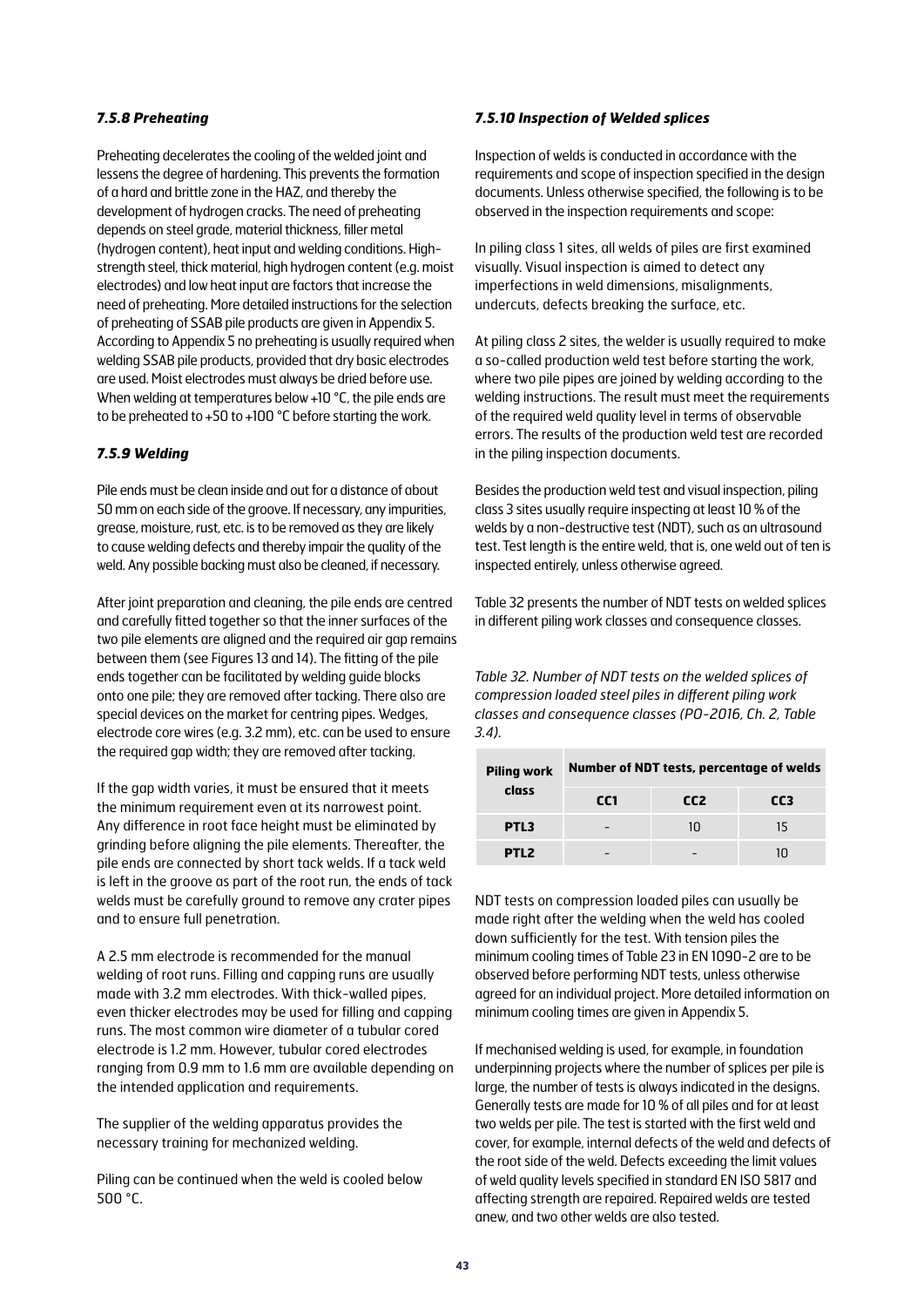NDT tests may be carried out and rated only by an inspector with adequate qualification. Level 2 of standard EN 473 can be considered adequate qualification. The tests are documented for each joint in a test record to be attached to the inspection record of the piling.

#### **7.6 Pile cut-off**

Steel piles are cut at the design cut-off elevations at right angles to their longitudinal axis. Cutting may be performed by a cutting wheel or a flame cutter. Any possible burrs from cutting are removed by a grinding wheel. The required squareness of the finished cut-off end is <2.0 % and flatness <2 mm in relation to the perpendicularity of the axis of the pile unless otherwise indicated in the design.

Working in the immediate vicinity of the cut off of the piles is prohibited. Safety distance to pile cutting is 2x the length to be cut or at least 5 m.

If possible, the piles are cut while still attached to the piling rig. The piles are recommended to cut immediately after the installation, so the piling rig can safely lift the removed part away. The length of the pile pipe should be optimized before installation to prevent long stumps and to make cutting easy. Long stumps (vertical piles over 3 m and inclined piles over 2 m) are cut and lifted in co-operation with excavator one pile at the time. When the length of the stump is 1-3 m, for examples wedges or other tools are used to guide the falling to right and safe direction.

It is recommended that ends of steel piles are closed after cutting so that no foreign matter gets inside. Reliable closing of the pile ends of RD pile wall structures is essential for job safety since there is the risk of compressed air and drilling sludge suddenly discharging up through already installed piles when drilling close to the target level.

The rules of procedure must be paid particular attention when cutting RR/RD piles in special situations when the part to be removed can not be normally lifted / fell directly away (for example if piling rig and drill pipes are still attached to pile while the pile is cut). In this case the part which will be removed must be "peeled open". Due to the manufacturing methods of pile pipes, there might be stresses left in them. Therefore cutting of pile by "peeling" must be made in sequences shown in Figure 16. Longitudinal cut, for the whole length of the part to be removed, must be made first. After the longitudinal cut has been made, the pile can be cut normally from the design cut-off elevation. Cutting must be started from the point where longitudinal cut has ended.



#### **7.7 Pile cleaning**

The cleanness of RR and RD piles with a closed lower end to be concreted is checked before concreting and any possible impurities are removed.

RD piles are generally flushed with compressed air in connection with the extraction of the pilot bit. Any possible drilling mud in the piles is rinsed off with water. A pile can normally be assumed to be clean when the water rising up is clean.

The possible cleaning of piles with an open lower end is planned and implemented case by case.

#### **7.8 Reinforcement and concreting of piles**

Reinforcement steels are to conform to EN 10080; other steels can be used if their properties meet the requirements of EN 1992-1.

Bar reinforcement of steel piles is done according to Ch. 2, Sec. 4.6.2 of PO-2016, taking into account, for instance, the minimum amounts of longitudinal steels, clearance between steel bars, limitations on concentric longitudinal bar layers, and transverse steels. According to Standard EN 12699 (Displacement piles), the thickness of the concrete cover between the inner surface of a pile and the outer surface of principal reinforcement must be at least 40 mm. When smaller diameter pipe is used as reinforcement, the minimum concrete cover is 25 mm according to PO-2016.

The assembly and joining of rebar cages is done according to Ch. 2, Secs. 5.5.1 and 5.5.2 of PO-2016 whereas the jigs and centralisers and installation are in accordance with Secs. 5.5.3 and 5.5.4 of PO-2016. It must be ensured that the pile is clean before the reinforcement is installed in it.

The portions of Secs. 5.7.1, 5.7.2, 5.7.3 and 5.7.4 of PO-2016 applicable to steel pipe piles are observed in concreting.

Concrete is mixed and its compliance verified according to Standard EN 206-1.

The design strength class of concrete, grouting mortar or injection grout must be at least C20/25, and the mixing ratio and consistency of fresh concrete must conform to Ch. 2, Tables 3.1 and 3.2 of PO-2016, when steel piles are dimensioned as composite structures. If the concrete or grouting mortar serves only as a filler to prevent potential slight corrosion inside piles, strength class C16/20 is also possible – even C12/15 with RR piles with a closed lower end – assuming that the concrete is not subject to chemical or freeze-thaw stress.

The ingredients used in the production of the concrete, grouting mortar and injection grout must conform to PO-2016 as follows: **•** cement EN 197-1

- **•** aggregate EN 12620
- **•** water EN 1008
- **•** admixtures EN 206-1 and EN 934-2.

*Figure 16. Cutting a pile by "peeling".*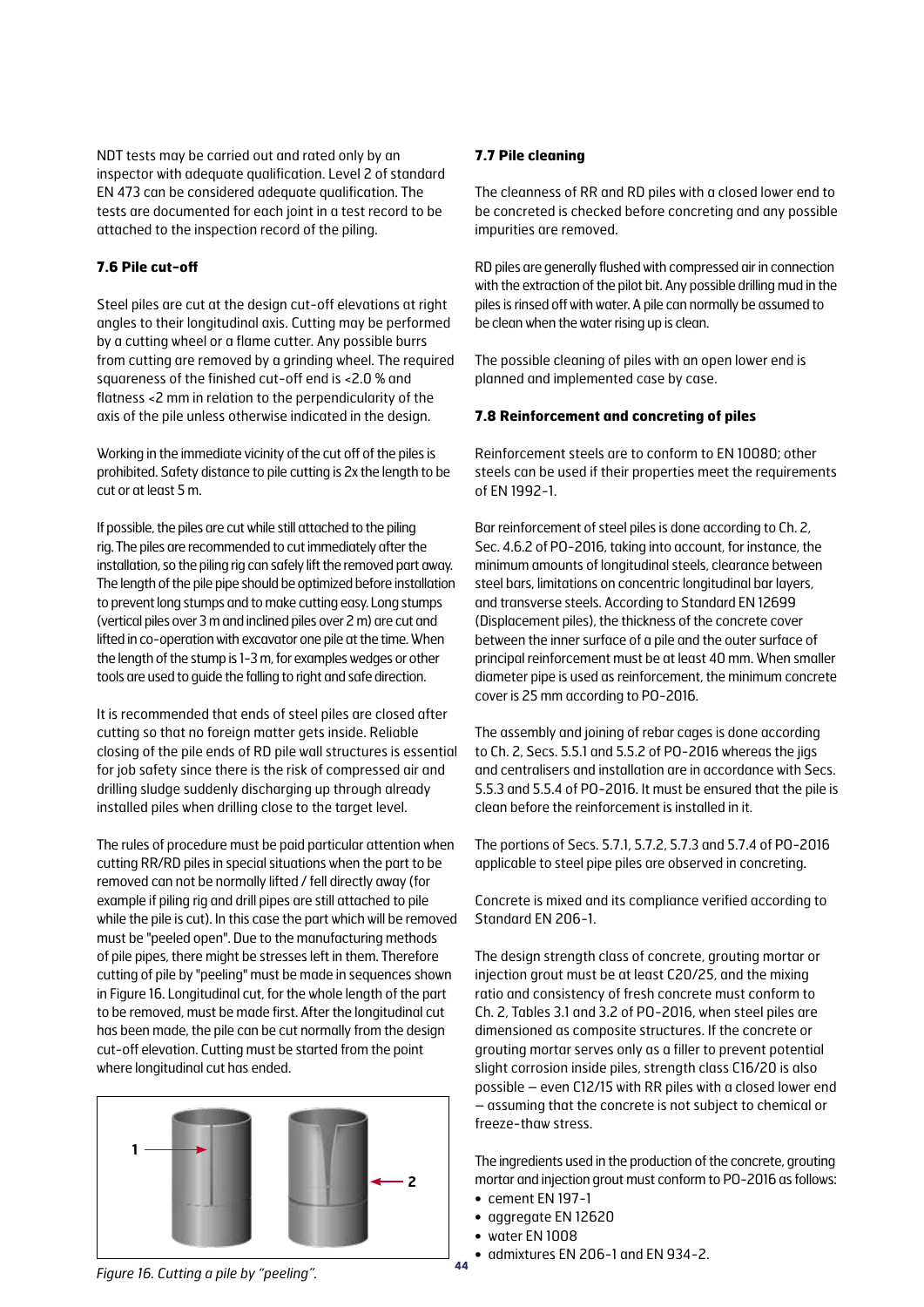When grouting mortar is used, the grain size distribution must be the following:

 $d_{85} \leq 4$  mm *d100* ≤ 8 mm

The maximum water-cement ratio of grouting mortar is 0.6.

With pile diameters under 200 mm (RR75 to RR/RD170), grouting mortar is used in pile concreting. Concrete can be used with larger diameters.

Dry concreting is used whenever possible. Prior to concreting, it must be ensured that the pile pipe is clean. Water-filled pile pipes are pumped empty before concreting. Water may enter driven piles equipped with mechanical shoes and splices through them. Generally water enters a pile pipe so slowly that dry concreting is possible as long as the pile is pumped empty a little before concreting.

In the case of RD piles drilled in bedrock, the amount of water coming in through the open bottom may be so large that dry concreting is impossible. Then, a concrete plug can be cast at the bottom of the pile by tremie. Separation of the concrete must then be minimised, for instance, by proportioning or suitable admixtures or a flexible dropchute. When the bottom of the pile has been made water-tight, the water is pumped out and the pile is reinforced and concreted.

When piles are dimensioned and implemented as composite structures, or when a high capacity steel pile serves only as a mould in the final structure, the concrete at the upper ends of piles is revibrated over a distance of 1.5 m. Before revibration, separated low-grade mass has to be removed from the surface of the concrete.

#### **7.9 Bearing plate installation**

Standard bearing plates (Table 12) are installed centrically on pile pipes using the bush in the plate, see Sections 2.7 and 6.1. In the case of piles to be concreted, the bearing plate is pressed centrically onto the pile head after concreting. When vibrating concrete structures to be suspended on piles, it must be ensured that the bearing plate does not rise.

Special care must be taken in casting piles dimensioned as composite structures and installing the bearing plates. No clearance is allowed between the underside of the bearing plate and concrete. If necessary, perforated bearing plates are to be used to enable post-injection of any possible void under the plate.

## **7.10 Installation of shaft grouted RR piles**

Execution standard EN 12699 for displacement piles is followed in the installation of grouted RR piles.

#### *7.10.1 Installation equipment*

A grouted driven RR pile can be installed with the same driving equipment as an ungrouted driven RR pile. Use of slow-stroke drop or hydraulic hammers to install a pile

may cause cement separation and impede grout feed. With pneumatic hammers and hydraulic rams the risk is considerably smaller.

Grouted RR piles can also be pressed in the ground by hydraulic jacks. Then, grout must be fed with a separate pressurising pump.

#### *7.10.2 Driving of pile into soil and its splicing*

A grouted RR pile must be installed without interruption or damage to the pile. Driving must be effected by blows centric to the long axis of the pile. The instructions for RR piles are to be followed in the driving (Sec. 7.3).

In installation the grouting shoe (Table 11) is first placed on ground to the location of the pile. Pile pipe is placed in the grooves at the grouting shoe. The pile pipe will tighten to the grooves during driving of the pile.

Grouted RR pile is spliced the same way as an ungrouted one. If the pile remains bearing on soil layers, sufficient tightening of splices must be ensured. If necessary, a splice must be welded to the pile pipe to secure the splice.

Pile driving is stopped at target depth. Driving of a grouted RR pile designed to be mainly end-bearing can also stop as the end-of-driving criteria have been met.

The installation of a grouted RR pile is described in Figure 17.

#### *7.10.3 Grout injection*

Grout is fed into the pile pipe in a continuous stream during pile driving. Pile penetration rate should be



*Figure 17. Installation of a shaft grouted RR pile: 1) placing of shoe and pile, 2) initiation of driving and grout feed, 3) pile driving and grout feed, 4) extension of pile by an external splice sleeve, 5) continuation of pile driving and grout feed, 6) finished pile.*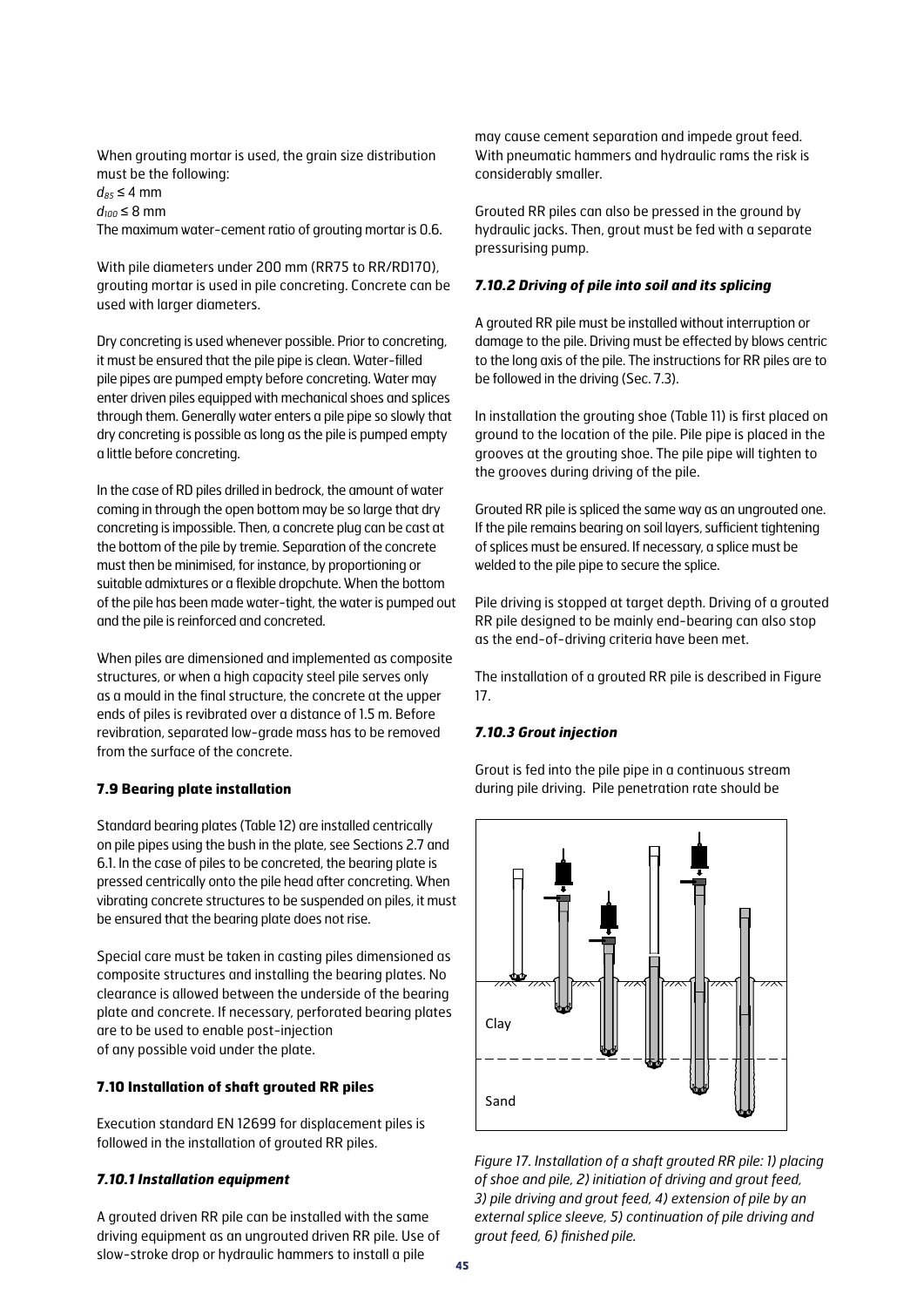adjusted to correspond to grout injection rate. In the case of shaft grouted RR piles and jacked RR piles, the grout from the mixer is fed inside the piles through an adapter attached to their upper end.

The blows imparted by the equipment used to drive shaft grouted RR piles cause short pressure shocks in the grout, even in excess of 1 MPa (10 bar), which increase its penetration efficiency into annulus around the pile pipe.

Grouting may be either gravity grouting, where the grout flows freely into the pipe pile, or pump pressurised. Gravity grouting is used most often. In the case of long piles (over 15 m), or those extending substantially below the water table, pressurised grouting is recommended. The injection rate of gravity pumping equipment may be insufficient with long piles. Groundwater pressure pushes water into the pile pipe if grouting pressure is less than prevailing water pressure.

The pressure used to pressurise the grout depends on the soil layers to be penetrated and their possible shearing. The average recommended pressure for pressurising grout is 0.5 to 2.5 MPa (5 to 25 bar).

The grout may be either injection grout, grouting mortar or concrete grout. Injection grout is a mixture of water and cement that may contain a maximum amount of aggregate (max. grain size <2 mm) equal to the amount of cement expressed as percentage by weight. Grouting mortar consists of aggregate (max. grain size normally <4 mm) in addition to water and cement. Concrete grout consists of water, cement, aggregate (max. grain size >4 mm) and possibly also lime. Grout may also contain some admixtures, for example plasticizers and set retarders.

The water-cement ratio of the grout must be suitable for the ground conditions, in any event lower than 0.55. The compressive strength (cube) of grout at 28 days must be at least 30 MPa (C25/30). Used grout must not contain ingredients that predispose to corrosion or aggravate it.

The pile designer gives instructions for the mixing of the grout, its admixtures, and the tests to be conducted prior to its use to determine its consistency, separation and shrinking. Grouting mortar is always mixed according to the instructions of the designer.

# **8. SUPERVISION AND QUALITY CONTROL OF PILING WORK, MEASUREMENTS**

#### **8.1 Supervision and monitoring of piling work**

Supervision and monitoring of the installation of steel piles is implemented according to Ch. 2, Sec. 6.1 of PO-2016. The quality control of steel pile installation is based on the implementation and quality plan of the site (PO-2016, Ch. 2, Sec. 5.1). The piling manager is

responsible for quality control and related measures. The piling manager may be assisted in the monitoring of piling work by an external supervisor and/or the site's responsible foundation engineer who provides expert monitoring services. The valid rules and regulations of the Finnish Transport Infrastructure Agency are observed in the supervision and monitoring of piling in infrastructure projects.

#### **8.2 Quality control of materials**

Quality control of materials is implemented according to Ch. 2, Sec. 6.1.2 of PO-2016 and their documentation according to Ch.2, Sec. 7.3 of PO-2001.

#### **8.3 Monitoring measurements during installation**

Monitoring measurements during installation are done according to Ch.2, Sec. 6.2 of PO-2016. Valid guidelines of the Finnish Transport Infrastructure Agency are observed in infrastructure projects. Monitoring measurements are documented as defined in Ch. 2, Sec. 7.3 of PO-2016.

The straightness of RR and RD piles is checked and



*Figure 18. Assessment of curvature of RR75 to RR/RD140/10 piles by the torch method.*



*Figure 19. Assessment of curvature of RR/RD170/10 to RR/RD270/12.5 piles by the torch method.*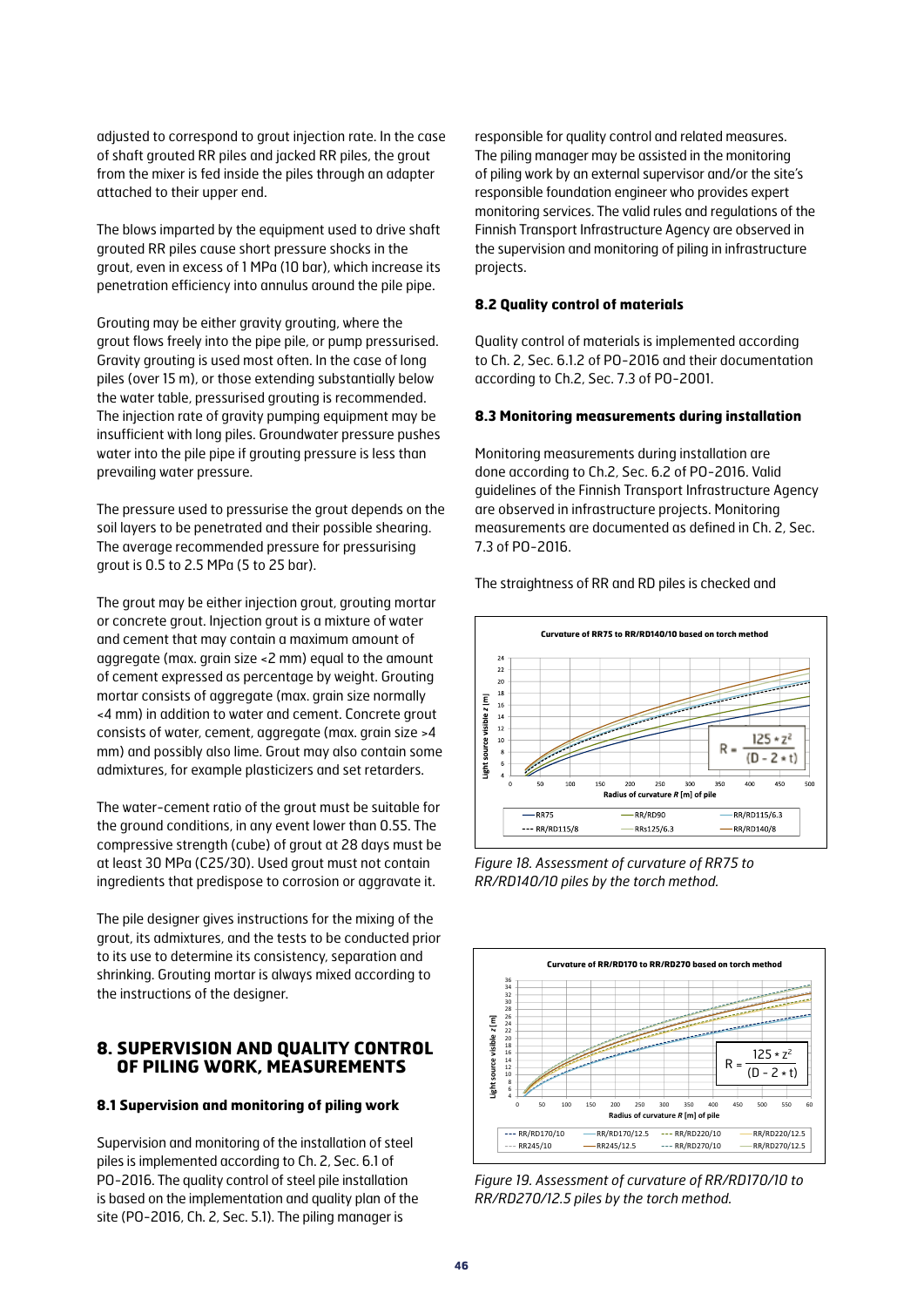documented after their installation. Straightness can be evaluated by the so-called torch method. It involves lowering a torch down a pile pipe suspended on a tape measure and measuring the depth at which the source of light can no longer be seen. Figures 18 and 19 show radii of curvature calculated for various piles based on the torch method. The formula presented in the figures expresses pile diameter and wall thickness in millimetres. The torch method provides an estimate of the radius of curvature of the upper pile end to the depth at which the light source vanishes from sight. In the case of long piles, the radius of curvature below the vanishing point cannot be estimated by the method. When the light source is visible at the bottom of the pile, the minimum radius is as shown in Figures 18 or 19, but it is generally considerably larger, especially as pile size increases. With larger pile diameters the light source allows determining visually, for example, the existence of local more curved sections towards the bottom of the pile.

If necessary, the curvature of piles can be determined more accurately by an inclinometer. Inclinometer measurements are generally used with piles driven in thick cohesion soils primarily at foundation underpinning sites.

Piles that do not meet straightness requirements are reported to the responsible foundation engineer of the site who decides on further measures.

The radius of curvature estimated by the torch method or measured by an inclinometer is compared to the radius used in dimensioning. The comparison must consider the soil layers: the strength of the pile structure has generally been dimensioned for the weakest soil section. Pile curvature may be considerably smaller in coarse-grained than in cohesion soil layers thanks to the strong lateral support. If the radius of curvature is, or is estimated to be, smaller than in dimensioning, a dimensioning value is calculated for pile strength based on it, which is compared to the design value of the load taken by the pile.

#### **8.4 Testing of piles**

Implemented according to Ch.2, Sec. 6.3 of PO-2016. The test methods applicable to steel piles are indicated in Sec. 5.5. Tests are documented according to Ch. 2, Sec. 7.3 of PO-2016.

# **9. DOCUMENTATION OF PILING WORK**

#### **9.1 General**

In building construction projects all piling documents are compiled into a construction inspection document according to Ch. 2, Sec. 7.1 of PO-2016. In infrastructure projects documentation is done according to the valid rules and regulations of the Finnish Transport Infrastructure Agency

#### **9.2 Piling records**

Documentation of piling is done according to standard EN 1997-1 and Ch. 2, Sec. 7.2 of PO-2016. Piling records applicable to SSAB's steel piles are presented in Appendix 4.

#### **9.3 Outcome drawing and other piling documents**

The piling outcome drawing is made after completion of piling works. The content and preparation of the outcome drawing are according to Ch. 2, Sec. 7.4 of PO-2016. Monitoring measurements are documented according to Ch. 2, Sec. 7.3 of PO-2016.

# **10. WORK SAFETY AND ENVIRONMENTAL PROTECTION**

Work safety and environmental protection are according to Ch. 2, Sec. 8 of PO-2016.

Instructions on the safe handling of SSAB's steel piles are found in "Piles and pile accessories, recommendations for safe handling on site" which advise on safe handling of pile products and accessories before actual piling. Section 7 of these instructions is observed in piling. A special work safety aspect concerning steel pipe piling is the reliable closing of the ends of open pile pipes after installation.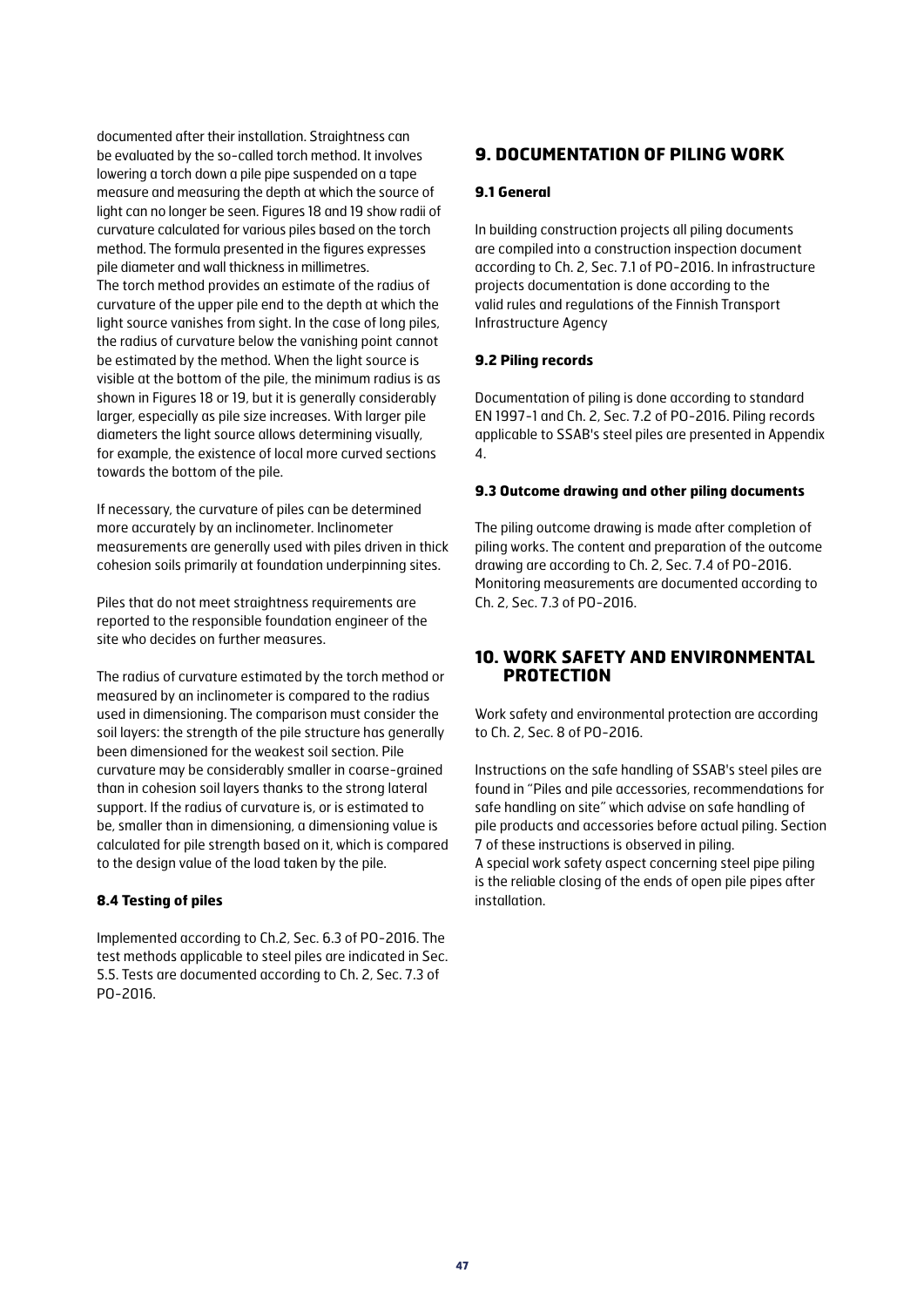# **11. END-OF-DRIVING TABLES**

#### **11.1 General**

The end-of-driving tables and graphs have been prepared on the basis of analyses made using the GRLWEAP program built on the one-dimensional wave theory according to the main principles of Ch. 1, App. 2 of PO-2016.

The end-of-driving tables present five different ultimate geotechnical resistance values (*Rc*) for each pile size, pile length and driving equipment. In addition to the *Rc, max* values corresponding to piling classes PTL1 to PTL3, the tables also present the smaller than maximum values corresponding to PTL2 and PTL3. The reduced value of PTL2 is about 88 to 90 % of its maximum value, and the reduced value of PTL3 is the average of the maximum values of PTL2 and PTL3 corresponding to 80 % of the yield strength of steel. The reduced values are presented to facilitate setting appropriate end-of-driving criteria in situations where the goal is not to attain the maximum values of the piling class in question. End-of-driving curves have also been drawn for hydraulic rams and pneumatic hammers as function of geotechnical resistance and endof-driving settlement. The end-of-driving tables and graphs are suitable for steel piles serving as end-bearing piles.

The end-of-driving tables present the design geotechnical resistance values  $(R_d)$  of piles. The  $R_d$  values apply in the case of so-called non-rigid structures. In PTL3,  $R_d$  values are calculated using a correlation coefficient *ξ5* of 1.47.

End-of-driving criteria have been calculated for four pile lengths: 5, 10, 20 and 30 m.

#### **11.2 Drop and hydraulic hammers**

#### *11.2.1 Basics of modelling*

In connection with the building of the soil model, the number of final blows imparted with drop and hydraulic hammers was determined using a shaft resistance of 10% of the total ultimate geotechnical resistance of a pile and shaft resistance distributed evenly in the form of a downward expanding triangle. The used Smith damping factor (*Js*) is 0.23 s/m, which corresponds to the typical piling conditions for the above-mentioned shaft resistance distribution where about half of the pile lies in cohesion soil and the rest in friction soil. Otherwise, the dynamic soil parameters of App. 2 of PO-2016 are used in creating the soil model.

- elastic compression of soil under the tip before quake  $q_t$ = *d*/120 [mm]
- **•** elastic compression of soil around pile before quake *qs*  $= 2.5$  mm
- Smith's damping factor at pile tip,  $J_t = 0.5^*(25/\sigma_t)$  [s/m], (*σt* [MPa] = soil failure stress under pile tip)

Drop and hydraulic hammers up to 2000 kg have been analyzed using the SELF PJ hammer model created for GRLWEAP using typical moving part dimensions based on hammer weight. Drop and hydraulic hammers have been calculated with the same driving equipment model using 80 % as the efficiency of the drop hammer and 90 % for the hydraulic hammer.

In the modelling of 3000 to 9000 kg drop and hydraulic hammers, the Junttan HHK hammer models have been used as follows:

- **•** the efficiency assigned to drop hammers was 80 %
- **•** the efficiency assigned to hydraulic hammers was 95 %

Pile cushion values of Junttan have been used in modeling 3000 and 4000 kg hammers up to pile size RR170/12.5. With other driving equipment/pile combinations calculations have been made ignoring pile cushions.

Exception to above is 1360 kg hydraulic hammers which is analyzed by using Movax DH-15 hammer model, efficiency 95 % and ignoring pile cushion.

#### *11.2.2 Instructions for use of end-of-driving tables*

The end-of-driving settlement of piles driven by hammers is always 10 mm/10 blows in PTL1 and PTL2, while in PLT3 it is 7 mm/10 blows.

The tables present with an accuracy of 0.05 m the required drop height for the combination of hammer weight, pile size and length, and intended geotechnical ultimate resistance and design value of resistance of each pile. The maximum allowed drop height used is the highest value suggested for each combination. When a value is given in parentheses in connection with maximum drop height, it refers to the fact that when maximum drop height is used, the maximum stress on the pile is 90% according to modelling, and that using the drop height in calculation will produce the ultimate geotechnical resistance indicated in parentheses. Drop heights can be interpolated on the basis of pile length.

The drop heights of the end-of-driving tables of piling class PTL3 are tentative. Mobilising geotechnical resistance and stresses on the pile during driving must be determined on the basis of PDA measurements.

In case the driving equipment includes an impact energy tester found reliable, the required impact energy can be determined as follows: required impact energy [kNm] = hammer weight of table [kg] x drop height [m] x efficiency given in table [-] x 0.00981. If the efficiency of the driving equipment is known from measurements to be something other than the 80 % or 95 % of the tables, drop height can be changed to correspond to actual efficiency.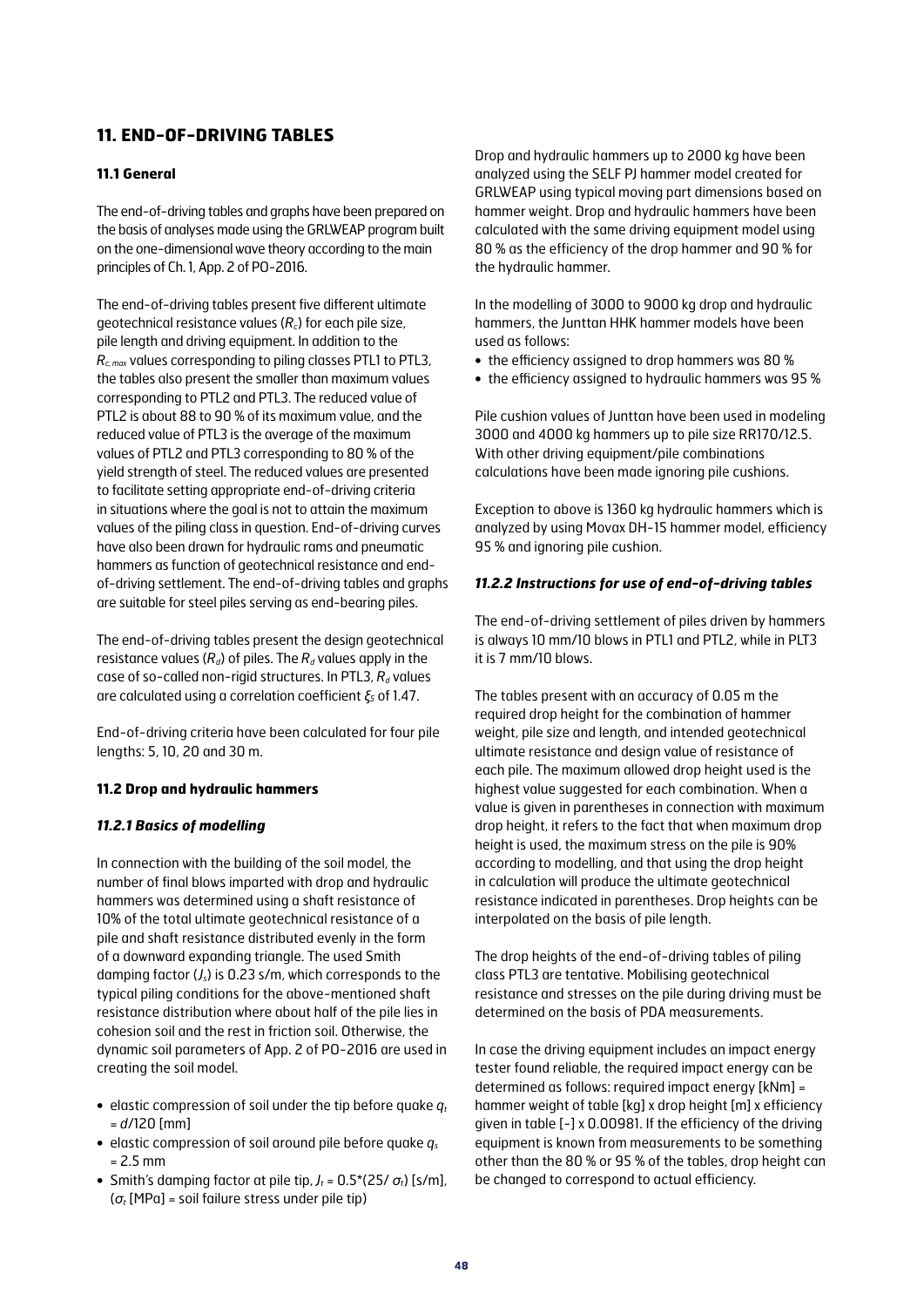#### *Example 1:*

Pile RR170/10, length 20 m, driving equipment: 4 t hydraulic hammer, design value of geotechnical resistance is the maximum value for PTL2 ( $R_d$  = 893kN).

According to the end-of-driving table drop height is 0.65 m, end-of driving settlement ≤10 mm/10 blows.

#### *Example 2:*

Pile RR170/10, length 17 m, driving equipment: 4 t accelerated hydraulic hammer (measured efficiency 100%),  $R_d$  = 893kN.

Drop height is interpolated based on 10 and 20 m pile lengths -> 0.6 m, efficiency of driving equipment is considered, drop height is 95 %/100 % \* 0.6 m = 0.57 m, rounded to 0,55 m, end-of-driving settlement ≤10 mm/10 blows.

#### **11.3 Hydraulic rams and pneumatic hammers**

#### *11.3.1 Principles of modelling*

The magnitude of the shaft resistance of a pile used in creating the soil model was 1 % of the total ultimate resistance of the pile, and shaft resistance was distributed evenly in the form of a downward expanding triangle. Otherwise, the dynamic soil parameters presented in App. 2 of PO-2016 were used.

The hammers for the program were modelled based on data and properties provided by importers or manufacturers. The efficiencies of the ram and hammer, again, were based on opinions or measurements. Used hammer efficiency was 80 %. With certain hammer/pile combinations lower efficiency was used. In those cases, efficiency has been indicated in connection with the end-of-driving graph and table for the combination in question.

#### *11.3.2 Instructions for use of end-of-driving graphs and tables*

The end-of-driving settlement (mm/30 s) corresponding to the ultimate geotechnical resistance (*Rc*) and the design value (*Rd*) of geotechnical resistance is presented in the end-of-driving tables for each hammer, pile size and pile length. In case calculated end-of-driving settlement exceeds 100 mm/30 s, the magnitude of end-of-driving settlement is limited to 100 mm/30 s in the table. An end-of-driving settlement exceeding 100 mm/30 s can be used case-specifically, but then it must be taken into account that the actual number of hammer blows may decrease as settlement increases. If simulation indicates that a hammer is unable to mobilise the required geotechnical resistance, the table shows the mobilised geotechnical ultimate resistance when settlement <2 mm/30 s.

End-of-driving graphs show the calculated geotechnical ultimate resistance (*Rc*) with respect to end-ofdriving settlement. If the targeted design value (*Rd*) of geotechnical resistance in piling classes PTL1 and PTL2 deviates from tabulated values, it can be interpolated based on the values of the table or determined from the end-of-driving graphs as follows: design value of geotechnical resistance (*Rd*) is multiplied by the factor 1.764 (1.47 x 1.2) to arrive at the corresponding geotechnical resistance (*Rc*), which allows reading the end-of-driving settlement from the graph.

In case the hammer cannot mobilise sufficient geotechnical resistance based on simulation, geotechnical resistance is to be ensured, for instance, by a separate test loading hammer and dynamic bearing capacity measurement or alternately by elasticity measurement and a dynamic bearing capacity formula.

In piling class PTL3 the geotechnical ultimate resistance must be determined on the basis of dynamic bearing capacity measurements.

If the end-of-driving graphs indicate an efficiency below 80%, the instructions of Sections 7.3.3 and 7.3.7 of the manual are to be followed in pile installation.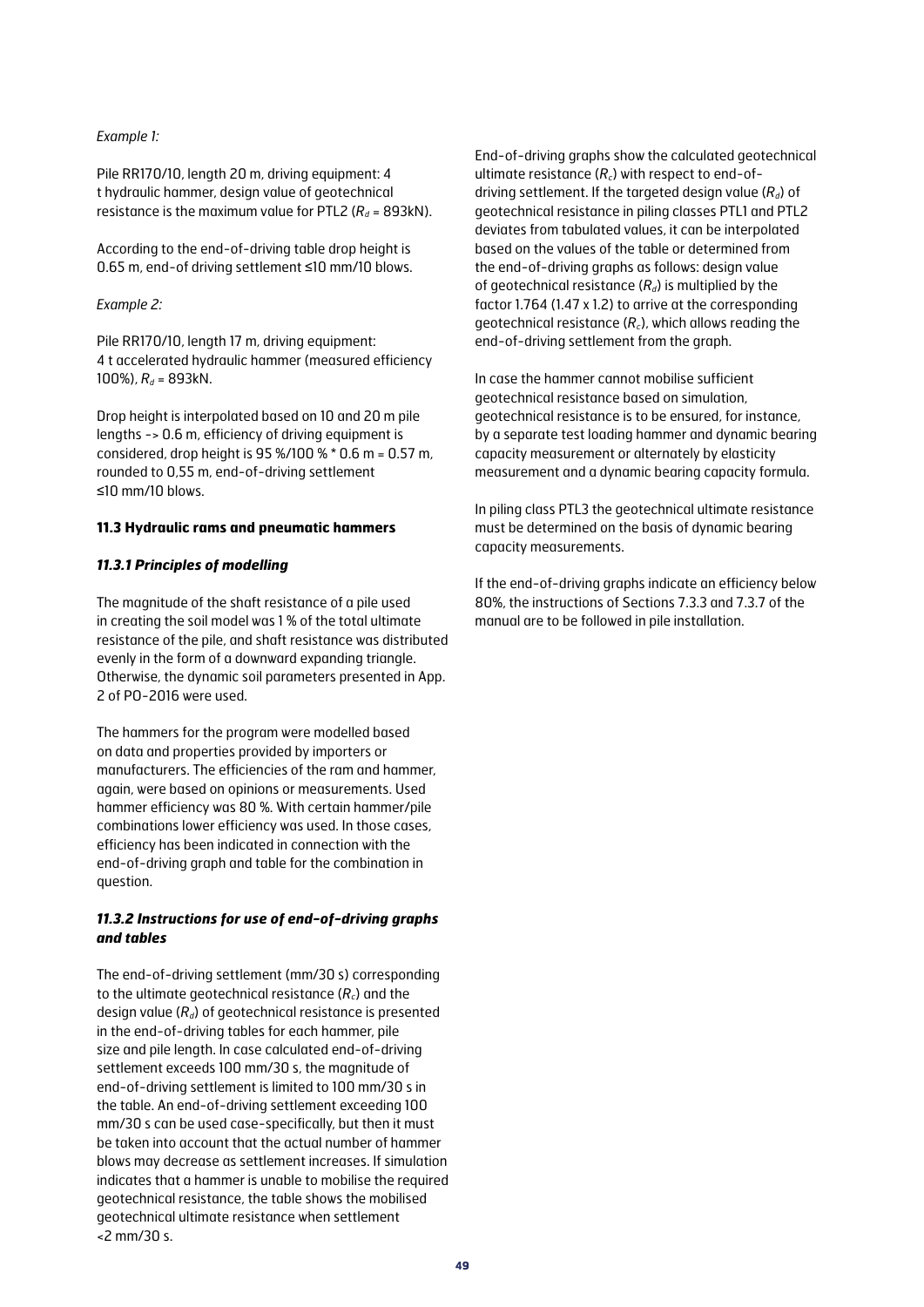*Example: Furukawa F19 hydraulic hammer, pile RRs115/8, piling class PTL2, pile length 10* m*. Piles have two Rd values: 525* kN *and 560* kN*.*

*The end-of-driving settlement corresponding to R<sub>d</sub> value 525 kN given in the table is 30 mm/30 s.* 

*The Rd value 560* kN *is converted to a geotechnical ultimate resistance (Rc) as follows: 1.764 \* 560* kN *= 988* kN*. Based on the end-of-driving graph, the end-of-driving settlement is about 8* mm*/30* s*.*

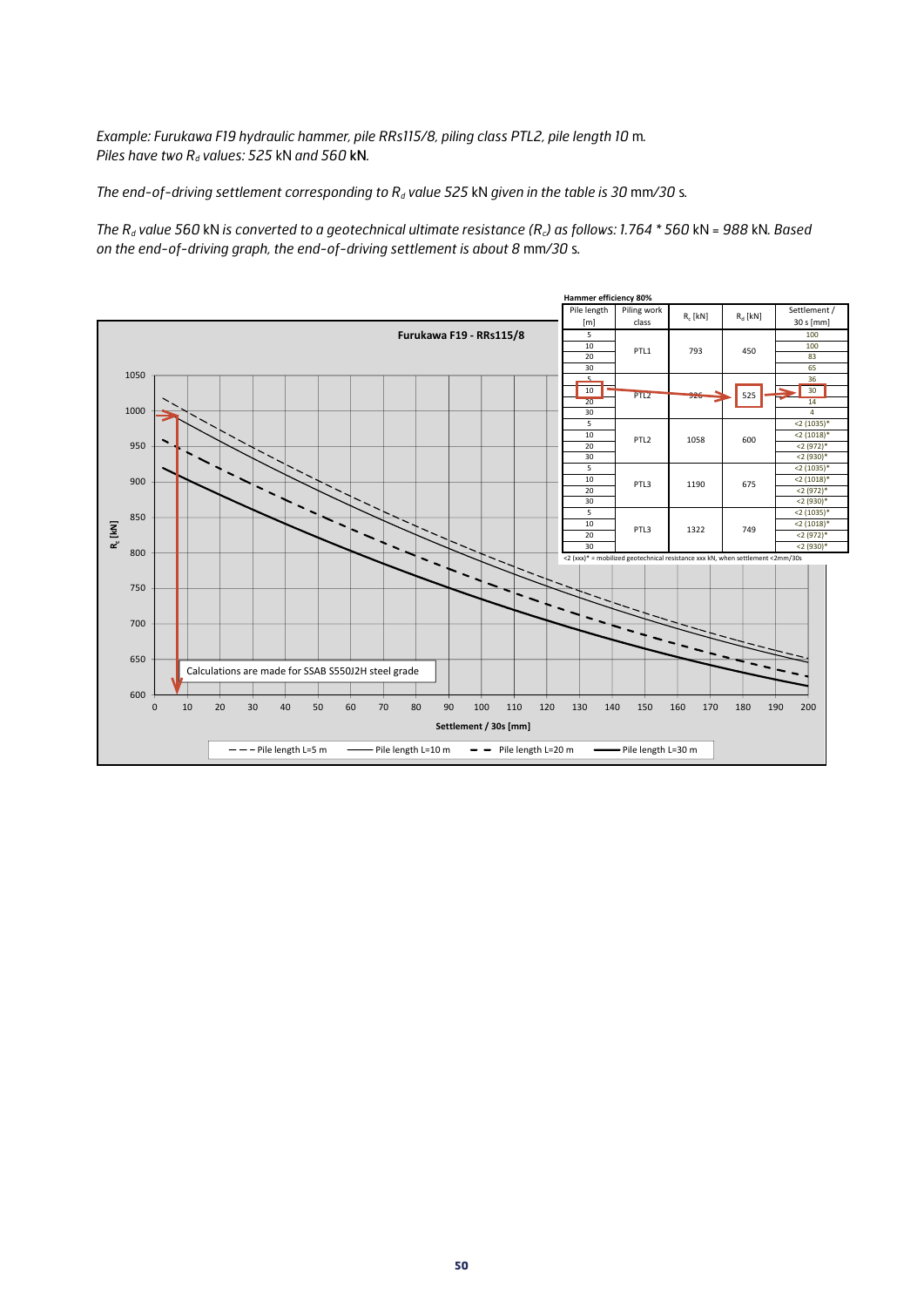# *Rc;max* **values of driven piles and informative**  design values  $R_d$  of large diameter RR piles

**Table 1A:**  $R_{cmax}$  values of driven RR75 to RR320 piles, that is, maximum impact resistance values by piling classes

**Table 1B:** Corresponding values of RR400 to RR1200 piles and design values for centric load resistance of standard RR400 to RR1200 rock shoes

**Table 1C:** Informative design values for geotechnical resistance  $R_d$  [kN] of piles RR400 - RR1200

| <b>Pile</b>      | <b>Steel grade</b> | PTL1 | PTL <sub>2</sub> | PTL3 |
|------------------|--------------------|------|------------------|------|
| <b>RR75</b>      | <b>S460MH</b>      | 343  | 458              | 572  |
| <b>RR90</b>      | <b>S460MH</b>      | 406  | 541              | 677  |
| RR115/6,3        | <b>S460MH</b>      | 531  | 708              | 885  |
| <b>RR115/8</b>   | <b>S460MH</b>      | 664  | 885              | 1106 |
| <b>RRs115/8</b>  | S550J2H            | 793  | 1058             | 1322 |
| RRs125/6,3       | S550J2H            | 710  | 946              | 1183 |
| <b>RR140/8</b>   | <b>S460MH</b>      | 822  | 1096             | 1370 |
| <b>RRs140/8</b>  | <b>S550J2H</b>     | 983  | 1311             | 1638 |
| RR140/10         | <b>S460MH</b>      | 1012 | 1350             | 1687 |
| <b>RRs140/10</b> | S550J2H            | 1210 | 1614             | 2017 |
| <b>RR170/10</b>  | <b>S460MH</b>      | 1235 | 1647             | 2059 |
| <b>RRs170/10</b> | S550J2H            | 1477 | 1969             | 2462 |
| RR170/12,5       | <b>S460MH</b>      | 1520 | 2026             | 2533 |
| RRs170/12,5      | S550J2H            | 1817 | 2423             | 3029 |
| <b>RR220/10</b>  | <b>S460MH</b>      | 1632 | 2176             | 2720 |
| <b>RRs220/10</b> | S550J2H            | 1951 | 2601             | 3252 |
| RR220/12,5       | <b>S460MH</b>      | 2015 | 2687             | 3359 |
| RRs220/12,5      | S550J2H            | 2410 | 3213             | 4016 |
| <b>RR245/10</b>  | <b>S460MH</b>      | 1832 | 2442             | 3053 |
| <b>RRs245/10</b> | S550J2H            | 2190 | 2920             | 3650 |
| RR245/12,5       | <b>S460MH</b>      | 2265 | 3020             | 3775 |
| RRs245/12.5      | <b>S550J2H</b>     | 2708 | 3611             | 4514 |
| <b>RR270/10</b>  | <b>S460MH</b>      | 2052 | 2737             | 3421 |
| <b>RRs270/10</b> | S550J2H            | 2454 | 3272             | 4090 |
| RR270/12,5       | <b>S460MH</b>      | 2541 | 3388             | 4235 |
| RRs270/12,5      | S550J2H            | 3038 | 4051             | 5064 |
| <b>RR320/10</b>  | <b>S460MH</b>      | 2450 | 3266             | 4083 |
|                  | S550J2H            | 2929 | 3905             | 4881 |
|                  | <b>S460MH</b>      | 3038 | 4050             | 5063 |
| RR320/12,5       | <b>S550J2H</b>     | 3632 | 4842             | 6053 |

*Table 1A. Rc;max values [*kN*] of RR75 to RR320 piles*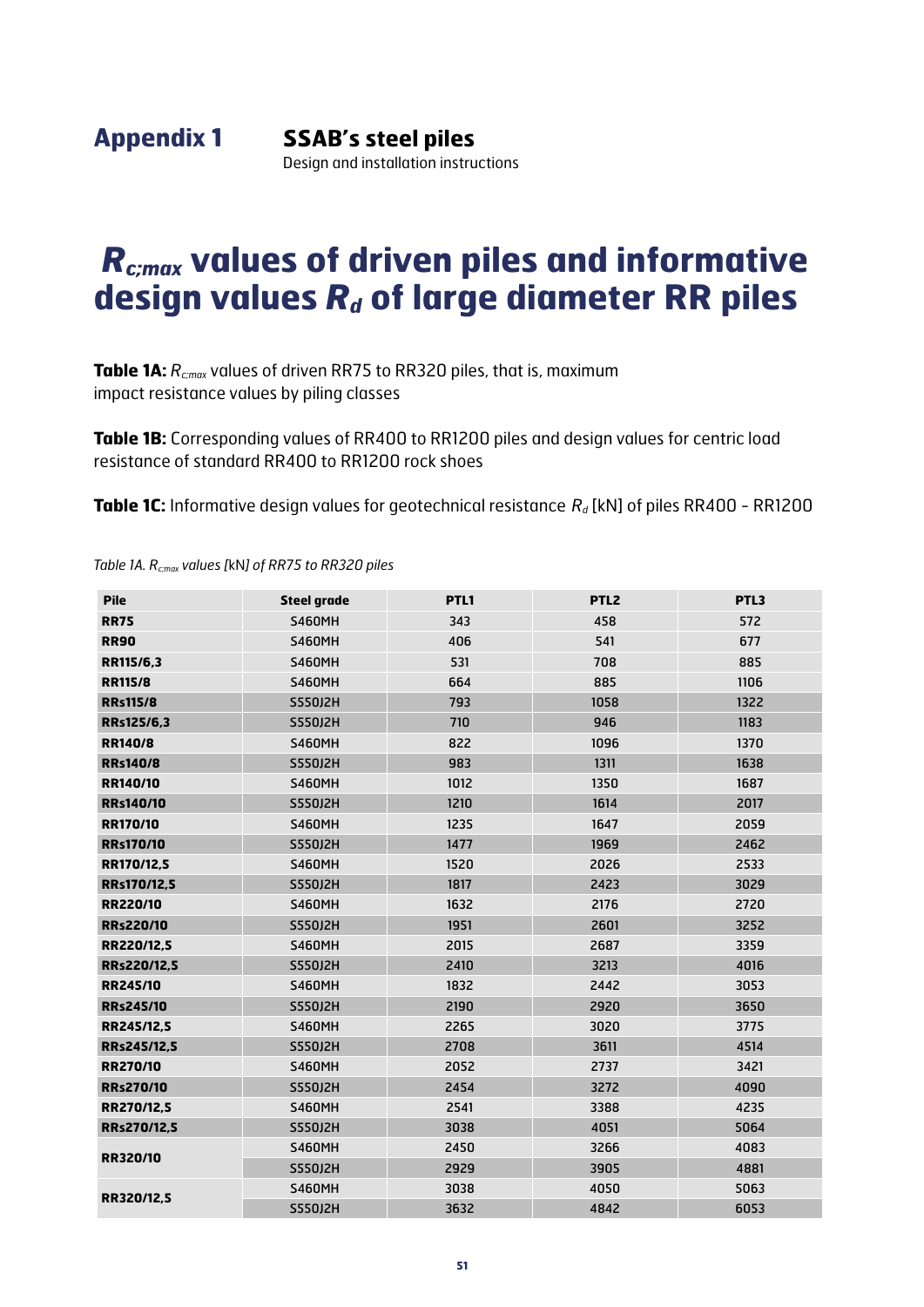|  | Table 1B. $R_{c;\textit{max}}$ values [kN] of RR400 to RR1200 piles |
|--|---------------------------------------------------------------------|
|--|---------------------------------------------------------------------|

| Pile                                 |              | <b>Piling work class PTL1</b> |                              |                | <b>Piling work class PTL2</b> |                | <b>Piling work class PTL3</b> | <b>Standard</b>         |                |                        |
|--------------------------------------|--------------|-------------------------------|------------------------------|----------------|-------------------------------|----------------|-------------------------------|-------------------------|----------------|------------------------|
| <b>Steel grade</b>                   |              | S355J2H S440J2H S550J2H       |                              |                | S355J2H S440J2H S550J2H       |                |                               | S355J2H S440J2H S550J2H |                | rock shoe<br>$R_{d,L}$ |
| <b>RR400/8</b>                       | 1919         | 2379                          | 2974                         | 2559           | 3172                          | 3965           | 3199                          | 3965                    | 4956           | 4900                   |
| <b>RR400/10</b>                      | 2387         | 2959                          | 3699                         | 3183           | 3945                          | 4931           | 3979                          | 4931                    | 6164           | 4900                   |
| RR400/12.5                           | 2965         | 3675                          | 4594                         | 3954           | 4900                          | 6125           | 4942                          | 6125                    | 7657           | 4900                   |
| <b>RR450/8</b><br><b>RR450/10</b>    | 2163<br>2692 | 2681<br>3337                  | 3352<br>4171                 | 2884<br>3589   | 3575<br>4449                  | 4469<br>5561   | 3605<br>4487                  | 4469<br>5561            | 5586<br>6951   | 5920<br>5920           |
| RR450/12.5                           | 3346         | 4147                          | 5184                         | 4462           | 5530                          | 6912           | 5577                          | 6912                    | 8640           | 5920                   |
| <b>RR500/8</b>                       | 2409         | 2986                          | 3732                         | 3212           | 3981                          | 4976           | 4015                          | 4976                    | 6220           | 7550                   |
| <b>RR500/10</b>                      | 2999         | 3717                          | 4647                         | 3999           | 4956                          | 6195           | 4999                          | 6195                    | 7744           | 7550                   |
| <b>RR500/12.5</b>                    | 3730         | 4623                          | 5779                         | 4974           | 6164                          | 7705           | 6217                          | 7705                    | 9632           | 7550                   |
| <b>RR500/14.2</b><br><b>RR500/16</b> | 4223<br>4741 | 5234<br>5876                  | 6543                         | 5631<br>6321   | 6979<br>7835                  | 8723           | 7038<br>7901                  | 8723<br>9793            | 10904          | 7550<br>7550           |
| <b>RR550/8</b>                       | 2655         | 3290                          | 4113                         | 3540           | 4387                          | 5484           | 4424                          | 5484                    | 6855           | 7940                   |
| <b>RR550/10</b>                      | 3306         | 4098                          | 5122                         | 4408           | 5464                          | 6830           | 5511                          | 6830                    | 8537           | 7940                   |
| <b>RR550/12.5</b>                    | 4114         | 5099                          | 6374                         | 5485           | 6799                          | 8499           | 6857                          | 8499                    | 10623          | 7940                   |
| <b>RR550/14.2</b>                    | 4659         | 5775                          | 7218                         | 6212           | 7699                          | 9624           | 7765                          | 9624                    | 12030          | 7940                   |
| <b>RR550/16</b><br><b>RR600/8</b>    | 5232<br>2900 | 6485<br>3595                  | 4494                         | 6976<br>3867   | 8647<br>4793                  | 5991           | 8720<br>4834                  | 10808<br>5991           | 7489           | 7940<br>9680           |
| <b>RR600/10</b>                      | 3613         | 4479                          | 5598                         | 4818           | 5972                          | 7464           | 6022                          | 7464                    | 9331           | 9680                   |
| RR600/12.5                           | 4498         | 5575                          | 6969                         | 5997           | 7433                          | 9292           | 7497                          | 9292                    | 11615          | 9680                   |
| RR600/14.2                           | 5095         | 6315                          | 7894                         | 6794           | 8420                          | 10525          | 8492                          | 10525                   | 13157          | 9680                   |
| <b>RR600/16</b>                      | 5724         | 7094                          | 8868                         | 7632           | 9459                          | 11824          | 9540                          | 11824                   | 14780          | 9680                   |
| <b>RR600/18</b>                      | 6418<br>3141 | 7954<br>3893                  |                              | 8557<br>4188   | 10605<br>5191                 | 6489           | 10696<br>5236                 | 13257<br>6489           |                | 9680<br>10060          |
| <b>RR650/8</b><br><b>RR650/10</b>    | 3915         | 4852                          | 4867<br>6065                 | 5219           | 6469                          | 8086           | 6524                          | 8086                    | 8111<br>10108  | 10060                  |
| RR650/12.5                           | 4874         | 6042                          | 7552                         | 6499           | 8055                          | 10069          | 8124                          | 10069                   | 12586          | 10060                  |
| RR650/14.2                           | 5523         | 6845                          | 8556                         | 7364           | 9127                          | 11409          | 9205                          | 11409                   | 14261          | 10060                  |
| <b>RR650/16</b>                      | 6206         | 7691                          | 9614                         | 8274           | 10255                         | 12819          | 10343                         | 12819                   | 16024          | 10060                  |
| <b>RR650/18</b>                      | 6960         | 8626                          |                              | 9279           | 11501                         |                | 11599                         | 14376                   |                | 10060                  |
| <b>RR700/8</b><br><b>RR700/10</b>    | 3387<br>4222 | 4198<br>5233                  | 5247<br>6541                 | 4516<br>5629   | 5597<br>6977                  | 6997<br>8721   | 5645<br>7036                  | 6997<br>8721            | 8746<br>10901  | 11610<br>11610         |
| RR700/12.5                           | 5258         | 6517                          | 8147                         | 7011           | 8690                          | 10862          | 8764                          | 10862                   | 13578          | 11610                  |
| RR700/14.2                           | 5959         | 7386                          | 9232                         | 7945           | 9848                          | 12310          | 9932                          | 12310                   | 15387          | 11610                  |
| <b>RR700/16</b>                      | 6697         | 8300                          | 10376                        | 8929           | 11067                         | 13834          | 11162                         | 13834                   | 17293          | 11610                  |
| <b>RR700/18</b>                      | 7512         | 9311                          | 11639                        | 10017          | 12415                         | 15519          | 12521                         | 15519                   | 19398          | 11610                  |
| <b>RR700/20</b><br><b>RR750/8</b>    | 8323<br>3633 | 10316<br>4503                 | 5628                         | 11097<br>4844  | 13754<br>6003                 | 7504           | 13872<br>6055                 | 17193<br>7504           | 9380           | 11610<br>12340         |
| <b>RR750/10</b>                      | 4529         | 5613                          | 7017                         | 6038           | 7484                          | 9355           | 7548                          | 9355                    | 11694          | 12340                  |
| RR750/12.5                           | 5642         | 6993                          | 8742                         | 7523           | 9324                          | 11655          | 9404                          | 11655                   | 14569          | 12340                  |
| <b>RR750/14.2</b>                    | 6395         | 7926                          | 9908                         | 8527           | 10568                         | 13210          | 10658                         | 13210                   | 16513          | 12340                  |
| <b>RR750/16</b>                      | 7188         | 8910                          | 11137                        | 9585           | 11879                         | 14849          | 11981                         | 14849                   | 18562          | 12340                  |
| <b>RR750/18</b><br><b>RR750/20</b>   | 8065<br>8937 | 9996<br>11077                 | 12495                        | 10754<br>11916 | 13328<br>14770                | 16661          | 13442<br>14895                | 16661<br>18462          | 20826          | 12340<br>12340         |
| <b>RR800/8</b>                       | 3878         | 4807                          | 6009                         | 5171           | 6409                          | 8012           | 6464                          | 8012                    | 10015          | 12530                  |
| <b>RR800/10</b>                      | 4836         | 5994                          | 7492                         | 6448           | 7992                          | 9990           | 8060                          | 9990                    | 12487          | 12530                  |
| <b>RR800/12.5</b>                    | 6026         | 7469                          | 9336                         | 8035           | 9959                          | 12448          | 10044                         | 12448                   | 15561          | 12530                  |
| RR800/14.2                           | 6831         | 8467                          | 10584                        | 9108           | 11289                         | 14111          | 11385                         | 14111                   | 17639          | 12530                  |
| <b>RR800/16</b><br><b>RR800/18</b>   | 7680<br>8618 | 9519<br>10682                 | 11898<br>13352               | 10240<br>11491 | 12692<br>14242                | 15864<br>17803 | 12800<br>14364                | 15864<br>17803          | 19830<br>22253 | 12530<br>12530         |
| <b>RR800/20</b>                      | 9552         | 11839                         |                              | 12735          | 15785                         |                | 15919                         | 19731                   |                | 12530                  |
| <b>RR800/23</b>                      | 10943        | 13563                         |                              | 14590          | 18084                         |                | 18238                         | 22605                   |                | 12530                  |
| <b>RR900/10</b>                      | 5444         | 6748                          | 8435                         | 7259           | 8997                          | 11246          | 9074                          | 11246                   | 14058          | 14890                  |
| RR900/12.5                           | 6787         | 8411                          | 10514                        | 9049           | 11215                         | 14019          | 11311                         | 14019                   | 17524          | 14890                  |
| RR900/14.2<br><b>RR900/16</b>        | 7695<br>8653 | 9537<br>10725                 | 119 <sub>c</sub> 22<br>13406 | 10260<br>11537 | 12717<br>14300                | 15896<br>17875 | 12825<br>14422                | 15896<br>17875          | 19870<br>22344 | 14890<br>14890         |
| <b>RR900/18</b>                      | 9713         | 12039                         | 15048                        | 12951          | 16051                         | 20064          | 16188                         | 20064                   | 25080          | 14890                  |
| <b>RR900/20</b>                      | 10768        | 13346                         |                              | 14357          | 17795                         |                | 17947                         | 22244                   |                | 14890                  |
| <b>RR900/23</b>                      | 12342        | 15297                         |                              | 16456          | 20396                         |                | 20570                         | 25495                   |                | 14890                  |
| RR1000/10<br>RR1000/12.5             | 6059<br>7554 | 7509                          | 9387                         | 8078<br>10073  | 10012<br>12484                | 12515<br>15605 | 10098<br>12591                | 12515                   | 15644          | 15690                  |
| RR1000/14.2                          | 8567         | 9363<br>10619                 | 11704<br>13273               | 11423          | 14158                         | 17698          | 14279                         | 15605<br>17698          | 19507<br>22122 | 15690<br>15690         |
| RR1000/16                            | 9636         | 11943                         | 14929                        | 12848          | 15924                         | 19905          | 16060                         | 19905                   | 24881          | 15690                  |
| RR1000/18                            | 10819        | 13409                         | 16761                        | 14425          | 17879                         | 22348          | 18031                         | 22348                   | 27936          | 15690                  |
| RR1000/20                            | 11997        | 14869                         |                              | 15996          | 19826                         |                | 19994                         | 24782                   |                | 15690                  |
| RR1000/23                            | 13755        | 17048                         |                              | 18340          | 22731                         |                | 22924                         | 28413                   |                | 15690                  |
| RR1200/10<br>RR1200/12.5             | 7287<br>9090 | 9032<br>11267                 | 11290<br>14083               | 9716<br>12120  | 12043<br>15022                | 15053<br>18778 | 12145<br>15150                | 15053<br>18778          | 18817<br>23472 | 19260<br>19260         |
| RR1200/14.2                          | 10312        | 12781                         | 15976                        | 13749          | 17041                         | 21301          | 17186                         | 21301                   | 26627          | 19260                  |
| RR1200/16                            | 11602        | 14379                         | 17974                        | 15469          | 19173                         | 23966          | 19336                         | 23966                   | 29957          | 19260                  |
| RR1200/18                            | 13030        | 16150                         | 20188                        | 17374          | 21533                         | 26917          | 21717                         | 26917                   | 33646          | 19260                  |
| RR1200/20                            | 14454        | 17915                         |                              | 19272          | 23886                         |                | 24090                         | 29858                   |                | 19260                  |
| RR1200/23                            | 16580        | 20550                         |                              | 22107          | 27400                         |                | 27634                         | 34251                   |                | 19260                  |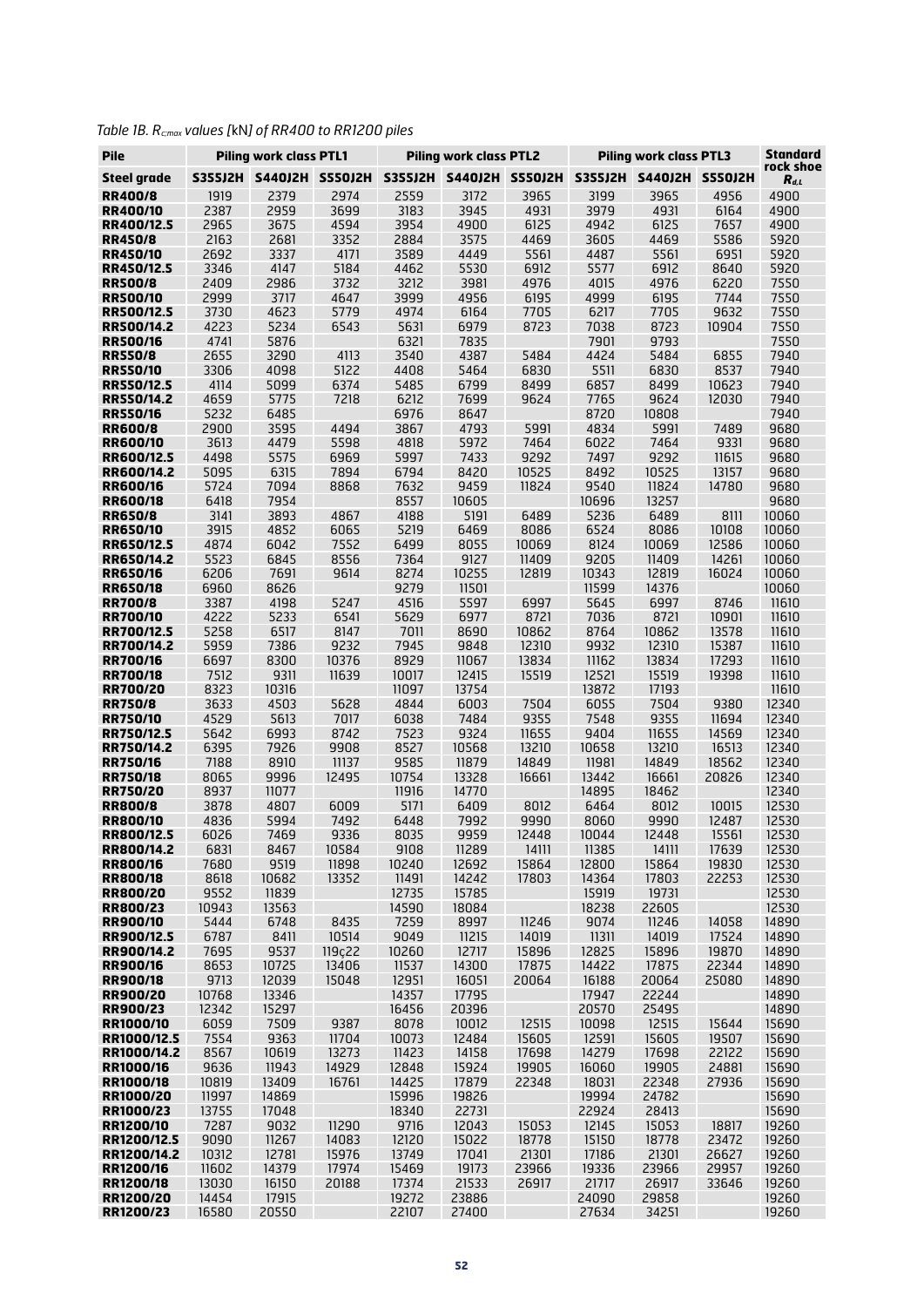*Table 1C. Informative design values for geotechnical resistance Rd [kN] of piles RR400 - RR1200 Values in table 1C are calculated from table 1B Rc;max values by using the correlation coefficient ξ<sup>5</sup> = 1.47 and the partial factor γt =1.20. The correlation coefficient used with large diameter piles is usually defined according to number/percentage of PDA measurement*   $\it done$  . Due to this, the  $R_d$  values vary somewhat compared to the values presented in table.

| <b>Pile</b>        |        | <b>Piling work class PTL1</b> |      |       | <b>Piling work class PTL2</b> |      | Piling work class PTL3 |                                                                         | <b>Standard</b><br>rock shoe |           |
|--------------------|--------|-------------------------------|------|-------|-------------------------------|------|------------------------|-------------------------------------------------------------------------|------------------------------|-----------|
| <b>Steel grade</b> |        |                               |      |       |                               |      |                        | S355J2H S440J2H S550J2H S355J2H S440J2H S550J2H S355J2H S440J2H S550J2H |                              | $R_{d,L}$ |
| <b>RR400/8</b>     | 1088   | 1349                          | 1686 | 1451  | 1798                          | 2248 | 1814                   | 2248                                                                    | 2810                         | 4900      |
| <b>RR400/10</b>    | 1353   | 1677                          | 2097 | 1804  | 2237                          | 2796 | 2256                   | 2796                                                                    | 3495                         | 4900      |
| RR400/12.5         | 1681   | 2084                          | 2604 | 2241  | 2778                          | 3473 | 2802                   | 3473                                                                    | 4341                         | 4900      |
| <b>RR450/8</b>     | 1226   | 1520                          | 1900 | 1635  | 2027                          | 2533 | 2044                   | 2533                                                                    | 3167                         | 5920      |
| <b>RR450/10</b>    | 1526   | 1891                          | 2364 | 2035  | 2522                          | 3152 | 2543                   | 3152                                                                    | 3941                         | 5920      |
| RR450/12.5         | 1897   | 2351                          | 2939 | 2529  | 3135                          | 3919 | 3162                   | 3919                                                                    | 4898                         | 5920      |
| <b>RR500/8</b>     | 1366   | 1693                          | 2116 | 1821  | 2257                          | 2821 | 2276                   | 2821                                                                    | 3526                         | 7550      |
| <b>RR500/10</b>    | 1700   | 2107                          | 2634 | 2267  | 2810                          | 3512 | 2834                   | 3512                                                                    | 4390                         | 7550      |
| <b>RR500/12.5</b>  | 2115   | 2621                          | 3276 | 2819  | 3495                          | 4368 | 3524                   | 4368                                                                    | 5460                         | 7550      |
| <b>RR500/14.2</b>  | 2394   | 2967                          | 3709 | 3192  | 3956                          | 4945 | 3990                   | 4945                                                                    | 6182                         | 7550      |
| <b>RR500/16</b>    | 2688*  | $3331*$                       |      | 3583* | $4441*$                       |      | 4479 *                 | 5552 *                                                                  |                              | 7550      |
| <b>RR550/8</b>     | 1505   | 1865                          | 2332 | 2007  | 2487                          | 3109 | 2508                   | 3109                                                                    | 3886                         | 7940      |
| <b>RR550/10</b>    | 1874   | 2323                          | 2904 | 2499  | 3097                          | 3872 | 3124                   | 3872                                                                    | 4840                         | 7940      |
| <b>RR550/12.5</b>  | 2332   | 2891                          | 3613 | 3110  | 3854                          | 4818 | 3887                   | 4818                                                                    | 6022                         | 7940      |
| <b>RR550/14.2</b>  | 2641   | 3274                          | 4092 | 3522  | 4365                          | 5456 | 4402                   | 5456                                                                    | 6820                         | 7940      |
| <b>RR550/16</b>    | 2966 * | 3676 *                        |      | 3955* | 4902 *                        |      | 4944 *                 | $6127*$                                                                 |                              | 7940      |
| <b>RR600/8</b>     | 1644   | 2038                          | 2547 | 2192  | 2717                          | 3397 | 2740                   | 3397                                                                    | 4246                         | 9680      |
| <b>RR600/10</b>    | 2048   | 2539                          | 3174 | 2731  | 3385                          | 4232 | 3414                   | 4232                                                                    | 5289                         | 9680      |
| RR600/12.5         | 2550   | 3160                          | 3951 | 3400  | 4214                          | 5267 | 4250                   | 5267                                                                    | 6584                         | 9680      |
| RR600/14.2         | 2888   | 3580                          | 4475 | 3851  | 4773                          | 5967 | 4814                   | 5967                                                                    | 7458                         | 9680      |
| <b>RR600/16</b>    | 3245   | 4022                          | 5027 | 4326  | 5362                          | 6703 | 5408                   | 6703                                                                    | 8378                         | 9680      |
| <b>RR600/18</b>    | 3638   | 4509                          |      | 4851  | 6012                          |      | 6063                   | 7515                                                                    |                              | 9680      |
| <b>RR650/8</b>     | 1781   | 2207                          | 2759 | 2374  | 2943                          | 3679 | 2968                   | 3679                                                                    | 4598                         | 10060     |
| <b>RR650/10</b>    | 2219   | 2750                          | 3438 | 2959  | 3667                          | 4584 | 3699                   | 4584                                                                    | 5730                         | 10060     |
| RR650/12.5         | 2763   | 3425                          | 4281 | 3684  | 4567                          | 5708 | 4605                   | 5708                                                                    | 7135                         | 10060     |
| RR650/14.2         | 3131   | 3880                          | 4851 | 4174  | 5174                          | 6467 | 5218                   | 6467                                                                    | 8084                         | 10060     |
| <b>RR650/16</b>    | 3518   | 4360                          | 5450 | 4690  | 5814                          | 7267 | 5863                   | 7267                                                                    | 9084                         | 10060     |
| <b>RR650/18</b>    | 3945   | 4890                          |      | 5260  | 6520                          |      | 6576                   | 8150                                                                    |                              | 10060     |
| <b>RR700/8</b>     | 1920   | 2380                          | 2975 | 2560  | 3173                          | 3966 | 3200                   | 3966                                                                    | 4958                         | 11610     |
| <b>RR700/10</b>    | 2393   | 2966                          | 3708 | 3191  | 3955                          | 4944 | 3989                   | 4944                                                                    | 6180                         | 11610     |
| RR700/12.5         | 2981   | 3695                          | 4618 | 3975  | 4926                          | 6158 | 4968                   | 6158                                                                    | 7697                         | 11610     |
| RR700/14.2         | 3378   | 4187                          | 5234 | 4504  | 5583                          | 6978 | 5630                   | 6978                                                                    | 8723                         | 11610     |
| <b>RR700/16</b>    | 3796   | 4705                          | 5882 | 5062  | 6274                          | 7842 | 6327                   | 7842                                                                    | 9803                         | 11610     |
| RR700/18           | 4259   | 5278                          | 6598 | 5678  | 7038                          | 8797 | 7098                   | 8797                                                                    | 10997                        | 11610     |
| RR700/20           | 4718   | 5848                          |      | 6291  | 7797                          |      | 7864                   | 9747                                                                    |                              | 11610     |

\*) pile size not in normal production, check availability from SSAB sales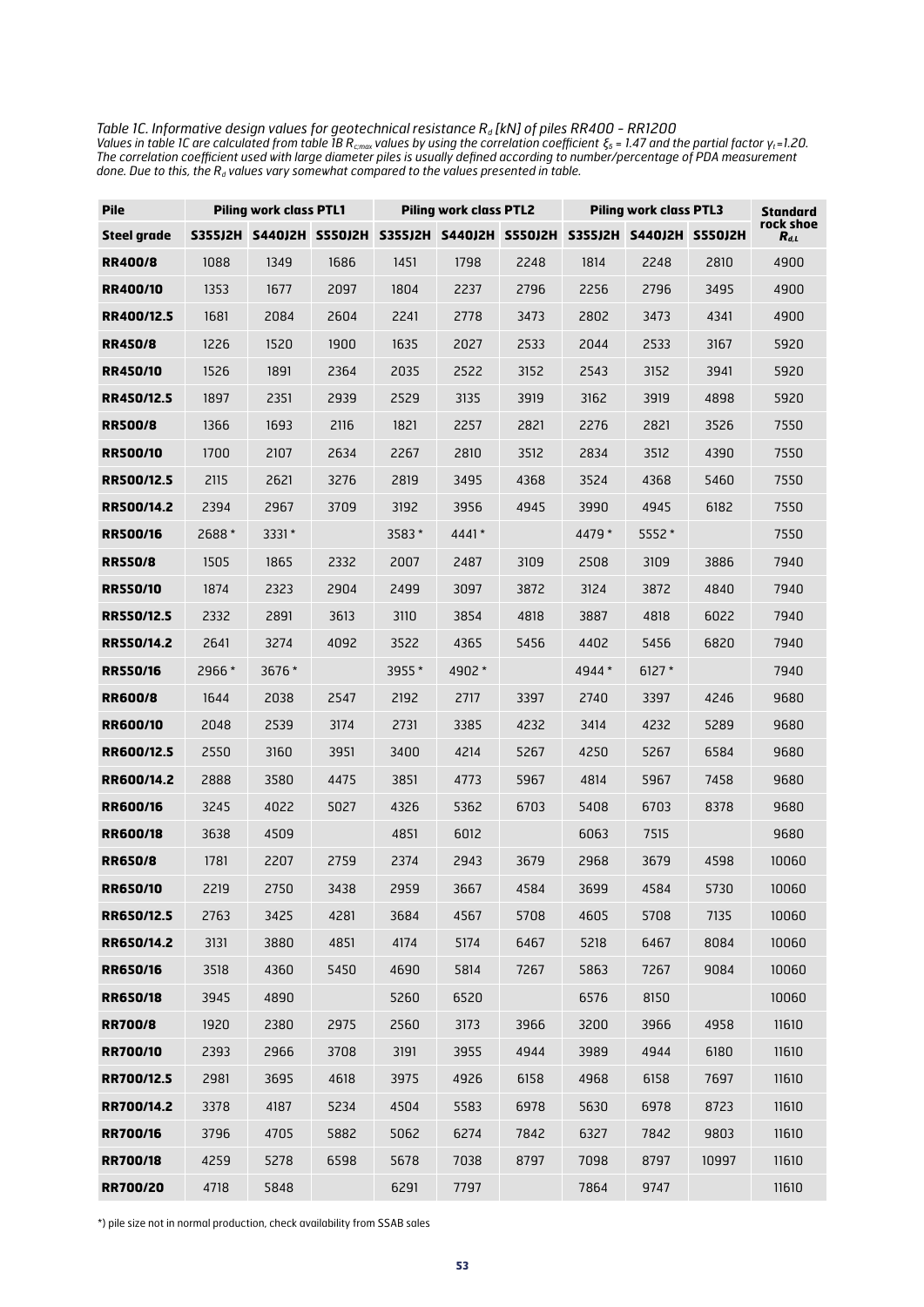| <b>Pile</b>        |        | <b>Piling work class PTL1</b>                                           |       |         | <b>Piling work class PTL2</b> |       | <b>Piling work class PTL3</b> | Standard |       |                        |
|--------------------|--------|-------------------------------------------------------------------------|-------|---------|-------------------------------|-------|-------------------------------|----------|-------|------------------------|
| <b>Steel grade</b> |        | S355J2H S440J2H S550J2H S355J2H S440J2H S550J2H S355J2H S440J2H S550J2H |       |         |                               |       |                               |          |       | rock shoe<br>$R_{d,L}$ |
| <b>RR750/8</b>     | 2059   | 2552                                                                    | 3191  | 2746    | 3403                          | 4254  | 3432                          | 4254     | 5318  | 12340                  |
| <b>RR750/10</b>    | 2567   | 3182                                                                    | 3978  | 3423    | 4243                          | 5304  | 4279                          | 5304     | 6629  | 12340                  |
| RR750/12.5         | 3199   | 3964                                                                    | 4956  | 4265    | 5286                          | 6607  | 5331                          | 6607     | 8259  | 12340                  |
| <b>RR750/14.2</b>  | 3625   | 4493                                                                    | 5617  | 4834    | 5991                          | 7489  | 6042                          | 7489     | 9361  | 12340                  |
| <b>RR750/16</b>    | 4075   | 5051                                                                    | 6313  | 5433    | 6734                          | 8418  | 6792                          | 8418     | 10522 | 12340                  |
| <b>RR750/18</b>    | 4572   | 5667                                                                    | 7084  | 6096    | 7556                          | 9445  | 7620                          | 9445     | 11806 | 12340                  |
| <b>RR750/20</b>    | 5066   | 6280                                                                    |       | 6755    | 8373                          |       | 8444                          | 10466    |       | 12340                  |
| <b>RR800/8</b>     | 2199   | 2725                                                                    | 3406  | 2932    | 3633                          | 4542  | 3664                          | 4542     | 5677  | 12530                  |
| <b>RR800/10</b>    | 2742   | 3398                                                                    | 4247  | 3655    | 4531                          | 5663  | 4569                          | 5663     | 7079  | 12530                  |
| RR800/12.5         | 3416   | 4234                                                                    | 5293  | 4555    | 5646                          | 7057  | 5694                          | 7057     | 8821  | 12530                  |
| RR800/14.2         | 3873   | 4800                                                                    | 6000  | 5163    | 6400                          | 8000  | 6454                          | 8000     | 10000 | 12530                  |
| <b>RR800/16</b>    | 4354   | 5396                                                                    | 6745  | 5805    | 7195                          | 8993  | 7256                          | 8993     | 11242 | 12530                  |
| <b>RR800/18</b>    | 4886   | 6055                                                                    | 7569  | 6514    | 8074                          | 10092 | 8143                          | 10092    | 12615 | 12530                  |
| <b>RR800/20</b>    | 5415   | 6711                                                                    |       | 7220    | 8948                          |       | 9025                          | 11185    |       | 12530                  |
| <b>RR800/23</b>    | 6203*  | 7689*                                                                   |       | 8271*   | $10252*$                      |       | $10339*$                      | 12814 *  |       | 12530                  |
| <b>RR900/10</b>    | 3086   | 3825                                                                    | 4782  | 4115    | 5100                          | 6376  | 5144                          | 6376     | 7969  | 14890                  |
| RR900/12.5         | 3847   | 4768                                                                    | 5961  | 5130    | 6358                          | 7947  | 6412                          | 7947     | 9934  | 14890                  |
| RR900/14.2         | 4362   | 5407                                                                    | 6758  | 5816    | 7209                          | 9011  | 7270                          | 9011     | 11264 | 14890                  |
| <b>RR900/16</b>    | 4905   | 6080                                                                    | 7600  | 6540    | 8106                          | 10133 | 8176                          | 10133    | 12666 | 14890                  |
| <b>RR900/18</b>    | 5506   | 6825                                                                    | 8531  | 7342    | 9099                          | 11374 | 9177                          | 11374    | 14218 | 14890                  |
| <b>RR900/20</b>    | 6104   | 7566                                                                    |       | 8139    | 10088                         |       | 10174                         | 12610    |       | 14890                  |
| <b>RR900/23</b>    | 6996 * | 8672 *                                                                  |       | 9329 *  | $11562*$                      |       | $11661*$                      | $14453*$ |       | 14890                  |
| <b>RR1000/10</b>   | 3435   | 4257                                                                    | 5321  | 4579    | 5676                          | 7095  | 5724                          | 7095     | 8869  | 15690                  |
| RR1000/12.5        | 4283   | 5308                                                                    | 6635  | 5710    | 7077                          | 8847  | 7138                          | 8847     | 11058 | 15690                  |
| RR1000/14.2        | 4857   | 6020                                                                    | 7524  | 6476    | 8026                          | 10033 | 8095                          | 10033    | 12541 | 15690                  |
| RR1000/16          | 5463   | 6770                                                                    | 8463  | 7283    | 9027                          | 11284 | 9104                          | 11284    | 14105 | 15690                  |
| RR1000/18          | 6133   | 7602                                                                    | 9502  | 8177    | 10135                         | 12669 | 10222                         | 12669    | 15837 | 15690                  |
| RR1000/20          | 6801   | 8429                                                                    |       | 9068    | 11239                         |       | 11335                         | 14049    |       | 15690                  |
| RR1000/23          | 7797 * | 9664*                                                                   |       | 10397 * | 12886*                        |       | 12996 *                       | 16107 *  |       | 15690                  |
| RR1200/10          | 4131   | 5120                                                                    | 6400  | 5508    | 6827                          | 8534  | 6885                          | 8534     | 10667 | 19260                  |
| RR1200/12.5        | 5153   | 6387                                                                    | 7984  | 6871    | 8516                          | 10645 | 8589                          | 10645    | 13306 | 19260                  |
| RR1200/14.2        | 5846   | 7245                                                                    | 9057  | 7794    | 9661                          | 12076 | 9743                          | 12076    | 15095 | 19260                  |
| RR1200/16          | 6577   | 8152                                                                    | 10190 | 8769    | 10869                         | 13586 | 10961                         | 13586    | 16983 | 19260                  |
| RR1200/18          | 7387   | 9155                                                                    | 11444 | 9849    | 12207                         | 15259 | 12311                         | 15259    | 19074 | 19260                  |
| RR1200/20          | 8194   | 10156                                                                   |       | 10925   | 13541                         |       | 13656                         | 16926    |       | 19260                  |
| RR1200/23          | 9399 * | 11650*                                                                  |       | 12532 * | 15533*                        |       | 15665*                        | 19416 *  |       | 19260                  |

\*) pile size not in normal production, check availability from SSAB sales